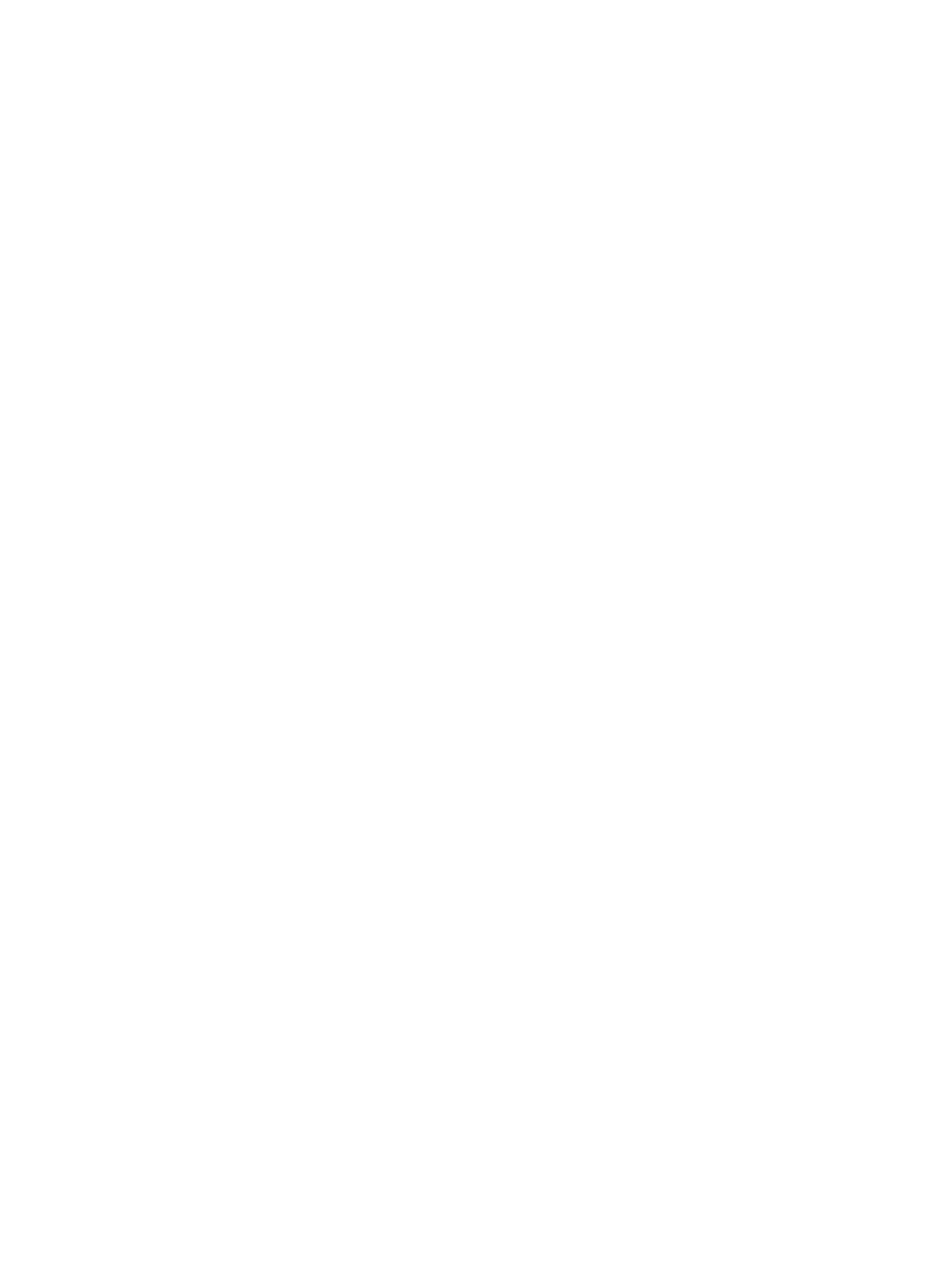## **UNIVERSITY OF MISSOURI SYSTEM**

## **OPERATING BUDGET**

**FISCAL YEAR 2011** 

**September 2010** 

**Office of Planning and Budget 104 University Hall Columbia, Missouri 65211 Telephone (573) 882-3400**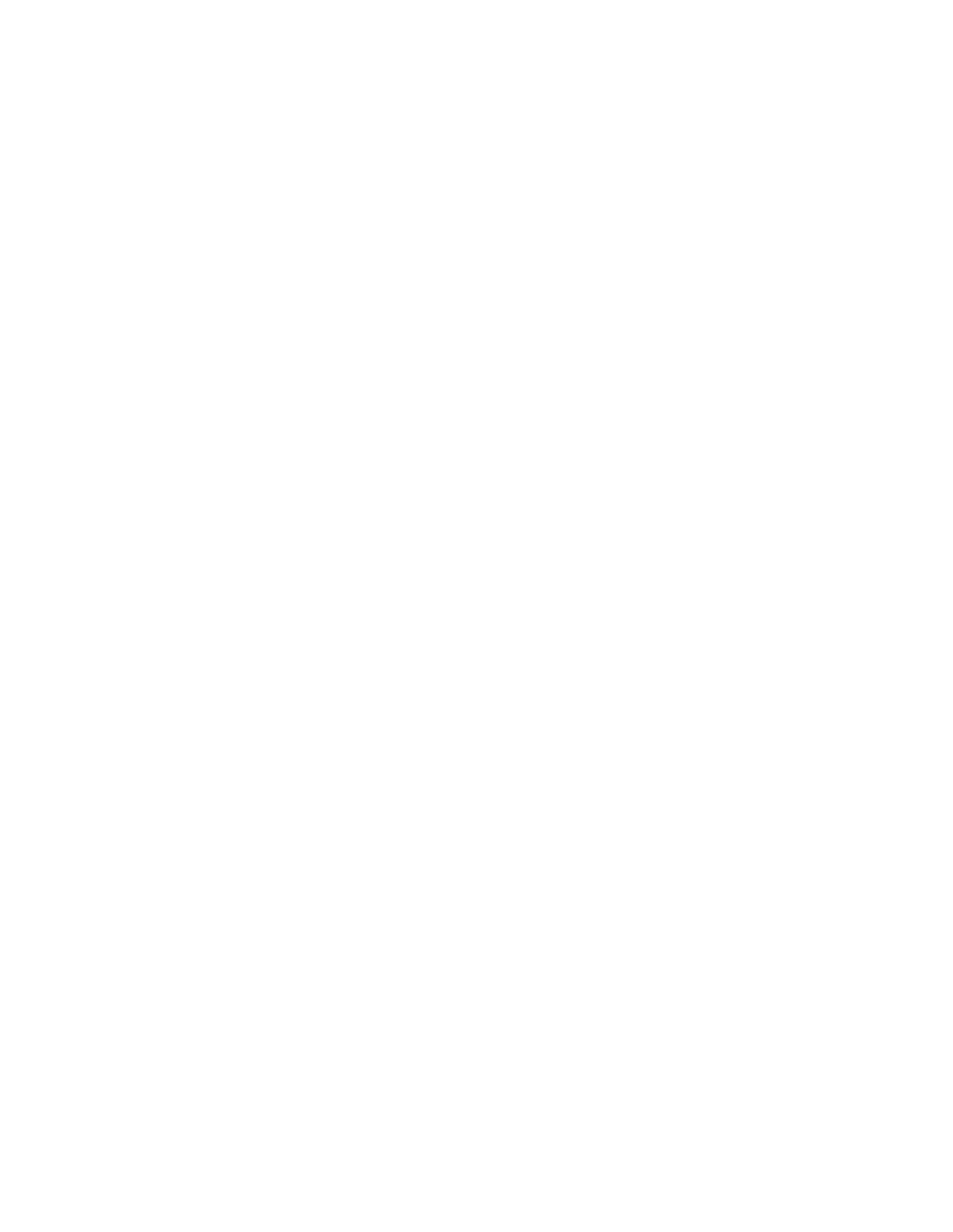## TABLE OF CONTENTS

| <b>PAGE</b> |
|-------------|
|             |

|                                                                                                             | $\mathbf{1}$ |
|-------------------------------------------------------------------------------------------------------------|--------------|
|                                                                                                             | 3            |
|                                                                                                             | 5            |
| Current Funds Budget by Type of Fund                                                                        |              |
|                                                                                                             | 13           |
|                                                                                                             | 14           |
|                                                                                                             | 15           |
|                                                                                                             | 16           |
|                                                                                                             | 17           |
|                                                                                                             | 18           |
|                                                                                                             | 19           |
|                                                                                                             | 20           |
|                                                                                                             | 21           |
|                                                                                                             | 22           |
|                                                                                                             |              |
| <b>Appendix</b><br>Operations Fund Expenditure Budget by Administrative Division by Major Object of Expense |              |
|                                                                                                             | 30           |
|                                                                                                             | 31           |
|                                                                                                             |              |
|                                                                                                             |              |
|                                                                                                             | 34           |
|                                                                                                             | 35           |
|                                                                                                             | 36           |
| Operations Fund Expenditure Budget by Program by Major Object of Expense                                    |              |
|                                                                                                             | 37           |
|                                                                                                             | 38           |
|                                                                                                             | 39           |
|                                                                                                             | 40           |
|                                                                                                             | 41           |
|                                                                                                             | 42           |
|                                                                                                             | 43           |
|                                                                                                             | 44           |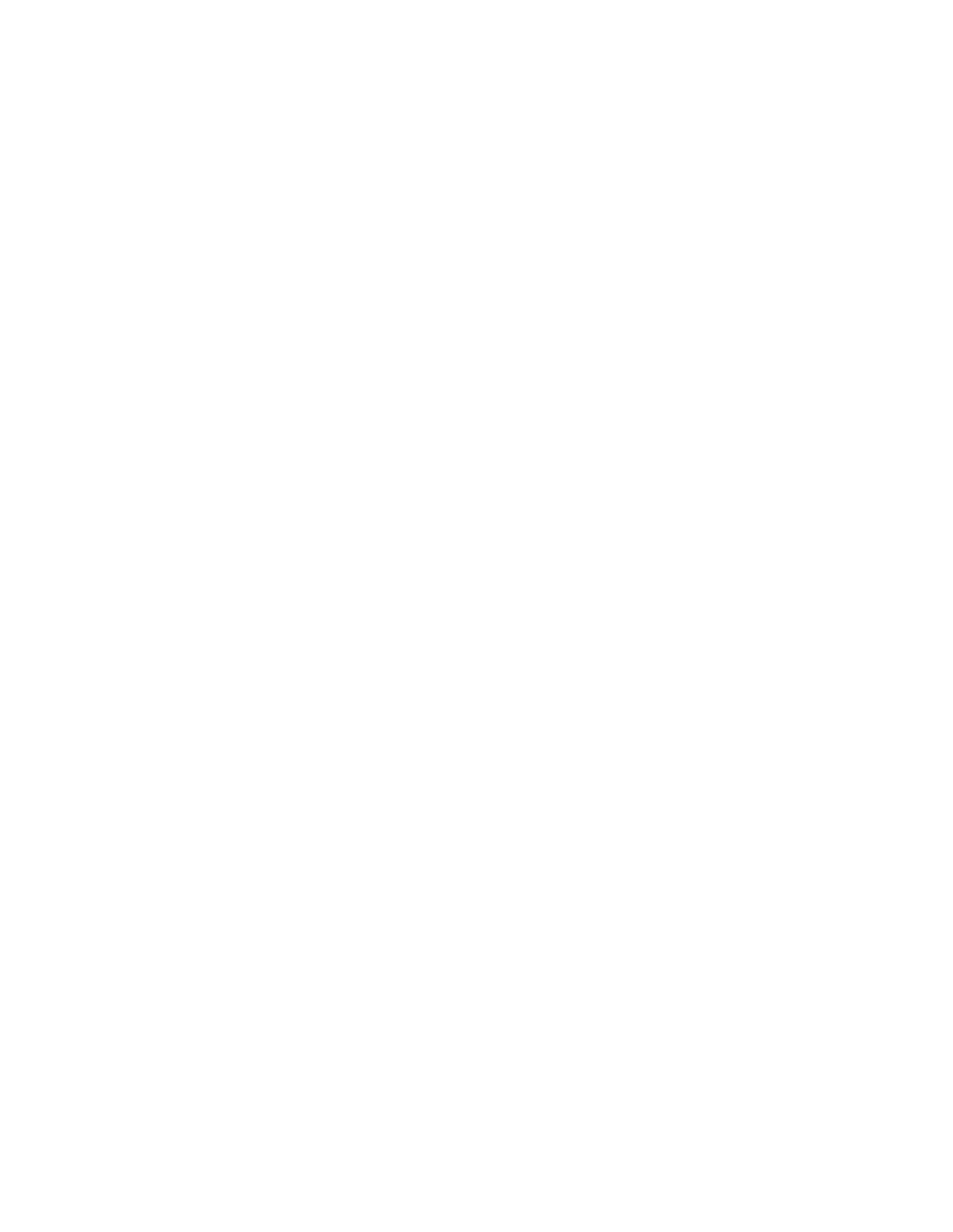## **FY2011 University of Missouri All Funds Budget Summary**

The Board of Curators approved a FY2011 all funds original budget with revenue of approximately \$2.6 billion dollars. This budget included \$2,519.8 million for current funds and a combined total for loan, endowment and plant funds of \$73.6 million. The table below shows the total budget by major source of revenue and object of expense.

|                                         |                      |                       | Estimated      |                        |                        |
|-----------------------------------------|----------------------|-----------------------|----------------|------------------------|------------------------|
|                                         | <b>Total Current</b> | <b>Estimated Loan</b> | Endowment      | <b>Estimated Plant</b> |                        |
| <b>FY2011 Original Budget</b>           | Funds                | Funds                 | Funds          | Funds                  | <b>Total All Funds</b> |
| <b>REVENUES</b>                         |                      |                       |                |                        |                        |
| <b>Net Student Fees</b>                 | \$428,350,221        |                       |                |                        | \$428,350,221          |
| <b>State Appropriations</b>             | 444,585,468          |                       |                | \$8,000,000 *          | 452,585,468            |
| <b>Grants and Contracts</b>             | 346,600,000          |                       |                |                        | 346,600,000            |
| Gift Income                             | 40,628,593           | \$200,000             | \$26,000,000   | 12,000,000             | 78,828,593             |
| Endowment and Investment Income         | 69,437,112           | 1,200,000             | 16,000,000     | 10,000,000             | 96,637,112             |
| Sales & Services-Educ Act/Auxiliaries   | 1,126,092,606        |                       |                |                        | 1,126,092,606          |
| Miscellaneous Income                    | 64,112,170           | 700,000               | 200,000        | (700,000)              | 64,312,170             |
| <b>TOTAL REVENUES</b>                   | \$2,519,806,171      | \$2,100,000           | \$42,200,000   | \$29,300,000           | \$2,593,406,171        |
| <b>EXPENDITURES &amp; TRANSFERS</b>     |                      |                       |                |                        |                        |
| Salaries and Wages                      | \$1,273,671,407      |                       |                |                        | \$1,273,671,407        |
| <b>Employee Benefits</b>                | 330,463,700          |                       |                |                        | 330,463,700            |
| Compensation                            | \$1,604,135,107      |                       |                |                        | \$1,604,135,107        |
| Payments to Beneficiaries               |                      |                       | \$1,700,000    |                        | 1,700,000              |
| <b>Other Operating Expense</b>          | \$683,947,810        | \$700,000             | 200,000        | \$15,000,000           | 699,847,810            |
| Capital Expenditures                    | 49,575,620           |                       |                | (49, 575, 620)         |                        |
| <b>Interest Expense</b>                 |                      |                       |                | 49,500,000             | 49,500,000             |
| Depreciation                            |                      |                       |                | 170,000,000            | 170,000,000            |
| <b>TOTAL EXPENDITURES</b>               | \$2,337,658,536      | \$700,000             | \$1,900,000    | \$184,924,380          | \$2,525,182,916        |
| <b>Mandatory Transfers</b>              | \$68,986,200         |                       |                | $(\$68,986,200)$       |                        |
| Non-Mandatory Transfers                 | 168,770,890          |                       |                | (168, 770, 890)        |                        |
| <b>TOTAL TRANSFERS</b>                  | \$237,757,090        |                       | $\overline{a}$ | $(\$237,757,090)$      |                        |
| <b>TOTAL EXPENDITURES AND TRANSFERS</b> | \$2,575,415,626      | \$700,000             | \$1,900,000    | $(\$52,832,710)$       | \$2,525,182,916        |
|                                         |                      |                       |                |                        |                        |
| <b>Change in Net Assets</b>             | $(\$55,609,455)$     | \$1,400,000           | \$40,300,000   | \$82,132,710           | \$68,223,255           |

\* Capital appropriations budget was based on anticipated receipts for current capital appropriation projects, some of which have spending restrictions.

The total budget is made up of several component budgets; current funds, loan funds, endowment funds, and plant funds. The loan fund activity is a revolving fund and the loan terms are driven by the terms of loan resources. Endowment fund revenues are driven by the Board's asset allocation policy and market performance, and expenses are driven by the payout policy. The resources that cover plant fund expenditures are budgeted in other funds and are transferred into the plant fund as expenses are incurred, with the exception of major capital projects which the Board approves individually by project. The loan fund, endowment fund, and plant funds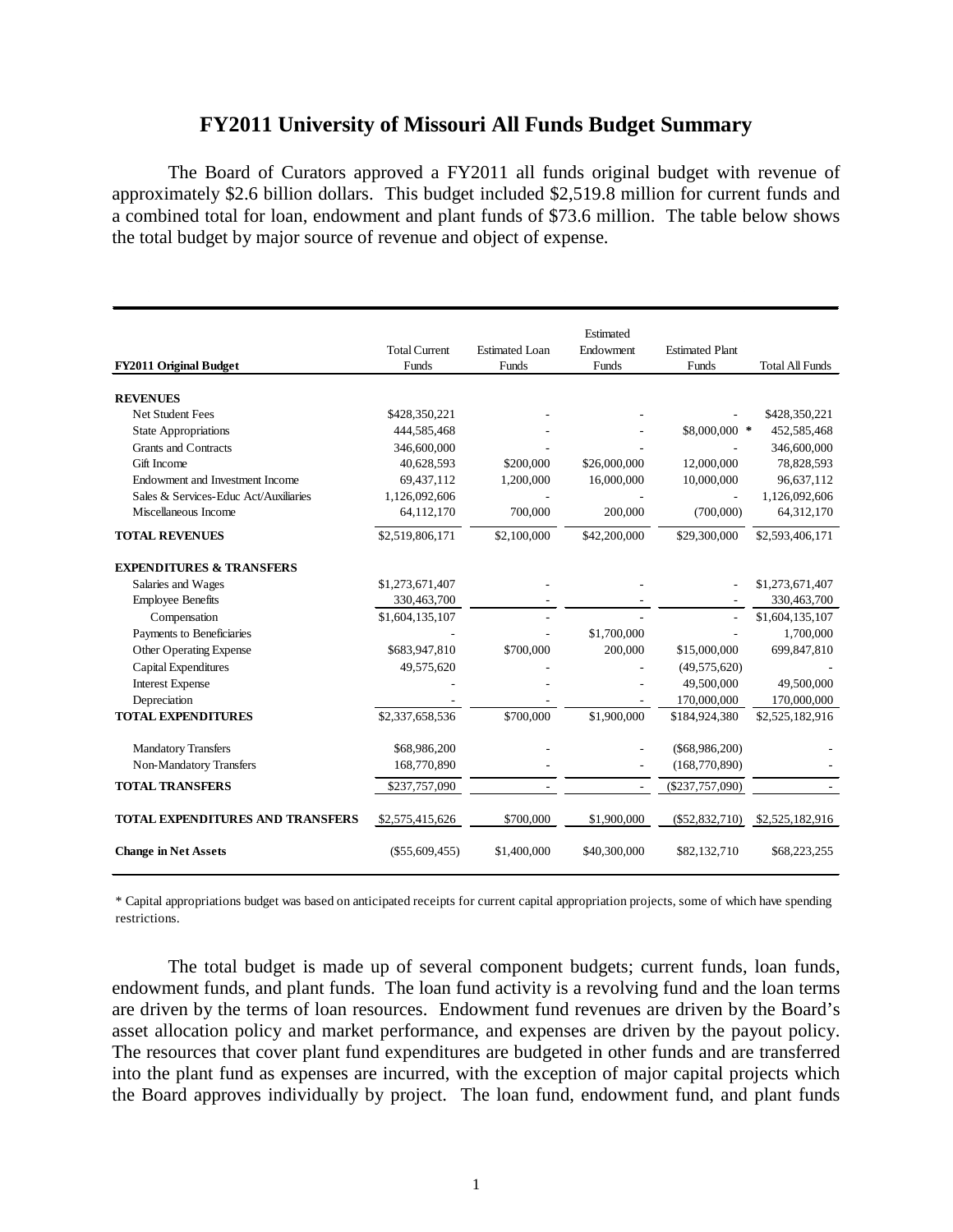combine to make up 3% of the all funds budget. Current funds make up the remaining 97% of the budget and are described in detail in the following sections of this document.



## **FY2011 University of Missouri All Funds Budget**

#### **Loan, Endowment & Plant Funds:**

For this analysis loan, endowment, and plant funds have been combined due to their relative magnitude. Loan funds are used to record activity of funds available for loans to students. Endowment and similar funds include all gifts, bequests, and other funds directed to be used to support a University program in perpetuity. Eighty-nine percent of the endowment fund is restricted for use by donors and most of the remaining eleven percent has been designated by the Board or administration for special use. The plant fund group is used to record acquisition and replacement of assets, to pay off debt and to record the net investment in assets (equity) from both current expenditures and reserves for renewal and replacement.

Projected revenues for this group of funds are anticipated to be \$73.6 million and are comprised of:

- \$8 million in state appropriations receipts for capital projects during FY2011
- \$38.2 million in gift income for loans, endowments and capital projects
- \$27.2 million in endowment and investment income
- \$0.2 million in other income

#### **Current Funds Budget:**

When the plant, loan, and endowment funds are removed from the University's total budget, the current funds, what we term operating funds, remain. Detailed descriptions of the current funds budget are provided in the following section.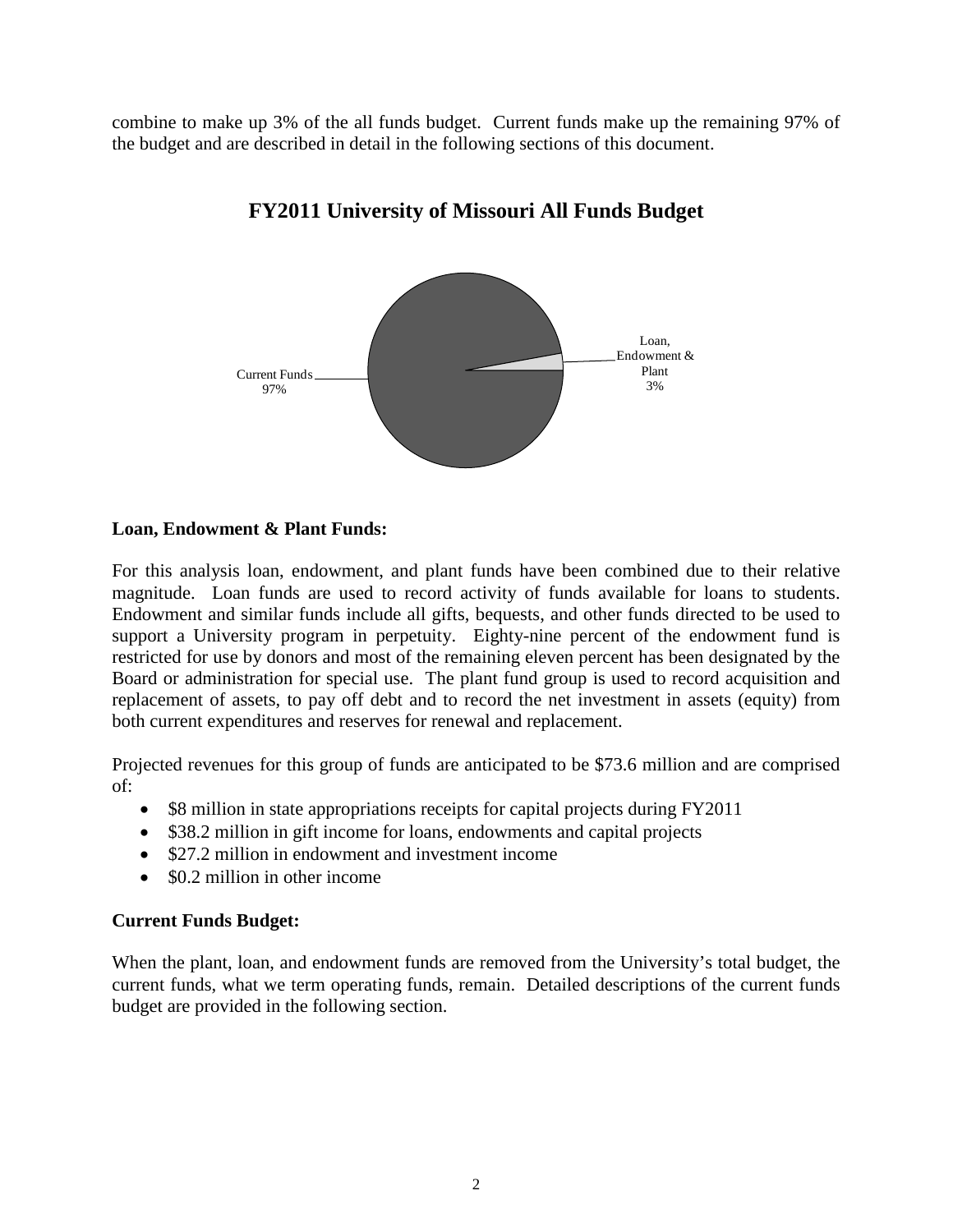## **University of Missouri System FY2011 Operating Budget**

## **Introduction and Overview**

#### **Introduction**

The University of Missouri System Operating Budget Book presents information on total sources and uses of the University's current funds. Sources of funds include estimated beginning balances and anticipated revenues. Uses of funds include expenditures, transfers, and planned ending balances. Current funds include resources of the University that are expendable for any purpose directly related to the primary missions of the University, i.e., instruction, research, and public service, as well as related support services. Current funds can be divided into restricted and unrestricted funds. Restricted funds are those that are restricted in use by the donor or supporting agency.

#### **Context for Budget Planning**

Budget planning and development for fiscal year 2011 was guided by the policy decisions and planning parameters of the Board of Curators and by the program decision items approved in the FY2011 Appropriations Request for Operations. Net tuition and fee revenues included in these budgets are based on flat tuition and required fee rates. The increase in net fee revenues included in the budget is driven by enrollment changes related to student mix, enrollment growth, and financial aid. Expenditure assumptions for planning included the following:

• The salary and wage principles presented to the Board at the April 2010 meeting, include a compensation contingency pool of approximately 1% of the campus's salary and wage base. These principles, listed below, are the basis for the salary and wage budgets.

#### *2011 Contingency Salary Pool*

*Typically at this time of year the Board of Curators approves the amount and distribution principles of an annual salary merit pool. Given the current economic situation we are recommending no salary merit increases for FY2011. Regardless of campus resources, the campuses would be prohibited from giving merit increases. However, similar to last fiscal year, we are recommending the establishment of a 1% contingency salary pool to cover select types of salary increases which may occur throughout the 2011 fiscal year. Faculty promotions are the most common example. Academic progression (e.g., Assistant Professor to Associate Professor) and/or the award of tenure typically include salary increases in addition to annual merit increase. As recommended, for FY2011 any select types of salary increases would be funded through the 1% contingency pool, subject to campus specific guidelines and approval process.* 

• Non-FICA benefit costs are funded by a flat rate charged against benefit eligible salaries. The flat benefit rate for the campuses has increased by 1.5% to 22.72% for FY2011 due primarily to increased costs of the medical plan and the retirement plan. The Hospital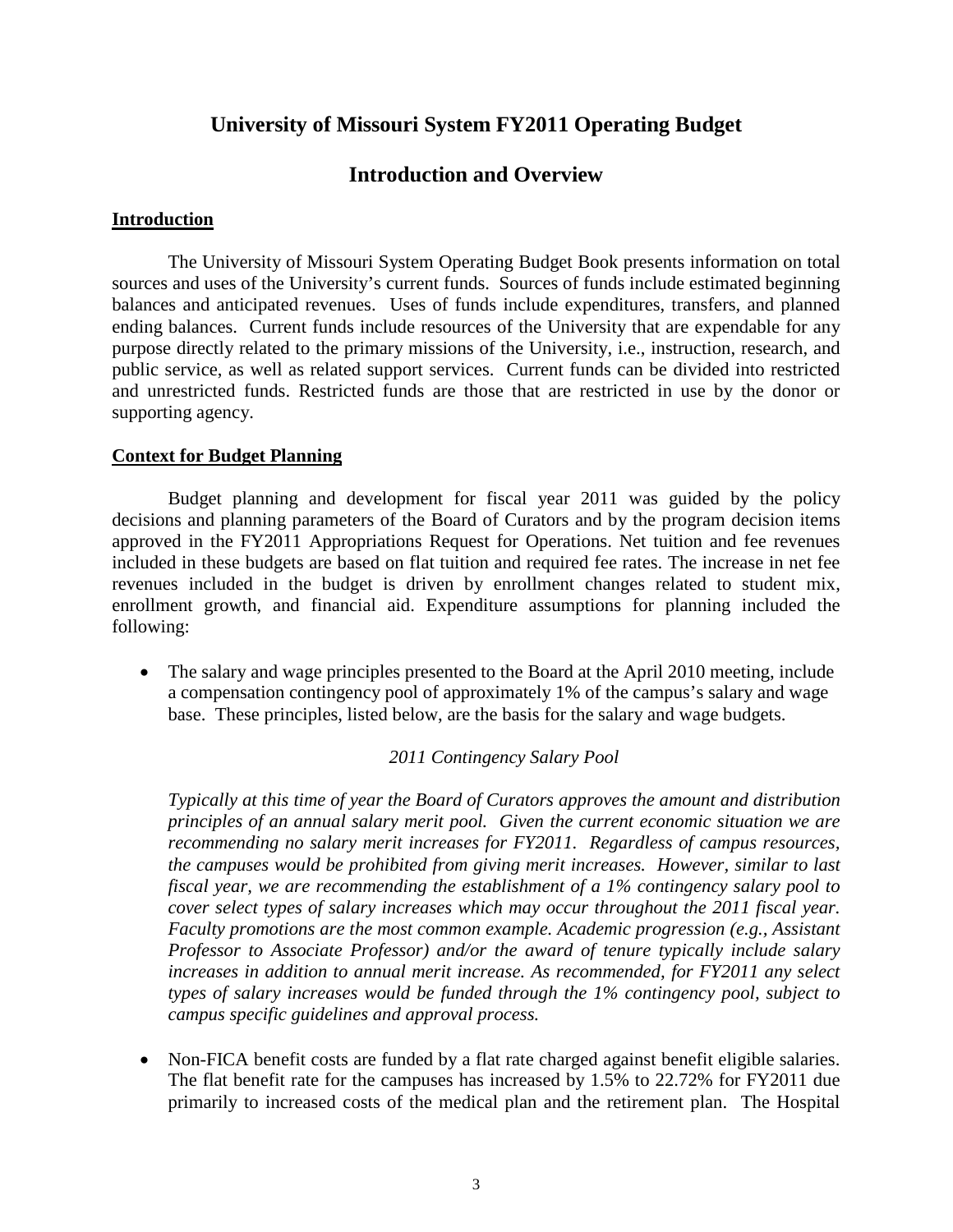benefit rate increased as well to 24.66%. For each dollar increase in salary, non-FICA benefits equal to the flat rate plus appropriate FICA will be required.

- Other operating cost increases are made up of several types of unavoidable costs such as utilities, insurance, the cost of opening new buildings, other necessary increases in the cost of ongoing operations, and additional required M&R expenditures to meet the 1% of facilities replacement value policy. However, due to cost containment efforts, most of the expenditure increases are primarily the result of increased volume in the auxiliaries and hospitals. Overall, budgeted expenditures in this area decline due to the impact of cost containment and other budget reductions.
- Given economic conditions, the President has asked the general officers to take whatever actions are necessary to balance the budget in FY2011 and prepare for budget challenges in FY2012. The cost control efforts begun in FY2009, which included a hiring freeze as well as ongoing travel and other expense reductions, will continue. Those actions that resulted in permanent budget changes are reflected in the FY2011 budget.
- Investments for other strategic priorities are campus specific commitments primarily for academic priorities. These new investments are reflected in the budget in various expenditure categories as some of the expenditures will be for personnel and others for equipment and operating expenditures.

The budgets reported in this document are based on the original detail budgets for the University as entered into the PeopleSoft general ledger financial system as of June 30, 2010.

### **Withholding of State Appropriations**

State appropriations for the University of Missouri are subject to a 3.0% withholding by the State of Missouri. The University's FY2011 budget was developed and entered into the University's financial system based on the assumption that state appropriation revenues would equal 97.0% of state funds appropriated to the University. For the operations fund, there was a decline in recurring appropriations of 5.2% over FY2010. Other changes in state appropriations are comprised of:

- \$5 million or 22% decline in Hospital appropriations
- \$10 million decline of restricted recurring state appropriations supporting other curator programs, which results in a 40% decline for these programs
- Individual program budgets were cut between 16% (State Historical Society) and 70% (Missouri Institute of Mental Health)

Total state appropriations are budgeted to decline \$96.7 million when compared to the FY2010 original budget. \$35 million of the decline is due to capital appropriations from prior years that were anticipated to be received in FY2010 and were subsequently vetoed or withheld. Additionally the FY2010 original budget included one-time state appropriations for Caring for Missourians. Recurring cuts to the core make up the remaining budgeted decline.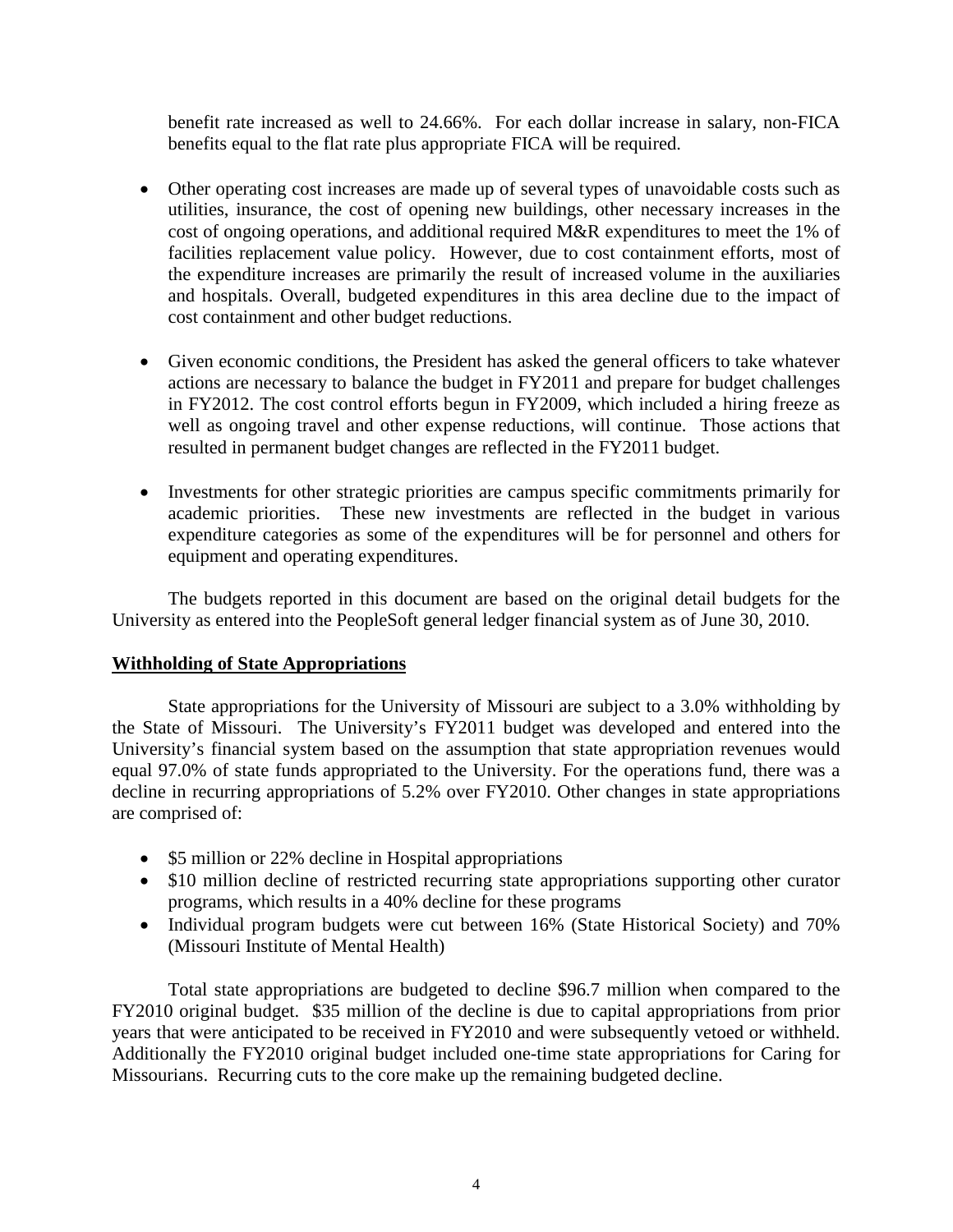#### **FY2011 Current Funds Budget Summary**

Current funds can be divided into restricted and unrestricted funds. Restricted funds are those that are restricted in use by a third party such as the donor or supporting agency. For fiscal year 2011, the University of Missouri's current funds budget totals approximately \$2.5 billion. Of the total current funds budget, 87.9% is unrestricted and 12.1% is restricted. The current funds budget is made up of the University's operations fund, as well as the operating budgets for the Hospitals, auxiliary enterprises, continuing education, service operations, self-insurance funds, and restricted funds.

## **Current Funds Revenue Budget**



Auxiliaries, Service Operations, and Continuing Education

The largest piece of the current funds budget is the operations fund. The operations fund is where the majority of the University's instructional and public service activities are budgeted and accounted for. The operations fund comprises approximately 41.2% of the institution's current funds budget. This is the part of the institution's budget that is funded primarily by tuition and fees and state appropriations for operations.

The next largest component is the University Hospitals and Clinics, which contributes 25.8% of the current funds budget. Other enterprise like operations, which includes auxiliary enterprises, service operations, and continuing education, make up 20.7% of the current funds budget. Auxiliary enterprises are self-supporting activities whose services are provided primarily to individuals in the University community such as students, faculty, and staff, and may incidentally offer services to the public. Examples include residential life, bookstores, parking, and intercollegiate athletics. Service operations provide a specific type of service to departments or other organizational units within the University rather than to individuals. These activities are supported by internal charges to the using department. Examples include campus computing, mail operations, printing services, telephone services, and science instrument shops.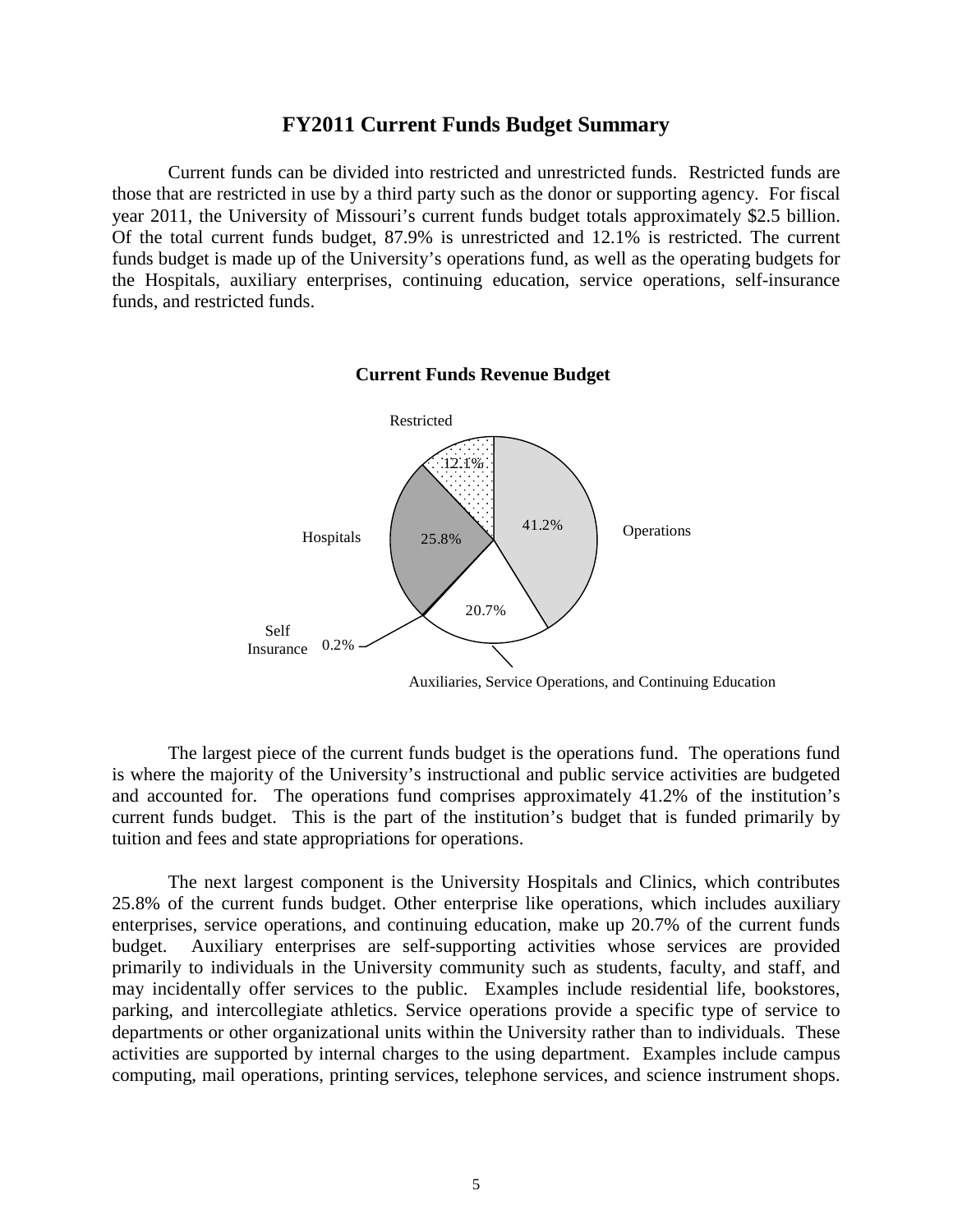Continuing education includes distance education and other off campus credit and non-credit courses as well as on campus continuing education programs.

The self-insurance funds budget makes up 0.2% of the current funds budget and includes medical benefits, dental benefits, educators' legal liability, medical malpractice, auto and general liability, long-term disability, and workers' compensation. Restricted funds are comprised of grant and contract activities, as well as activities funded by endowment distributions, gifts, and restricted state appropriations. The restricted grants and contracts budget is developed at a campus level and represents an estimate of the fiscal year activity of the more than 2,400 individual grants and projects that are budgeted and managed on a project by project basis.

The total FY2011 current funds budget includes an estimated beginning balance of \$990.3 million and anticipated revenues of \$2.5 billion, for a total source of funds of \$3.5 billion. Planned expenditures of \$2.3 billion and transfers of \$237.8 million combine for a total planned use of funds of approximately \$2.6 billion. The FY2011 current funds budget includes a planned decrease in ending balance of \$55.6 million.

The distribution of the total current funds revenue budgets by major type of fund is shown in Table 1, for each campus, UM Extension, the Hospitals, and UM system units.

|                                    |         | <b>UM</b>        |                 |        |        |        | <b>UM</b><br><b>System</b> | <b>U-wide</b>    | System       |
|------------------------------------|---------|------------------|-----------------|--------|--------|--------|----------------------------|------------------|--------------|
|                                    | МU      | <b>Extension</b> | <b>Hospital</b> | UMKC   | MO S&T | UMSL   | Admin.                     | <b>Resources</b> | <b>Total</b> |
| <b>Operations</b>                  | 45.5%   | 68.8%            | 0.0%            | 71.1%  | 65.8%  | 71.8%  | 56.5%                      | 84.4%            | 41.2%        |
| Continuing Education               | 1.8%    | 0.0%             | 0.0%            | 3.5%   | 4.0%   | 4.6%   | 0.0%                       | 0.0%             | 1.8%         |
| Service Operations                 | 0.6%    | $0.0\%$          | 0.0%            | 0.1%   | 0.2%   | 0.2%   | 1.3%                       | $0.0\%$          | 0.3%         |
| Self Insurance Funds               | $0.0\%$ | $0.0\%$          | 0.0%            | 0.0%   | 0.0%   | 0.0%   | $0.0\%$                    | 92.3%            | 0.2%         |
| <b>Auxiliary Enterprises</b>       | 36.2%   | 0.0%             | 0.0%            | 10.5%  | 9.6%   | 10.0%  | 26.5%                      | 0.0%             | 18.5%        |
| <b>Hospital Operations</b>         | 0.0%    | 0.0%             | 99.1%           | 0.0%   | 0.0%   | 0.0%   | 0.0%                       | 0.0%             | 25.8%        |
| <b>Total Unrestricted</b>          | 84.1%   | 68.8%            | 99.1%           | 85.2%  | 79.6%  | 86.6%  | 84.3%                      | 176.7% *         | 87.8%        |
| Restricted Expendable Gifts,       |         |                  |                 |        |        |        |                            |                  |              |
| Endowments, & State Appropriations | 2.4%    | 1.4%             | 0.9%            | 4.5%   | 2.9%   | 4.2%   | 9.8%                       | $-76.7\%$ *      | 2.6%         |
| Grants and Contracts               | 13.5%   | 29.8%            | 0.0%            | 10.3%  | 17.5%  | 9.2%   | 5.9%                       | $0.0\%$          | 9.6%         |
| <b>Total Restricted</b>            | 15.9%   | 31.2%            | 0.9%            | 14.8%  | 20.4%  | 13.4%  | 15.7%                      | $-76.7%$         | 12.2%        |
| <b>Total Current Funds</b>         | 100.0%  | 100.0%           | 100.0%          | 100.0% | 100.0% | 100.0% | 100.0%                     | 100.0%           | 100.0%       |

#### **Table 1. Percentage Distribution of FY2011 Current Funds Revenue Budgets by Type of Fund, by Campus**

Note: University of Missouri Extension is a cooperative effort administered by the University of Missouri - MU

\* Anomaly created by the Endowed Chairs distribution match.

#### **Revenues**

The total FY2011 current funds revenue budget at approximately \$2.5 billion is 2.0% higher than the FY2010 original budget. The chart on the next page on the left shows the current funds revenue budget by source of funds. The chart on the right shows the further distribution of the sales and services budget by type.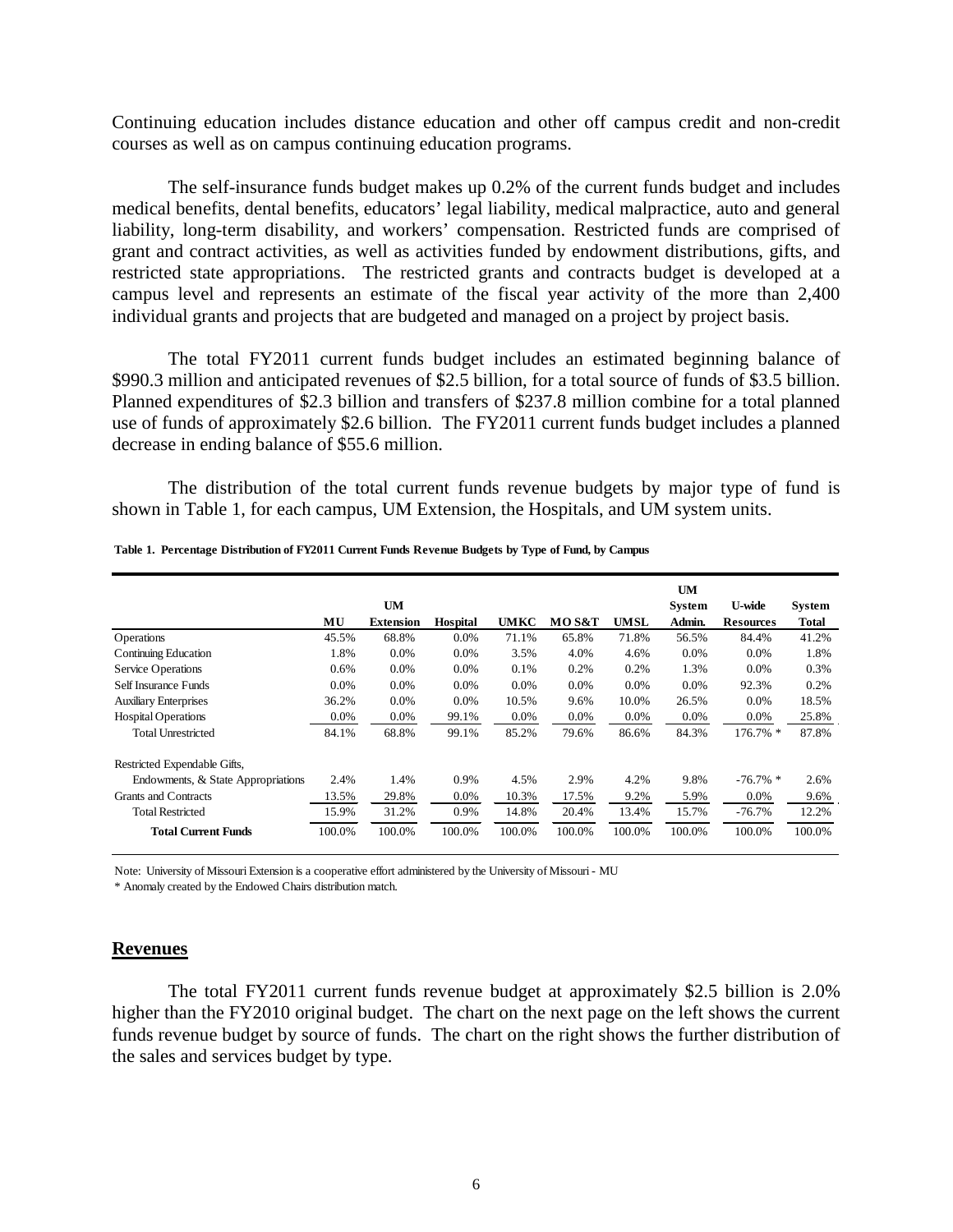**Current Funds Revenue Sales and Services Revenue**



Sales and services are the largest contributor of current funds revenues at 44.7%. Sales and services are comprised of three types of activities: Hospitals & Clinics, other auxiliary enterprises, and educational activities. The chart above at the right shows the distribution of sales and services revenues (including patient revenues) for each of these three types of activities.

Sales and services of Hospitals & Clinics, totaling \$624.5 million, make up 55.4% of the sales and services budget for current funds revenues. These are funds primarily derived from the combined clinical operations of the University of Missouri-Columbia Hospitals & Clinics, Ellis Fischel Cancer Center, Columbia Regional Hospital, Missouri Psychiatric Center and the Missouri Rehabilitation Center. Not included in this category are funds generated from the University Physicians' clinical operations, which are part of the University of Missouri-Columbia Medical School's physicians' practice plan.

Sales and services of auxiliary enterprises totaling \$458.2 million, or 40.7% of the current funds sales and services budget, include revenues from essentially self-supporting activities that provide services and sales primarily to students, faculty, staff and patients. These include housing and dining halls, intercollegiate athletics, bookstores, parking operations, student unions, recreational facilities, the television station, University Physicians clinics, veterinary medicine clinics, and other miscellaneous activities.

Sales and services of educational activities, totaling \$43.4 million or 3.9%, include the operations of the dental and optometry clinics, as well as activities related to the UMKC medical residency program, Agricultural Experiment Station, Cooperative Extension, and other activities.

Gross tuition and fee revenues of \$644.1 million are the second largest source of revenue and contribute 23.5% of the gross current funds revenue budget. Scholarship allowances, or financial aid, reduce revenue from student fees to \$428.4 million or 17.0% of total net revenue, making it the third largest contributor of total net revenue. Tuition and fees of \$599.1 million are recorded in the operations fund and another \$44.8 million are in continuing education.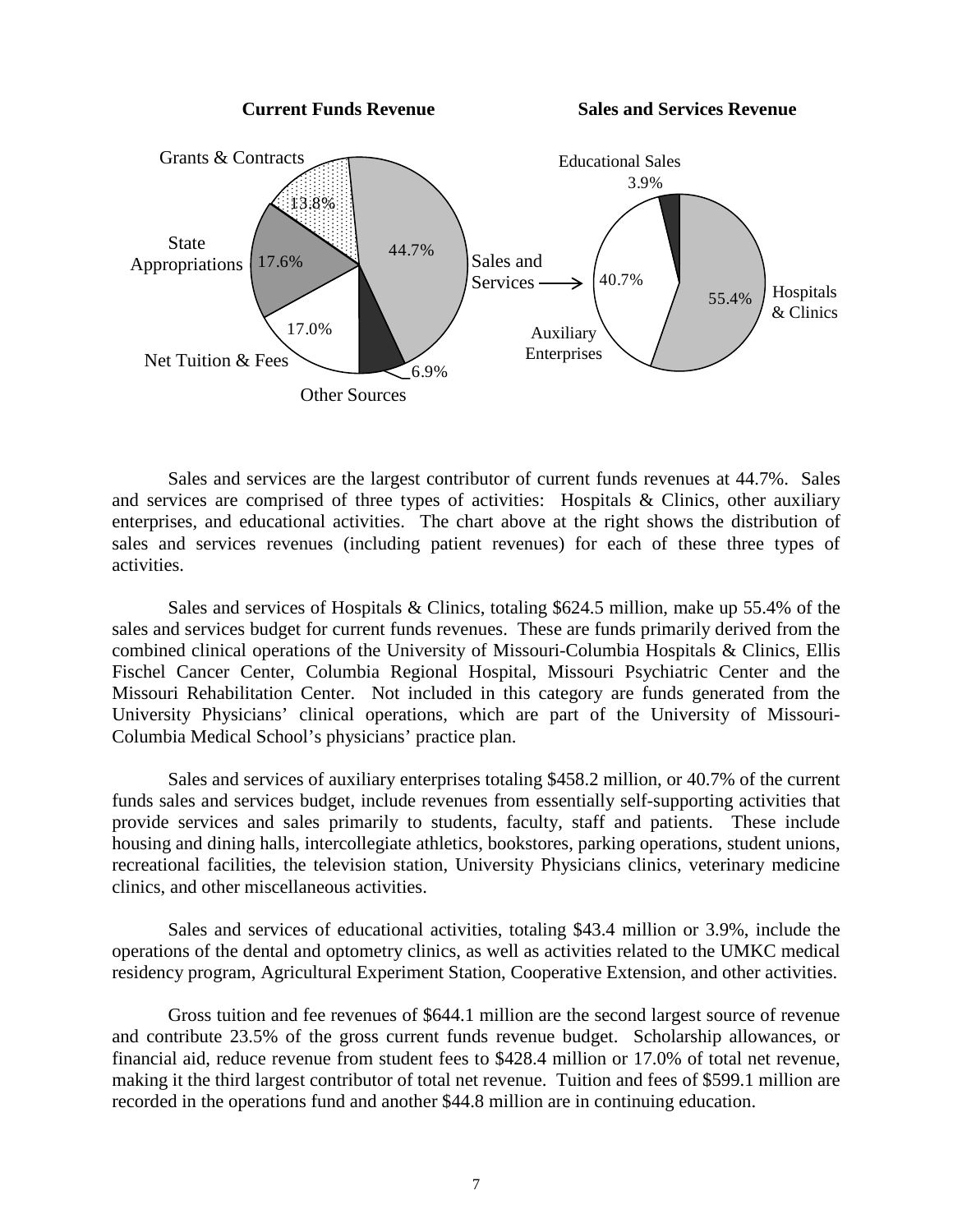State appropriations, at \$444.6 million, comprise the third largest source of gross current funds revenue. However, once student fee discounts have been applied to gross fees, state appropriations becomes the second largest contributor of total net current funds revenues at 17.6%. State appropriations include \$415.1 million in the operations fund for the general mission of the University, and \$18.2 million for University Hospitals & Clinics. Restricted appropriations for the Missouri Institute of Mental Health, Missouri Kidney Program, the Missouri Research and Education Network (MOREnet), Missouri Telehealth Network, and Spinal Cord Injury Research total approximately \$11.3 million.

Federal, state, and other grants and contracts combine for total projected revenues of \$346.6 million, or 13.8% of the total current funds revenue budget. These revenues are an estimate of the funds that will be received during FY2011 and are restricted in nature.

Other revenue sources include federal appropriations (primarily for the Agricultural Experiment Station and Cooperative Extension), investment income, gifts and endowment income (primarily for student aid and chairs/professorships), recovery of facilities and administrative costs (recovery of F&A), which are generated from externally funded grants and contracts, and miscellaneous income.

Table 2 on the following page, shows the percentage distribution of current funds revenues by major revenue source for each campus, UM Extension, the Hospitals, and the system administrative units. Tuition and fees net of financial aid is the largest source of revenue for the Kansas City and St. Louis campuses. State appropriations is the largest contributor for UM Extension, Missouri University of Science and Technology, UM System Administration and U-wide Resources. Sales & services of educational activities and auxiliary enterprises is the largest source of revenue for the Columbia campus and the Hospitals (Patient Services). State appropriations are the second largest source of funds for Kansas City, St. Louis, and the Hospital. Net tuition and fees are the second largest source for MU and Missouri S&T, state grants are second largest for UM Extension, and sales & services of educational activities and auxiliary enterprises is the second largest source for the UM System Administration. Endowment and investment income is the second largest for U-wide Resources.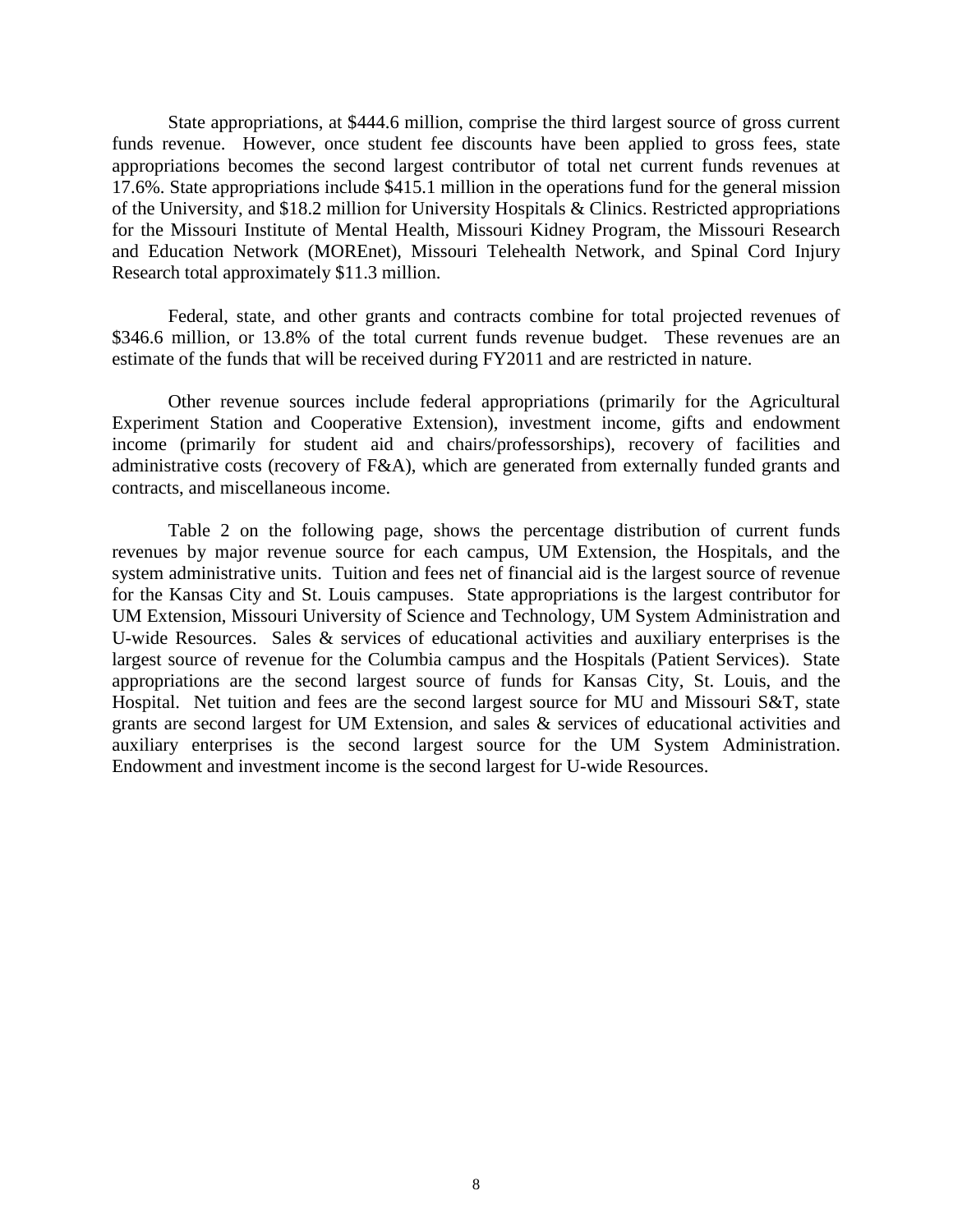|                                     |         | <b>UM</b>        |                 |        |        |        | UM<br><b>System</b> | <b>U-wide</b>    | <b>System</b> |
|-------------------------------------|---------|------------------|-----------------|--------|--------|--------|---------------------|------------------|---------------|
|                                     | MU      | <b>Extension</b> | <b>Hospital</b> | UMKC   | MO S&T | UMSL   | Admin.              | <b>Resources</b> | Total         |
| Net Tuition and Fees                | 20.5%   | $-0.2%$          | $0.0\%$         | 32.0%  | 26.6%  | 34.8%  | 0.0%                | $-0.6%$          | 17.0%         |
| <b>Federal Appropriations</b>       | $0.6\%$ | 19.0%            | $0.0\%$         | 0.0%   | 0.0%   | 0.0%   | 0.0%                | 0.0%             | 0.7%          |
| <b>State Appropriations</b>         | 17.5%   | 47.8%            | 2.8%            | 25.0%  | 28.8%  | 29.6%  | 34.1%               | 85.0%            | 17.6%         |
| Federal Grants & Contracts          | 12.1%   | 6.8%             | $0.0\%$         | 11.3%  | 16.9%  | 13.8%  | 0.0%                | $0.0\%$          | 8.8%          |
| <b>State Grants</b>                 | 2.3%    | 19.3%            | $0.0\%$         | 2.2%   | 1.5%   | 1.8%   | 6.1%                | $0.0\%$          | 2.1%          |
| Other Grants & Contracts            | 4.0%    | 5.1%             | $0.0\%$         | 2.4%   | 8.8%   | 2.7%   | 0.0%                | $0.0\%$          | 2.9%          |
| Gift Income                         | 1.6%    | 0.3%             | 0.7%            | 2.4%   | 2.4%   | 3.8%   | 0.2%                | $0.0\%$          | 1.6%          |
| Recovery of F&A                     | 0.2%    | $-3.0%$          | 0.0%            | 0.0%   | 0.0%   | 0.0%   | 0.0%                | $0.0\%$          | 0.0%          |
| Endowment and Investment Income     | 2.5%    | 0.2%             | 1.5%            | 2.9%   | 3.4%   | 1.5%   | 20.0%               | 15.6%            | 2.8%          |
| Sales & Services-Educ. Act./Aux.    | 36.6%   | 0.1%             | 95.0%           | 19.5%  | 9.9%   | 10.5%  | 26.6%               | $0.0\%$          | 44.7%         |
| Miscellaneous Income                | 2.1%    | 4.6%             | 0.0%            | 2.3%   | 1.7%   | 1.5%   | 13.0%               | $0.0\%$          | 1.8%          |
| <b>Total Current Funds Revenues</b> | 100.0%  | 100.0%           | 100.0%          | 100.0% | 100.0% | 100.0% | 100.0%              | 100.0%           | 100.0%        |

**Table 2. Percentage Distribution of FY2011 Current Funds Revenue Budgets by Major Source, by Campus**

Note: University of Missouri Extension is a cooperative effort administered by the University of Missouri - MU

#### **Expenditures**

Compensation expenditures of \$1.6 billion account for 62.3% of current funds expenditures and transfers in FY2011. Salary expenditures total \$1.3 billion and employee benefits expense is anticipated to be \$0.3 billion. Expense and equipment and capital expenditures of \$733.5 million contribute 28.5% of current funds expenditures and transfers. Mandatory transfers of \$69.0 million account for 2.7% of the budget and are primarily for debt service. Non-Mandatory transfers of \$168.8 million make up the remaining 6.5% of the current funds budget. They are comprised of \$106.4 million to fund the hospital's capital plan, \$40.1 million in the auxiliary operations primarily for maintenance, repair, and replacement of facilities and capital equipment, \$17.5 million from the operations fund primarily to the plant fund for investment in the purchase, maintenance, repair, and replacement of facilities and capital equipment for information technology including the next generation network, energy management/utilities, and research parks. The balance of approximately \$4.8 million is from restricted funds.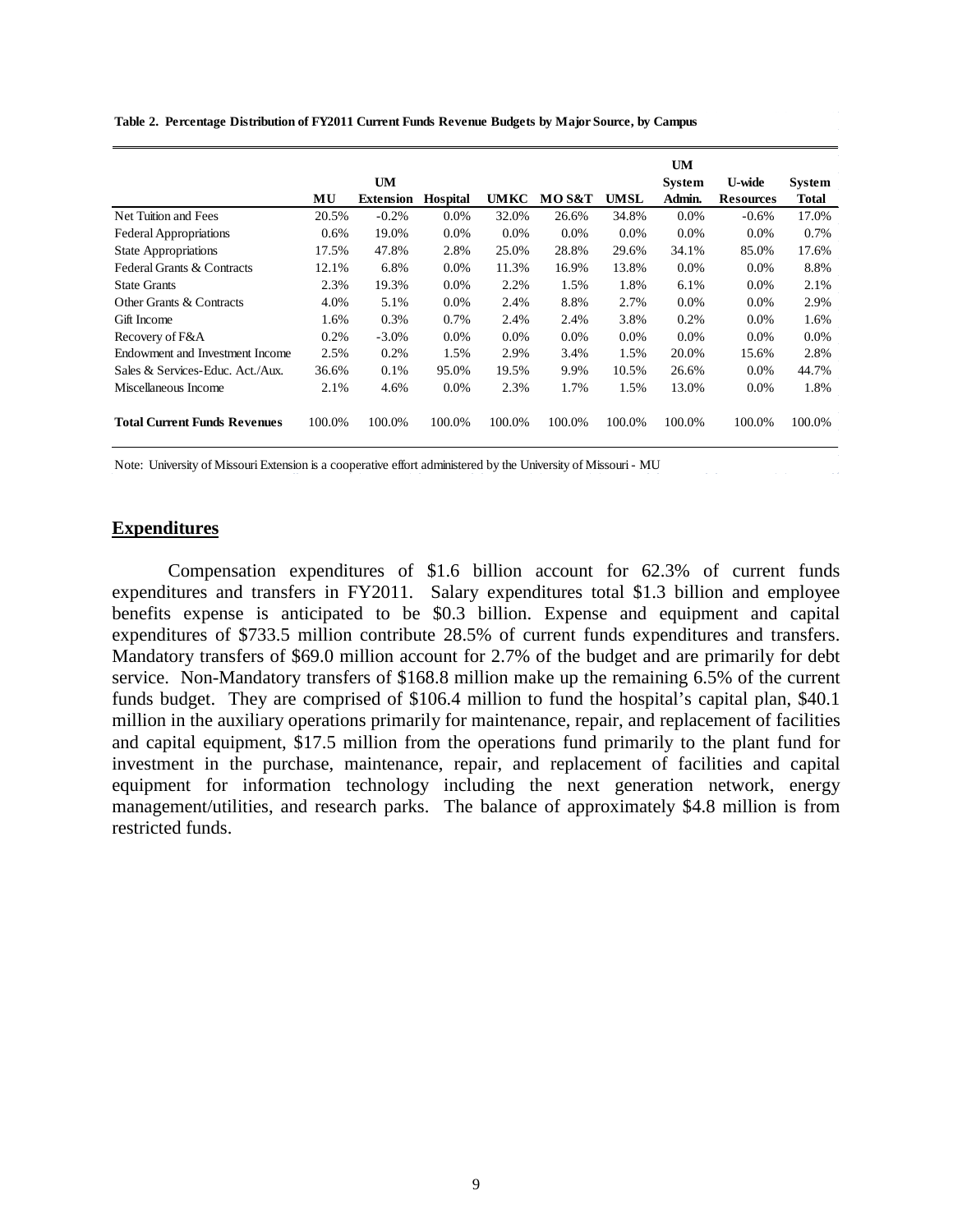#### **Current Funds Expenditures and Transfers Budget**



Table 3 shows the percentage distribution of the FY2011 current funds expenditure budget by object of expense for each campus, UM Extension, the Hospitals, and the system units.

|                                           |        |                           |         |             |        |             | <b>UM</b>     |                  |               |
|-------------------------------------------|--------|---------------------------|---------|-------------|--------|-------------|---------------|------------------|---------------|
|                                           |        | <b>UM</b>                 |         |             |        |             | <b>System</b> | <b>U-wide</b>    | <b>System</b> |
|                                           | MU     | <b>Extension Hospital</b> |         | <b>UMKC</b> | MO S&T | <b>UMSL</b> | Admin.        | <b>Resources</b> | <b>Total</b>  |
| Salaries & Wages                          | 56.9%  | 63.7%                     | 34.2%   | 56.3%       | 51.7%  | 52.8%       | 43.5%         | 3.7%             | 49.5%         |
| <b>Employee Benefits</b>                  | 13.4%  | 18.0%                     | 10.0%   | 14.6%       | 13.1%  | 14.2%       | 12.7%         | 30.2%            | 12.8%         |
| <b>Total Compensation</b>                 | 70.3%  | 81.7%                     | 44.2%   | 70.9%       | 64.8%  | 67.0%       | 56.2%         | 33.9%            | 62.3%         |
| Expense and Equipment                     | 19.0%  | 18.9%                     | 38.6%   | 22.9%       | 24.9%  | 22.3%       | 47.7%         | 62.7%            | 26.6%         |
| Capital Expenditures                      | 2.4%   | 0.3%                      | $0.0\%$ | 2.7%        | 5.8%   | 3.0%        | 0.2%          | $0.0\%$          | 1.9%          |
| Total Expense and Equipment               | 21.4%  | 19.2%                     | 38.6%   | 25.6%       | 30.7%  | 25.3%       | 47.9%         | 62.7%            | 28.5%         |
| <b>Total Expenditures</b>                 | 91.7%  | 100.9%                    | 82.8%   | 96.5%       | 95.5%  | 92.3%       | 104.1%        | 96.6%            | 90.8%         |
| <b>Transfers</b>                          | 8.3%   | $-0.9\%$                  | 17.2%   | 3.5%        | 4.5%   | 7.7%        | $-4.1%$       | 3.4%             | 9.2%          |
| <b>Total Expenditures &amp; Transfers</b> | 100.0% | 100.0%                    | 100.0%  | 100.0%      | 100.0% | 100.0%      | 100.0%        | 100.0%           | 100.0%        |

#### **Table 3. Percentage Distribution of FY2011 Current Funds Expenditure Budgets by Object of Expense, by Campus**

Note 1: University of Missouri Extension is a cooperative effort administered by the University of Missouri - MU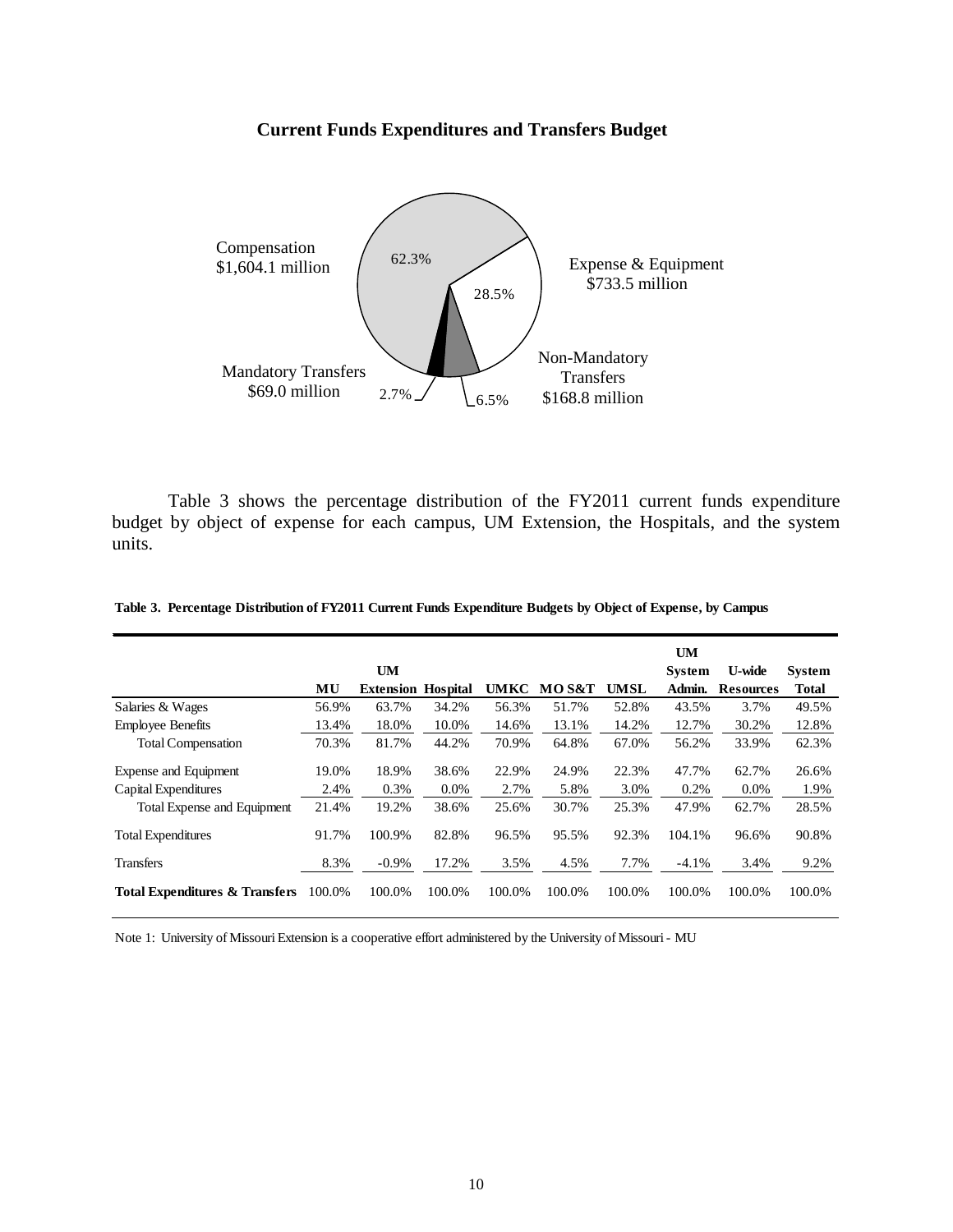## **Expenditure Budget by Program**

Primary program activities of instruction, research, and public service make up 47.5% of current funds expenditures at the University of Missouri. Hospitals account for 24.7% of the expenditure budget. Auxiliary enterprises make up 8.0% of the expenditure budget and the remaining 19.8% of budgeted expenditures are spent for support services, scholarships, and operation and maintenance of the physical plant.



Table 4 shows the percentage distribution of the University's current funds expenditure budget by major program classification for each campus, UM Extension, the Hospitals, and UM system units.

| Table 4. Percentage Distribution of FY2011 Current Funds Expenditure Budgets by Program Classification, by Campus |  |  |  |  |  |
|-------------------------------------------------------------------------------------------------------------------|--|--|--|--|--|
|-------------------------------------------------------------------------------------------------------------------|--|--|--|--|--|

|                                |         | <b>UM</b>                 |         |             |         |             | <b>UM</b><br><b>System</b> | <b>U-wide</b>    | <b>System</b> |
|--------------------------------|---------|---------------------------|---------|-------------|---------|-------------|----------------------------|------------------|---------------|
|                                | MU      | <b>Extension Hospital</b> |         | <b>UMKC</b> | MOS&T   | <b>UMSL</b> | Admin.                     | <b>Resources</b> | Total         |
| Instruction                    | 40.4%   | 0.1%                      | $0.0\%$ | 51.5%       | 45.6%   | 44.6%       | 1.1%                       | $0.0\%$          | 30.1%         |
| Research                       | 16.9%   | 0.2%                      | $0.0\%$ | 6.6%        | 17.3%   | 5.6%        | 0.8%                       | $0.0\%$          | 9.5%          |
| <b>Public Service</b>          | 6.3%    | 99.7%                     | $0.0\%$ | 6.0%        | 2.4%    | 8.7%        | 39.6%                      | $0.0\%$          | 7.9%          |
| Academic Support               | 8.7%    | $0.0\%$                   | $0.0\%$ | 10.3%       | 3.9%    | 15.2%       | 10.4%                      | $0.0\%$          | $6.6\%$       |
| <b>Student Services</b>        | 3.8%    | 0.0%                      | 0.0%    | 4.2%        | 7.7%    | 5.0%        | 2.5%                       | 0.0%             | 3.1%          |
| <b>Institutional Support</b>   | 2.8%    | $0.0\%$                   | 0.0%    | 8.9%        | 5.9%    | 7.6%        | 44.5%                      | 100.0%           | 5.5%          |
| Operation & Maintenance        | 5.8%    | $0.0\%$                   | $0.0\%$ | 6.0%        | 10.8%   | 6.4%        | 1.1%                       | $0.0\%$          | 4.5%          |
| Scholarships & Fellowships     | 0.1%    | $0.0\%$                   | $0.0\%$ | 0.4%        | 0.2%    | $0.0\%$     | $0.0\%$                    | $0.0\%$          | 0.1%          |
| <b>Auxiliaries Enterprises</b> | 15.2%   | $0.0\%$                   | $0.0\%$ | 6.1%        | 6.2%    | 6.9%        | $0.0\%$                    | $0.0\%$          | 8.0%          |
| Hospitals                      | $0.0\%$ | $0.0\%$                   | 100.0%  | $0.0\%$     | $0.0\%$ | $0.0\%$     | $0.0\%$                    | 0.0%             | 24.7%         |
| <b>Total Expenditures</b>      | 100.0%  | 100.0%                    | 100.0%  | 100.0%      | 100.0%  | 100.0%      | 100.0%                     | 100.0%           | 100.0%        |

Note 1: University of Missouri Extension is a cooperative effort administered by the University of Missouri - MU Note 2: The majority of student aid is treated as a reduction of revenue rather than as a scholarship expense.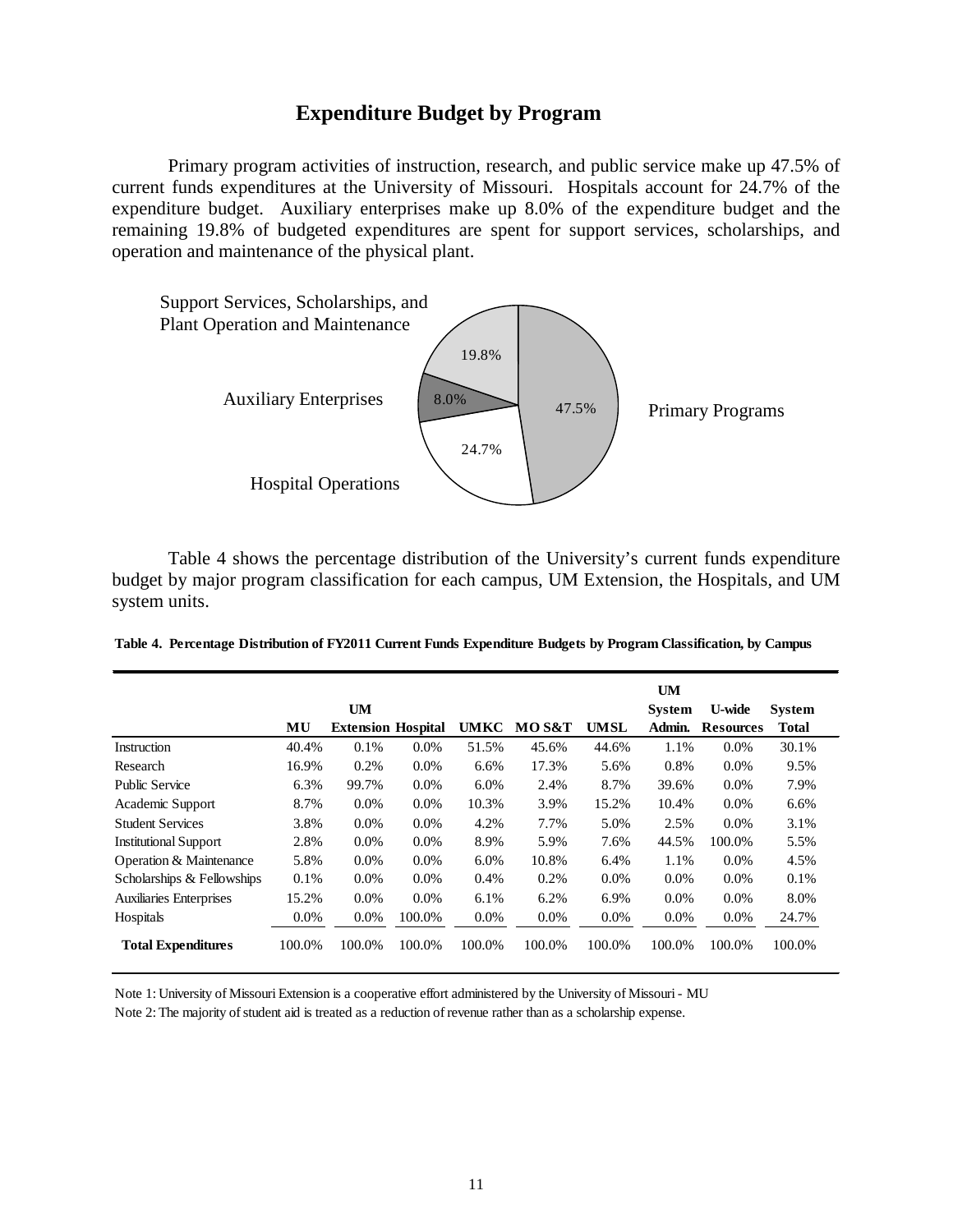Table 5 on the following page presents the FY2011 University of Missouri consolidated current funds revenue budget by major revenue source, and the expenditures and transfers budget by object of expense and by major program classification, for the following fund groupings:

- Operations
- Auxiliary Enterprises, Service Operations, and Continuing Education
- Self Insurance Funds
- Hospital Operations
- Restricted Expendable Gifts, Endowments, and State Appropriations
- Restricted Grants and Contracts (fiscal year estimate of project budgeted funds)

Tables 6 through 13 provide the same information for each campus, as well as for the Hospitals, University of Missouri Extension, University of Missouri System Administration, and University-wide Resources.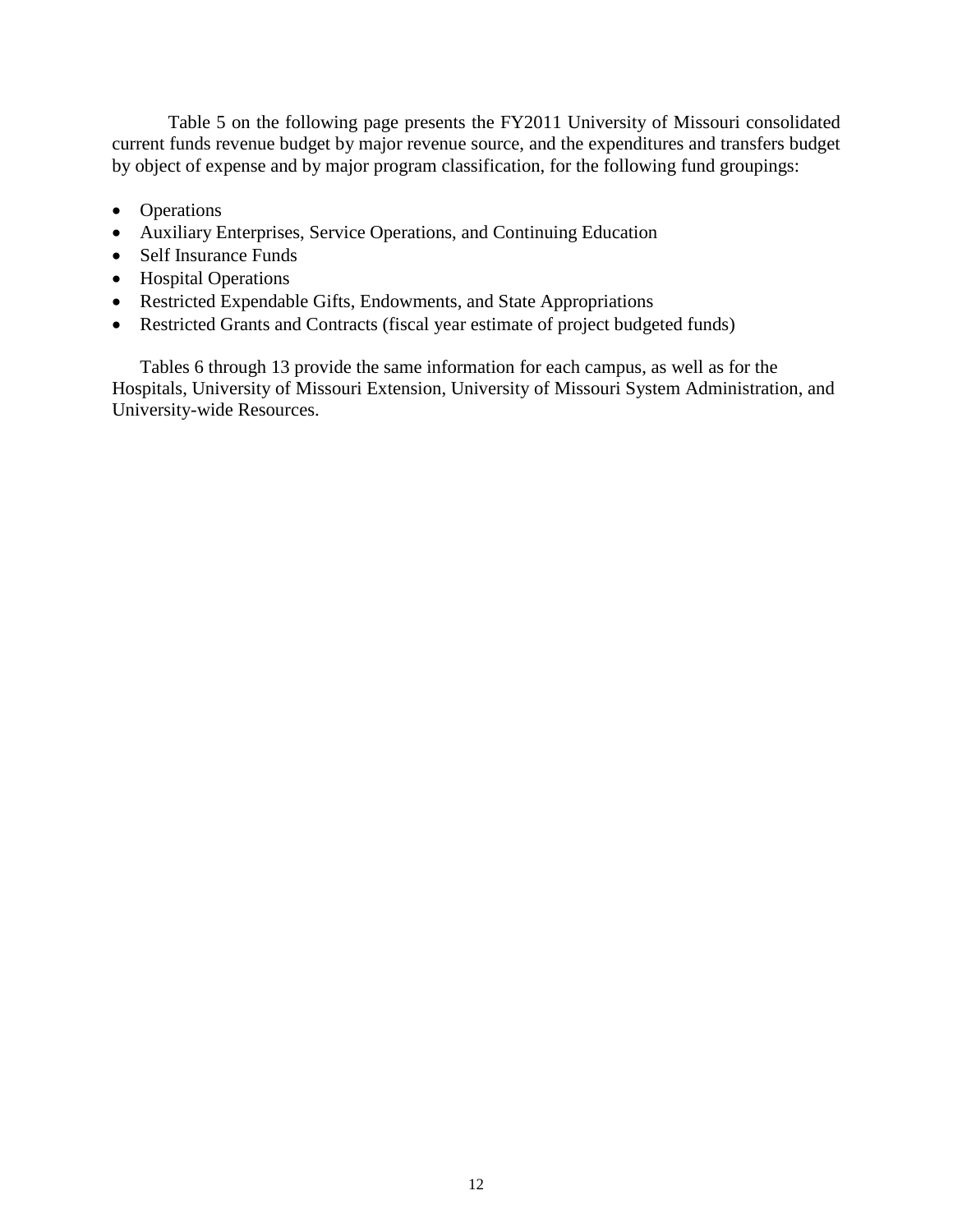#### **Table 5. FY2011 Current Funds Budget by Type of Funds, University of Missouri - Consolidated**

|                                                     |                 | Auxiliaries,<br>Service<br>Operations, and | Self          |                |                     | Restricted<br>Expendable Gifts,<br>Endowments, | Restricted     |                   | <b>Total</b>    |
|-----------------------------------------------------|-----------------|--------------------------------------------|---------------|----------------|---------------------|------------------------------------------------|----------------|-------------------|-----------------|
|                                                     |                 | Continuing                                 | Insurance     | Hospital       | <b>Total</b>        | and State                                      | Grants and     | <b>Total</b>      | Current         |
|                                                     | Operations      | Education                                  | Funds         | Operations     | <b>Unrestricted</b> | Appropriations                                 | Contracts      | <b>Restricted</b> | <b>Funds</b>    |
|                                                     |                 |                                            |               |                |                     |                                                |                |                   |                 |
| <b>BEGINNING BALANCE</b>                            | \$315,000,000   | \$107,300,000                              | \$125,600,000 | \$315,800,000  | \$863,700,000       | \$116,000,000                                  | \$10,620,000   | \$126,620,000     | \$990,320,000   |
| <b>REVENUES</b>                                     |                 |                                            |               |                |                     |                                                |                |                   |                 |
| Tuition and Fees                                    | \$599,086,592   | \$44,766,622                               |               |                | \$643,853,214       |                                                | \$200,000      | \$200,000         | \$644,053,214   |
| Less: Scholarship Allowances                        | (134, 696, 986) | (1,549,600)                                |               |                | (136, 246, 586)     | $(\$22,356,407)$                               | (57, 100, 000) | (79, 456, 407)    | (215,702,993)   |
| Net Student Fees                                    | \$464,389,606   | \$43.217.022                               |               |                | \$507,606,628       | (S22.356.407)                                  | (\$56,900,000) | $(\$79,256,407)$  | \$428,350,221   |
| <b>Federal Appropriations</b>                       | 16,951,955      |                                            |               |                | 16,951,955          |                                                |                |                   | 16,951,955      |
| <b>State Appropriations</b>                         | 415,118,933     |                                            |               | \$18,229,018   | 433, 347, 951       | 11,237,517                                     |                | 11,237,517        | 444,585,468     |
| Federal Grants and Contracts                        |                 |                                            |               |                |                     |                                                | 221,850,000    | 221,850,000       | 221,850,000     |
| <b>State Grants and Contracts</b>                   |                 |                                            |               |                |                     | $\overline{\phantom{a}}$                       | 52,500,000     | 52,500,000        | 52,500,000      |
| Other Grants and Contracts                          |                 |                                            |               |                |                     |                                                | 72,250,000     | 72,250,000        | 72,250,000      |
| Gift Income                                         | 867,811         | 8,482,800                                  |               |                | 9,350,611           | 31,277,982                                     |                | 31,277,982        | 40,628,593      |
| Recovery of F&A                                     | 51,000,000      |                                            |               |                | 51,000,000          |                                                | (51,000,000)   | (51,000,000)      |                 |
| Endowment and Investment Income                     | 16,460,848      | 782,047                                    | \$6,089,223   | 8,394,473      | 31,726,591          | 37,710,522                                     |                | 37,710,522        | 69,437,112      |
| Sales & Services-Educ Act/Auxiliaries               | 40,449,038      | 460,996,749                                |               | 624,493,497    | 1,125,939,284       | 153,322                                        |                | 153,322           | 1,126,092,606   |
| Miscellaneous Income                                | 32,792,077      | 7,320,645                                  | 1,000         |                | 40,113,722          | 3,046,493                                      | 4,000,000      | 7,046,493         | 47,160,215      |
| <b>TOTAL REVENUES</b>                               | \$1,038,030,269 | \$520,799,263                              | \$6,090,223   | \$651,116,988  | \$2,216,036,742     | \$61,069,429                                   | \$242,700,000  | \$303,769,429     | \$2,519,806,171 |
| <b>EXPENDITURES &amp; TRANSFERS</b>                 |                 |                                            |               |                |                     |                                                |                |                   |                 |
| Salaries and Wages                                  | \$636,776,818   | \$249,582,494                              | \$574,000     | \$238,331,475  | \$1,125,264,787     | \$25,641,620                                   | \$122,765,000  | \$148,406,620     | \$1,273,671,407 |
| <b>Employee Benefits</b>                            | 172,747,200     | 56,588,083                                 | 175,000       | 69,360,063     | 298,870,346         | 6,158,354                                      | 25,435,000     | 31,593,354        | 330,463,700     |
| <b>Total Compensation</b>                           | \$809,524,017   | \$306,170,577                              | \$749,000     | \$307,691,538  | \$1,424,135,133     | \$31,799,974                                   | \$148,200,000  | \$179,999,974     | \$1,604,135,107 |
| <b>Expense and Equipment</b>                        |                 |                                            |               |                |                     |                                                |                |                   |                 |
| Other Operating Expense                             | \$213,984,934   | \$259,649,671                              | \$363,000     | \$280,324,326  | \$754,321,931       | \$34,197,659                                   | \$81,310,011   | \$115,507,670     | \$869,829,601   |
| Capital Expenditures                                | 32,446,974      | 5,723,874                                  |               |                | 38,170,849          | 1,754,771                                      | 9,650,000      | 11,404,771        | 49,575,620      |
| <b>Internal Sales</b>                               | (32, 104, 940)  | (150, 247, 959)                            |               | (11, 232, 922) | (193, 585, 821)     | (619,779)                                      |                | (619, 779)        | (194, 205, 600) |
| Self Insurance Benefits                             | (1,000,000)     |                                            | 9.323.809     |                | 8,323,809           |                                                |                |                   | 8,323,809       |
| Net Expense and Equipment Expenditures              | \$213,326,968   | \$115,125,587                              | \$9,686,809   | \$269,091,403  | \$607,230,768       | \$35,332,651                                   | \$90,960,011   | \$126,292,662     | \$733,523,429   |
| <b>TOTAL EXPENDITURES</b>                           | \$1,022,850,985 | \$421,296,164                              | \$10,435,809  | \$576,782,942  | \$2,031,365,900     | \$67,132,625                                   | \$239,160,011  | \$306,292,636     | \$2,337,658,536 |
| <b>Internal Transfers</b>                           | (9, 439, 383)   | 11,743,601                                 | 20,000        | 2,193,000      | 4,517,218           | (4,407,722)                                    |                | (4,517,218)       |                 |
| <b>Mandatory Transfers</b>                          | 7,661,288       | 49,975,364                                 |               | 11,519,120     | 69,155,772          | (169, 572)                                     | (109, 496)     | (169, 572)        | 68,986,200      |
| Non-Mandatory Transfers                             | 17,483,241      | 40,135,838                                 |               | 106,417,900    | 164,036,979         | 1,733,911                                      | 3,000,000      | 4,733,911         | 168,770,890     |
| TOTAL EXPENDITURES AND TRANSFERS                    | \$1,038,556,131 | \$523,150,967                              | \$10,455,809  | \$696,912,962  | \$2,269,075,869     | \$64,289,242                                   | \$242,050,515  | \$306,339,757     | \$2,575,415,626 |
|                                                     |                 |                                            |               |                |                     |                                                |                |                   |                 |
| <b>ENDING BALANCE</b>                               | \$314,474,138   | \$104,948,295                              | \$121,234,414 | \$270,004,026  | \$810,660,873       | \$112,780,187                                  | \$11,269,485   | \$124,049,672     | \$934,710,545   |
| <b>Expenditures by Program Classification</b>       |                 |                                            |               |                |                     |                                                |                |                   |                 |
| Instruction                                         | \$508,609,258   | \$150,463,382                              |               |                | \$659,072,640       | \$28,099,206                                   | \$16,914,989   | \$45,014,195      | \$704,086,835   |
| Research                                            | 54, 169, 348    | 6,961,861                                  |               |                | 61,131,209          | 6,075,079                                      | 153,898,773    | 159,973,852       | 221,105,062     |
| <b>Public Service</b>                               | 54,494,577      | 41,789,904                                 |               |                | 96,284,481          | 21,133,821                                     | 68,038,286     | 89,172,107        | 185,456,589     |
| Academic Support                                    | 129,320,509     | 22,133,973                                 |               |                | 151,454,482         | 5,303,704                                      | 61,963         | 5,365,667         | 156,820,149     |
| <b>Student Services</b>                             | 57,937,314      | 13,038,244                                 |               |                | 70,975,558          | 1,610,025                                      | 156,000        | 1,766,025         | 72,741,583      |
| <b>Institutional Support</b>                        | 115,337,934     | 228,722                                    | \$10,435,809  |                | 126,002,465         | 2,077,962                                      | 90,000         | 2,167,962         | 128,170,427     |
| Operation & Maintenance of Plant                    | 102,899,145     | 473,733                                    |               |                | 103,372,878         | 909,719                                        |                | 909,719           | 104,282,597     |
| Scholarships & Fellowships                          | 82,900          |                                            |               |                | 82,900              | 2,104,906                                      |                | 2,104,906         | 2,187,806       |
| Auxiliaries                                         |                 | 186,206,345                                |               |                | 186,206,345         |                                                |                |                   | 186,206,345     |
| Hospitals                                           |                 |                                            |               | \$576,782,942  | 576,782,942         | (181,798)                                      |                | (181,798)         | 576,601,144     |
| <b>Total Expenditures by Program Classification</b> | \$1,022,850,985 | \$421,296,164                              | \$10,435,809  | \$576,782,942  | \$2,031,365,900     | \$67,132,625                                   | \$239,160,011  | \$306,292,636     | \$2,337,658,536 |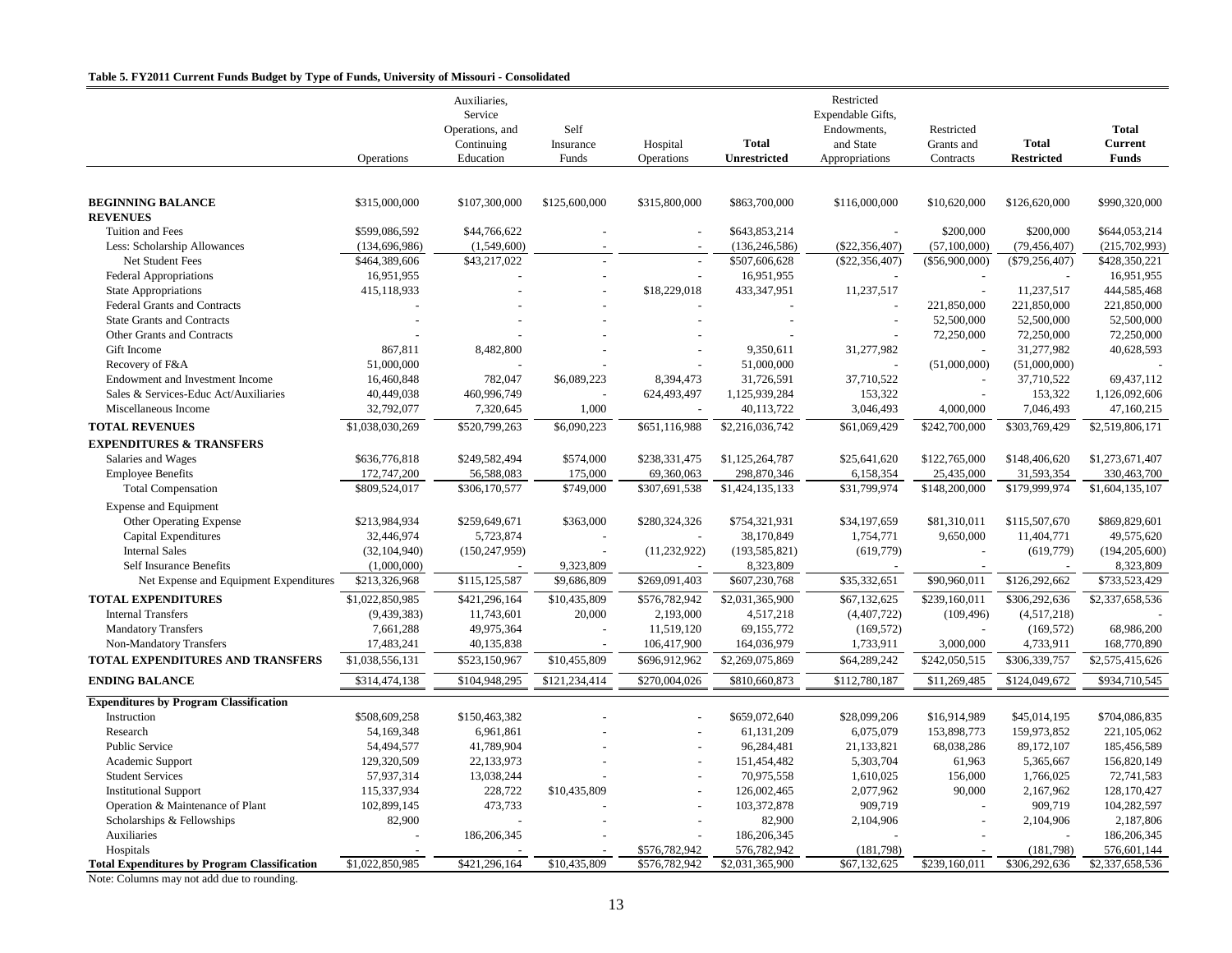#### **Table 6. FY2011 Current Funds Budget by Type of Funds, University of Missouri - Columbia (MU)**

|                                                     | Operations     | Auxiliaries,<br>Service<br>Operations, and<br>Continuing<br>Education | Self<br>Insurance<br>Funds | Hospital<br>Operations | <b>Total</b><br>Unrestricted | Restricted<br>Expendable<br>Gifts,<br>Endowments,<br>and State<br>Appropriations | Restricted<br>Grants and<br>Contracts | <b>Total</b><br><b>Restricted</b> | <b>Total</b><br><b>Current Funds</b> |
|-----------------------------------------------------|----------------|-----------------------------------------------------------------------|----------------------------|------------------------|------------------------------|----------------------------------------------------------------------------------|---------------------------------------|-----------------------------------|--------------------------------------|
| <b>BEGINNING BALANCE</b>                            | \$169,400,000  | \$69,500,000                                                          |                            |                        | \$238,900,000                | \$53,900,000                                                                     | \$5,000,000                           | \$58,900,000                      | \$297,800,000                        |
| <b>REVENUES</b>                                     |                |                                                                       |                            |                        |                              |                                                                                  |                                       |                                   |                                      |
| Tuition and Fees                                    | \$301,673,949  | \$18,054,250                                                          |                            |                        | \$319,728,199                |                                                                                  | \$200,000                             | \$200,000                         | \$319,928,199                        |
| Less: Scholarship Allowances                        | (72, 697, 711) | (85,600)                                                              |                            |                        | (72, 783, 311)               | (\$12,615,893)                                                                   | (20,000,000)                          | (32, 615, 893)                    | (105, 399, 204)                      |
| Net Student Fees                                    | \$228,976,239  | \$17,968,650                                                          |                            |                        | \$246,944,889                | (\$12,615,893)                                                                   | (\$19,800,000)                        | $(\$32,415,893)$                  | \$214,528,995                        |
| <b>Federal Appropriations</b>                       | 6,208,700      |                                                                       |                            |                        | 6,208,700                    |                                                                                  |                                       |                                   | 6,208,700                            |
| <b>State Appropriations</b>                         | 179,413,703    |                                                                       |                            |                        | 179,413,703                  | 3,868,511                                                                        |                                       | 3,868,511                         | 183,282,214                          |
| Federal Grants and Contracts                        |                |                                                                       |                            |                        |                              |                                                                                  | 127,000,000                           | 127,000,000                       | 127,000,000                          |
| <b>State Grants and Contracts</b>                   |                |                                                                       |                            |                        |                              | $\sim$                                                                           | 24,000,000                            | 24,000,000                        | 24,000,000                           |
| Other Grants and Contracts                          |                |                                                                       |                            |                        |                              |                                                                                  | 42,000,000                            | 42,000,000                        | 42,000,000                           |
| Gift Income                                         |                | 8,331,000                                                             |                            |                        | 8,331,000                    | 8,419,441                                                                        |                                       | 8,419,441                         | 16,750,441                           |
| Recovery of F&A                                     | 35,000,000     |                                                                       |                            |                        | 35,000,000                   |                                                                                  | (33,300,000)                          | (33,300,000)                      | 1,700,000                            |
| Endowment and Investment Income                     | 114,081        | 672,547                                                               |                            |                        | 786,628                      | 24,980,959                                                                       |                                       | 24,980,959                        | 25,767,586                           |
| Sales & Services-Educ Act/Auxiliaries               | 10,633,125     | 372,140,088                                                           |                            |                        | 382,773,213                  | 16,200                                                                           | ÷.                                    | 16,200                            | 382,789,413                          |
| Miscellaneous Income                                | 15,478,898     | 4,589,329                                                             |                            |                        | 20,068,227                   | 81,846                                                                           | 1,800,000                             | 1,881,846                         | 21,950,073                           |
| <b>TOTAL REVENUES</b>                               | \$475,824,746  | \$403,701,614                                                         |                            |                        | \$879,526,359                | \$24,751,063                                                                     | \$141,700,000                         | \$166,451,063                     | \$1,045,977,422                      |
| <b>EXPENDITURES &amp; TRANSFERS</b>                 |                |                                                                       |                            |                        |                              |                                                                                  |                                       |                                   |                                      |
| Salaries and Wages                                  | \$290,975,999  | \$210,383,493                                                         |                            |                        | \$501,359,491                | \$12,529,515                                                                     | \$75,000,000                          | \$87,529,515                      | \$588,889,007                        |
| <b>Employee Benefits</b>                            | 74,428,871     | 46,050,938                                                            |                            |                        | 120,479,809                  | 3,060,159                                                                        | 14,700,000                            | 17,760,159                        | 138,239,968                          |
| <b>Total Compensation</b>                           | \$365,404,870  | \$256,434,431                                                         |                            |                        | \$621,839,301                | \$15,589,675                                                                     | \$89,700,000                          | \$105,289,675                     | \$727,128,975                        |
| <b>Expense and Equipment</b>                        |                |                                                                       |                            |                        |                              |                                                                                  |                                       |                                   |                                      |
| Other Operating Expense                             | \$95,536,743   | \$196,261,669                                                         |                            |                        | \$291.798.412                | \$10,662,701                                                                     | \$45,145,011                          | \$55,807,712                      | \$347,606,124                        |
| Capital Expenditures                                | 15,558,442     | 4,538,498                                                             |                            |                        | 20,096,940                   | 556,729                                                                          | 4,000,000                             | 4,556,729                         | 24,653,669                           |
| <b>Internal Sales</b>                               | (27, 145, 755) | (123, 507, 361)                                                       |                            |                        | (150, 653, 116)              | (12, 237)                                                                        |                                       | (12, 237)                         | (150, 665, 353)                      |
| Net Expense and Equipment Expenditures              | \$83,949,429   | \$77,292,807                                                          |                            |                        | \$161,242,236                | \$11,207,193                                                                     | \$49,145,011                          | \$60,352,204                      | \$221,594,440                        |
| <b>TOTAL EXPENDITURES</b>                           | \$449,354,299  | \$333,727,237                                                         |                            |                        | \$783,081,537                | \$26,796,868                                                                     | \$138,845,011                         | \$165,641,879                     | \$948,723,415                        |
| <b>Internal Transfers</b>                           | (1,875,143)    | 5,742,307                                                             |                            |                        | 3,867,164                    | 48,000                                                                           | (145, 011)                            | (97, 011)                         | 3,770,153                            |
| <b>Mandatory Transfers</b>                          | 3,917,229      | 34,294,732                                                            |                            |                        | 38,211,961                   |                                                                                  |                                       |                                   | 38,211,961                           |
| Non-Mandatory Transfers                             | 6,209,101      | 34, 344, 872                                                          |                            |                        | 40,553,973                   | 1,143,967                                                                        | 3,000,000                             | 4,143,967                         | 44,697,940                           |
| TOTAL EXPENDITURES AND TRANSFERS                    | \$457,605,486  | \$408,109,149                                                         |                            |                        | \$865,714,634                | \$27,988,835                                                                     | \$141,700,000                         | \$169,688,835                     | \$1,035,403,469                      |
| <b>ENDING BALANCE</b>                               | \$187,619,260  | \$65,092,465                                                          | $\sim$                     | $\sim$                 | \$252,711,725                | \$50,662,228                                                                     | \$5,000,000                           | \$55,662,228                      | \$308,373,953                        |
| <b>Expenditures by Program Classification</b>       |                |                                                                       |                            |                        |                              |                                                                                  |                                       |                                   |                                      |
| Instruction                                         | \$235,358,668  | \$129,884,177                                                         |                            |                        | \$365,242,845                | \$11,253,385                                                                     | \$7,346,989                           | \$18,600,374                      | \$383,843,219                        |
| Research                                            | 41,993,521     | 6,961,861                                                             |                            |                        | 48,955,382                   | 3,771,302                                                                        | 108,058,773                           | 111,830,075                       | 160,785,457                          |
| <b>Public Service</b>                               | 6,884,820      | 21,983,496                                                            |                            |                        | 28,868,316                   | 7,113,223                                                                        | 23,457,286                            | 30,570,509                        | 59,438,826                           |
| Academic Support                                    | 59,914,049     | 19,937,894                                                            |                            |                        | 79,851,943                   | 2,472,337                                                                        | (18,037)                              | 2,454,299                         | 82,306,243                           |
| <b>Student Services</b>                             | 23,459,898     | 11,758,836                                                            |                            |                        | 35,218,734                   | 492,012                                                                          |                                       | 492,012                           | 35,710,746                           |
| <b>Institutional Support</b>                        | 26,889,040     | (1,019,191)                                                           |                            |                        | 25,869,850                   | 967,355                                                                          |                                       | 967.355                           | 26.837.205                           |
| Operation & Maintenance of Plant                    | 54,854,303     | (17,971)                                                              |                            |                        | 54,836,332                   | 146,510                                                                          |                                       | 146,510                           | 54,982,842                           |
| Scholarships & Fellowships                          |                |                                                                       |                            |                        |                              | 580,744                                                                          |                                       | 580,744                           | 580,744                              |
| Auxiliaries                                         |                | 144,238,134                                                           |                            |                        | 144,238,134                  |                                                                                  |                                       |                                   | 144,238,134                          |
| Hospitals                                           |                |                                                                       |                            |                        |                              |                                                                                  |                                       |                                   |                                      |
| <b>Total Expenditures by Program Classification</b> | \$449,354,299  | \$333,727,237                                                         |                            |                        | \$783,081,537                | \$26,796,868                                                                     | \$138,845,011                         | \$165,641,879                     | \$948,723,415                        |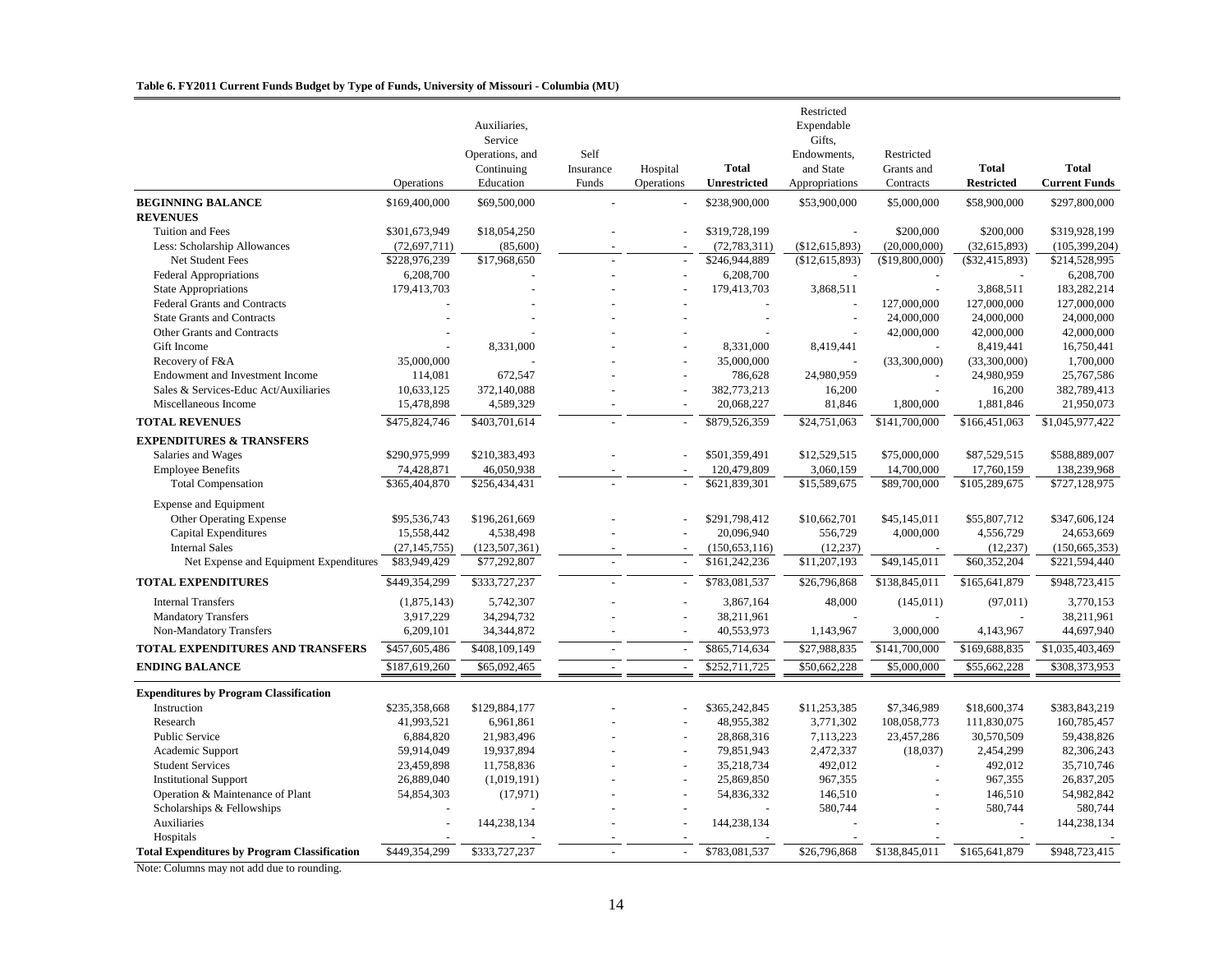| <b>BEGINNING BALANCE</b><br>\$20,300,000<br>\$20,300,000<br>\$1,400,000<br>\$1,100,000<br>\$2,500,000<br>\$22,800,000<br><b>REVENUES</b><br>Tuition and Fees<br>(\$500)<br>(\$500)<br>(\$100,000)<br>(\$100,000)<br>(\$100,500)<br>Less: Scholarship Allowances<br>$(\$500)$<br>$(\$500)$<br>(\$100,000)<br>$(\$100,000)$<br>(\$100,500)<br>Net Student Fees<br>10,743,255<br>10,743,255<br>10,743,255<br>Federal Appropriations<br>27,177,025<br><b>State Appropriations</b><br>26,827,025<br>26,827,025<br>\$350,000<br>350,000<br>3,850,000<br>Federal Grants and Contracts<br>3,850,000<br>3,850,000<br><b>State Grants and Contracts</b><br>11,000,000<br>11,000,000<br>11,000,000<br>2,900,000<br>2,900,000<br>Other Grants and Contracts<br>2,900,000<br>186,600<br>186,600<br>186,600<br>Gift Income<br>(1,700,000)<br>Recovery of F&A<br>(1,700,000)<br>(1,700,000)<br>140,307<br>Endowment and Investment Income<br>1,117<br>1,117<br>139,190<br>139,190<br>Sales & Services-Educ Act/Auxiliaries<br>74,500<br>74,500<br>74,500<br>1,622,782<br>1,622,782<br>500<br>1,000,000<br>2,623,282<br>Miscellaneous Income<br>1,000,500<br>\$39,268,179<br><b>TOTAL REVENUES</b><br>\$39,268,179<br>\$676,290<br>\$16,950,000<br>\$17,626,290<br>\$56,894,469<br><b>EXPENDITURES &amp; TRANSFERS</b><br>\$1,000<br>\$35,736,848<br>\$26,463,008<br>\$26,464,008<br>\$172,840<br>\$9,100,000<br>\$9,272,840<br>Salaries and Wages<br><b>Employee Benefits</b><br>7,777,160<br>600<br>49,850<br>2,300,000<br>2,349,850<br>10,127,610<br>7,777,760<br>\$1,600<br>\$34,241,768<br>\$222,690<br>\$11,400,000<br>\$11,622,690<br>\$45,864,458<br>\$34,240,168<br><b>Total Compensation</b><br><b>Expense and Equipment</b><br><b>Other Operating Expense</b><br>\$5,465,984<br>\$200<br>\$240,415<br>\$5,000,000<br>\$5,240,415<br>\$10,706,599<br>\$5,466,184<br>Capital Expenditures<br>10,000<br>10,000<br>150,000<br>150,000<br>160,000<br><b>Internal Sales</b><br>(81,930)<br>(81,930)<br>(81,930)<br>Self Insurance Benefits<br>\$5,394,054<br>\$200<br>\$5,394,254<br>\$240,415<br>\$5,150,000<br>\$5,390,415<br>\$10,784,669<br>Net Expense and Equipment Expenditures<br>$\overline{\phantom{a}}$<br><b>TOTAL EXPENDITURES</b><br>\$39,634,222<br>\$1,800<br>\$39,636,022<br>\$463,105<br>\$16,550,000<br>\$17,013,105<br>\$56,649,127<br><b>Internal Transfers</b><br>(679,909)<br>(679,909)<br>(679,909)<br><b>Mandatory Transfers</b><br>150,000<br>150,000<br>Non-Mandatory Transfers<br>150,000<br>\$1,800<br>TOTAL EXPENDITURES AND TRANSFERS<br>\$39,104,313<br>\$39,106,113<br>\$463,105<br>\$16,550,000<br>\$17,013,105<br>\$56,119,218<br>$\overline{a}$<br>$\overline{a}$<br>\$20,462,066<br>\$23,575,251<br><b>ENDING BALANCE</b><br>\$20,463,866<br>(\$1,800)<br>\$1,613,185<br>\$1,500,000<br>\$3,113,185<br>$\sim$<br>$\overline{\phantom{a}}$<br><b>Expenditures by Program Classification</b><br>\$46,000<br>\$46,000<br>Instruction<br>\$46,000<br>\$10,000<br>Research<br>\$10,000<br>120,000<br>120,000<br>130,000<br>Public Service<br>39,624,222<br>\$1,800<br>39,626,022<br>\$456,705<br>16,384,000<br>16,840,705<br>56,466,727<br>Academic Support<br><b>Student Services</b><br><b>Institutional Support</b><br>Operation & Maintenance of Plant<br>Scholarships & Fellowships<br>6,400<br>6,400<br>6,400<br>Auxiliaries<br>Hospitals | Operations | Auxiliaries,<br>Service<br>Operations,<br>and<br>Continuing<br>Education | Self<br>Insurance<br>Funds | Hospital<br>Operations | <b>Total</b><br><b>Unrestricted</b> | Restricted<br>Expendable<br>Gifts.<br>Endowments,<br>and State<br>Appropriations | Restricted<br>Grants and<br>Contracts | <b>Total</b><br><b>Restricted</b> | <b>Total</b><br><b>Current</b><br><b>Funds</b> |
|----------------------------------------------------------------------------------------------------------------------------------------------------------------------------------------------------------------------------------------------------------------------------------------------------------------------------------------------------------------------------------------------------------------------------------------------------------------------------------------------------------------------------------------------------------------------------------------------------------------------------------------------------------------------------------------------------------------------------------------------------------------------------------------------------------------------------------------------------------------------------------------------------------------------------------------------------------------------------------------------------------------------------------------------------------------------------------------------------------------------------------------------------------------------------------------------------------------------------------------------------------------------------------------------------------------------------------------------------------------------------------------------------------------------------------------------------------------------------------------------------------------------------------------------------------------------------------------------------------------------------------------------------------------------------------------------------------------------------------------------------------------------------------------------------------------------------------------------------------------------------------------------------------------------------------------------------------------------------------------------------------------------------------------------------------------------------------------------------------------------------------------------------------------------------------------------------------------------------------------------------------------------------------------------------------------------------------------------------------------------------------------------------------------------------------------------------------------------------------------------------------------------------------------------------------------------------------------------------------------------------------------------------------------------------------------------------------------------------------------------------------------------------------------------------------------------------------------------------------------------------------------------------------------------------------------------------------------------------------------------------------------------------------------------------------------------------------------------------------------------------------------------------------------------------------------------------------------------------------------------------------------------------------------------------------------------------------------------------------------------|------------|--------------------------------------------------------------------------|----------------------------|------------------------|-------------------------------------|----------------------------------------------------------------------------------|---------------------------------------|-----------------------------------|------------------------------------------------|
|                                                                                                                                                                                                                                                                                                                                                                                                                                                                                                                                                                                                                                                                                                                                                                                                                                                                                                                                                                                                                                                                                                                                                                                                                                                                                                                                                                                                                                                                                                                                                                                                                                                                                                                                                                                                                                                                                                                                                                                                                                                                                                                                                                                                                                                                                                                                                                                                                                                                                                                                                                                                                                                                                                                                                                                                                                                                                                                                                                                                                                                                                                                                                                                                                                                                                                                                                                      |            |                                                                          |                            |                        |                                     |                                                                                  |                                       |                                   |                                                |
|                                                                                                                                                                                                                                                                                                                                                                                                                                                                                                                                                                                                                                                                                                                                                                                                                                                                                                                                                                                                                                                                                                                                                                                                                                                                                                                                                                                                                                                                                                                                                                                                                                                                                                                                                                                                                                                                                                                                                                                                                                                                                                                                                                                                                                                                                                                                                                                                                                                                                                                                                                                                                                                                                                                                                                                                                                                                                                                                                                                                                                                                                                                                                                                                                                                                                                                                                                      |            |                                                                          |                            |                        |                                     |                                                                                  |                                       |                                   |                                                |
|                                                                                                                                                                                                                                                                                                                                                                                                                                                                                                                                                                                                                                                                                                                                                                                                                                                                                                                                                                                                                                                                                                                                                                                                                                                                                                                                                                                                                                                                                                                                                                                                                                                                                                                                                                                                                                                                                                                                                                                                                                                                                                                                                                                                                                                                                                                                                                                                                                                                                                                                                                                                                                                                                                                                                                                                                                                                                                                                                                                                                                                                                                                                                                                                                                                                                                                                                                      |            |                                                                          |                            |                        |                                     |                                                                                  |                                       |                                   |                                                |
|                                                                                                                                                                                                                                                                                                                                                                                                                                                                                                                                                                                                                                                                                                                                                                                                                                                                                                                                                                                                                                                                                                                                                                                                                                                                                                                                                                                                                                                                                                                                                                                                                                                                                                                                                                                                                                                                                                                                                                                                                                                                                                                                                                                                                                                                                                                                                                                                                                                                                                                                                                                                                                                                                                                                                                                                                                                                                                                                                                                                                                                                                                                                                                                                                                                                                                                                                                      |            |                                                                          |                            |                        |                                     |                                                                                  |                                       |                                   |                                                |
|                                                                                                                                                                                                                                                                                                                                                                                                                                                                                                                                                                                                                                                                                                                                                                                                                                                                                                                                                                                                                                                                                                                                                                                                                                                                                                                                                                                                                                                                                                                                                                                                                                                                                                                                                                                                                                                                                                                                                                                                                                                                                                                                                                                                                                                                                                                                                                                                                                                                                                                                                                                                                                                                                                                                                                                                                                                                                                                                                                                                                                                                                                                                                                                                                                                                                                                                                                      |            |                                                                          |                            |                        |                                     |                                                                                  |                                       |                                   |                                                |
|                                                                                                                                                                                                                                                                                                                                                                                                                                                                                                                                                                                                                                                                                                                                                                                                                                                                                                                                                                                                                                                                                                                                                                                                                                                                                                                                                                                                                                                                                                                                                                                                                                                                                                                                                                                                                                                                                                                                                                                                                                                                                                                                                                                                                                                                                                                                                                                                                                                                                                                                                                                                                                                                                                                                                                                                                                                                                                                                                                                                                                                                                                                                                                                                                                                                                                                                                                      |            |                                                                          |                            |                        |                                     |                                                                                  |                                       |                                   |                                                |
|                                                                                                                                                                                                                                                                                                                                                                                                                                                                                                                                                                                                                                                                                                                                                                                                                                                                                                                                                                                                                                                                                                                                                                                                                                                                                                                                                                                                                                                                                                                                                                                                                                                                                                                                                                                                                                                                                                                                                                                                                                                                                                                                                                                                                                                                                                                                                                                                                                                                                                                                                                                                                                                                                                                                                                                                                                                                                                                                                                                                                                                                                                                                                                                                                                                                                                                                                                      |            |                                                                          |                            |                        |                                     |                                                                                  |                                       |                                   |                                                |
|                                                                                                                                                                                                                                                                                                                                                                                                                                                                                                                                                                                                                                                                                                                                                                                                                                                                                                                                                                                                                                                                                                                                                                                                                                                                                                                                                                                                                                                                                                                                                                                                                                                                                                                                                                                                                                                                                                                                                                                                                                                                                                                                                                                                                                                                                                                                                                                                                                                                                                                                                                                                                                                                                                                                                                                                                                                                                                                                                                                                                                                                                                                                                                                                                                                                                                                                                                      |            |                                                                          |                            |                        |                                     |                                                                                  |                                       |                                   |                                                |
|                                                                                                                                                                                                                                                                                                                                                                                                                                                                                                                                                                                                                                                                                                                                                                                                                                                                                                                                                                                                                                                                                                                                                                                                                                                                                                                                                                                                                                                                                                                                                                                                                                                                                                                                                                                                                                                                                                                                                                                                                                                                                                                                                                                                                                                                                                                                                                                                                                                                                                                                                                                                                                                                                                                                                                                                                                                                                                                                                                                                                                                                                                                                                                                                                                                                                                                                                                      |            |                                                                          |                            |                        |                                     |                                                                                  |                                       |                                   |                                                |
|                                                                                                                                                                                                                                                                                                                                                                                                                                                                                                                                                                                                                                                                                                                                                                                                                                                                                                                                                                                                                                                                                                                                                                                                                                                                                                                                                                                                                                                                                                                                                                                                                                                                                                                                                                                                                                                                                                                                                                                                                                                                                                                                                                                                                                                                                                                                                                                                                                                                                                                                                                                                                                                                                                                                                                                                                                                                                                                                                                                                                                                                                                                                                                                                                                                                                                                                                                      |            |                                                                          |                            |                        |                                     |                                                                                  |                                       |                                   |                                                |
|                                                                                                                                                                                                                                                                                                                                                                                                                                                                                                                                                                                                                                                                                                                                                                                                                                                                                                                                                                                                                                                                                                                                                                                                                                                                                                                                                                                                                                                                                                                                                                                                                                                                                                                                                                                                                                                                                                                                                                                                                                                                                                                                                                                                                                                                                                                                                                                                                                                                                                                                                                                                                                                                                                                                                                                                                                                                                                                                                                                                                                                                                                                                                                                                                                                                                                                                                                      |            |                                                                          |                            |                        |                                     |                                                                                  |                                       |                                   |                                                |
|                                                                                                                                                                                                                                                                                                                                                                                                                                                                                                                                                                                                                                                                                                                                                                                                                                                                                                                                                                                                                                                                                                                                                                                                                                                                                                                                                                                                                                                                                                                                                                                                                                                                                                                                                                                                                                                                                                                                                                                                                                                                                                                                                                                                                                                                                                                                                                                                                                                                                                                                                                                                                                                                                                                                                                                                                                                                                                                                                                                                                                                                                                                                                                                                                                                                                                                                                                      |            |                                                                          |                            |                        |                                     |                                                                                  |                                       |                                   |                                                |
|                                                                                                                                                                                                                                                                                                                                                                                                                                                                                                                                                                                                                                                                                                                                                                                                                                                                                                                                                                                                                                                                                                                                                                                                                                                                                                                                                                                                                                                                                                                                                                                                                                                                                                                                                                                                                                                                                                                                                                                                                                                                                                                                                                                                                                                                                                                                                                                                                                                                                                                                                                                                                                                                                                                                                                                                                                                                                                                                                                                                                                                                                                                                                                                                                                                                                                                                                                      |            |                                                                          |                            |                        |                                     |                                                                                  |                                       |                                   |                                                |
|                                                                                                                                                                                                                                                                                                                                                                                                                                                                                                                                                                                                                                                                                                                                                                                                                                                                                                                                                                                                                                                                                                                                                                                                                                                                                                                                                                                                                                                                                                                                                                                                                                                                                                                                                                                                                                                                                                                                                                                                                                                                                                                                                                                                                                                                                                                                                                                                                                                                                                                                                                                                                                                                                                                                                                                                                                                                                                                                                                                                                                                                                                                                                                                                                                                                                                                                                                      |            |                                                                          |                            |                        |                                     |                                                                                  |                                       |                                   |                                                |
|                                                                                                                                                                                                                                                                                                                                                                                                                                                                                                                                                                                                                                                                                                                                                                                                                                                                                                                                                                                                                                                                                                                                                                                                                                                                                                                                                                                                                                                                                                                                                                                                                                                                                                                                                                                                                                                                                                                                                                                                                                                                                                                                                                                                                                                                                                                                                                                                                                                                                                                                                                                                                                                                                                                                                                                                                                                                                                                                                                                                                                                                                                                                                                                                                                                                                                                                                                      |            |                                                                          |                            |                        |                                     |                                                                                  |                                       |                                   |                                                |
|                                                                                                                                                                                                                                                                                                                                                                                                                                                                                                                                                                                                                                                                                                                                                                                                                                                                                                                                                                                                                                                                                                                                                                                                                                                                                                                                                                                                                                                                                                                                                                                                                                                                                                                                                                                                                                                                                                                                                                                                                                                                                                                                                                                                                                                                                                                                                                                                                                                                                                                                                                                                                                                                                                                                                                                                                                                                                                                                                                                                                                                                                                                                                                                                                                                                                                                                                                      |            |                                                                          |                            |                        |                                     |                                                                                  |                                       |                                   |                                                |
|                                                                                                                                                                                                                                                                                                                                                                                                                                                                                                                                                                                                                                                                                                                                                                                                                                                                                                                                                                                                                                                                                                                                                                                                                                                                                                                                                                                                                                                                                                                                                                                                                                                                                                                                                                                                                                                                                                                                                                                                                                                                                                                                                                                                                                                                                                                                                                                                                                                                                                                                                                                                                                                                                                                                                                                                                                                                                                                                                                                                                                                                                                                                                                                                                                                                                                                                                                      |            |                                                                          |                            |                        |                                     |                                                                                  |                                       |                                   |                                                |
|                                                                                                                                                                                                                                                                                                                                                                                                                                                                                                                                                                                                                                                                                                                                                                                                                                                                                                                                                                                                                                                                                                                                                                                                                                                                                                                                                                                                                                                                                                                                                                                                                                                                                                                                                                                                                                                                                                                                                                                                                                                                                                                                                                                                                                                                                                                                                                                                                                                                                                                                                                                                                                                                                                                                                                                                                                                                                                                                                                                                                                                                                                                                                                                                                                                                                                                                                                      |            |                                                                          |                            |                        |                                     |                                                                                  |                                       |                                   |                                                |
|                                                                                                                                                                                                                                                                                                                                                                                                                                                                                                                                                                                                                                                                                                                                                                                                                                                                                                                                                                                                                                                                                                                                                                                                                                                                                                                                                                                                                                                                                                                                                                                                                                                                                                                                                                                                                                                                                                                                                                                                                                                                                                                                                                                                                                                                                                                                                                                                                                                                                                                                                                                                                                                                                                                                                                                                                                                                                                                                                                                                                                                                                                                                                                                                                                                                                                                                                                      |            |                                                                          |                            |                        |                                     |                                                                                  |                                       |                                   |                                                |
|                                                                                                                                                                                                                                                                                                                                                                                                                                                                                                                                                                                                                                                                                                                                                                                                                                                                                                                                                                                                                                                                                                                                                                                                                                                                                                                                                                                                                                                                                                                                                                                                                                                                                                                                                                                                                                                                                                                                                                                                                                                                                                                                                                                                                                                                                                                                                                                                                                                                                                                                                                                                                                                                                                                                                                                                                                                                                                                                                                                                                                                                                                                                                                                                                                                                                                                                                                      |            |                                                                          |                            |                        |                                     |                                                                                  |                                       |                                   |                                                |
|                                                                                                                                                                                                                                                                                                                                                                                                                                                                                                                                                                                                                                                                                                                                                                                                                                                                                                                                                                                                                                                                                                                                                                                                                                                                                                                                                                                                                                                                                                                                                                                                                                                                                                                                                                                                                                                                                                                                                                                                                                                                                                                                                                                                                                                                                                                                                                                                                                                                                                                                                                                                                                                                                                                                                                                                                                                                                                                                                                                                                                                                                                                                                                                                                                                                                                                                                                      |            |                                                                          |                            |                        |                                     |                                                                                  |                                       |                                   |                                                |
|                                                                                                                                                                                                                                                                                                                                                                                                                                                                                                                                                                                                                                                                                                                                                                                                                                                                                                                                                                                                                                                                                                                                                                                                                                                                                                                                                                                                                                                                                                                                                                                                                                                                                                                                                                                                                                                                                                                                                                                                                                                                                                                                                                                                                                                                                                                                                                                                                                                                                                                                                                                                                                                                                                                                                                                                                                                                                                                                                                                                                                                                                                                                                                                                                                                                                                                                                                      |            |                                                                          |                            |                        |                                     |                                                                                  |                                       |                                   |                                                |
|                                                                                                                                                                                                                                                                                                                                                                                                                                                                                                                                                                                                                                                                                                                                                                                                                                                                                                                                                                                                                                                                                                                                                                                                                                                                                                                                                                                                                                                                                                                                                                                                                                                                                                                                                                                                                                                                                                                                                                                                                                                                                                                                                                                                                                                                                                                                                                                                                                                                                                                                                                                                                                                                                                                                                                                                                                                                                                                                                                                                                                                                                                                                                                                                                                                                                                                                                                      |            |                                                                          |                            |                        |                                     |                                                                                  |                                       |                                   |                                                |
|                                                                                                                                                                                                                                                                                                                                                                                                                                                                                                                                                                                                                                                                                                                                                                                                                                                                                                                                                                                                                                                                                                                                                                                                                                                                                                                                                                                                                                                                                                                                                                                                                                                                                                                                                                                                                                                                                                                                                                                                                                                                                                                                                                                                                                                                                                                                                                                                                                                                                                                                                                                                                                                                                                                                                                                                                                                                                                                                                                                                                                                                                                                                                                                                                                                                                                                                                                      |            |                                                                          |                            |                        |                                     |                                                                                  |                                       |                                   |                                                |
|                                                                                                                                                                                                                                                                                                                                                                                                                                                                                                                                                                                                                                                                                                                                                                                                                                                                                                                                                                                                                                                                                                                                                                                                                                                                                                                                                                                                                                                                                                                                                                                                                                                                                                                                                                                                                                                                                                                                                                                                                                                                                                                                                                                                                                                                                                                                                                                                                                                                                                                                                                                                                                                                                                                                                                                                                                                                                                                                                                                                                                                                                                                                                                                                                                                                                                                                                                      |            |                                                                          |                            |                        |                                     |                                                                                  |                                       |                                   |                                                |
|                                                                                                                                                                                                                                                                                                                                                                                                                                                                                                                                                                                                                                                                                                                                                                                                                                                                                                                                                                                                                                                                                                                                                                                                                                                                                                                                                                                                                                                                                                                                                                                                                                                                                                                                                                                                                                                                                                                                                                                                                                                                                                                                                                                                                                                                                                                                                                                                                                                                                                                                                                                                                                                                                                                                                                                                                                                                                                                                                                                                                                                                                                                                                                                                                                                                                                                                                                      |            |                                                                          |                            |                        |                                     |                                                                                  |                                       |                                   |                                                |
|                                                                                                                                                                                                                                                                                                                                                                                                                                                                                                                                                                                                                                                                                                                                                                                                                                                                                                                                                                                                                                                                                                                                                                                                                                                                                                                                                                                                                                                                                                                                                                                                                                                                                                                                                                                                                                                                                                                                                                                                                                                                                                                                                                                                                                                                                                                                                                                                                                                                                                                                                                                                                                                                                                                                                                                                                                                                                                                                                                                                                                                                                                                                                                                                                                                                                                                                                                      |            |                                                                          |                            |                        |                                     |                                                                                  |                                       |                                   |                                                |
|                                                                                                                                                                                                                                                                                                                                                                                                                                                                                                                                                                                                                                                                                                                                                                                                                                                                                                                                                                                                                                                                                                                                                                                                                                                                                                                                                                                                                                                                                                                                                                                                                                                                                                                                                                                                                                                                                                                                                                                                                                                                                                                                                                                                                                                                                                                                                                                                                                                                                                                                                                                                                                                                                                                                                                                                                                                                                                                                                                                                                                                                                                                                                                                                                                                                                                                                                                      |            |                                                                          |                            |                        |                                     |                                                                                  |                                       |                                   |                                                |
|                                                                                                                                                                                                                                                                                                                                                                                                                                                                                                                                                                                                                                                                                                                                                                                                                                                                                                                                                                                                                                                                                                                                                                                                                                                                                                                                                                                                                                                                                                                                                                                                                                                                                                                                                                                                                                                                                                                                                                                                                                                                                                                                                                                                                                                                                                                                                                                                                                                                                                                                                                                                                                                                                                                                                                                                                                                                                                                                                                                                                                                                                                                                                                                                                                                                                                                                                                      |            |                                                                          |                            |                        |                                     |                                                                                  |                                       |                                   |                                                |
|                                                                                                                                                                                                                                                                                                                                                                                                                                                                                                                                                                                                                                                                                                                                                                                                                                                                                                                                                                                                                                                                                                                                                                                                                                                                                                                                                                                                                                                                                                                                                                                                                                                                                                                                                                                                                                                                                                                                                                                                                                                                                                                                                                                                                                                                                                                                                                                                                                                                                                                                                                                                                                                                                                                                                                                                                                                                                                                                                                                                                                                                                                                                                                                                                                                                                                                                                                      |            |                                                                          |                            |                        |                                     |                                                                                  |                                       |                                   |                                                |
|                                                                                                                                                                                                                                                                                                                                                                                                                                                                                                                                                                                                                                                                                                                                                                                                                                                                                                                                                                                                                                                                                                                                                                                                                                                                                                                                                                                                                                                                                                                                                                                                                                                                                                                                                                                                                                                                                                                                                                                                                                                                                                                                                                                                                                                                                                                                                                                                                                                                                                                                                                                                                                                                                                                                                                                                                                                                                                                                                                                                                                                                                                                                                                                                                                                                                                                                                                      |            |                                                                          |                            |                        |                                     |                                                                                  |                                       |                                   |                                                |
|                                                                                                                                                                                                                                                                                                                                                                                                                                                                                                                                                                                                                                                                                                                                                                                                                                                                                                                                                                                                                                                                                                                                                                                                                                                                                                                                                                                                                                                                                                                                                                                                                                                                                                                                                                                                                                                                                                                                                                                                                                                                                                                                                                                                                                                                                                                                                                                                                                                                                                                                                                                                                                                                                                                                                                                                                                                                                                                                                                                                                                                                                                                                                                                                                                                                                                                                                                      |            |                                                                          |                            |                        |                                     |                                                                                  |                                       |                                   |                                                |
|                                                                                                                                                                                                                                                                                                                                                                                                                                                                                                                                                                                                                                                                                                                                                                                                                                                                                                                                                                                                                                                                                                                                                                                                                                                                                                                                                                                                                                                                                                                                                                                                                                                                                                                                                                                                                                                                                                                                                                                                                                                                                                                                                                                                                                                                                                                                                                                                                                                                                                                                                                                                                                                                                                                                                                                                                                                                                                                                                                                                                                                                                                                                                                                                                                                                                                                                                                      |            |                                                                          |                            |                        |                                     |                                                                                  |                                       |                                   |                                                |
|                                                                                                                                                                                                                                                                                                                                                                                                                                                                                                                                                                                                                                                                                                                                                                                                                                                                                                                                                                                                                                                                                                                                                                                                                                                                                                                                                                                                                                                                                                                                                                                                                                                                                                                                                                                                                                                                                                                                                                                                                                                                                                                                                                                                                                                                                                                                                                                                                                                                                                                                                                                                                                                                                                                                                                                                                                                                                                                                                                                                                                                                                                                                                                                                                                                                                                                                                                      |            |                                                                          |                            |                        |                                     |                                                                                  |                                       |                                   |                                                |
|                                                                                                                                                                                                                                                                                                                                                                                                                                                                                                                                                                                                                                                                                                                                                                                                                                                                                                                                                                                                                                                                                                                                                                                                                                                                                                                                                                                                                                                                                                                                                                                                                                                                                                                                                                                                                                                                                                                                                                                                                                                                                                                                                                                                                                                                                                                                                                                                                                                                                                                                                                                                                                                                                                                                                                                                                                                                                                                                                                                                                                                                                                                                                                                                                                                                                                                                                                      |            |                                                                          |                            |                        |                                     |                                                                                  |                                       |                                   |                                                |
|                                                                                                                                                                                                                                                                                                                                                                                                                                                                                                                                                                                                                                                                                                                                                                                                                                                                                                                                                                                                                                                                                                                                                                                                                                                                                                                                                                                                                                                                                                                                                                                                                                                                                                                                                                                                                                                                                                                                                                                                                                                                                                                                                                                                                                                                                                                                                                                                                                                                                                                                                                                                                                                                                                                                                                                                                                                                                                                                                                                                                                                                                                                                                                                                                                                                                                                                                                      |            |                                                                          |                            |                        |                                     |                                                                                  |                                       |                                   |                                                |
|                                                                                                                                                                                                                                                                                                                                                                                                                                                                                                                                                                                                                                                                                                                                                                                                                                                                                                                                                                                                                                                                                                                                                                                                                                                                                                                                                                                                                                                                                                                                                                                                                                                                                                                                                                                                                                                                                                                                                                                                                                                                                                                                                                                                                                                                                                                                                                                                                                                                                                                                                                                                                                                                                                                                                                                                                                                                                                                                                                                                                                                                                                                                                                                                                                                                                                                                                                      |            |                                                                          |                            |                        |                                     |                                                                                  |                                       |                                   |                                                |
|                                                                                                                                                                                                                                                                                                                                                                                                                                                                                                                                                                                                                                                                                                                                                                                                                                                                                                                                                                                                                                                                                                                                                                                                                                                                                                                                                                                                                                                                                                                                                                                                                                                                                                                                                                                                                                                                                                                                                                                                                                                                                                                                                                                                                                                                                                                                                                                                                                                                                                                                                                                                                                                                                                                                                                                                                                                                                                                                                                                                                                                                                                                                                                                                                                                                                                                                                                      |            |                                                                          |                            |                        |                                     |                                                                                  |                                       |                                   |                                                |
|                                                                                                                                                                                                                                                                                                                                                                                                                                                                                                                                                                                                                                                                                                                                                                                                                                                                                                                                                                                                                                                                                                                                                                                                                                                                                                                                                                                                                                                                                                                                                                                                                                                                                                                                                                                                                                                                                                                                                                                                                                                                                                                                                                                                                                                                                                                                                                                                                                                                                                                                                                                                                                                                                                                                                                                                                                                                                                                                                                                                                                                                                                                                                                                                                                                                                                                                                                      |            |                                                                          |                            |                        |                                     |                                                                                  |                                       |                                   |                                                |
|                                                                                                                                                                                                                                                                                                                                                                                                                                                                                                                                                                                                                                                                                                                                                                                                                                                                                                                                                                                                                                                                                                                                                                                                                                                                                                                                                                                                                                                                                                                                                                                                                                                                                                                                                                                                                                                                                                                                                                                                                                                                                                                                                                                                                                                                                                                                                                                                                                                                                                                                                                                                                                                                                                                                                                                                                                                                                                                                                                                                                                                                                                                                                                                                                                                                                                                                                                      |            |                                                                          |                            |                        |                                     |                                                                                  |                                       |                                   |                                                |
|                                                                                                                                                                                                                                                                                                                                                                                                                                                                                                                                                                                                                                                                                                                                                                                                                                                                                                                                                                                                                                                                                                                                                                                                                                                                                                                                                                                                                                                                                                                                                                                                                                                                                                                                                                                                                                                                                                                                                                                                                                                                                                                                                                                                                                                                                                                                                                                                                                                                                                                                                                                                                                                                                                                                                                                                                                                                                                                                                                                                                                                                                                                                                                                                                                                                                                                                                                      |            |                                                                          |                            |                        |                                     |                                                                                  |                                       |                                   |                                                |
|                                                                                                                                                                                                                                                                                                                                                                                                                                                                                                                                                                                                                                                                                                                                                                                                                                                                                                                                                                                                                                                                                                                                                                                                                                                                                                                                                                                                                                                                                                                                                                                                                                                                                                                                                                                                                                                                                                                                                                                                                                                                                                                                                                                                                                                                                                                                                                                                                                                                                                                                                                                                                                                                                                                                                                                                                                                                                                                                                                                                                                                                                                                                                                                                                                                                                                                                                                      |            |                                                                          |                            |                        |                                     |                                                                                  |                                       |                                   |                                                |
|                                                                                                                                                                                                                                                                                                                                                                                                                                                                                                                                                                                                                                                                                                                                                                                                                                                                                                                                                                                                                                                                                                                                                                                                                                                                                                                                                                                                                                                                                                                                                                                                                                                                                                                                                                                                                                                                                                                                                                                                                                                                                                                                                                                                                                                                                                                                                                                                                                                                                                                                                                                                                                                                                                                                                                                                                                                                                                                                                                                                                                                                                                                                                                                                                                                                                                                                                                      |            |                                                                          |                            |                        |                                     |                                                                                  |                                       |                                   |                                                |
| \$463,105<br>\$17,013,105<br>\$56,649,127<br>\$39,634,222<br>\$1,800<br>\$39,636,022<br>\$16,550,000<br><b>Total Expenditures by Program Classification</b>                                                                                                                                                                                                                                                                                                                                                                                                                                                                                                                                                                                                                                                                                                                                                                                                                                                                                                                                                                                                                                                                                                                                                                                                                                                                                                                                                                                                                                                                                                                                                                                                                                                                                                                                                                                                                                                                                                                                                                                                                                                                                                                                                                                                                                                                                                                                                                                                                                                                                                                                                                                                                                                                                                                                                                                                                                                                                                                                                                                                                                                                                                                                                                                                          |            |                                                                          |                            |                        |                                     |                                                                                  |                                       |                                   |                                                |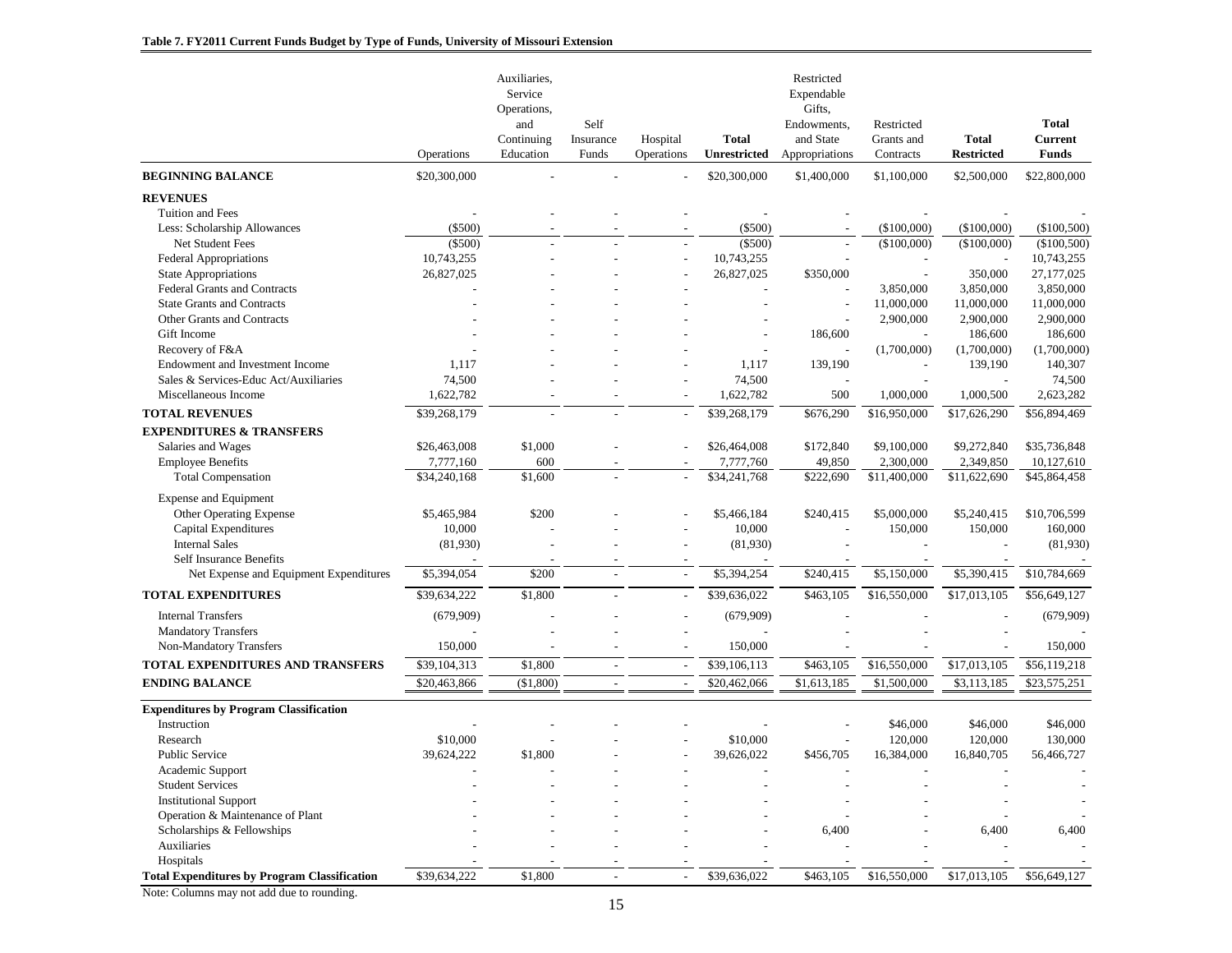|                                                     |            | Auxiliaries,   |                |                |                | Restricted        |                          |                   |                      |
|-----------------------------------------------------|------------|----------------|----------------|----------------|----------------|-------------------|--------------------------|-------------------|----------------------|
|                                                     |            | Service        |                |                |                | Expendable Gifts, |                          |                   |                      |
|                                                     |            | Operations,    | Self           |                |                | Endowments,       | Restricted               |                   |                      |
|                                                     |            | and Continuing | Insurance      | Hospital       | <b>Total</b>   | and State         | Grants and               | <b>Total</b>      | <b>Total Current</b> |
|                                                     | Operations | Education      | Funds          | Operations     | Unrestricted   | Appropriations    | Contracts                | <b>Restricted</b> | <b>Funds</b>         |
| <b>BEGINNING BALANCE</b>                            |            |                |                | \$315,800,000  | \$315,800,000  | \$4,900,000       |                          | \$4,900,000       | \$320,700,000        |
| <b>REVENUES</b>                                     |            |                |                |                |                |                   |                          |                   |                      |
| Tuition and Fees                                    |            |                |                |                |                |                   |                          |                   |                      |
| Less: Scholarship Allowances                        |            |                |                |                |                |                   |                          |                   |                      |
| Net Student Fees                                    |            |                |                |                |                |                   |                          |                   |                      |
| <b>Federal Appropriations</b>                       |            |                |                |                |                |                   |                          |                   |                      |
| <b>State Appropriations</b>                         |            |                |                | \$18,229,018   | \$18,229,018   |                   |                          |                   | \$18,229,018         |
| Federal Grants and Contracts                        |            |                |                |                |                |                   |                          |                   |                      |
| <b>State Grants and Contracts</b>                   |            |                |                |                |                |                   |                          |                   |                      |
| Other Grants and Contracts                          |            |                |                |                |                |                   |                          |                   |                      |
| Gift Income                                         |            |                |                |                |                | \$4,641,956       |                          | \$4,641,956       | 4,641,956            |
| Recovery of F&A                                     |            |                |                |                |                |                   |                          |                   |                      |
| Endowment and Investment Income                     |            |                |                | 8,394,473      | 8,394,473      | 1,290,175         |                          | 1,290,175         | 9,684,648            |
| Sales & Services-Educ Act/Auxiliaries               |            |                |                | 624,493,497    | 624,493,497    | 107,347           |                          | 107,347           | 624,600,844          |
| Miscellaneous Income                                |            |                |                |                |                |                   |                          |                   |                      |
| <b>TOTAL REVENUES</b>                               |            |                |                | \$651,116,988  | \$651,116,988  | \$6,039,479       | $\overline{\phantom{a}}$ | \$6,039,479       | \$657,156,466        |
| <b>EXPENDITURES &amp; TRANSFERS</b>                 |            |                |                |                |                |                   |                          |                   |                      |
| Salaries and Wages                                  |            |                |                | \$238,331,475  | \$238,331,475  | \$44,001          |                          | \$44,001          | \$238,375,476        |
| <b>Employee Benefits</b>                            |            |                |                | 69,360,063     | 69,360,063     | 9,957             |                          | 9,957             | 69,370,020           |
| <b>Total Compensation</b>                           |            |                |                | \$307,691,538  | \$307,691,538  | \$53,958          |                          | \$53,958          | \$307,745,496        |
| Expense and Equipment                               |            |                |                |                |                |                   |                          |                   |                      |
| Other Operating Expense                             |            |                |                | \$280,324,326  | \$280,324,326  | \$143,886         |                          | \$143,886         | \$280,468,212        |
| Capital Expenditures                                |            |                |                |                |                |                   |                          |                   |                      |
| <b>Internal Sales</b>                               |            |                |                | (11, 232, 922) | (11, 232, 922) | (379, 642)        |                          | (379, 642)        | (11, 612, 564)       |
| <b>Self Insurance Benefits</b>                      |            |                |                |                |                |                   |                          |                   |                      |
| Net Expense and Equipment Expenditures              |            |                |                | \$269,091,403  | \$269,091,403  | $(\$235,756)$     | $\overline{\phantom{a}}$ | $(\$235,756)$     | \$268,855,647        |
| <b>TOTAL EXPENDITURES</b>                           |            |                |                | \$576,782,942  | \$576,782,942  | ( \$181,798)      |                          | (\$181,798)       | \$576,601,144        |
| <b>Internal Transfers</b>                           |            |                |                | \$2,193,000    | \$2,193,000    |                   |                          |                   | \$2,193,000          |
| <b>Mandatory Transfers</b>                          |            |                |                | 11,519,120     | 11,519,120     |                   |                          |                   | 11,519,120           |
| Non-Mandatory Transfers                             |            |                |                | 106,417,900    | 106,417,900    |                   |                          |                   | 106,417,900          |
| TOTAL EXPENDITURES AND TRANSFERS                    |            |                |                | \$696,912,962  | \$696,912,962  | (\$181,798)       | $\sim$                   | (\$181,798)       | \$696,731,164        |
| <b>ENDING BALANCE</b>                               | $\sim$     | $\sim$         | $\overline{a}$ | \$270,004,026  | \$270,004,026  | \$11,121,277      | $\sim$                   | \$11,121,277      | \$281,125,303        |
|                                                     |            |                |                |                |                |                   |                          |                   |                      |
| <b>Expenditures by Program Classification</b>       |            |                |                |                |                |                   |                          |                   |                      |
| Instruction                                         |            |                |                |                |                |                   |                          |                   |                      |
| Research                                            |            |                |                |                |                |                   |                          |                   |                      |
| <b>Public Service</b>                               |            |                |                |                |                |                   |                          |                   |                      |
| Academic Support                                    |            |                |                |                |                |                   |                          |                   |                      |
| <b>Student Services</b>                             |            |                |                |                |                |                   |                          |                   |                      |
| <b>Institutional Support</b>                        |            |                |                |                |                |                   |                          |                   |                      |
| Operation & Maintenance of Plant                    |            |                |                |                |                |                   |                          |                   |                      |
| Scholarships & Fellowships                          |            |                |                |                |                |                   |                          |                   |                      |
| Auxiliaries                                         |            |                |                |                |                |                   |                          |                   |                      |
| Hospitals                                           |            |                |                | \$576,782,942  | \$576,782,942  | ( \$181,798)      |                          | ( \$181,798)      | \$576,601,144        |
| <b>Total Expenditures by Program Classification</b> |            |                |                | \$576,782,942  | \$576,782,942  | ( \$181,798)      |                          | ( \$181,798)      | \$576,601,144        |

\* Excludes University Physicians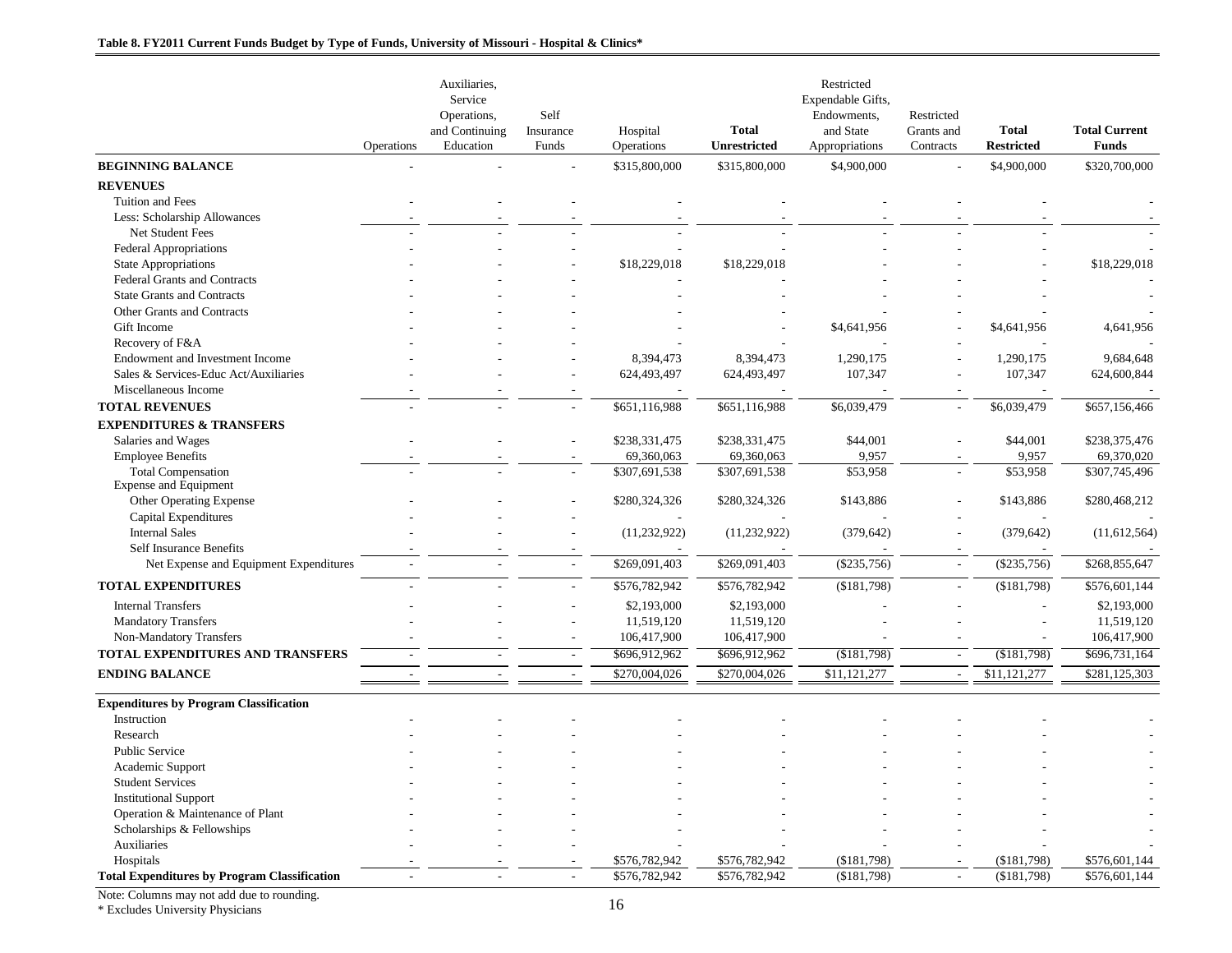|                                                              |                | Auxiliaries,<br>Service<br>Operations, and<br>Continuing | Self<br>Insurance | Hospital                 | <b>Total</b>   | Restricted<br>Expendable<br>Gifts,<br>Endowments,<br>and State | Restricted<br>Grants and | <b>Total</b>      | <b>Total</b>         |
|--------------------------------------------------------------|----------------|----------------------------------------------------------|-------------------|--------------------------|----------------|----------------------------------------------------------------|--------------------------|-------------------|----------------------|
|                                                              | Operations     | Education                                                | Funds             | Operations               | Unrestricted   | Appropriations                                                 | Contracts                | <b>Restricted</b> | <b>Current Funds</b> |
| <b>BEGINNING BALANCE</b>                                     | \$33,400,000   | \$13,200,000                                             |                   |                          | \$46,600,000   | \$24,700,000                                                   | \$1,900,000              | \$26,600,000      | \$73,200,000         |
| <b>REVENUES</b>                                              |                |                                                          |                   |                          |                |                                                                |                          |                   |                      |
| Tuition and Fees                                             | \$137,808,120  | \$10,356,354                                             |                   |                          | \$148,164,474  |                                                                |                          |                   | \$148,164,474        |
| Less: Scholarship Allowances                                 | (28, 911, 787) | (210,000)                                                |                   |                          | (29, 121, 787) | $(\$4,014,666)$                                                | (\$13,200,000)           | (\$17,214,666)    | (46, 336, 453)       |
| Net Student Fees                                             | \$108,896,333  | \$10,146,354                                             |                   | $\overline{\phantom{a}}$ | \$119,042,687  | (\$4,014,666)                                                  | (\$13,200,000)           | (\$17,214,666)    | \$101,828,021        |
| <b>Federal Appropriations</b>                                |                |                                                          |                   |                          |                |                                                                |                          |                   |                      |
| State Appropriations                                         | 79,577,794     |                                                          |                   |                          | 79,577,794     |                                                                |                          |                   | 79,577,794           |
| <b>Federal Grants and Contracts</b>                          |                |                                                          |                   |                          |                |                                                                | 36,000,000               | 36,000,000        | 36,000,000           |
| <b>State Grants and Contracts</b>                            |                |                                                          |                   |                          |                |                                                                | 7,000,000                | 7,000,000         | 7,000,000            |
| Other Grants and Contracts                                   |                |                                                          |                   |                          |                |                                                                | 7,500,000                | 7,500,000         | 7,500,000            |
| Gift Income                                                  | 122,811        | 124,000                                                  |                   |                          | 246,811        | 7,626,713                                                      |                          | 7,626,713         | 7,873,524            |
| Recovery of F&A                                              | 5,500,000      |                                                          |                   |                          | 5,500,000      |                                                                | (5,500,000)              | (5,500,000)       |                      |
| Endowment and Investment Income                              | 1,225,000      |                                                          |                   |                          | 1,225,000      | 8,024,949                                                      |                          | 8,024,949         | 9,249,949            |
| Sales & Services-Educ Act/Auxiliaries                        | 28,063,502     | 33,987,501                                               |                   |                          | 62,051,003     | 27,775                                                         |                          | 27,775            | 62,078,778           |
| Miscellaneous Income                                         | 2,970,625      | 705,760                                                  |                   |                          | 3,676,385      | 2,674,327                                                      | 900,000                  | 3,574,327         | 7,250,712            |
| <b>TOTAL REVENUES</b>                                        | \$226,356,065  | \$44,963,615                                             |                   |                          | \$271,319,680  | \$14,339,098                                                   | \$32,700,000             | \$47,039,098      | \$318,358,778        |
| <b>EXPENDITURES &amp; TRANSFERS</b>                          |                |                                                          |                   |                          |                |                                                                |                          |                   |                      |
| Salaries and Wages                                           | \$144,652,145  | \$18,056,979                                             |                   |                          | \$162,709,124  | \$6,169,605                                                    | \$15,000,000             | \$21,169,605      | \$183,878,729        |
| <b>Employee Benefits</b>                                     | 37,747,585     | 4,992,279                                                |                   |                          | 42,739,864     | 1,562,085                                                      | 3,500,000                | 5,062,085         | 47,801,949           |
| <b>Total Compensation</b>                                    | \$182,399,730  | \$23,049,258                                             |                   | $\overline{a}$           | \$205,448,988  | \$7,731,690                                                    | \$18,500,000             | \$26,231,690      | \$231,680,678        |
| <b>Expense and Equipment</b>                                 |                |                                                          |                   |                          |                |                                                                |                          |                   |                      |
| Other Operating Expense                                      | \$41,886,387   | \$17,841,944                                             |                   |                          | \$59,728,331   | \$9,397,091                                                    | \$13,400,000             | \$22,797,091      | \$82,525,422         |
| <b>Capital Expenditures</b>                                  | 6,974,504      | 630,260                                                  |                   |                          | 7,604,764      | 130,250                                                        | 1,000,000                | 1,130,250         | 8,735,014            |
| <b>Internal Sales</b>                                        | (829, 239)     | (6,769,189)                                              |                   |                          | (7,598,428)    | (3,850)                                                        |                          | (3,850)           | (7,602,278)          |
| <b>Self Insurance Benefits</b>                               |                |                                                          |                   |                          |                |                                                                |                          |                   |                      |
| Net Expense and Equipment Expenditures                       | \$48,031,652   | \$11,703,015                                             |                   | $\sim$                   | \$59,734,667   | \$9,523,491                                                    | \$14,400,000             | \$23,923,491      | \$83,658,158         |
| <b>TOTAL EXPENDITURES</b>                                    | \$230,431,382  | \$34,752,273                                             |                   | $\overline{a}$           | \$265,183,655  | \$17,255,181                                                   | \$32,900,000             | \$50,155,181      | \$315,338,836        |
| <b>Internal Transfers</b>                                    | (428, 044)     | 1,627,822                                                |                   |                          | 1,199,778      | 579,423                                                        | (613, 485)               | (34,062)          | 1,165,716            |
| <b>Mandatory Transfers</b>                                   | 2,740,402      | 6,228,128                                                |                   |                          | 8,968,530      | (13,792)                                                       |                          | (13,792)          | 8,954,738            |
| Non-Mandatory Transfers                                      | 280,000        | 400,000                                                  |                   |                          | 680,000        | 500,000                                                        |                          | 500,000           | 1,180,000            |
| <b>TOTAL EXPENDITURES AND TRANSFERS</b>                      | \$233,023,740  | \$43,008,223                                             |                   |                          | \$276,031,963  | \$18,320,812                                                   | \$32,286,515             | \$50,607,327      | \$326,639,290        |
| <b>ENDING BALANCE</b>                                        | \$26,732,325   | \$15,155,392                                             |                   |                          | \$41,887,717   | \$20,718,286                                                   | \$2,313,485              | \$23,031,771      | \$64,919,488         |
|                                                              |                |                                                          |                   |                          |                |                                                                |                          |                   |                      |
| <b>Expenditures by Program Classification</b><br>Instruction | \$136,004,378  | \$12,823,573                                             |                   |                          | \$148,827,951  | \$9,204,359                                                    | \$4,709,000              | \$13,913,359      | \$162,741,310        |
| Research                                                     | 3,637,883      |                                                          |                   |                          | 3,637,883      | 1,074,167                                                      | 15,972,000               | 17,046,167        | 20,684,050           |
| Public Service                                               | 3,866,444      | 156,411                                                  |                   |                          | 4,022,855      | 2,853,286                                                      | 12,053,000               | 14,906,286        | 18,929,141           |
| Academic Support                                             | 30,273,696     | 322,713                                                  |                   |                          | 30,596,409     | 1,729,931                                                      | 46,000                   | 1,775,931         | 32,372,340           |
| <b>Student Services</b>                                      | 11,590,167     | 1,279,408                                                |                   |                          | 12,869,575     | 242,788                                                        | 85,000                   | 327,788           | 13,197,363           |
| <b>Institutional Support</b>                                 | 26, 242, 137   | 840,225                                                  |                   |                          | 27,082,362     | 942,410                                                        | 35,000                   | 977,410           | 28,059,772           |
| Operation & Maintenance of Plant                             | 18,743,177     | 88,000                                                   |                   |                          | 18,831,177     | 51,000                                                         |                          | 51,000            | 18,882,177           |
| Scholarships & Fellowships                                   | 73,500         |                                                          |                   |                          | 73,500         | 1,157,240                                                      | $\overline{a}$           | 1,157,240         | 1,230,740            |
| Auxiliaries                                                  |                | 19,241,943                                               |                   |                          | 19,241,943     |                                                                |                          |                   | 19,241,943           |
| Hospitals                                                    |                |                                                          |                   |                          |                |                                                                |                          |                   |                      |
| <b>Total Expenditures by Program Classification</b>          | \$230,431,382  | \$34,752,273                                             |                   | $\overline{\phantom{a}}$ | \$265,183,655  | \$17,255,181                                                   | \$32,900,000             | \$50,155,181      | \$315,338,836        |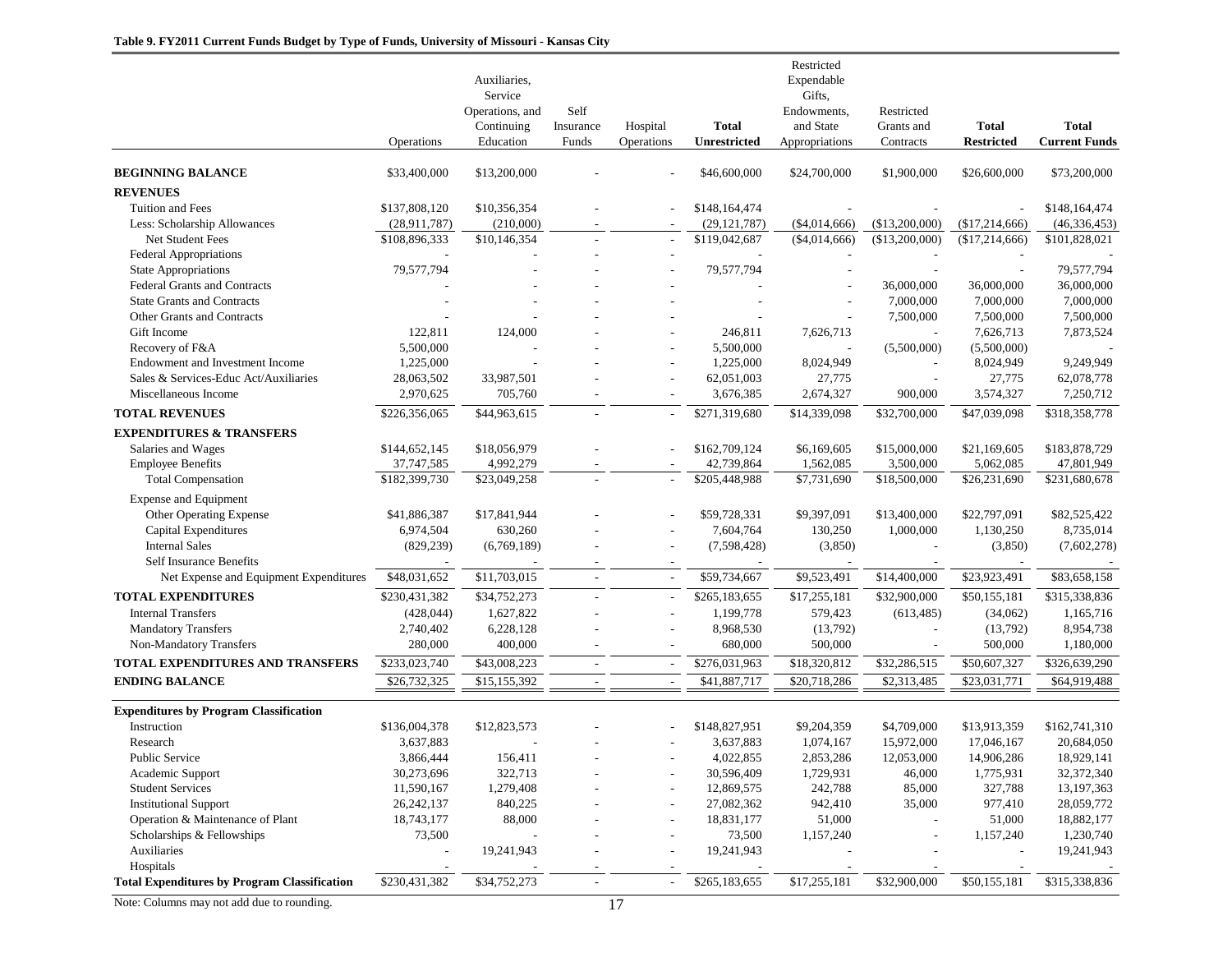|                                                                          |                      | Auxiliaries,<br>Service<br>Operations, and<br>Continuing | Self<br>Insurance        | Hospital                 | <b>Total</b>          | Restricted<br>Expendable<br>Gifts,<br>Endowments,<br>and State | Restricted<br>Grants and |                         | <b>Total</b><br><b>Current</b> |
|--------------------------------------------------------------------------|----------------------|----------------------------------------------------------|--------------------------|--------------------------|-----------------------|----------------------------------------------------------------|--------------------------|-------------------------|--------------------------------|
|                                                                          | Operations           | Education                                                | Funds                    | Operations               | Unrestricted          | Appropriations                                                 | Contracts                | <b>Total Restricted</b> | <b>Funds</b>                   |
| <b>BEGINNING BALANCE</b>                                                 | \$37,700,000         | \$2,400,000                                              |                          |                          | \$40,100,000          | \$20,500,000                                                   | \$670,000                | \$21,170,000            | \$61,270,000                   |
| <b>REVENUES</b>                                                          |                      |                                                          |                          |                          |                       |                                                                |                          |                         |                                |
| Tuition and Fees                                                         | \$70,368,749         | \$6,642,143                                              |                          |                          | \$77,010,892          |                                                                |                          |                         | \$77,010,892                   |
| Less: Scholarship Allowances                                             | (20, 202, 137)       | (18,500)                                                 |                          | $\overline{\phantom{a}}$ | (20, 220, 637)        | $(\$3,959,260)$                                                | $(\$8,800,000)$          | (\$12,759,260)          | (32,979,897)                   |
| <b>Net Student Fees</b>                                                  | \$50,166,612         | \$6,623,643                                              |                          |                          | \$56,790,255          | $(\$3,959,260)$                                                | $(\$8,800,000)$          | (\$12,759,260)          | \$44,030,995                   |
| Federal Appropriations                                                   |                      |                                                          |                          |                          |                       |                                                                |                          |                         |                                |
| <b>State Appropriations</b>                                              | 47,698,394           |                                                          |                          |                          | 47,698,394            |                                                                |                          |                         | 47,698,394                     |
| <b>Federal Grants and Contracts</b>                                      |                      |                                                          |                          |                          |                       |                                                                | 28,000,000               | 28,000,000              | 28,000,000                     |
| <b>State Grants and Contracts</b>                                        |                      |                                                          |                          |                          |                       |                                                                | 2,500,000                | 2,500,000               | 2,500,000                      |
| Other Grants and Contracts                                               |                      |                                                          |                          |                          |                       |                                                                | 14,600,000               | 14,600,000              | 14,600,000                     |
| Gift Income                                                              | 695,000              |                                                          |                          |                          | 695,000               | 3,225,738                                                      |                          | 3,225,738               | 3,920,738                      |
| Recovery of F&A                                                          | 7,600,000            |                                                          |                          |                          | 7,600,000             |                                                                | (7,600,000)              | (7,600,000)             |                                |
| Endowment and Investment Income<br>Sales & Services-Educ Act/Auxiliaries | 432,600              | 109,500                                                  |                          |                          | 542,100<br>16,363,701 | 5,335,482                                                      | $\sim$                   | 5,335,482               | 5,877,582                      |
| Miscellaneous Income                                                     | 508,601<br>2,013,620 | 15,855,100<br>328,305                                    |                          |                          | 2,341,925             | 94,710                                                         | 300,000                  | 394,710                 | 16,363,701<br>2,736,635        |
|                                                                          |                      |                                                          |                          |                          |                       |                                                                |                          |                         |                                |
| <b>TOTAL REVENUES</b>                                                    | \$109,114,827        | \$22,916,548                                             |                          |                          | \$132,031,375         | \$4,696,670                                                    | \$29,000,000             | \$33,696,670            | $\overline{$165,728,045}$      |
| <b>EXPENDITURES &amp; TRANSFERS</b>                                      |                      |                                                          |                          |                          |                       |                                                                |                          |                         |                                |
| Salaries and Wages                                                       | \$67,903,717         | \$5,778,132                                              |                          |                          | \$73,681,849          | \$2,244,620                                                    | \$14,000,000             | \$16,244,620            | \$89,926,469                   |
| <b>Employee Benefits</b>                                                 | 18,398,008           | 1,491,930                                                |                          |                          | 19,889,938            | 394,715                                                        | 2,500,000                | 2,894,715               | 22,784,653                     |
| <b>Total Compensation</b>                                                | \$86,301,725         | \$7,270,061                                              |                          | $\sim$                   | \$93,571,787          | \$2,639,335                                                    | \$16,500,000             | \$19,139,335            | \$112,711,122                  |
| <b>Expense and Equipment</b>                                             |                      |                                                          |                          |                          |                       |                                                                |                          |                         |                                |
| Other Operating Expense                                                  | \$26,814,144         | \$15,408,218                                             |                          |                          | \$42,222,362          | \$4,031,413                                                    | \$8,500,000              | \$12,531,413            | \$54,753,775                   |
| Capital Expenditures                                                     | 5,286,246            | 476,937                                                  |                          |                          | 5,763,183             | 740,424                                                        | 3,500,000                | 4,240,424               | 10,003,607                     |
| <b>Internal Sales</b>                                                    | (1,038,800)          | (10, 163, 077)                                           |                          |                          | (11,201,877)          | (220, 550)                                                     |                          | (220, 550)              | (11, 422, 427)                 |
| Self Insurance Benefits                                                  |                      |                                                          |                          |                          |                       |                                                                |                          |                         |                                |
| Net Expense and Equipment Expenditures                                   | \$31,061,590         | \$5,722,078                                              |                          |                          | \$36,783,668          | \$4,551,287                                                    | \$12,000,000             | \$16,551,287            | \$53,334,955                   |
| <b>TOTAL EXPENDITURES</b>                                                | \$117,363,315        | \$12,992,139                                             | $\overline{a}$           |                          | \$130,355,454         | \$7,190,623                                                    | \$28,500,000             | \$35,690,623            | \$166,046,077                  |
| <b>Internal Transfers</b>                                                | (4,632,172)          | 4,352,075                                                |                          |                          | (280,097)             | (37, 350)                                                      | 664,000                  | 626,650                 | 346,553                        |
| <b>Mandatory Transfers</b>                                               | 563,905              | 4,137,110                                                |                          |                          | 4,701,015             | (155,780)                                                      |                          | (155,780)               | 4,545,235                      |
| Non-Mandatory Transfers                                                  | 1,525,000            | 1,360,000                                                |                          |                          | 2,885,000             | 37,500                                                         |                          | 37,500                  | 2,922,500                      |
| TOTAL EXPENDITURES AND TRANSFERS                                         | \$114,820,048        | \$22,841,324                                             | $\sim$                   |                          | \$137,661,372         | \$7,034,993                                                    | \$29,164,000             | \$36,198,993            | \$173,860,365                  |
| <b>ENDING BALANCE</b>                                                    | \$31,994,779         | \$2,475,224                                              |                          |                          | \$34,470,003          | \$18,161,677                                                   | \$506,000                | \$18,667,677            | \$53,137,680                   |
|                                                                          |                      |                                                          |                          |                          |                       |                                                                |                          |                         |                                |
| <b>Expenditures by Program Classification</b><br>Instruction             | \$65,550,368         | \$1,917,555                                              |                          |                          | \$67,467,923          | \$5,042,927                                                    | \$3,221,000              | \$8,263,927             | \$75,731,849                   |
| Research                                                                 | 5,255,476            |                                                          |                          |                          | 5,255,476             | 421,313                                                        | 23,043,000               | 23,464,313              | 28,719,789                     |
| <b>Public Service</b>                                                    | 1,439,156            | 43,460                                                   |                          |                          | 1,482,616             | 325,371                                                        | 2,155,000                | 2,480,371               | 3,962,987                      |
| Academic Support                                                         | 6,257,943            | (500)                                                    |                          |                          | 6,257,443             | 192,039                                                        | 15,000                   | 207,039                 | 6,464,482                      |
| <b>Student Services</b>                                                  | 12,018,838           |                                                          |                          |                          | 12,018,838            | 818,295                                                        | 24,000                   | 842,295                 | 12,861,133                     |
| <b>Institutional Support</b>                                             | 9,357,975            | 333,200                                                  |                          |                          | 9,691,175             | 59,597                                                         | 42,000                   | 101,597                 | 9,792,772                      |
| Operation & Maintenance of Plant                                         | 17,483,559           | 405,324                                                  |                          |                          | 17,888,883            | 11,209                                                         |                          | 11,209                  | 17,900,092                     |
| Scholarships & Fellowships                                               |                      |                                                          |                          |                          |                       | 319,872                                                        |                          | 319,872                 | 319,872                        |
| Auxiliaries                                                              |                      | 10,293,100                                               |                          |                          | 10,293,100            |                                                                |                          |                         | 10,293,100                     |
| Hospitals                                                                |                      |                                                          |                          |                          |                       |                                                                |                          |                         |                                |
| <b>Total Expenditures by Program Classification</b>                      | \$117,363,315        | \$12,992,139                                             | $\overline{\phantom{a}}$ |                          | \$130,355,454         | \$7,190,623                                                    | \$28,500,000             | \$35,690,623            | \$166,046,077                  |
|                                                                          |                      |                                                          |                          |                          |                       |                                                                |                          |                         |                                |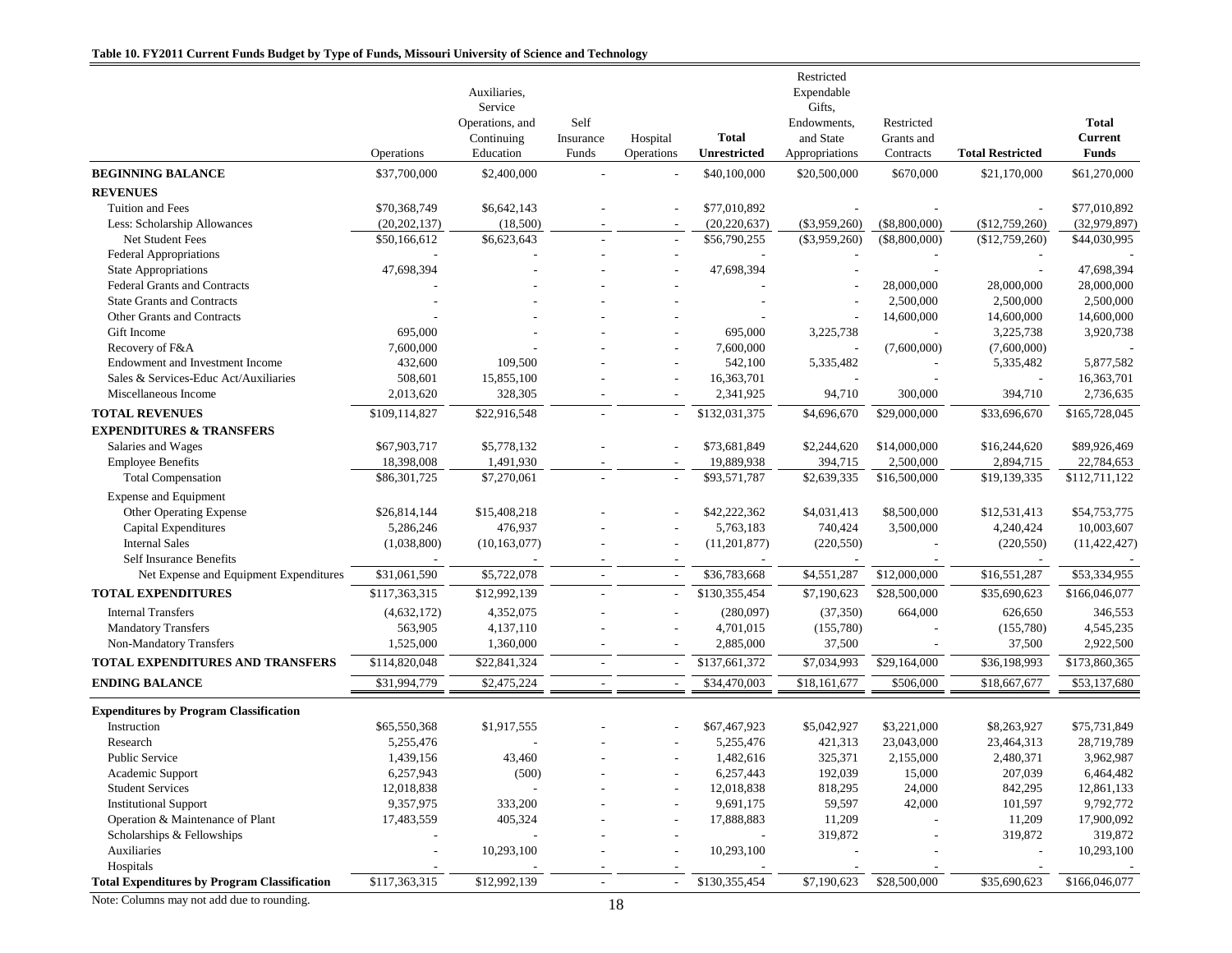|                                                     | Operations    | Auxiliaries,<br>Service<br>Operations, and<br>Continuing<br>Education | Self<br>Insurance<br>Funds | Hospital<br>Operations   | <b>Total</b><br>Unrestricted | Restricted<br>Expendable<br>Gifts,<br>Endowments.<br>and State<br>Appropriations | Restricted<br>Grants and<br>Contracts | <b>Total</b><br><b>Restricted</b> | <b>Total</b><br><b>Current</b><br><b>Funds</b> |
|-----------------------------------------------------|---------------|-----------------------------------------------------------------------|----------------------------|--------------------------|------------------------------|----------------------------------------------------------------------------------|---------------------------------------|-----------------------------------|------------------------------------------------|
| <b>BEGINNING BALANCE</b>                            | \$35,400,000  | \$4,700,000                                                           |                            |                          | \$40,100,000                 | \$10,200,000                                                                     | \$850,000                             | \$11,050,000                      | \$51,150,000                                   |
| <b>REVENUES</b>                                     |               |                                                                       |                            |                          |                              |                                                                                  |                                       |                                   |                                                |
| <b>Tuition and Fees</b>                             | \$89,235,774  | \$9,713,875                                                           |                            |                          | \$98,949,649                 |                                                                                  |                                       |                                   | \$98,949,649                                   |
| Less: Scholarship Allowances                        | (12,822,851)  | (1,235,500)                                                           |                            |                          | (14,058,351)                 | (\$1,764,588)                                                                    | (\$15,000,000)                        | (\$16,764,588)                    | (30,822,939)                                   |
| Net Student Fees                                    | \$76,412,923  | \$8,478,375                                                           |                            | $\overline{\phantom{a}}$ | \$84,891,298                 | (\$1,764,588)                                                                    | (\$15,000,000)                        | (\$16,764,588)                    | \$68,126,710                                   |
| <b>Federal Appropriations</b>                       |               |                                                                       |                            |                          |                              |                                                                                  |                                       |                                   |                                                |
| <b>State Appropriations</b>                         | 57,918,232    |                                                                       |                            |                          | 57,918,232                   |                                                                                  |                                       |                                   | 57,918,232                                     |
| <b>Federal Grants and Contracts</b>                 |               |                                                                       |                            |                          |                              |                                                                                  | 27,000,000                            | 27,000,000                        | 27,000,000                                     |
| <b>State Grants and Contracts</b>                   |               |                                                                       |                            |                          |                              |                                                                                  | 3,500,000                             | 3,500,000                         | 3,500,000                                      |
| Other Grants and Contracts                          |               |                                                                       |                            |                          |                              |                                                                                  | 5,250,000                             | 5,250,000                         | 5,250,000                                      |
| Gift Income                                         | 50,000        |                                                                       |                            |                          | 50,000                       | 7,081,234                                                                        |                                       | 7,081,234                         | 7,131,234                                      |
| Recovery of F&A                                     | 2,750,000     |                                                                       |                            |                          | 2,750,000                    |                                                                                  | (2,750,000)                           | (2,750,000)                       |                                                |
| Endowment and Investment Income                     | 100,000       |                                                                       |                            |                          | 100,000                      | 2,911,922                                                                        |                                       | 2,911,922                         | 3,011,922                                      |
| Sales & Services-Educ Act/Auxiliaries               | 1,093,310     | 19,531,291                                                            |                            |                          | 20,624,601                   | 2,000                                                                            |                                       | 2,000                             | 20,626,601                                     |
| Miscellaneous Income                                | 1,999,005     | 775,551                                                               |                            |                          | 2,774,556                    | 204,910                                                                          |                                       | 204,910                           | 2,979,466                                      |
| <b>TOTAL REVENUES</b>                               | \$140,323,470 | \$28,785,217                                                          |                            |                          | \$169,108,687                | \$8,435,478                                                                      | \$18,000,000                          | \$26,435,478                      | \$195,544,165                                  |
| <b>EXPENDITURES &amp; TRANSFERS</b>                 |               |                                                                       |                            |                          |                              |                                                                                  |                                       |                                   |                                                |
| Salaries and Wages                                  | \$82,851,800  | \$8,905,225                                                           |                            |                          | \$91,757,025                 | \$3,152,972                                                                      | \$8,815,000                           | \$11,967,972                      | \$103,724,997                                  |
| <b>Employee Benefits</b>                            | 22,855,311    | 2,164,243                                                             |                            |                          | 25,019,554                   | 712,268                                                                          | 2,200,000                             | 2,912,268                         | 27,931,822                                     |
| <b>Total Compensation</b>                           | \$105,707,112 | \$11,069,468                                                          |                            | $\sim$                   | \$116,776,580                | $\overline{$3,865,240}$                                                          | \$11,015,000                          | \$14,880,240                      | \$131,656,820                                  |
| Expense and Equipment                               |               |                                                                       |                            |                          |                              |                                                                                  |                                       |                                   |                                                |
| Other Operating Expense                             | \$28,294,465  | \$15,454,194                                                          |                            |                          | \$43,748,659                 | \$4,283,430                                                                      | \$6,000,000                           | \$10,283,430                      | \$54,032,089                                   |
| Capital Expenditures                                | 4,495,483     | 59,500                                                                |                            |                          | 4,554,983                    | 323,050                                                                          | 1,000,000                             | 1,323,050                         | 5,878,033                                      |
| <b>Internal Sales</b>                               | (1,975,309)   | (8,227,851)                                                           |                            |                          | (10, 203, 160)               | (3,500)                                                                          |                                       | (3,500)                           | (10,206,660)                                   |
| Self Insurance Benefits                             |               |                                                                       |                            |                          |                              |                                                                                  |                                       |                                   |                                                |
| Net Expense and Equipment Expenditures              | \$30,814,639  | \$7,285,843                                                           |                            |                          | \$38,100,482                 | \$4,602,980                                                                      | \$7,000,000                           | \$11,602,980                      | \$49,703,462                                   |
| <b>TOTAL EXPENDITURES</b>                           | \$136,521,750 | \$18,355,311                                                          |                            |                          | \$154,877,061                | \$8,468,220                                                                      | \$18,015,000                          | \$26,483,220                      | \$181,360,282                                  |
| <b>Internal Transfers</b>                           | (5,850)       | 872,547                                                               |                            |                          | 866,697                      |                                                                                  | (15,000)                              | (15,000)                          | 851,697                                        |
| <b>Mandatory Transfers</b>                          | 439,752       | 5,315,394                                                             |                            |                          | 5,755,146                    |                                                                                  |                                       |                                   | 5,755,146                                      |
| Non-Mandatory Transfers                             | 5,667,359     | 2,605,965                                                             |                            |                          | 8,273,324                    | 52,444                                                                           |                                       | 52,444                            | 8,325,768                                      |
| TOTAL EXPENDITURES AND TRANSFERS                    | \$142,623,011 | \$27,149,217                                                          |                            |                          | \$169,772,228                | \$8,520,664                                                                      | \$18,000,000                          | \$26,520,664                      | \$196,292,893                                  |
| <b>ENDING BALANCE</b>                               | \$33,100,459  | \$6,336,000                                                           | $\overline{\phantom{a}}$   | $\sim$                   | \$39,436,459                 | \$10,114,814                                                                     | \$850,000                             | \$10,964,814                      | \$50,401,272                                   |
| <b>Expenditures by Program Classification</b>       |               |                                                                       |                            |                          |                              |                                                                                  |                                       |                                   |                                                |
| Instruction                                         | \$70,849,299  | \$5,838,076                                                           |                            |                          | \$76,687,375                 | \$2,598,535                                                                      | \$1,560,000                           | \$4,158,535                       | \$80,845,911                                   |
| Research                                            | 3,120,268     |                                                                       |                            |                          | 3,120,268                    | 408,348                                                                          | 6,647,000                             | 7,055,348                         | 10,175,616                                     |
| <b>Public Service</b>                               | 2,304,783     | 24,350                                                                |                            |                          | 2,329,133                    | 3,741,230                                                                        | 9,729,000                             | 13,470,230                        | 15,799,363                                     |
| Academic Support                                    | 26,275,966    | 454,000                                                               |                            |                          | 26,729,966                   | 813,927                                                                          | 19,000                                | 832,927                           | 27,562,893                                     |
| <b>Student Services</b>                             | 8,906,687     |                                                                       |                            |                          | 8,906,687                    | 56,930                                                                           | 47,000                                | 103,930                           | 9,010,617                                      |
| <b>Institutional Support</b>                        | 14,091,248    | (392, 663)                                                            |                            |                          | 13,698,585                   | 107,600                                                                          | 13,000                                | 120,600                           | 13,819,185                                     |
| Operation & Maintenance of Plant                    | 10,964,099    | (1,620)                                                               |                            |                          | 10,962,479                   | 701,000                                                                          |                                       | 701,000                           | 11,663,479                                     |
| Scholarships & Fellowships                          | 9,400         |                                                                       |                            |                          | 9,400                        | 40,650                                                                           |                                       | 40,650                            | 50,050                                         |
| Auxiliaries                                         |               | 12,433,168                                                            |                            |                          | 12,433,168                   |                                                                                  |                                       |                                   | 12,433,168                                     |
| Hospitals                                           |               |                                                                       |                            |                          |                              |                                                                                  |                                       |                                   |                                                |
| <b>Total Expenditures by Program Classification</b> | \$136,521,750 | \$18,355,311                                                          |                            |                          | \$154,877,061                | \$8,468,220                                                                      | \$18,015,000                          | \$26,483,220                      | \$181,360,282                                  |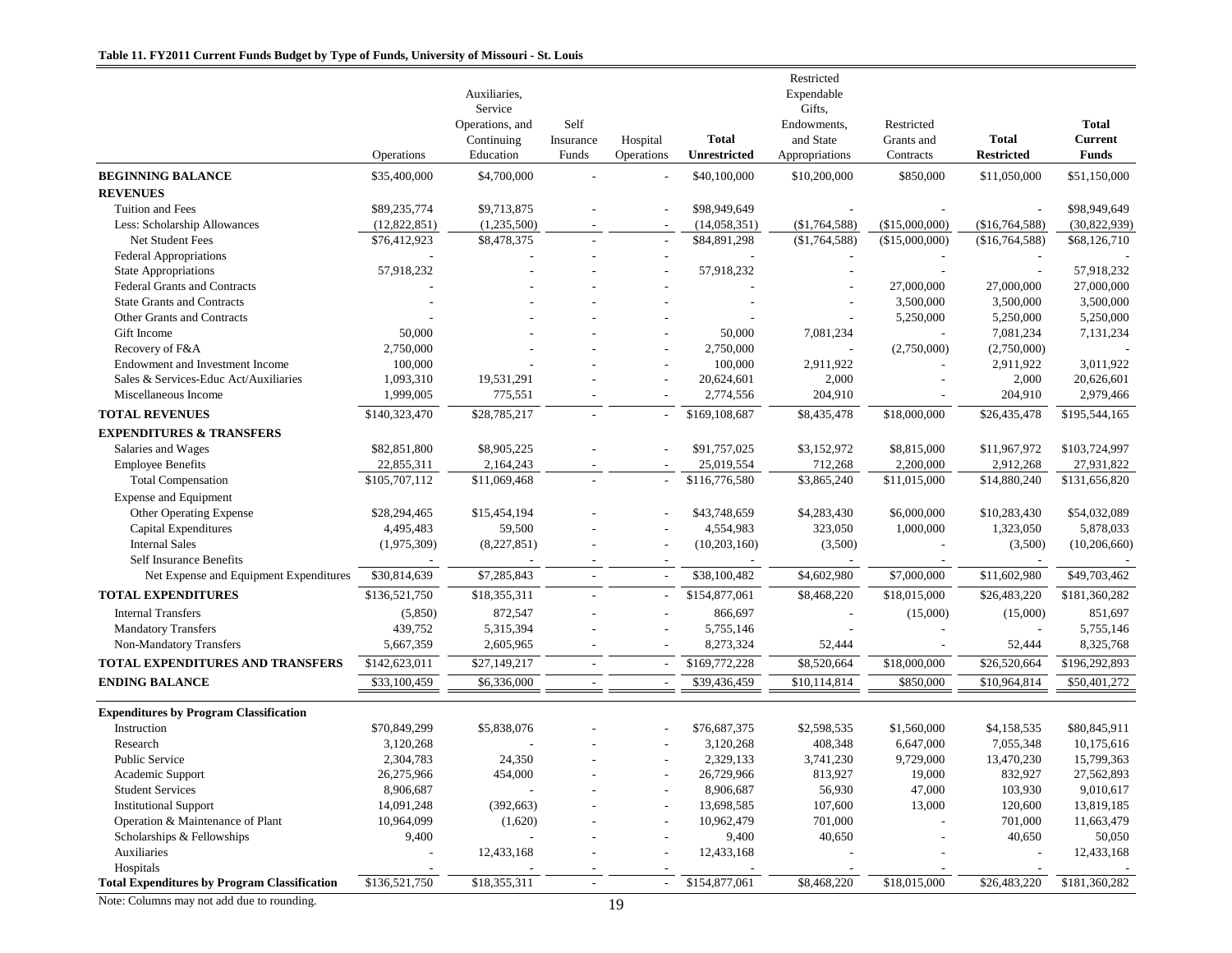|                                                     | Operations   | Auxiliaries,<br>Service<br>Operations, and<br>Continuing<br>Education | Self<br>Insurance<br>Funds | Hospital<br>Operations   | <b>Total</b><br><b>Unrestricted</b> | Restricted<br>Expendable<br>Gifts,<br>Endowments,<br>and State<br>Appropriations | Restricted<br>Grants and<br>Contracts | Total<br><b>Restricted</b> | <b>Total Current</b><br><b>Funds</b> |
|-----------------------------------------------------|--------------|-----------------------------------------------------------------------|----------------------------|--------------------------|-------------------------------------|----------------------------------------------------------------------------------|---------------------------------------|----------------------------|--------------------------------------|
| <b>BEGINNING BALANCE</b>                            | \$20,800,000 | \$17,500,000                                                          |                            |                          | \$38,300,000                        | \$400,000                                                                        | \$1,100,000                           | \$1,500,000                | \$39,800,000                         |
| <b>REVENUES</b>                                     |              |                                                                       |                            |                          |                                     |                                                                                  |                                       |                            |                                      |
| Tuition and Fees                                    |              |                                                                       |                            |                          |                                     |                                                                                  |                                       |                            |                                      |
| Less: Scholarship Allowances                        | $(\$22,000)$ |                                                                       |                            |                          | (\$22,000)                          |                                                                                  |                                       |                            | $(\$22,000)$                         |
| <b>Net Student Fees</b>                             | $(\$22,000)$ |                                                                       |                            |                          | $(\$22,000)$                        |                                                                                  |                                       |                            | $(\$22,000)$                         |
| <b>Federal Appropriations</b>                       |              |                                                                       |                            |                          |                                     |                                                                                  |                                       |                            |                                      |
| <b>State Appropriations</b>                         | 18,076,690   |                                                                       |                            |                          | 18,076,690                          | \$7,019,006                                                                      |                                       | \$7,019,006                | 25,095,696                           |
| <b>Federal Grants and Contracts</b>                 |              |                                                                       |                            |                          |                                     |                                                                                  |                                       |                            |                                      |
| <b>State Grants and Contracts</b>                   |              |                                                                       |                            |                          |                                     |                                                                                  | \$4,500,000                           | 4,500,000                  | 4,500,000                            |
| Other Grants and Contracts                          |              |                                                                       |                            |                          |                                     |                                                                                  |                                       |                            |                                      |
| Gift Income                                         |              | \$27,800                                                              |                            |                          | 27,800                              | 96,300                                                                           |                                       | 96,300                     | 124,100                              |
| Recovery of F&A                                     | 150,000      |                                                                       |                            |                          | 150,000                             |                                                                                  | (150,000)                             | (150,000)                  |                                      |
| Endowment and Investment Income                     | 14,588,000   |                                                                       |                            |                          | 14,588,000                          | 87,840                                                                           |                                       | 87,840                     | 14,675,840                           |
| Sales & Services-Educ Act/Auxiliaries               | 76,000       | 19,482,769                                                            |                            |                          | 19,558,769                          |                                                                                  |                                       |                            | 19,558,769                           |
| Miscellaneous Income                                | 8,707,147    | 921,700                                                               |                            | $\overline{a}$           | 9,628,847                           | (9,800)                                                                          |                                       | (9,800)                    | 9,619,047                            |
| <b>TOTAL REVENUES</b>                               | \$41,575,837 | \$20,432,269                                                          |                            | $\overline{\phantom{a}}$ | \$62,008,106                        | \$7,193,346                                                                      | \$4,350,000                           | $\overline{11,543,346}$    | \$73,551,452                         |
| <b>EXPENDITURES &amp; TRANSFERS</b>                 |              |                                                                       |                            |                          |                                     |                                                                                  |                                       |                            |                                      |
| Salaries and Wages                                  | \$23,930,148 | \$6,457,666                                                           |                            |                          | \$30,387,814                        | \$1,328,067                                                                      | \$850,000                             | \$2,178,067                | \$32,565,881                         |
| <b>Employee Benefits</b>                            | 7,040,265    | 1,888,093                                                             |                            |                          | 8,928,358                           | 369,319                                                                          | 235,000                               | 604,319                    | 9,532,677                            |
| <b>Total Compensation</b>                           | \$30,970,413 | \$8,345,759                                                           |                            | $\sim$                   | \$39,316,172                        | \$1,697,386                                                                      | $\overline{1,085,000}$                | \$2,782,386                | \$42,098,558                         |
| <b>Expense and Equipment</b>                        |              |                                                                       |                            |                          |                                     |                                                                                  |                                       |                            |                                      |
| Other Operating Expense                             | \$15,982,211 | \$14,683,447                                                          |                            |                          | \$30,665,658                        | \$5,438,722                                                                      | \$3,265,000                           | \$8,703,722                | \$39,369,380                         |
| Capital Expenditures                                | 122,300      | 18,679                                                                |                            |                          | 140,979                             | 4,318                                                                            |                                       | 4,318                      | 145,297                              |
| <b>Internal Sales</b>                               | (1,033,907)  | (1,580,481)                                                           |                            | $\overline{a}$           | (2,614,388)                         |                                                                                  |                                       |                            | (2,614,388)                          |
| <b>Self Insurance Benefits</b>                      | (1,000,000)  |                                                                       |                            |                          | (1,000,000)                         |                                                                                  |                                       |                            | (1,000,000)                          |
| Net Expense and Equipment Expenditures              | \$14,070,604 | \$13,121,645                                                          |                            |                          | \$27,192,249                        | \$5,443,040                                                                      | \$3,265,000                           | \$8,708,040                | \$35,900,289                         |
| <b>TOTAL EXPENDITURES</b>                           | \$45,041,017 | \$21,467,403                                                          |                            | $\overline{\phantom{a}}$ | \$66,508,420                        | \$7,140,426                                                                      | \$4,350,000                           | \$11,490,426               | \$77,998,846                         |
| <b>Internal Transfers</b>                           | (6,880,060)  | (851, 150)                                                            |                            |                          | (7, 731, 210)                       | 64,000                                                                           |                                       | 64,000                     | (7,667,210)                          |
| <b>Mandatory Transfers</b>                          |              |                                                                       |                            |                          |                                     |                                                                                  |                                       |                            |                                      |
| Non-Mandatory Transfers                             | 3,146,481    | 1,425,001                                                             |                            |                          | 4,571,482                           |                                                                                  |                                       |                            | 4,571,482                            |
| TOTAL EXPENDITURES AND TRANSFERS                    | \$41,307,438 | \$22,041,254                                                          |                            | $\overline{\phantom{a}}$ | \$63,348,692                        | \$7,204,426                                                                      | \$4,350,000                           | \$11,554,426               | \$74,903,118                         |
| <b>ENDING BALANCE</b>                               | \$21,068,399 | \$15,891,015                                                          | $\overline{\phantom{a}}$   | $\sim$                   | \$36,959,414                        | \$388,920                                                                        | \$1,100,000                           | \$1,488,920                | \$38,448,334                         |
|                                                     |              |                                                                       |                            |                          |                                     |                                                                                  |                                       |                            |                                      |
| <b>Expenditures by Program Classification</b>       |              |                                                                       |                            |                          |                                     |                                                                                  |                                       |                            |                                      |
| Instruction                                         | \$841,546    |                                                                       |                            |                          | \$841,546                           |                                                                                  | \$32,000                              | \$32,000                   | \$873,546                            |
| Research                                            | 152,200      |                                                                       |                            |                          | 152,200                             | \$399,950                                                                        | 58,000                                | 457,950                    | 610,150                              |
| <b>Public Service</b>                               | 375,151      | \$19,580,387                                                          |                            |                          | 19,955,538                          | 6,644,006                                                                        | 4.260,000                             | 10,904,006                 | 30,859,544                           |
| Academic Support                                    | 6,598,855    | 1,419,866                                                             |                            |                          | 8,018,721                           | 95,470                                                                           |                                       | 95,470                     | 8,114,191                            |
| <b>Student Services</b>                             | 1,961,724    |                                                                       |                            |                          | 1,961,724                           |                                                                                  |                                       |                            | 1,961,724                            |
| <b>Institutional Support</b>                        | 34,257,534   | 467,150                                                               |                            |                          | 34,724,684                          | 1,000                                                                            |                                       | 1,000                      | 34,725,684                           |
| Operation & Maintenance of Plant                    | 854,007      |                                                                       |                            |                          | 854,007                             |                                                                                  |                                       |                            | 854,007                              |
| Scholarships & Fellowships                          |              |                                                                       |                            |                          |                                     |                                                                                  |                                       |                            |                                      |
| Auxiliaries                                         |              |                                                                       |                            |                          |                                     |                                                                                  |                                       |                            |                                      |
| Hospitals                                           |              |                                                                       |                            |                          |                                     |                                                                                  |                                       |                            |                                      |
| <b>Total Expenditures by Program Classification</b> | \$45,041,017 | \$21,467,403                                                          |                            | $\overline{a}$           | \$66,508,420                        | \$7,140,426                                                                      | \$4,350,000                           | \$11,490,426               | \$77,998,846                         |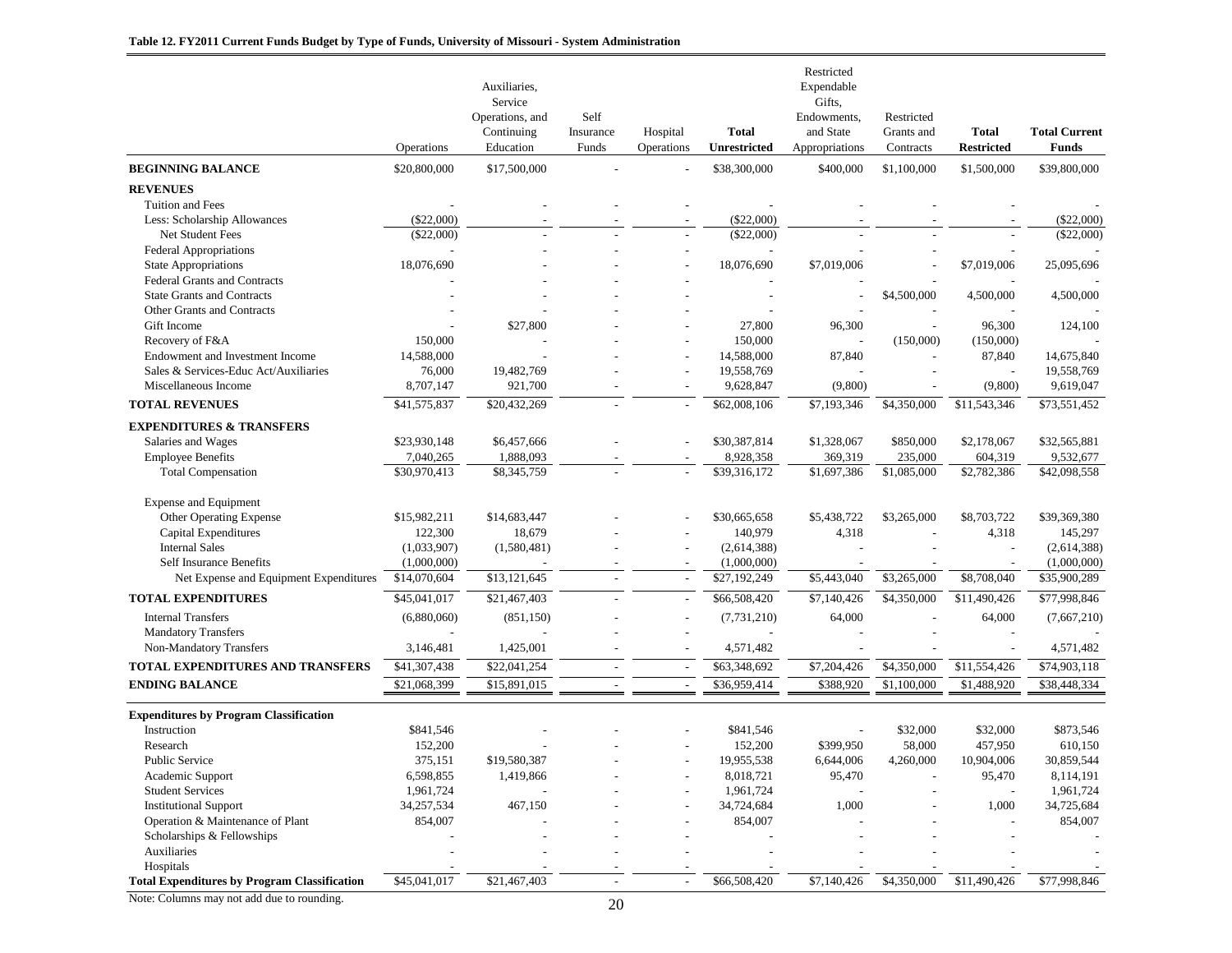#### **Table 13. FY2011 Current Funds Budget by Type of Funds, University of Missouri - University-wide Resources**

|                                                                | Operations      | Auxiliaries,<br>Service<br>Operations, and<br>Continuing<br>Education | Self<br>Insurance<br>Funds | Hospital<br>Operations   | <b>Total</b><br><b>Unrestricted</b> | Restricted<br>Expendable Gifts,<br>Endowments,<br>and State<br>Appropriations | Restricted<br>Grants and<br>Contracts | <b>Total</b><br><b>Restricted</b> | <b>Total</b><br><b>Current Funds</b> |
|----------------------------------------------------------------|-----------------|-----------------------------------------------------------------------|----------------------------|--------------------------|-------------------------------------|-------------------------------------------------------------------------------|---------------------------------------|-----------------------------------|--------------------------------------|
| <b>BEGINNING BALANCE</b>                                       | $(\$2,000,000)$ |                                                                       | \$125,600,000              |                          | \$123,600,000                       |                                                                               |                                       |                                   | \$123,600,000                        |
| <b>REVENUES</b>                                                |                 |                                                                       |                            |                          |                                     |                                                                               |                                       |                                   |                                      |
| Tuition and Fees                                               |                 |                                                                       |                            |                          |                                     |                                                                               |                                       |                                   |                                      |
| Less: Scholarship Allowances                                   | (\$40,000)      |                                                                       |                            |                          | $(\$40,000)$                        | $(\$2,000)$                                                                   |                                       | $(\$2,000)$                       | $(\$42,000)$                         |
| Net Student Fees                                               | $(\$40,000)$    |                                                                       |                            |                          | (\$40,000)                          | (\$2,000)                                                                     |                                       | $(\$2,000)$                       | ( \$42,000)                          |
| <b>Federal Appropriations</b>                                  |                 |                                                                       |                            |                          |                                     |                                                                               |                                       |                                   |                                      |
| <b>State Appropriations</b>                                    | 5,607,095       |                                                                       |                            |                          | 5,607,095                           |                                                                               |                                       |                                   | 5,607,095                            |
| <b>Federal Grants and Contracts</b>                            |                 |                                                                       |                            |                          |                                     |                                                                               |                                       |                                   |                                      |
| <b>State Grants and Contracts</b>                              |                 |                                                                       |                            |                          |                                     |                                                                               |                                       |                                   |                                      |
| <b>Other Grants and Contracts</b>                              |                 |                                                                       |                            |                          |                                     |                                                                               |                                       |                                   |                                      |
| Gift Income                                                    |                 |                                                                       |                            |                          |                                     |                                                                               |                                       |                                   |                                      |
| Recovery of F&A                                                |                 |                                                                       |                            |                          |                                     |                                                                               |                                       |                                   |                                      |
| Endowment and Investment Income                                | 50              |                                                                       | \$6,089,223                |                          | 6,089,273                           | (5,059,995)                                                                   |                                       | (5,059,995)                       | 1,029,278                            |
| Sales & Services-Educ Act/Auxiliaries                          |                 |                                                                       |                            |                          |                                     |                                                                               |                                       |                                   |                                      |
| Miscellaneous Income                                           |                 |                                                                       | 1,000                      |                          | 1,000                               |                                                                               |                                       |                                   | 1,000                                |
| <b>TOTAL REVENUES</b>                                          | \$5,567,145     | $\sim$                                                                | \$6,090,223                | $\overline{\phantom{a}}$ | \$11,657,368                        | $(\$5,061,995)$                                                               | $\overline{a}$                        | $(\$5,061,995)$                   | \$6,595,373                          |
| <b>EXPENDITURES &amp; TRANSFERS</b>                            |                 |                                                                       |                            |                          |                                     |                                                                               |                                       |                                   |                                      |
| Salaries and Wages                                             |                 |                                                                       | \$574,000                  | $\overline{a}$           | \$574,000                           |                                                                               |                                       |                                   | \$574,000                            |
| <b>Employee Benefits</b>                                       | \$4,500,000     |                                                                       | 175,000                    |                          | 4,675,000                           |                                                                               |                                       |                                   | 4,675,000                            |
| <b>Total Compensation</b>                                      | \$4,500,000     |                                                                       | \$749,000                  | $\overline{a}$           | \$5,249,000                         |                                                                               |                                       |                                   | \$5,249,000                          |
|                                                                |                 |                                                                       |                            |                          |                                     |                                                                               |                                       |                                   |                                      |
| <b>Expense and Equipment</b><br><b>Other Operating Expense</b> | \$5,000         |                                                                       | \$363,000                  |                          | \$368,000                           |                                                                               |                                       |                                   | \$368,000                            |
|                                                                |                 |                                                                       |                            |                          |                                     |                                                                               |                                       |                                   |                                      |
| Capital Expenditures<br><b>Internal Sales</b>                  |                 |                                                                       |                            |                          |                                     |                                                                               |                                       |                                   |                                      |
| Self Insurance Benefits                                        |                 |                                                                       | 9,323,809                  |                          | 9,323,809                           |                                                                               |                                       |                                   | 9,323,809                            |
| Net Expense and Equipment Expenditures                         | \$5,000         | $\overline{a}$                                                        | \$9,686,809                | $\sim$                   | \$9,691,809                         | $\overline{a}$                                                                | $\overline{a}$                        |                                   | \$9,691,809                          |
|                                                                |                 |                                                                       |                            |                          |                                     |                                                                               |                                       |                                   |                                      |
| <b>TOTAL EXPENDITURES</b>                                      | \$4,505,000     |                                                                       | \$10,435,809               | $\overline{a}$           | $\overline{$}14,940,809$            |                                                                               |                                       |                                   | \$14,940,809                         |
| <b>Internal Transfers</b>                                      | 5,061,795       |                                                                       | 20,000                     | $\overline{a}$           | 5,081,795                           | $(\$5,061,795)$                                                               |                                       | $(\$5,061,795)$                   | 20,000                               |
| <b>Mandatory Transfers</b>                                     |                 |                                                                       |                            |                          |                                     |                                                                               |                                       |                                   |                                      |
| Non-Mandatory Transfers                                        | 505,300         |                                                                       |                            |                          | 505,300                             |                                                                               |                                       |                                   | 505,300                              |
| <b>TOTAL EXPENDITURES AND TRANSFERS</b>                        | \$10,072,095    | $\overline{a}$                                                        | \$10,455,809               | $\sim$                   | \$20,527,904                        | $(\$5,061,795)$                                                               | $\overline{a}$                        | $(\$5,061,795)$                   | \$15,466,109                         |
| <b>ENDING BALANCE</b>                                          | ( \$6,504,950)  | $\overline{\phantom{a}}$                                              | \$121,234,414              | $\overline{\phantom{a}}$ | \$114,729,464                       | $(\$200)$                                                                     | $\sim$                                | $(\$200)$                         | \$114,729,264                        |
| <b>Expenditures by Program Classification</b>                  |                 |                                                                       |                            |                          |                                     |                                                                               |                                       |                                   |                                      |
| Instruction                                                    | \$5,000         |                                                                       |                            |                          | \$5,000                             |                                                                               |                                       |                                   | \$5,000                              |
| Research                                                       |                 |                                                                       |                            |                          |                                     |                                                                               |                                       |                                   |                                      |
| <b>Public Service</b>                                          |                 |                                                                       |                            |                          |                                     |                                                                               |                                       |                                   |                                      |
| Academic Support                                               |                 |                                                                       |                            |                          |                                     |                                                                               |                                       |                                   |                                      |
| <b>Student Services</b>                                        |                 |                                                                       |                            |                          |                                     |                                                                               |                                       |                                   |                                      |
| <b>Institutional Support</b>                                   | 4,500,000       |                                                                       | \$10,435,809               |                          | 14,935,809                          |                                                                               |                                       |                                   | 14,935,809                           |
| Operation & Maintenance of Plant                               |                 |                                                                       |                            |                          |                                     |                                                                               |                                       |                                   |                                      |
| Scholarships & Fellowships                                     |                 |                                                                       |                            |                          |                                     |                                                                               |                                       |                                   |                                      |
| Auxiliaries                                                    |                 |                                                                       |                            |                          |                                     |                                                                               |                                       |                                   |                                      |
| Hospitals                                                      |                 |                                                                       |                            |                          |                                     |                                                                               |                                       |                                   |                                      |
| <b>Total Expenditures by Program Classification</b>            | \$4,505,000     |                                                                       | \$10,435,809               |                          | \$14,940,809                        |                                                                               |                                       |                                   | \$14,940,809                         |
|                                                                |                 |                                                                       |                            |                          |                                     |                                                                               |                                       |                                   |                                      |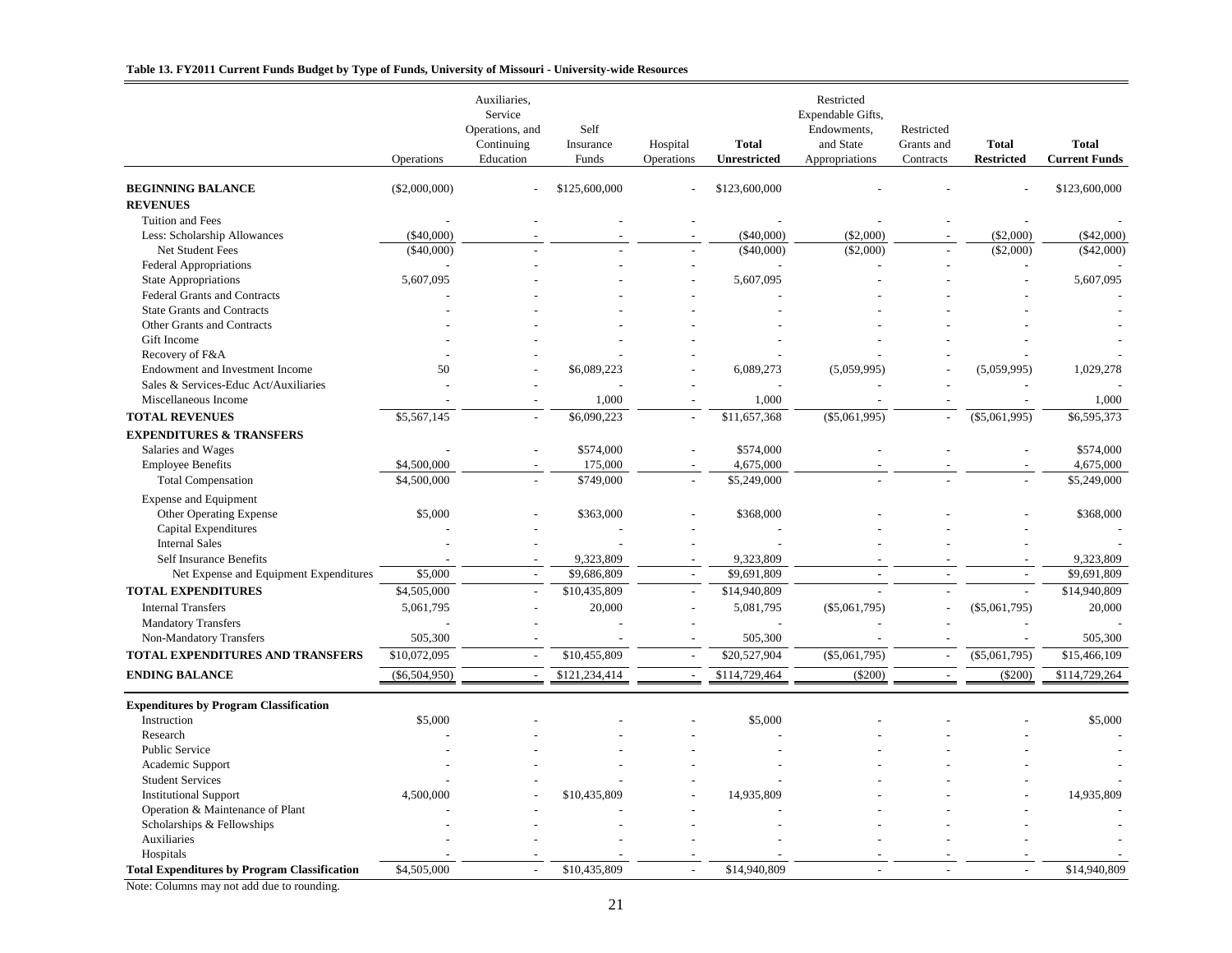## **University of Missouri System FY2011 Operations Fund Budget Summary**

The operations fund is where the majority of the University's instructional and public service activities are budgeted and accounted for. The operations fund comprises 41.2% of the University's current funds budget. State appropriations are recorded here, with the exception of those appropriations that are line itemed for the University Hospitals and the other Curators' programs. The majority of student fees are also recorded in the operations fund. State appropriations and tuition and fees are the primary sources of revenue in the operations fund. Historically these two sources of funds accounted for 91% of operations fund revenues, before scholarship allowances are applied. However, in recent years, they have dropped to 86.5% of gross operations fund revenues. Of the FY2011 budgeted gross operations fund revenues, 51.1% comes from tuition and fees before student aid and 35.4% comes from recurring state appropriations.



#### **Gross Tuition and Fees and State Appropriations**

The operations fund revenue budget for the University of Missouri System for fiscal year 2011 totals \$1.04 billion, net of student aid or scholarship allowances of \$134.7 million. The State of Missouri normally withholds 3.0% of the gross state appropriations; therefore, state funds are budgeted at 97.0% of the amount appropriated.

Table 14 on the following page, displays the FY2011 operations fund budget by source of funds and expenditure category along with the revenue contribution and the expense distribution percentage. Gross tuition and fees of \$599.1 million contribute 51.1% of gross revenues, making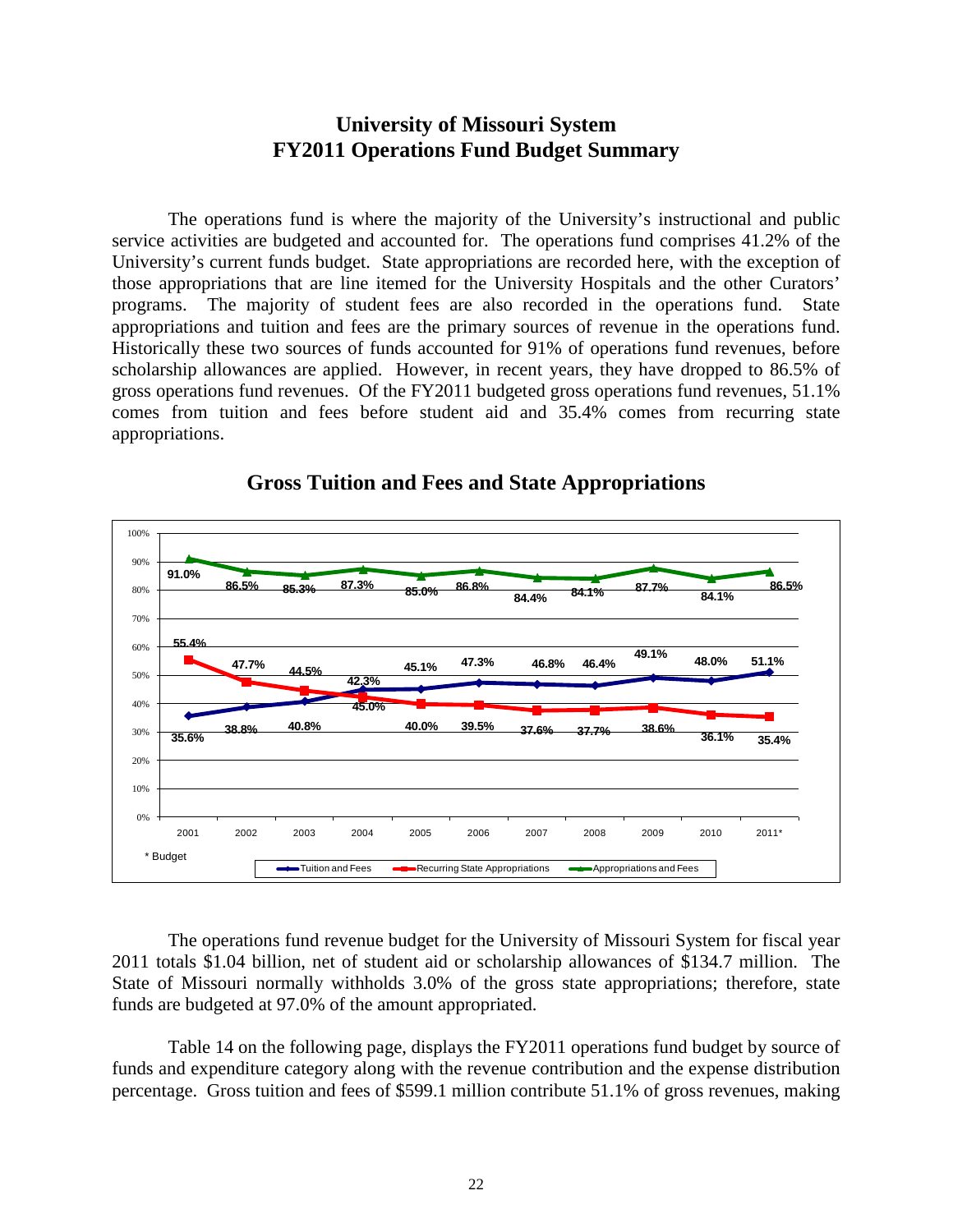them the largest contributor of gross revenues. Recurring state appropriations contribute 35.4% of gross revenues. When scholarship allowances, or financial aid, are netted against tuition and fees in accordance with GASB 34/35 the net student fees contribution declines to 44.7% of net revenues, however they are still the largest contributor with \$464.4 million. State appropriations, in the amount of \$415.1 million, is the second largest source of net revenue at 40.0%. Together, they fund 84.7% of the operations fund budget.

|                                               | <b>UMSystem</b><br><b>Total</b> | <b>Percent</b><br><b>Distribution</b> |
|-----------------------------------------------|---------------------------------|---------------------------------------|
| <b>BUDGETED BEGINNING BALANCE</b>             | \$315,000,000                   |                                       |
| <b>REVENUES</b>                               |                                 |                                       |
| Gross Tuition and Fees                        | \$599,086,592                   |                                       |
| Less: Scholarship Allowances                  | (134, 696, 986)                 |                                       |
| Net Tuition and Fees                          | \$464,389,606                   | 44.7%                                 |
| <b>Federal Appropriations</b>                 | 16,951,955                      | 1.6%                                  |
| <b>State Appropriations</b>                   | 415,118,933                     | 40.0%                                 |
| Gift Income                                   | 867,811                         | 0.1%                                  |
| Recovery of Facilities & Administrative Costs | 51,000,000                      | 4.9%                                  |
| Endowment and Investment Income               | 16,460,848                      | 1.6%                                  |
| Sales & Services of Educational Activities    | 40,449,038                      | 3.9%                                  |
| Miscellaneous Income                          | 32,792,077                      | 3.2%                                  |
| <b>TOTAL REVENUES</b>                         | \$1,038,030,269                 | 100.0%                                |
| <b>EXPENDITURES &amp; TRANSFERS</b>           |                                 |                                       |
| Salaries & Wages                              | \$636,776,818                   | 61.3%                                 |
| <b>Employee Benefits</b>                      | 172,747,200                     | 16.6%                                 |
| <b>Total Compensation</b>                     | \$809,524,017                   | 77.9%                                 |
| Expense & Equipment                           |                                 |                                       |
| <b>Other Operating Expenses</b>               | \$213,984,934                   | 20.6%                                 |
| Capital Expenditures                          | 32,446,974                      | 3.1%                                  |
| Internal Sales & Services                     | (32, 104, 940)                  | $-3.1%$                               |
| Self Insurance Benefits                       | (1,000,000)                     | $-0.1%$                               |
| Net Expense & Equipment Expenditures          | \$213,326,968                   | 20.5%                                 |
| <b>TOTAL EXPENDITURES</b>                     | \$1,022,850,985                 | 98.4%                                 |
| Internal Transfers                            | (9, 439, 383)                   | $-0.8%$                               |
| <b>Mandatory Transfers</b>                    | 7,661,288                       | 0.7%                                  |
| Non-Mandatory Transfers                       | 17,483,241                      | 1.7%                                  |
| <b>TOTAL EXPENDITURES &amp; TRANSFERS</b>     | \$1,038,556,131                 | 100.0%                                |
| <b>ENDING BALANCE</b>                         | \$314,474,138                   |                                       |

#### **Table 14. University of Missouri System FY2011 Operations Fund Budget**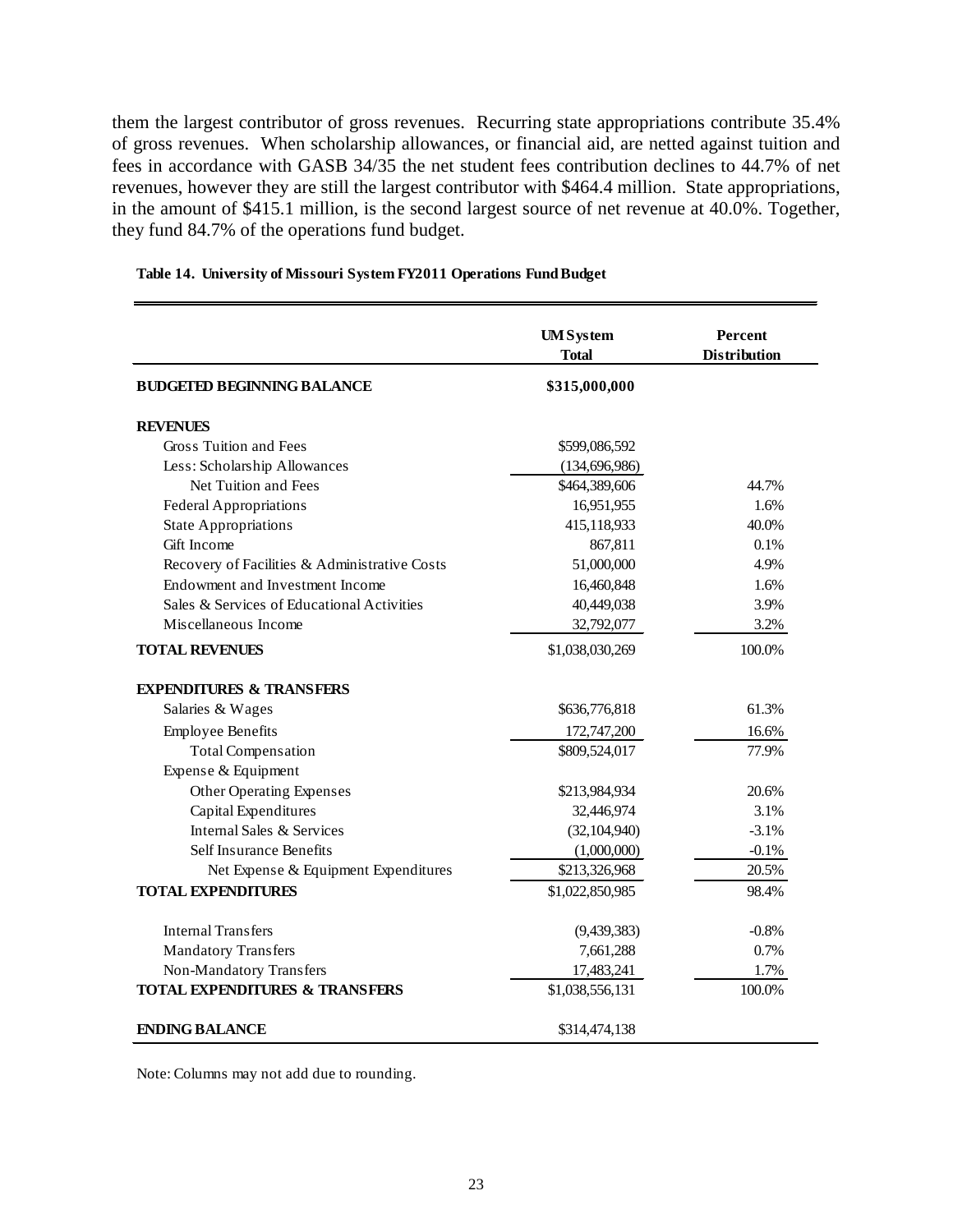Table 15 displays the percentage distribution of FY2011 operations fund net revenues by major source for each campus, UM Extension, UM System Administration, and University-wide Resources.

|                                       |         |                  |         |         |             | <b>UM</b>     |                  |               |
|---------------------------------------|---------|------------------|---------|---------|-------------|---------------|------------------|---------------|
|                                       |         | <b>UM</b>        |         |         |             | <b>System</b> | U-wide           | <b>System</b> |
|                                       | MU      | <b>Extension</b> | UMKC    | MO S&T  | <b>UMSL</b> | Admin.        | <b>Resources</b> | <b>Total</b>  |
| Net Tuition and Fees                  | 48.1%   | $0.0\%$          | 48.1%   | 46.0%   | 54.5%       | $-0.1\%$      | $-0.7\%$         | 44.7%         |
| <b>Federal Appropriations</b>         | 1.3%    | 27.4%            | $0.0\%$ | $0.0\%$ | $0.0\%$     | $0.0\%$       | $0.0\%$          | 1.6%          |
| <b>State Appropriations</b>           | 37.7%   | 68.3%            | 35.2%   | 43.7%   | 41.3%       | 43.5%         | 100.7%           | 40.0%         |
| Gift Income                           | $0.0\%$ | $0.0\%$          | 0.1%    | 0.6%    | $0.0\%$     | $0.0\%$       | $0.0\%$          | 0.1%          |
| Recovery of F&A                       | 7.4%    | $0.0\%$          | 2.4%    | 7.0%    | 2.0%        | 0.4%          | $0.0\%$          | 4.9%          |
| Endowment & Investment Income         | $0.0\%$ | $0.0\%$          | 0.5%    | 0.4%    | 0.1%        | 35.1%         | 0.0%             | 1.6%          |
| Sales & Services-Education Activities | 2.2%    | 0.2%             | 12.4%   | 0.5%    | 0.7%        | 0.2%          | $0.0\%$          | 3.9%          |
| Miscellaneous Income                  | 3.3%    | 4.1%             | 1.3%    | 1.8%    | 1.4%        | 20.9%         | $0.0\%$          | 3.2%          |
| <b>Total Revenues</b>                 | 100.0%  | 100.0%           | 100.0%  | 100.0%  | 100.0%      | 100.0%        | 100.0%           | 100.0%        |

**Table 15. Percentage Distribution of FY2011 Operations Fund Revenue Budgets by Major Source, by Campus**

Note: University of Missouri Extension is a cooperative effort administered by the University of Missouri - MU

Tuition and fees (net of scholarship allowances) and state appropriations are the primary sources of revenue for all four campuses. These two sources of revenue fund 85.8% of the operations fund budget at the University of Missouri-Columbia, 83.3% at the University of Missouri-Kansas City, 89.7% at Missouri University of Science and Technology, and 95.8% at the University of Missouri-St. Louis. University of Missouri Extension is funded primarily by state and federal appropriations. At the University of Missouri System Administration, the major sources of funds are state appropriations and endowment and investment income. The only source of revenue for University-wide Resources is state appropriations.

The pie chart on the following page shows the percentage distribution of the operation fund budget. Compensation expenditures make up 77.9% of the operations fund budget. Salaries and wages of \$636.8 million, account for 61.3% of the budget and employee benefits estimated at \$172.7 million account for another 16.6%. Expense and equipment expenditures of \$213.3 million are 20.5% of the total. The remaining 1.6% represents net transfers from the operations fund to other funds. Internal transfers into the operations fund are primarily from continuing education and auxiliaries, due to full costing, and internal transfers out are to support research and endowed chairs matching commitments. The result is \$9.4 million net internal transfers into operations. The \$25.1 million of mandatory and non-mandatory transfers out are primarily to the plant fund for debt service, maintenance, repair, and replacement projects including information technology.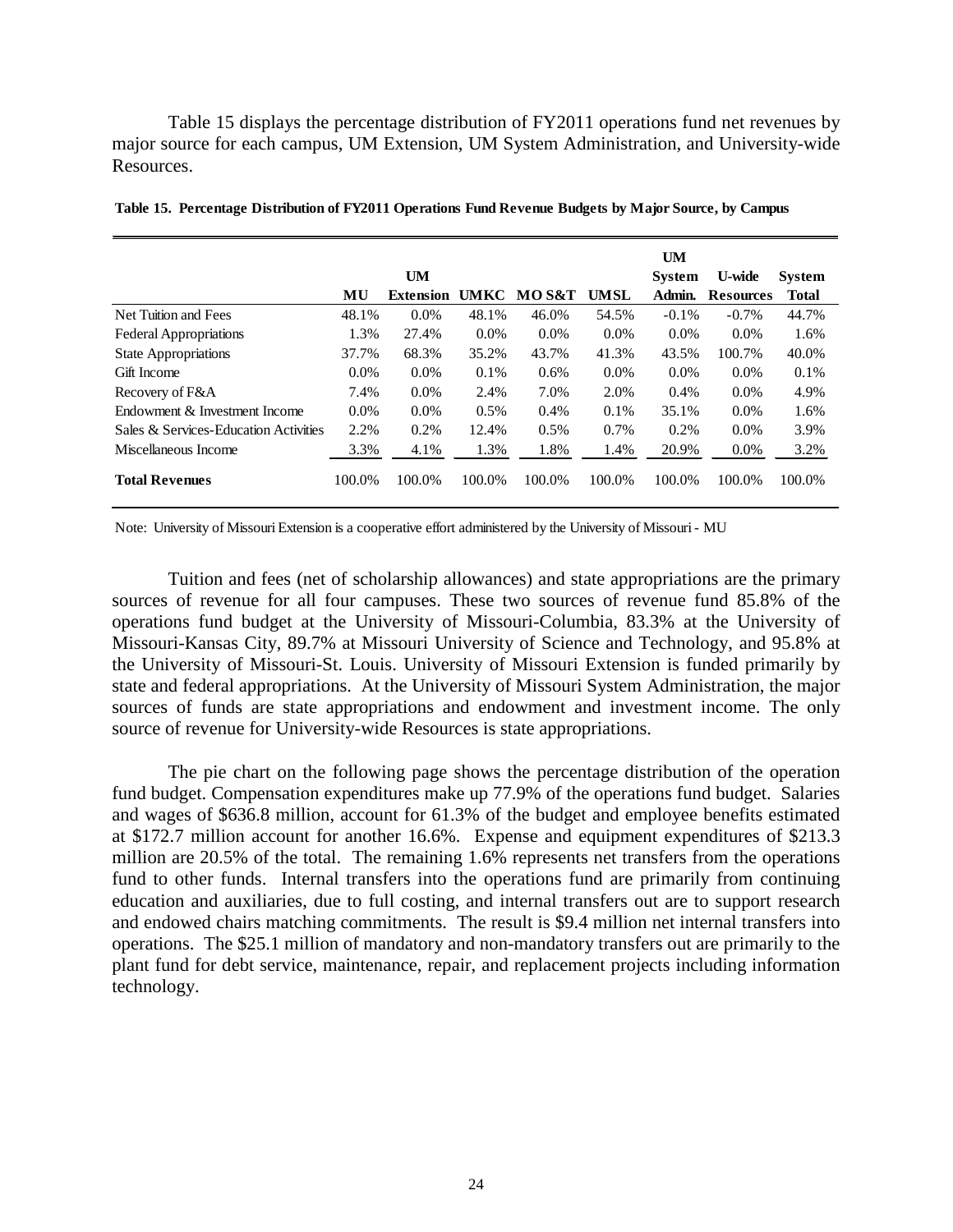#### **Operating Funds Expenditure Budget**



Table 16 displays the percentage distribution of the operations fund expenditure budgets by object of expense by campus for FY2011. Compensation accounts for the majority of the expenditures for each unit except University-wide Resources, which primarily budgets funds that are used for Endowed Chairs.

|                                                  |       |           |        |         |        | <b>UM</b>     |                         |               |
|--------------------------------------------------|-------|-----------|--------|---------|--------|---------------|-------------------------|---------------|
|                                                  |       | <b>UM</b> |        |         |        | <b>System</b> | <b>U-wide</b>           | <b>System</b> |
|                                                  | MU    | Extension | UMKC   | MO S&T  | UMSL   |               | <b>Admin. Resources</b> | Total         |
| Salaries & Wages                                 | 63.6% | 67.7%     | 62.1%  | 59.1%   | 58.1%  | 57.9%         | $0.0\%$                 | 61.3%         |
| <b>Employee Benefits</b>                         | 16.3% | 19.9%     | 16.2%  | 16.0%   | 16.0%  | 17.0%         | 44.7%                   | 16.6%         |
| <b>Total Compensation</b>                        | 79.9% | 87.6%     | 78.3%  | 75.1%   | 74.1%  | 74.9%         | 44.7%                   | 77.9%         |
| Expense and Equipment                            | 14.9% | 13.8%     | 17.6%  | 22.4%   | 18.5%  | 33.8%         | $0.0\%$                 | 17.4%         |
| Capital Expenditures                             | 3.4%  | $0.0\%$   | 3.0%   | 4.6%    | 3.2%   | 0.3%          | $0.0\%$                 | 3.1%          |
| <b>Total Expenditures</b>                        | 98.2% | 101.4%    | 98.9%  | 102.1%  | 95.8%  | 109.0%        | 44.7%                   | 98.4%         |
| <b>Transfers</b>                                 | 1.8%  | $-1.4%$   | 1.1%   | $-2.1%$ | 4.2%   | $-9.0\%$      | 55.3%                   | 1.6%          |
| <b>Total Expenditures &amp; Transfers 100.0%</b> |       | 100.0%    | 100.0% | 100.0%  | 100.0% | 100.0%        | 100.0%                  | 100.0%        |

**Table 16. Percentage Distribution of FY2011 Operations Fund Expenditure Budgets by Object of Expense, by Campus**

Note: University of Missouri Extension is a cooperative effort administered by the University of Missouri - MU

As shown in Table 17 on the following page, 60.3% of the recurring expenditures for the University system in the operations fund budget are devoted to the primary missions of instruction, research, and public service. When academic support is included, this distribution reaches 72.9%. Other classifications are student services, with a system total of 5.7%, institutional support, of 11.3%, operation & maintenance of physical plant of 10.1%, and scholarships and fellowships less than 0.1%. Most student aid is shown as scholarship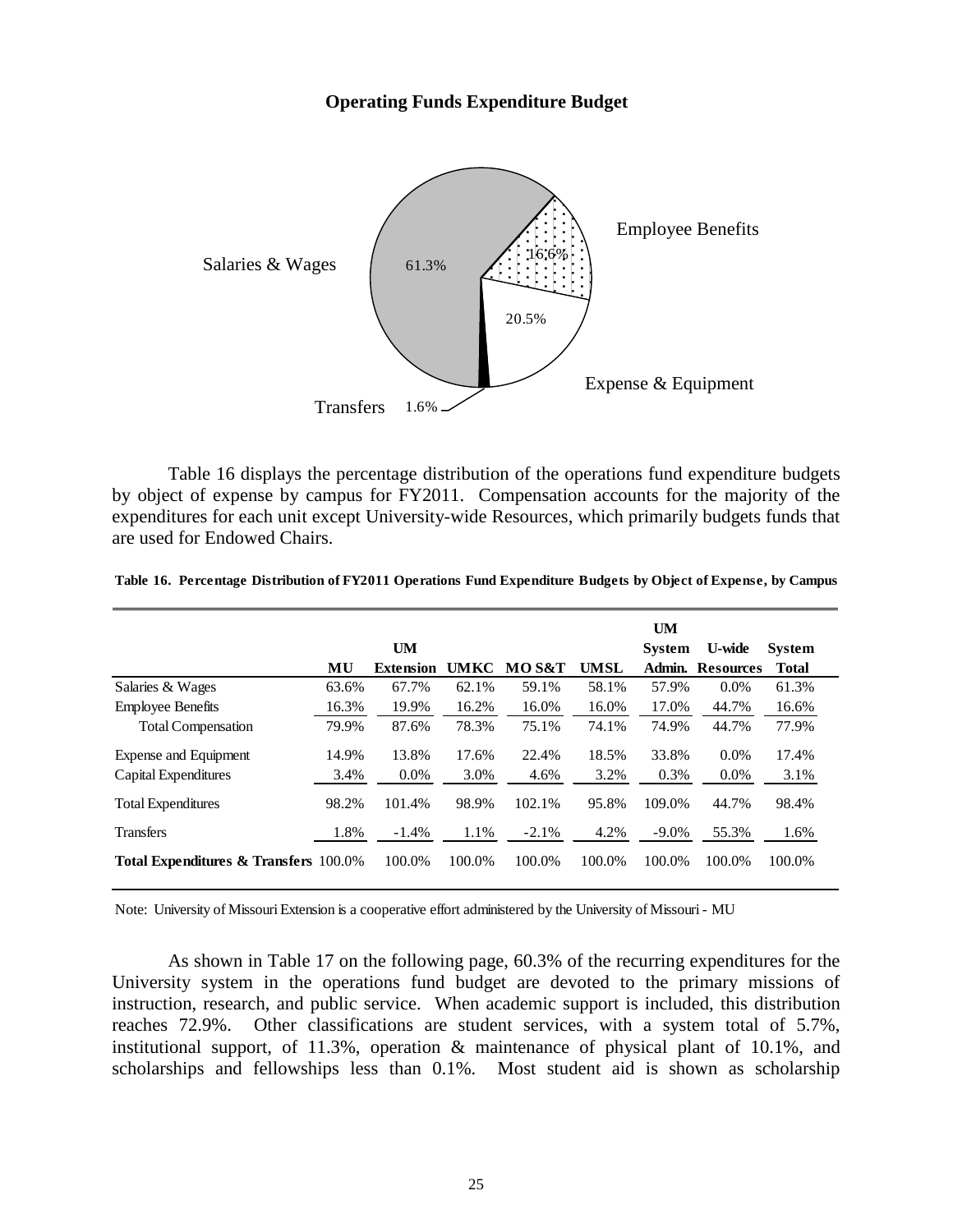allowances, a reduction of tuition and fee income, as directed by GASB 34/35 instead of being shown as scholarships and fellowships expenditures.

|                                  |         |                  |             |                  |             | <b>UM</b>     |                  |               |
|----------------------------------|---------|------------------|-------------|------------------|-------------|---------------|------------------|---------------|
|                                  |         | <b>UM</b>        |             |                  |             | <b>System</b> | <b>U-wide</b>    | <b>System</b> |
|                                  | MU      | <b>Extension</b> | <b>UMKC</b> | <b>MOS&amp;T</b> | <b>UMSL</b> | Admin.        | <b>Resources</b> | Total         |
| <b>Instruction</b>               | 52.4%   | $0.0\%$          | 59.0%       | 55.9%            | 51.9%       | 1.8%          | 0.1%             | 49.7%         |
| Research                         | 9.4%    | $0.0\%$          | 1.6%        | 4.5%             | 2.4%        | 0.3%          | $0.0\%$          | 5.3%          |
| <b>Public Service</b>            | 1.5%    | 100.0%           | 1.7%        | 1.2%             | 1.7%        | 0.8%          | $0.0\%$          | 5.3%          |
| Academic Support                 | 13.3%   | $0.0\%$          | 13.1%       | 5.3%             | 19.2%       | 14.7%         | $0.0\%$          | 12.6%         |
| <b>Student Services</b>          | 5.2%    | $0.0\%$          | 5.0%        | 10.2%            | 6.5%        | 4.4%          | $0.0\%$          | 5.7%          |
| <b>Institutional Support</b>     | $6.0\%$ | $0.0\%$          | 11.5%       | 8.0%             | 10.3%       | 76.1%         | 99.9%            | 11.3%         |
| Operation & Maintenance of Plant | 12.2%   | $0.0\%$          | 8.1%        | 14.9%            | 8.0%        | 1.9%          | $0.0\%$          | 10.1%         |
| Scholarships & Fellowships       | 0.0%    | $0.0\%$          | $0.0\%$     | $0.0\%$          | $0.0\%$     | $0.0\%$       | $0.0\%$          | $0.0\%$       |
| <b>Total Expenditures</b>        | 100.0%  | 100.0%           | 100.0%      | 100.0%           | 100.0%      | 100.0%        | 100.0%           | 100.0%        |

**Table 17. Percentage Distribution of FY2011 Operations Fund Expenditure Budgets by Program Classification, by Campus**

Note 1: University of Missouri Extension is a cooperative effort administered by the University of Missouri - MU Note 2: The majority of student aid is treated as a reduction of revenue rather than as a scholarship expense.

Tables A1 through A7 in the appendix present the operations fund expenditure budgets by administrative division for each campus, University of Missouri Extension, UM System Administration, and University-wide Resources. The tables provide summary totals for salaries & wages, employee benefits, other operating expenses, capital expenditures, and transfers (by type), for each college, school, and division.

Tables A8 through A15 in the appendix present the operations fund budget by minor program classification (PCS) category for the campuses, University of Missouri Extension, UM System Administration, and University-wide Resources. The tables provide summary totals for salaries & wages, employee benefits, other operating expenses, capital expenditures, and transfers.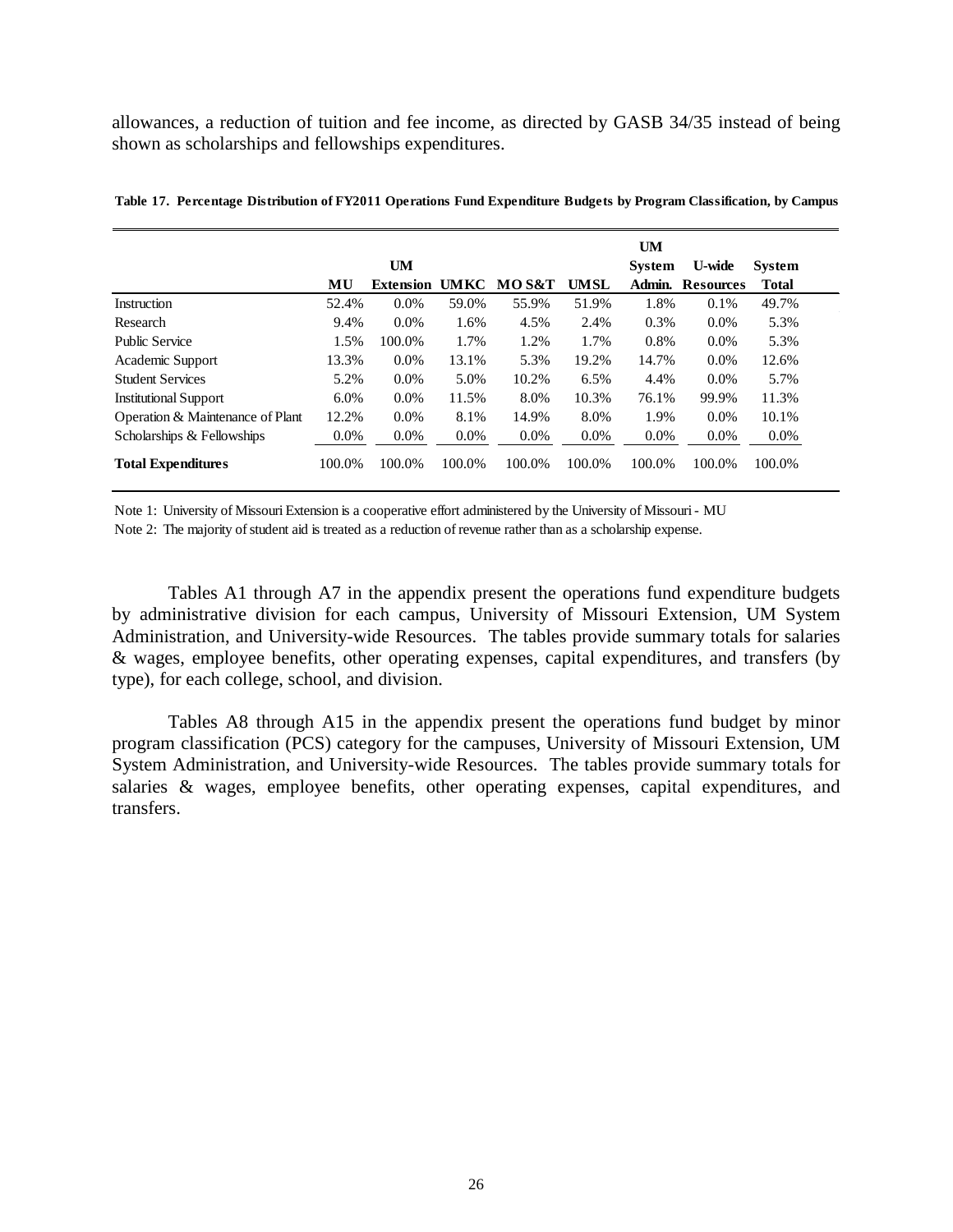## **FY2011 Other Curators' Programs Budget Summary**

In addition to the general state appropriation for the operations of the University, the Curators receive line-itemed state appropriations for the University Hospitals & Clinics, Missouri Rehabilitation Center, Missouri Kidney Program, Missouri Institute of Mental Health, Missouri Telehealth Network, Spinal Cord Injury Research, Missouri Research and Education Network (MOREnet), and the State Historical Society of Missouri.

Table 18 presents summary budget data for the Missouri Kidney Program, Missouri Institute of Mental Health, Missouri Telehealth Network and Spinal Cord Injury Research. These programs are recorded as restricted current funds.

|                                         |             | Missouri     |                |             |
|-----------------------------------------|-------------|--------------|----------------|-------------|
|                                         | Missouri    | Institute of | Missouri       | Spinal Cord |
|                                         | Kidney      | Mental       | Telehealth     | Injury      |
|                                         | Program     | Health       | <b>Network</b> | Research    |
|                                         | Fund 2010   | Fund 2020    | Fund 2015      | Fund 2050   |
| <b>BEGINNING BALANCE</b>                |             |              |                |             |
| <b>REVENUES</b>                         |             |              |                |             |
| <b>State Appropriations</b>             | \$2,793,890 | \$485,000    | \$589,621      | \$400,000   |
| <b>TOTAL REVENUES</b>                   | \$2,793,890 | \$485,000    | \$589,621      | \$400,000   |
| <b>EXPENDITURES &amp; TRANSFERS</b>     |             |              |                |             |
| Salaries & Wages                        | \$387,262   | \$308,435    | \$351,625      | \$15,045    |
| <b>Employee Benefits</b>                | 104,508     | 84,241       | 96,416         | 2,405       |
| Expense and Equipment                   | 2,302,120   | 92,324       | 141,580        | 382,550     |
| <b>TOTAL EXPENDITURES</b>               | \$2,793,890 | \$485,000    | \$589,621      | \$400,000   |
| <b>TRANSFERS</b>                        |             |              |                |             |
| <b>TOTAL EXPENDITURES AND TRANSFERS</b> | \$2,793,890 | \$485,000    | \$589,621      | \$400,000   |
| <b>ENDING BALANCE</b>                   |             |              |                |             |

#### **Table 18. FY2011 Operating Budget Summaries for the Missouri Kidney Program, the Missouri Institute of Mental Health, Missouri Telehealth Network, and Spinal Cord Injury Research**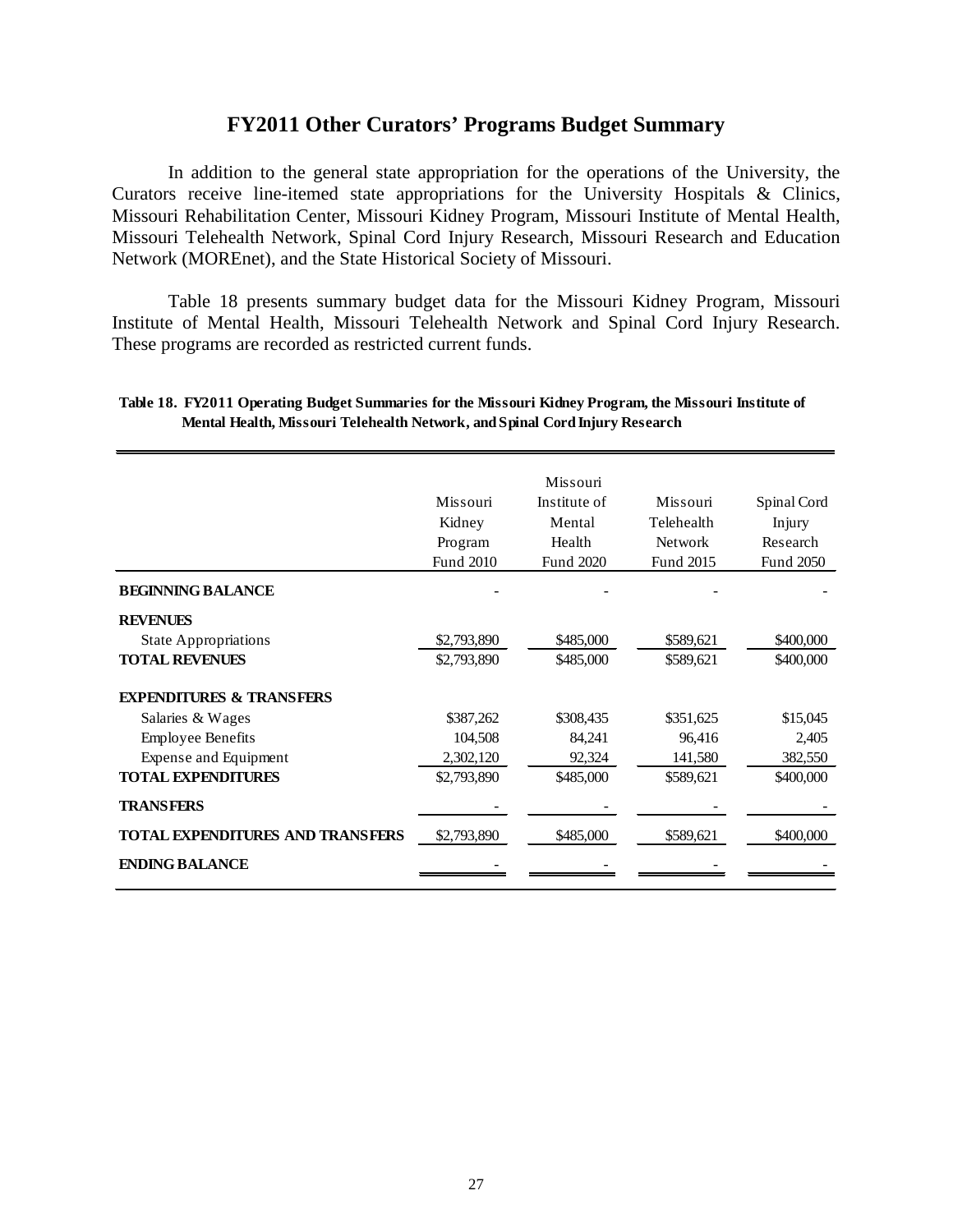Table 19 is a budget summary of the activities of the Missouri Research and Education Network (MOREnet) and provides separate budgets by type of fund.

|                                         | Auxiliary<br>Operations<br>Fund 0611 | Restricted<br>Expendable<br>$Giffs$ &<br>Endowment<br>Income<br>Fund 2000 | Restricted<br>State<br>Appropriations<br>Fund 2040 * | <b>FY</b> Estimate<br>of Grants &<br>Contracts<br>Project<br><b>Budgets</b> | Total for<br><b>MOREnet</b> |
|-----------------------------------------|--------------------------------------|---------------------------------------------------------------------------|------------------------------------------------------|-----------------------------------------------------------------------------|-----------------------------|
| <b>BEGINNING BALANCE</b>                | \$13,563,279                         | \$15,777                                                                  |                                                      |                                                                             | \$13,579,056                |
| <b>REVENUES</b>                         |                                      |                                                                           |                                                      |                                                                             |                             |
| <b>State Appropriations</b>             |                                      |                                                                           | \$6,619,006                                          |                                                                             | \$6,619,006                 |
| <b>State Grants</b>                     |                                      |                                                                           |                                                      | \$3,159,250                                                                 | 3,159,250                   |
| Gift Income                             | \$27,800                             | \$27,800                                                                  |                                                      |                                                                             | 55,600                      |
| Recovery of F&A                         |                                      |                                                                           |                                                      |                                                                             |                             |
| Investment Income                       |                                      | 240                                                                       |                                                      |                                                                             | 240                         |
| Miscellaneous Income                    | 17,422,401                           | (27,800)                                                                  |                                                      |                                                                             | 17,394,601                  |
| <b>TOTAL REVENUES</b>                   | \$17,450,201                         | \$240                                                                     | \$6,619,006                                          | \$3,159,250                                                                 | \$27,228,697                |
| <b>EXPENDITURES &amp; TRANSFERS</b>     |                                      |                                                                           |                                                      |                                                                             |                             |
| Salaries & Wages                        | \$4,298,044                          |                                                                           | \$1,255,502                                          | \$30,793                                                                    | \$5,584,339                 |
| <b>Employee Benefits</b>                | 1,235,674                            |                                                                           | 362,464                                              | 8,890                                                                       | 1,607,028                   |
| Expense and Equipment                   |                                      |                                                                           |                                                      |                                                                             |                             |
| Other Operating Expenses                | 12,418,859                           |                                                                           | 4,996,722                                            | 3,119,567                                                                   | 20,535,148                  |
| Capital Expenditures                    | 18.679                               |                                                                           | 4,318                                                |                                                                             | 22.997                      |
| Internal Sales & Services               | (1,569,581)                          |                                                                           |                                                      |                                                                             | (1,569,581)                 |
| Net Expense and Equipment Expenditures  | \$10,867,957                         |                                                                           | \$5,001,040                                          | \$3,119,567                                                                 | \$18,988,564                |
| <b>TOTAL EXPENDITURES</b>               | \$16,401,675                         |                                                                           | \$6,619,006                                          | \$3,159,250                                                                 | \$26,179,931                |
| <b>TRANSFERS</b>                        | 1,045,001                            |                                                                           |                                                      |                                                                             | 1,045,001                   |
| <b>TOTAL EXPENDITURES AND TRANSFERS</b> | \$17,446,676                         |                                                                           | \$6,619,006                                          | \$3,159,250                                                                 | \$27,224,932                |
| <b>ENDING BALANCE</b>                   | \$13,566,804                         | \$16.017                                                                  |                                                      |                                                                             | \$13,582,821                |

**Table 19. FY2011 Operating Budget Summary for the Missouri Research and Education Network (MOREnet)**

\* The Governor imposed a spending restriction on MOREnet state appropriation of \$6.6 million, reducing restricted state appropriations to zero for FY2011. Revised budgets call for an increase in the auxiliary fund of \$2.4 million in miscellaneous income and \$5.1 million in expenditures and declines in transfers to plant of \$1 million and ending balances of \$1.7 million.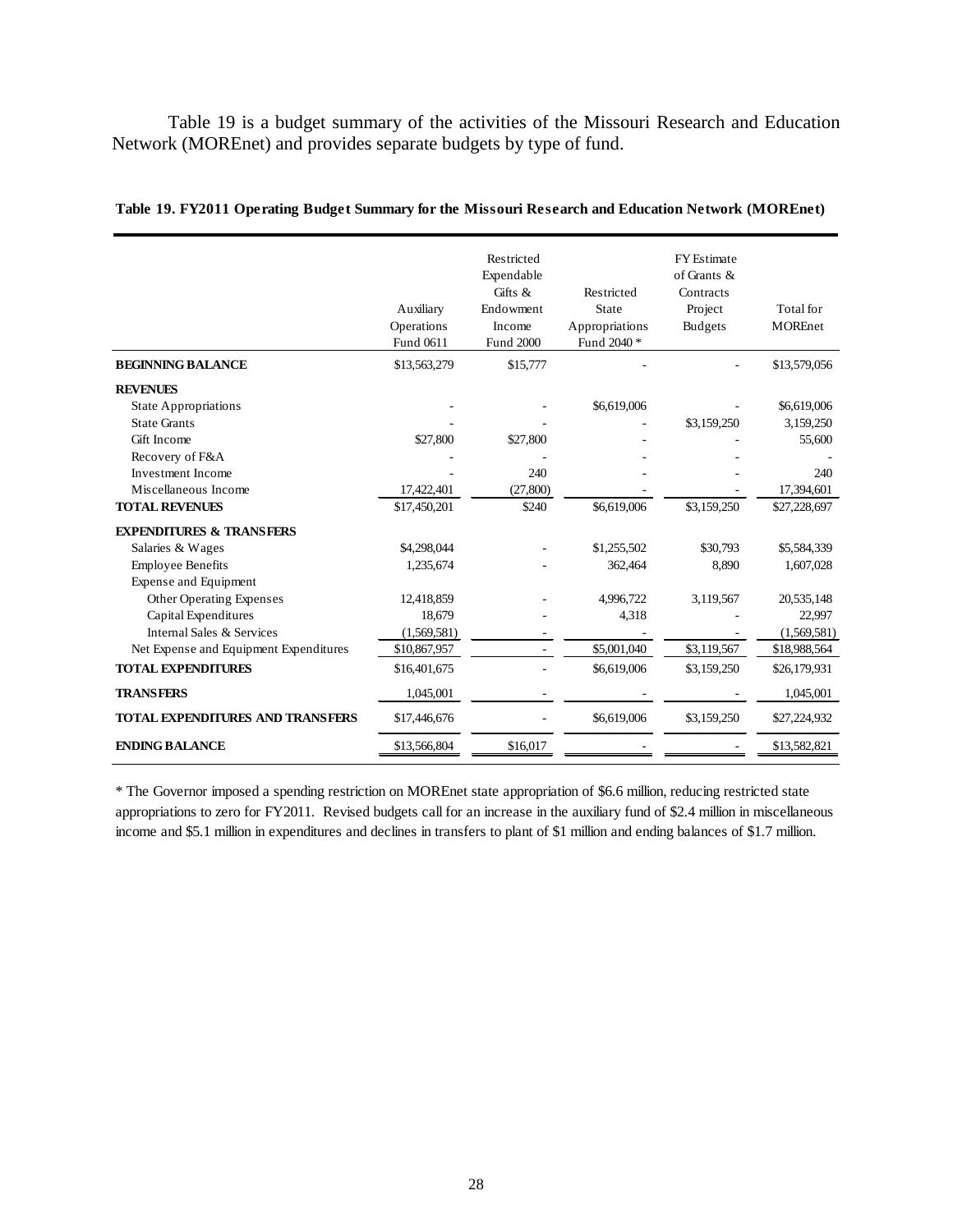Table 20 presents a budget summary for the State Historical Society of Missouri. The operations are recorded as agency funds.

|                                         | <b>State Historical</b><br>Society |  |
|-----------------------------------------|------------------------------------|--|
|                                         | Fund 6030                          |  |
| <b>BEGINNING BALANCE</b>                |                                    |  |
| <b>REVENUES</b>                         |                                    |  |
| <b>State Appropriations</b>             | \$1,190,777                        |  |
| Sales & Services                        |                                    |  |
| Miscellaneous Income                    |                                    |  |
| <b>TOTAL REVENUES</b>                   | \$1,190,777                        |  |
| <b>EXPENDITURES &amp; TRANSFERS</b>     |                                    |  |
| Salaries & Wages                        | \$846,671                          |  |
| <b>Employee Benefits</b>                | 257,134                            |  |
| Expense and Equipment                   | 86,972                             |  |
| <b>TOTAL EXPENDITURES</b>               | \$1,190,777                        |  |
| <b>TRANSFERS</b>                        |                                    |  |
| <b>TOTAL EXPENDITURES AND TRANSFERS</b> | \$1,190,777                        |  |
| <b>ENDING BALANCE</b>                   |                                    |  |

## **Table 20. FY2011 Other Curators' Program Agency Fund Budget**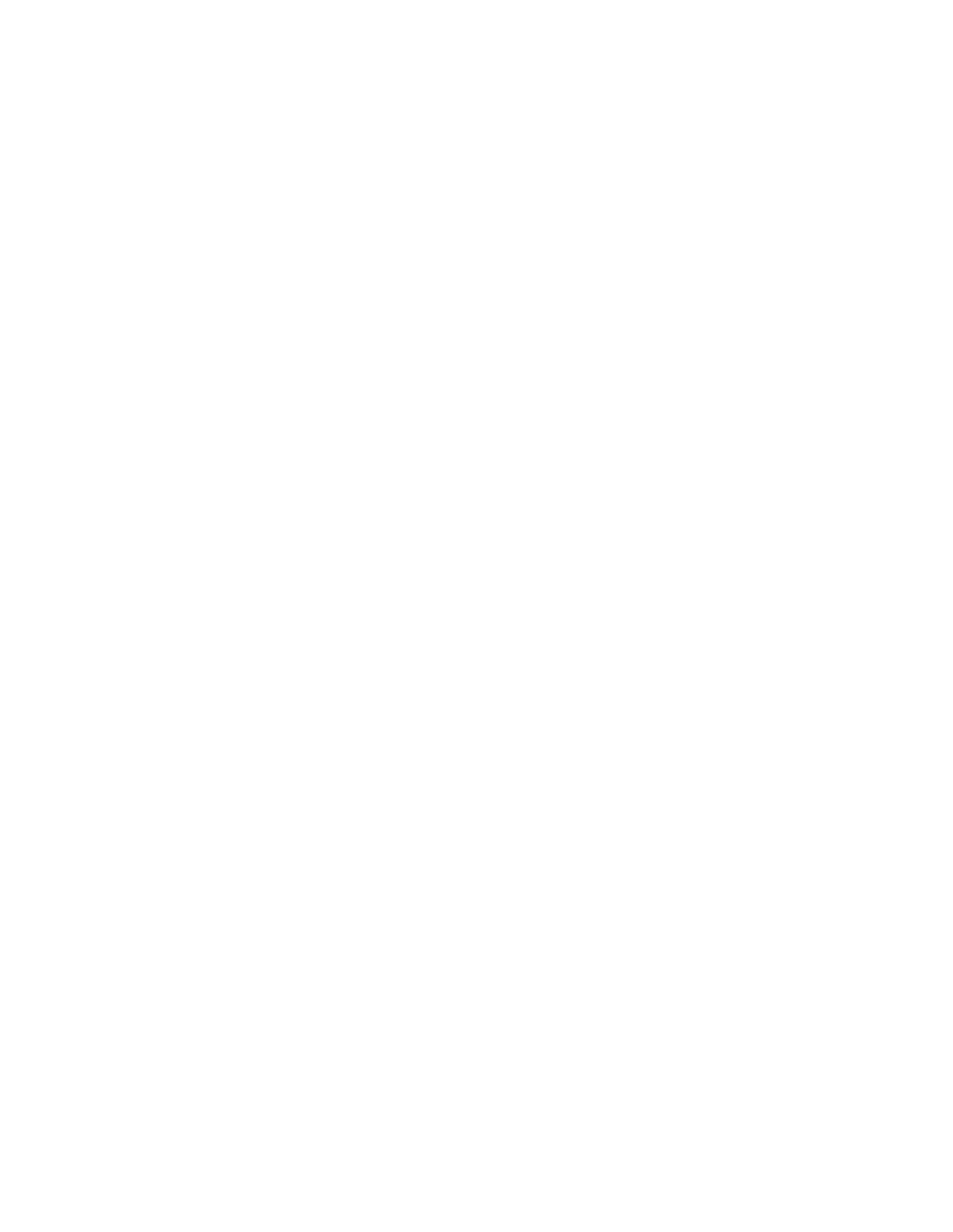## **University of Missouri System Operating Budget Fiscal Year 2011**

**Appendix**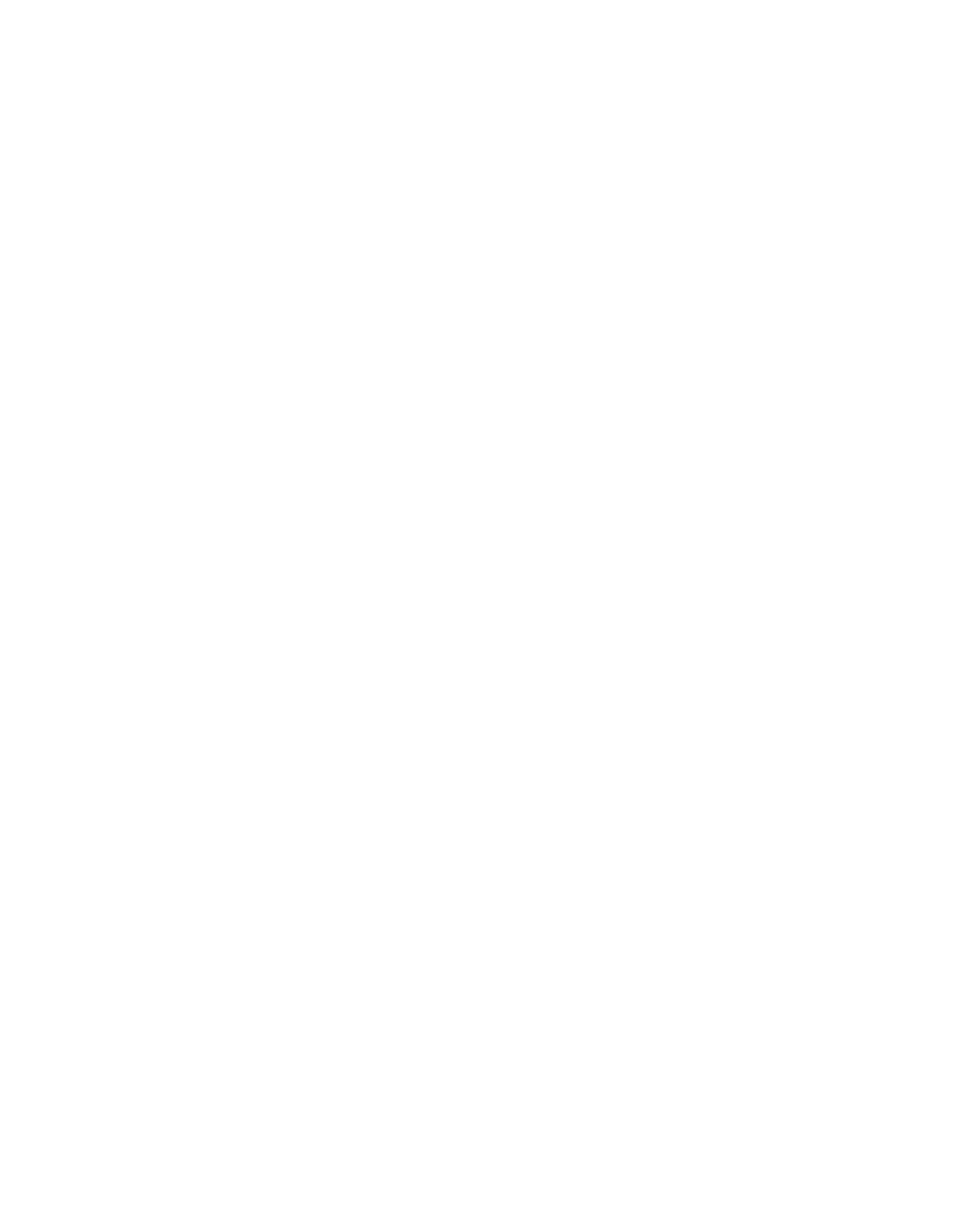#### **Table A1. FY2011, Operations Fund, Original Expenditure Budget, University of Missouri - Columbia, by Administrative Unit and Major Object of Expense**

|                                                                      | Salaries &<br>Wages        | <b>Staff Benefits</b>      | Other<br>Operating<br>Expenses<br>(1) | Capital<br>Expenditures | Total<br>Expenditures      | Internal<br>Transfers      | Mandatory<br>and Non-<br>Mandatory<br>Transfers | Total<br>Expenditures &<br>Transfers |
|----------------------------------------------------------------------|----------------------------|----------------------------|---------------------------------------|-------------------------|----------------------------|----------------------------|-------------------------------------------------|--------------------------------------|
| College/School/Division                                              |                            |                            |                                       |                         |                            |                            |                                                 |                                      |
| Chancellor                                                           |                            |                            |                                       |                         |                            |                            |                                                 |                                      |
| Chancellor                                                           | \$1,335,500                | \$390,255                  | \$148,100                             |                         | \$1,873,855                | \$549,197                  |                                                 | \$2,423,052                          |
| University Affairs<br>University Affairs                             | \$1,937,054                | \$561,957                  | \$1,164,737                           |                         | \$3,663,748                | $(\$71,234)$               |                                                 | \$3,592,514                          |
| <b>Intercollegiate Athletics</b><br><b>Intercollegiate Athletics</b> | \$1,163,137                | \$276,314                  | \$334,722                             |                         | \$1,774,173                | (\$1,335,187)              |                                                 | \$438,986                            |
| Campus Budget<br>Campus Budget                                       | \$215,000                  | \$65,296                   | \$1,200                               |                         | \$281,496                  |                            |                                                 | \$281.496                            |
| <b>Administrative Services</b>                                       |                            |                            |                                       |                         |                            |                            |                                                 |                                      |
| <b>Administrative Services</b>                                       | \$6,942,320                | \$2,062,824                | \$1,140,741                           | \$10,000                | \$10,155,885               | \$234,800                  |                                                 | \$10,390,685                         |
| <b>Campus Facilities</b>                                             | 10,814,113                 | 3,053,704                  | 31,572,123                            | 6,700,000               | 52,139,940                 | 8,710                      | \$6,018,289                                     | 58,166,939                           |
| Business Services-Gen Admin<br><b>Total Administrative Services</b>  | 678,027                    | 153,017                    | 3,825,050<br>\$36,537,914             | 42,000<br>\$6,752,000   | 4,698,094                  | 104,210<br>\$347,720       | 149,424<br>\$6,167,713                          | 4,951,728<br>\$73,509,352            |
|                                                                      | \$18,434,460               | \$5,269,545                |                                       |                         | \$66,993,919               |                            |                                                 |                                      |
| VC Dev and Alumni Relations                                          |                            |                            |                                       |                         |                            |                            |                                                 |                                      |
| Alumni & Development<br>Total VC Dev and Alumni Relations            | \$7,237,086<br>\$7,237,086 | \$2,166,014<br>\$2,166,014 | ( \$3,673,736)<br>( \$3,673,736)      |                         | \$5,729,364<br>\$5,729,364 | \$22,300<br>\$22,300       |                                                 | \$5,751,664<br>\$5,751,664           |
|                                                                      |                            |                            |                                       |                         |                            |                            |                                                 |                                      |
| Executive Vice Chancellor & Provost                                  |                            |                            |                                       |                         |                            |                            |                                                 |                                      |
| Information & Access Tech Svcs<br><b>Enrollment Management</b>       | \$4,578,332<br>4,789,500   | \$1,372,043<br>1,396,433   | \$670,628<br>1,223,570                | \$115,000<br>134,752    | \$6,736,003<br>7,544,255   | \$7,498,069<br>(2,000)     | \$318,270                                       | \$14,552,342<br>7,542,255            |
| Office of Research                                                   | 14,754,131                 | 4,213,316                  | 3,049,013                             | 1,352,000               | 23,368,461                 | 8,736,440                  | 505,608                                         | 32,610,509                           |
| Provost                                                              | 13,319,148                 | 3,489,805                  | 8,477,312                             | 188,300                 | 25,474,565                 | 4,332,713                  | 290,954                                         | 30,098,232                           |
| Ag, Food & Nat. Resources                                            |                            |                            |                                       |                         |                            |                            |                                                 |                                      |
| Agriculture - College                                                | 17,035,190                 | 3,949,625                  | 4,843,326                             | 546,000                 | 26,374,141                 | (3,107,401)                |                                                 | 23,266,740                           |
| Ag Experiment Station                                                | 5,858,524                  | 1,436,784                  | 4,855,582                             | 677,000                 | 12,827,890                 | 2,441,531                  | ٠                                               | 15,269,421                           |
| Total Ag, Food & Nat. Resources                                      | 22,893,714                 | 5,386,409                  | 9,698,908                             | 1,223,000               | 39,202,031                 | (665, 870)                 |                                                 | 38,536,161<br>13,693,880             |
| Library<br>Arts & Science                                            | 5,818,630<br>60,383,055    | 1,634,274<br>14,088,348    | 4,466,007<br>7,583,102                | 2,319,267<br>1,054,815  | 14,238,178<br>83,109,320   | (544, 298)<br>(5,418,700)  |                                                 | 77,690,620                           |
| <b>Business</b>                                                      | 11,611,023                 | 3,022,746                  | 1,470,156                             | ä,                      | 16,103,925                 | 88,279                     |                                                 | 16,192,204                           |
| Education                                                            | 12,415,698                 | 3,206,332                  | 3,008,102                             | ÷.                      | 18,630,132                 | (3,520,670)                |                                                 | 15,109,462                           |
| Engineering                                                          | 9,874,278                  | 2,922,175                  | (287, 637)                            | 43,723                  | 12,552,539                 | (2,357,706)                | $\sim$                                          | 10,194,833                           |
| Extension                                                            |                            |                            |                                       |                         |                            |                            |                                                 |                                      |
| <b>FM</b> Station                                                    | 303,376                    | 112,578                    | 74,100                                | 53,500                  | 543,554                    |                            |                                                 | 543,554                              |
| Concerts<br><b>Continuing Education</b>                              | 219,299<br>1,848,841       | 72,503<br>522,373          | 457,750<br>1,492,152                  | 10,000<br>5,000         | 759,552<br>3,868,366       | (8,750)<br>(992, 924)      | ٠                                               | 750,802<br>2,875,442                 |
| <b>Extension/Continuing Education</b>                                | 2,371,516                  | 707,454                    | 2,024,002                             | 68,500                  | 5,171,472                  | (1,001,674)                |                                                 | 4,169,798                            |
| Graduate School                                                      | 4,112,707                  | 1,167,597                  | 698,762                               | 15,000                  | 5,994,065                  | (142, 380)                 |                                                 | 5.851.685                            |
| Human Environmental Sciences                                         | 6,685,417                  | 1,825,004                  | 874,037                               | 53,000                  | 9,437,458                  | (517, 327)                 |                                                 | 8,920,131                            |
| Journalism                                                           | 7.645.553                  | 2,068,464                  | 2,398,541                             |                         | 12,112,558                 | (167, 410)                 |                                                 | 11,945,148                           |
| Law                                                                  | 5,556,357                  | 1,661,985                  | 993,877                               | 473,381                 | 8,685,600                  | (360, 140)                 |                                                 | 8,325,460                            |
| Medicine<br>School of Health Professions                             | 41,317,977<br>6,629,167    | 10,008,538                 | (13,250,914)<br>$\ast$<br>328,655     | 965,000<br>37,500       | 39,040,601                 | (7,222,707)<br>(1,522,228) | 11,014                                          | 31,817,894<br>7,405,029              |
| Nursing                                                              | 4,019,993                  | 1,920,921<br>1,102,928     | 553,682                               | 360,000                 | 8,916,243<br>6,036,603     | (1,719,939)                |                                                 | 4,316,664                            |
| Veterinary Medicine                                                  | 13,595,308                 | 2,555,281                  | 3,456,668                             | 281,490                 | 19,888,748                 | (921, 052)                 |                                                 | 18,967,696                           |
| Food for the 21st Century                                            | 2,904,176                  | 702,083                    | 560,500                               | 38,000                  | 4,204,759                  |                            |                                                 | 4,204,759                            |
| <b>Total Provost</b>                                                 | \$255,275,679              | \$64,452,137               | \$37,996,971                          | \$8,722,729             | \$366,447,516              | $(\$5,428,600)$            | \$1,125,846                                     | \$362,144,762                        |
| Vice Chancellor Student Affairs                                      |                            |                            |                                       |                         |                            |                            |                                                 |                                      |
| <b>Student Affairs</b>                                               | \$4,741,583                | \$1,082,749                | \$4,222,966                           | \$83,713                | \$10,131,011               | $(\$598,432)$              | \$256,000                                       | \$9,788,579                          |
|                                                                      |                            |                            |                                       |                         |                            |                            |                                                 |                                      |
| Vice Chancellor-Health Affairs<br><b>Health Affairs</b>              | \$636,500                  | \$164,603                  | \$34,000                              |                         | \$835,103                  |                            |                                                 | \$835,103                            |
| Campus Department                                                    |                            |                            |                                       |                         |                            |                            |                                                 |                                      |
| Recovery                                                             |                            |                            | $(\$9,075,480)$                       |                         | $(\$9,075,480)$            |                            |                                                 | $(\$9,075,480)$                      |
| <b>Campus Departments</b>                                            |                            |                            | 699,594                               |                         | 699,594                    | \$7,509,650                | \$2,576,771                                     | 10,786,015                           |
| Campus Scholarships Fellowship                                       |                            |                            | (\$8,375,886)                         |                         | $(\$8,375,886)$            | (2,870,557)<br>\$4,639,093 | \$2,576,771                                     | (2,870,557)<br>(\$1,160,022)         |
|                                                                      |                            |                            |                                       |                         |                            |                            |                                                 |                                      |
| <b>Total Expenditures and Transfers</b>                              | \$290,975,999              | \$74,428,871               | \$68,390,988                          | \$15,558,442            | \$449,354,299              | (\$1,875,143)              | \$10,126,330                                    | \$457,605,486                        |

Note: Columns may not add due to rounding.

\*The negative amount represents hospital support which is reported as internal sales and services.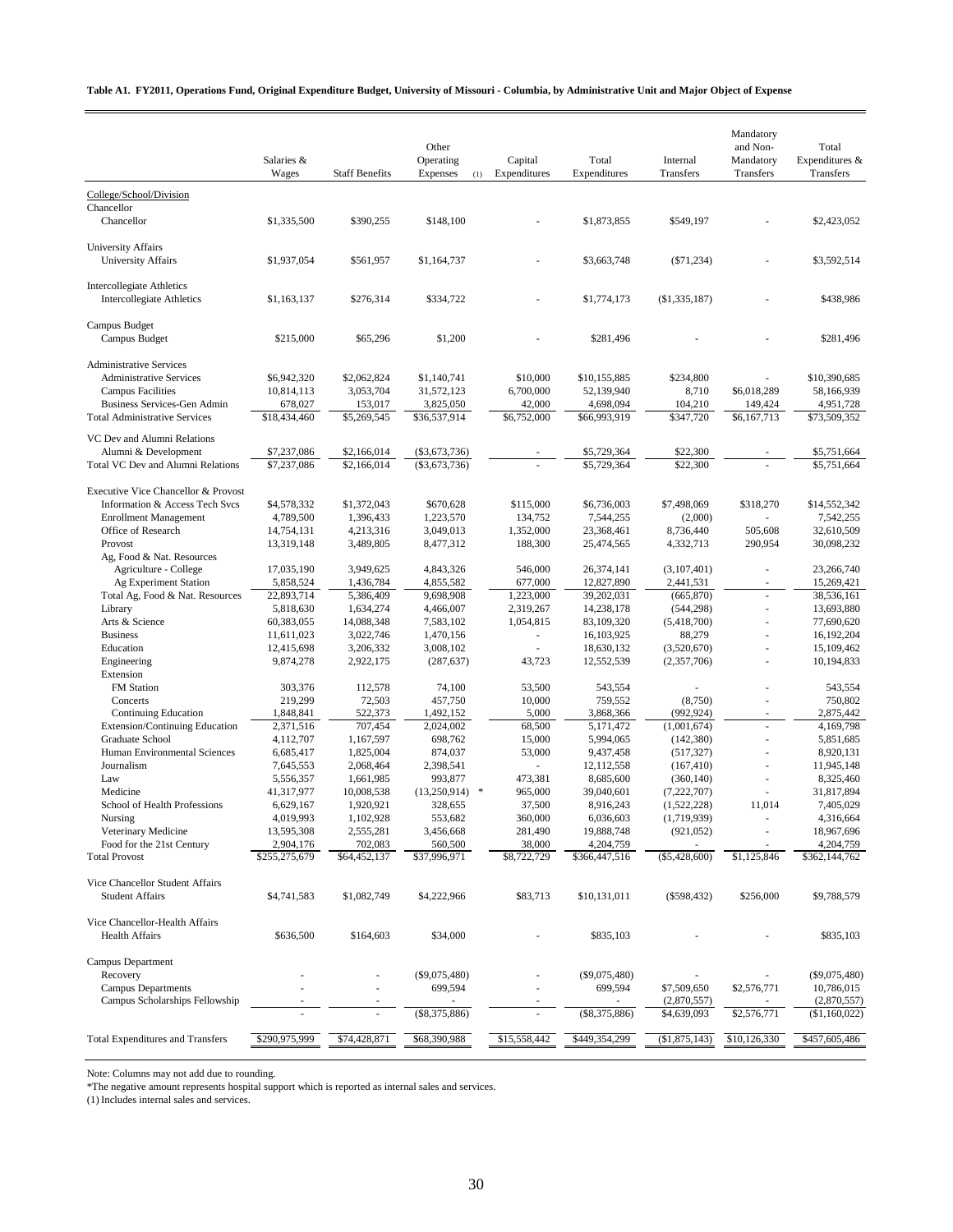#### **Table A2. FY2011 Operations Fund, Original Expenditure Budget, University of Missouri Extension by Administrative Unit and Major Object of Expense**

|                                   | Salaries &<br>Wages | Staff<br><b>Benefits</b> | Other<br>Operating<br><b>Expenses</b> | Capital<br>Expenditures<br>(1) | Total<br>Expenditures    | Internal<br>Transfers | Mandatory<br>and Non-<br>Mandatory<br>Transfers | Total<br>Expenditures<br>& Transfers |
|-----------------------------------|---------------------|--------------------------|---------------------------------------|--------------------------------|--------------------------|-----------------------|-------------------------------------------------|--------------------------------------|
| College/School/Division           |                     |                          |                                       |                                |                          |                       |                                                 |                                      |
| VP for Outreach & Extension       |                     |                          |                                       |                                |                          |                       |                                                 |                                      |
| <b>Labor Education</b>            | \$81,910            | \$24,876                 |                                       |                                | \$106,786                |                       |                                                 | \$106,786                            |
| Agriculture & Natural Res         | 8,463,441           | 2,424,980                | \$739,565                             | \$10,000                       | 11,637,986               | (\$215,878)           | $\tilde{\phantom{a}}$                           | 11,422,108                           |
| Business & Industry               | 1,438,855           | 436,450                  | 143,848                               | $\overline{\phantom{0}}$       | 2,019,153                | (80,697)              |                                                 | 1,938,456                            |
| Human Environmental Sciences      | 5,037,806           | 1,461,118                | 1,061,844                             | $\qquad \qquad \blacksquare$   | 7,560,768                | (361, 486)            | -                                               | 7,199,282                            |
| Youth                             | 4,097,995           | 1,240,004                | 189,163                               | $\qquad \qquad \blacksquare$   | 5,527,162                | (247,989)             |                                                 | 5,279,173                            |
| <b>Community Development</b>      | 2,277,165           | 623,627                  | 261,920                               | $\overline{\phantom{a}}$       | 3,162,712                | (285, 148)            | $\overline{\phantom{0}}$                        | 2,877,564                            |
| Health                            | 65,730              | 19,960                   | 20,000                                | ۰                              | 105,690                  |                       |                                                 | 105,690                              |
| Vet Med                           | 265,042             | 78,610                   | 21,271                                | $\qquad \qquad \blacksquare$   | 364,923                  |                       |                                                 | 364,923                              |
| Outreach Development Fund         |                     | $\overline{\phantom{a}}$ |                                       | ۰                              | $\overline{\phantom{a}}$ | 1,118,855             | $\overline{\phantom{0}}$                        | 1,118,855                            |
| Administration                    | 2,230,469           | 677,308                  | 142,308                               | $\qquad \qquad \blacksquare$   | 3,050,085                |                       |                                                 | 3,050,085                            |
| Program Support                   | 2,504,595           | 790,227                  | 2,804,135                             |                                | 6,098,957                | (607, 566)            | \$150,000                                       | 5,641,391                            |
| Total for VP Outreach & Extension | \$26,463,008        | \$7,777,160              | \$5,384,054                           | \$10,000                       | \$39,634,222             | $($ \$679,909)        | \$150,000                                       | \$39,104,313                         |
|                                   |                     |                          |                                       |                                |                          |                       |                                                 |                                      |

Note: Columns may not add due to rounding.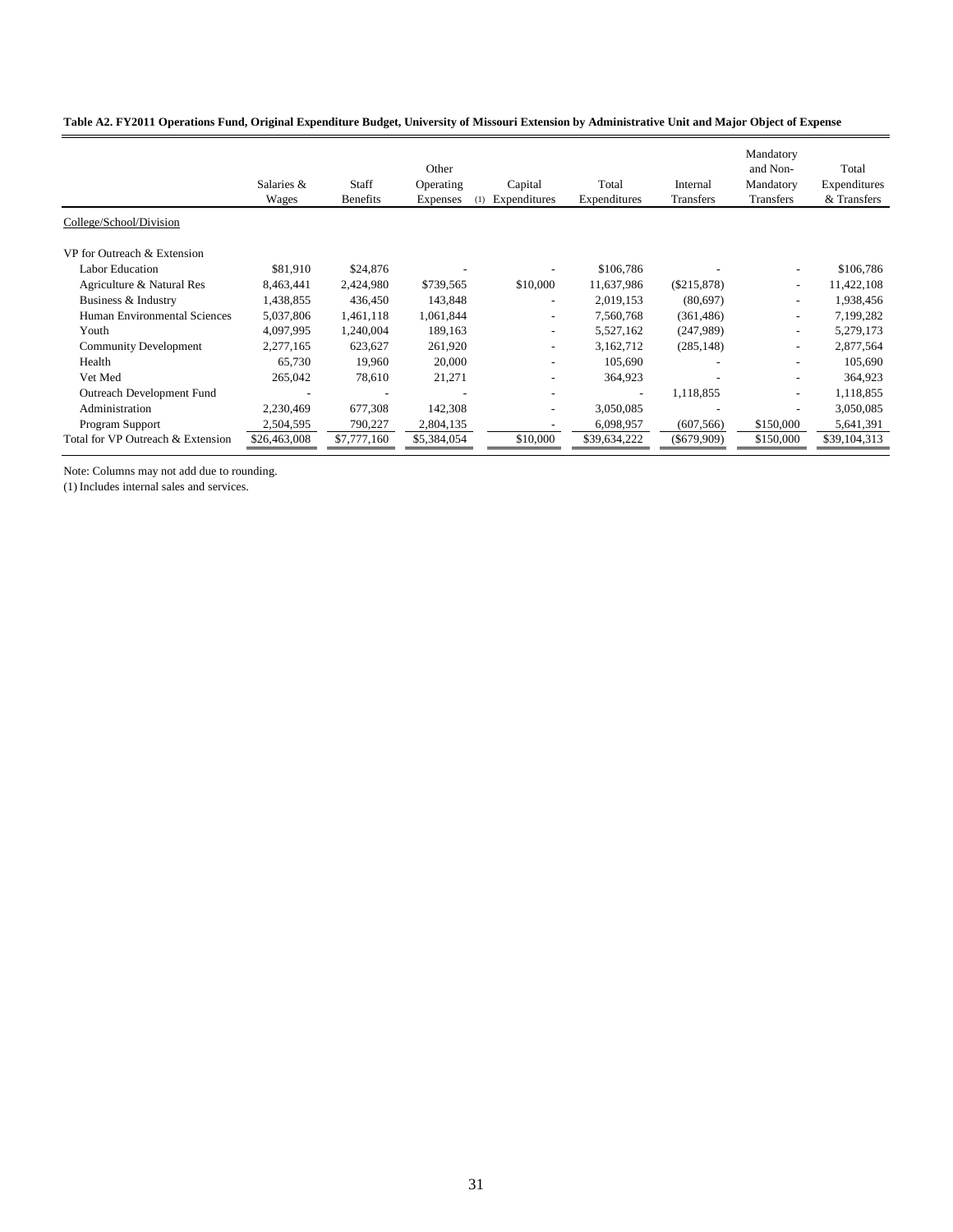#### **Table A3. FY2011, Operations Fund, Original Expenditure Budget, University of Missouri - Kansas City by Administrative Unit and Major Object of Expense**

|                                                                  | Salaries &<br>Wages | Staff<br><b>Benefits</b> | Other<br>Operating<br>Expense | Capital<br>(1) Expenditures | Total<br>Expenditures | Internal<br>Transfers | Mandatory<br>& Non-<br>Mandatory<br>Transfers | Total<br>Expenditures<br>& Transfers |
|------------------------------------------------------------------|---------------------|--------------------------|-------------------------------|-----------------------------|-----------------------|-----------------------|-----------------------------------------------|--------------------------------------|
| College/School/Division                                          |                     |                          |                               |                             |                       |                       |                                               |                                      |
| Chancellor                                                       |                     |                          |                               |                             |                       |                       |                                               |                                      |
| Chancellor                                                       | \$577,400           | \$177,300                | \$117,500                     |                             | \$872,200             | \$9,802               |                                               | \$882,002                            |
| <b>External Affairs</b><br><b>External Affairs</b>               | \$358,832           | \$108,977                | \$30,500                      |                             | \$498,309             |                       |                                               | \$498,309                            |
| Provost                                                          |                     |                          |                               |                             |                       |                       |                                               |                                      |
| School of Computing & Engr                                       | \$5,045,186         | \$1,308,452              | \$394,849                     |                             | \$6,748,487           | \$42,997              |                                               | \$6,791,484                          |
| <b>Information Services</b>                                      | 4,635,534           | 1,254,852                | 3,930,276                     | \$65,055                    | 9,885,717             | 53,361                |                                               | 9,939,078                            |
| Provost                                                          | 1,608,150           | 503,825                  | 930,994                       |                             | 3,042,969             | (6, 562)              | $\overline{\phantom{a}}$                      | 3,036,407                            |
| College of Arts & Sciences                                       | 22,979,794          | 5,616,473                | 2,508,804                     | 31,500                      | 31,136,571            | (6,590,881)           | $\overline{a}$                                | 24,545,690                           |
| School of Biological Sciences                                    | 4,356,260           | 1,425,249                | 1,782,064                     |                             | 7,563,573             | 81,012                | $\overline{\phantom{a}}$                      | 7,644,585                            |
| School of Business & Pub Admin                                   | 7,124,171           | 2,024,472                | 1,008,960                     | $\overline{a}$              | 10,157,603            | 71,426                | $\overline{a}$                                | 10,229,029                           |
| Conservatory of Music                                            | 4,898,165           | 1,358,680                | 406,494                       |                             | 6,663,339             | 55,829                | $\overline{a}$                                | 6,719,168                            |
| School of Dentistry                                              | 13,307,787          | 3,972,437                | 3,041,953                     | 619,196                     | 20,941,373            | 211,808               | $\overline{a}$                                | 21,153,181                           |
| School of Education                                              | 4,383,033           | 1,214,108                | 545,364                       |                             | 6,142,505             | (208, 715)            | $\overline{a}$                                | 5,933,790                            |
| School of Graduate Studies                                       | 769,799             | 185,037                  | 40,253                        | $\overline{a}$              | 995,089               | 20,879                | $\overline{\phantom{a}}$                      | 1,015,968                            |
| School of Law                                                    | 6,351,922           | 1,905,500                | 1,133,428                     | 830,000                     | 10,220,850            | 47,702                | $\overline{a}$                                | 10,268,552                           |
| Libraries                                                        | 3,603,854           | 1,009,431                | 2,120,590                     | 1,300,000                   | 8,033,875             | (10, 133)             | $\overline{\phantom{a}}$                      | 8,023,742                            |
| School of Medicine                                               | 31,778,527          | 6,352,037                | 5,562,289                     | 219,740                     | 43,912,593            | 183,647               | $\overline{\phantom{a}}$                      | 44,096,240                           |
| School of Nursing                                                | 4,672,996           | 1,177,304                | 377,400                       |                             | 6,227,700             | 18,601                | $\overline{a}$                                | 6,246,301                            |
| <b>School of Pharmacy</b>                                        | 7,524,415           | 2,170,650                | 2,201,949                     |                             | 11,897,014            | 221,504               | $\overline{a}$                                | 12,118,518                           |
| Office of Cultural Events                                        | 628,892             | 190,995                  | 28,671                        |                             | 848,558               | 11,563                | $\overline{a}$                                | 860,121                              |
| Radio Station                                                    |                     |                          | 54,575                        |                             | 54,575                |                       | $\overline{\phantom{a}}$                      | 54,575                               |
| <b>Public Communication</b>                                      | 750,340             | 223,700                  | 424,030                       | $\overline{a}$              | 1,398,070             | (184, 865)            | $\overline{\phantom{a}}$                      | 1,213,205                            |
| <b>Institute for Human Dev</b>                                   | 180,000             | 52,200                   | 54,100                        |                             | 286,300               | (93, 840)             | $\overline{a}$                                | 192,460                              |
| Research                                                         | 1,150,531           | 304,154                  | 250,500                       | 10,000                      | 1,715,185             | (415, 943)            | $\overline{\phantom{a}}$                      | 1,299,242                            |
| <b>Total Provost</b>                                             | \$125,749,356       | \$32,249,556             | \$26,797,543                  | \$3,075,491                 | \$187,871,946         | $(\$6,490,610)$       | $\overline{a}$                                | \$181,381,336                        |
|                                                                  |                     |                          |                               |                             |                       |                       |                                               |                                      |
| VC Administration & Finance<br>VC Administration & Finance       | \$8,131,712         | \$2,451,846              | \$12,154,008                  | \$3,899,013                 | \$26,636,579          | $(\$26,916)$          | \$2,292,832                                   | \$28,902,495                         |
|                                                                  |                     |                          |                               |                             |                       |                       |                                               |                                      |
| Vice Chancellor Student Affairs<br>Vice Chancellor Student Affrs | \$5,809,191         | \$1,567,669              | \$2,120,963                   |                             | \$9,497,823           | $(\$98,644)$          |                                               | \$9,399,179                          |
| VC University Advancement<br>VC for University Advancement       | \$2,573,402         | \$772,426                | \$485,275                     |                             | \$3,831,103           | \$39,700              |                                               | \$3,870,803                          |
| Diversity<br>Diversity                                           | \$615,636           | \$182,513                | \$250,000                     |                             | \$1,048,149           | \$7,977               |                                               | \$1,056,126                          |
| <b>Human Resources</b><br>Human Resources                        | \$836,616           | \$237,298                | \$175,000                     |                             | \$1,248,914           | \$15,066              |                                               | \$1,263,980                          |
| Campus Wide<br><b>Campus Accounts</b>                            |                     |                          | (\$1,073,641)                 |                             | $(\$1,073,641)$       | \$5,502,096           | \$727,570                                     | \$5,156,025                          |
| Campus Scholarships & Waivers<br>Campus Scholarships & Waivers   |                     |                          |                               |                             |                       | \$613,485             |                                               | \$613,485                            |
| Total Expenditures & Transfers                                   | \$144,652,145       | \$37,747,585             | \$41,057,148                  | \$6,974,504                 | \$230,431,382         | $(*428,044)$          | \$3,020,402                                   | \$233,023,740                        |

Note: Columns may not add due to rounding.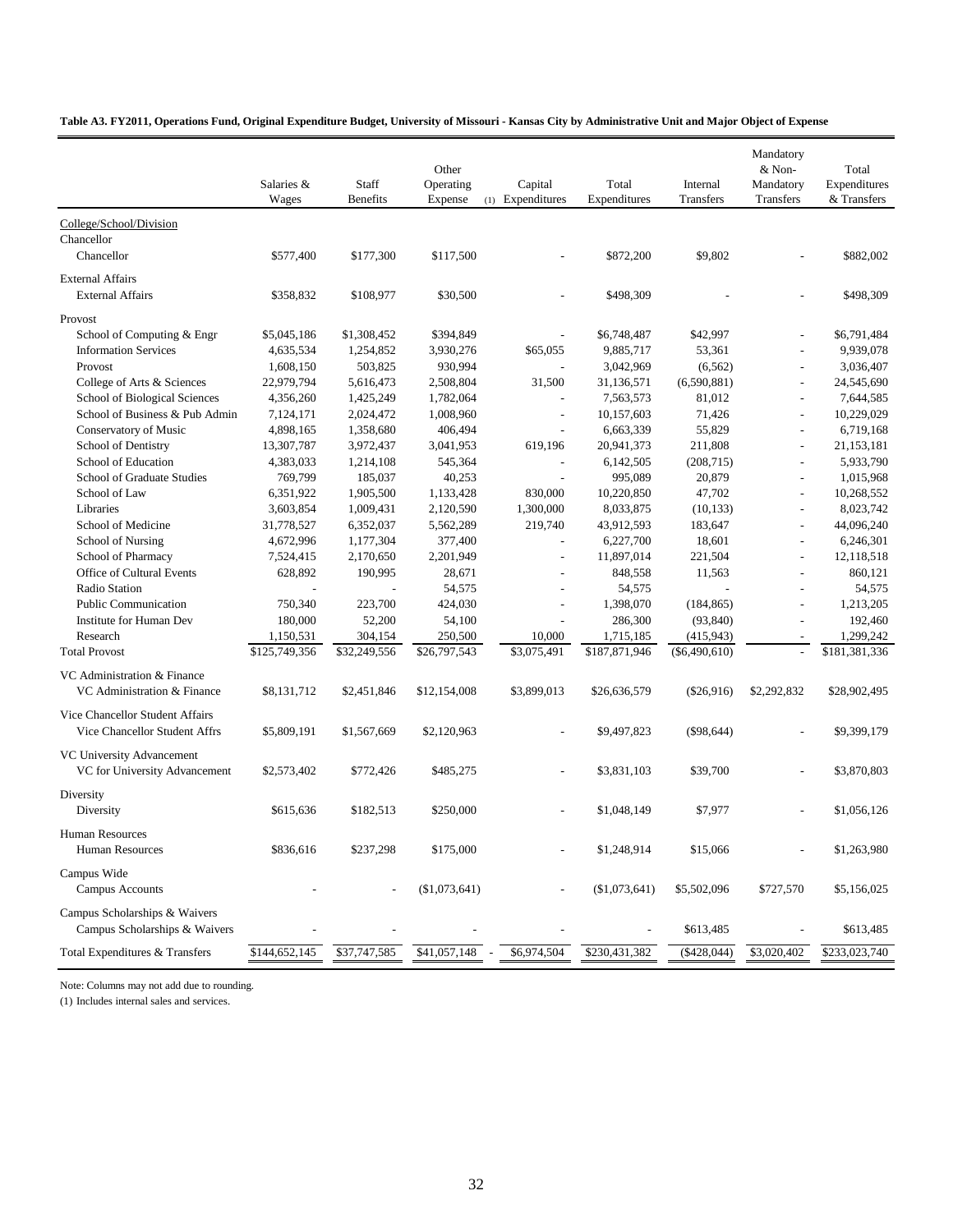|  | Table A4. FY2011 Operations Fund, Original Expenditure Budget, Missouri University of Science and Technology, by Administrative Unit and Major Object of Expense |  |  |  |  |  |  |
|--|------------------------------------------------------------------------------------------------------------------------------------------------------------------|--|--|--|--|--|--|
|--|------------------------------------------------------------------------------------------------------------------------------------------------------------------|--|--|--|--|--|--|

|                                                                        | Salaries &<br>Wages | <b>Staff Benefits</b> | Other<br>Operating<br>Expenses | Capital<br>(1) Expenditures | Total<br>Expenditures | Internal<br>Transfers | Mandatory<br>and Non-<br>Mandatory<br>Transfers | Total<br>Expenditures &<br><b>Transfers</b> |
|------------------------------------------------------------------------|---------------------|-----------------------|--------------------------------|-----------------------------|-----------------------|-----------------------|-------------------------------------------------|---------------------------------------------|
| College/School/Division                                                |                     |                       |                                |                             |                       |                       |                                                 |                                             |
| Provost                                                                |                     |                       |                                |                             |                       |                       |                                                 |                                             |
| Academic & Instruction Depts                                           | \$35,476,423        | \$9,475,429           | \$3,372,530                    | \$593,517                   | \$48,917,899          | (\$44,871)            |                                                 | \$48,873,028                                |
| Info Access & Tech Services                                            | 3,427,321           | 1,037,505             | 2,408,520                      |                             | 6,873,346             |                       |                                                 | 6,873,346                                   |
| Global Learning                                                        | 2,439,013           | 610,889               | 2,150,481                      |                             | 5,200,383             | (3,937,975)           |                                                 | 1,262,408                                   |
| <b>Undergraduate Studies</b>                                           | 1,458,434           | 394,070               | 615,200                        | 28,182                      | 2,495,886             |                       |                                                 | 2,495,886                                   |
| <b>Sponsored Programs</b>                                              | 2,700,678           | 657,919               | 1,440,840                      | 940,000                     | 5,739,437             | (590, 456)            | \$200,242                                       | 5,349,223                                   |
| <b>Enrollment Management</b>                                           | 2,508,335           | 713,629               | 919,000                        |                             | 4,140,964             |                       |                                                 | 4,140,964                                   |
| Provost                                                                | 6,536,100           | 1,618,394             | 1,842,381                      | 1,197,093                   | 11,193,968            | (394, 729)            | L,                                              | 10,799,239                                  |
| <b>Graduate Studies</b>                                                | 280,953             | 83,190                | 69,384                         |                             | 433,527               |                       |                                                 | 433,527                                     |
| <b>Total Provost</b>                                                   | \$54,827,257        | \$14,591,025          | \$12,818,336                   | \$2,758,792                 | \$84,995,410          | (\$4,968,031)         | \$200,242                                       | \$80,227,621                                |
| Chancellor                                                             |                     |                       |                                |                             |                       |                       |                                                 |                                             |
| Chancellors Office                                                     | \$551,871           | \$131,275             | \$463,915                      |                             | \$1,147,061           |                       |                                                 | \$1,147,061                                 |
| Office of Administrative Services<br>Office of Administrative Services | \$6,097,587         | \$1,812,455           | \$5,010,027                    | \$2,527,454                 | \$15,447,523          | (\$20,000)            | \$182,195                                       | \$15,609,718                                |
|                                                                        |                     |                       |                                |                             |                       |                       |                                                 |                                             |
| Office of Student Affairs<br>Office of Student Affairs                 | \$3,423,677         | \$964,611             | \$2,023,110                    |                             | \$6,411,398           | $(\$3,695)$           | \$77,499                                        | \$6,485,202                                 |
| Office of University Advancement<br>Office of University Advancement   | \$2,546,042         | \$759.764             | \$603,819                      |                             | \$3,909,625           | \$17,350              |                                                 | \$3,926,975                                 |
| <b>Campus Departments</b><br>Chancellors Campus Dept - Campus          | \$457,283           | \$138,878             | \$4,856,137                    |                             | \$5,452,298           | \$342,204             | \$1,628,969                                     | \$7,423,471                                 |
| Total Expenditures & Transfers                                         | \$67,903,717        | \$18,398,008          | \$25,775,344                   | \$5,286,246                 | \$117,363,315         | ( \$4,632,172)        | \$2,088,905                                     | \$114,820,048                               |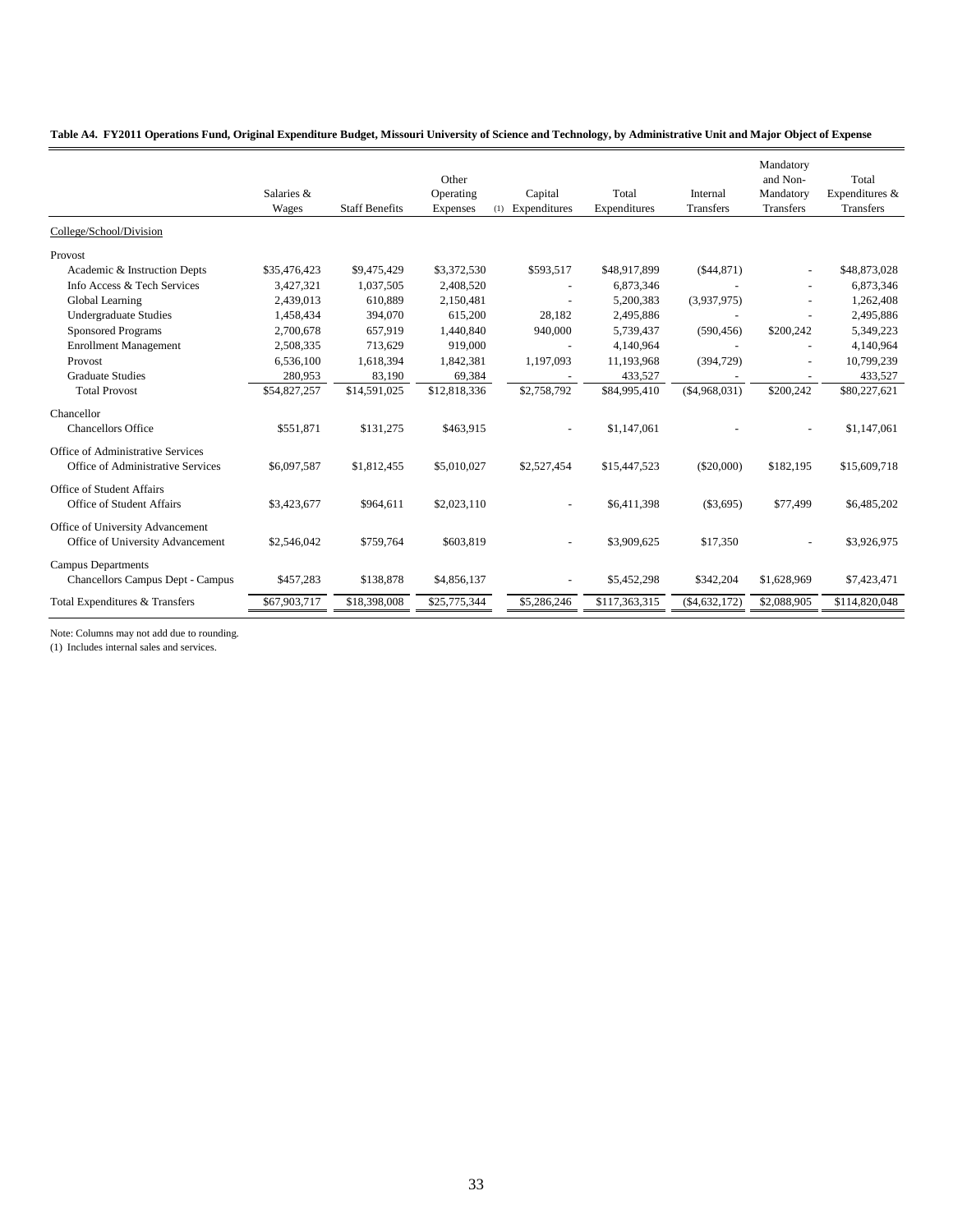#### **Table A5. FY2011 Operations Fund, Original Expenditure Budget, University of Missouri - St. Louis by Administrative Unit and Major Object of Expense**

|                                                                | Salaries &<br>Wages | <b>Staff Benefits</b> | Other<br>Operating<br><b>Expenses</b> | Capital<br>(1) Expenditures | Total<br>Expenditures | Internal<br><b>Transfers</b> | Mandatory<br>and Non-<br>Mandatory<br>Transfers | Total<br>Expenditures<br>& Transfers |
|----------------------------------------------------------------|---------------------|-----------------------|---------------------------------------|-----------------------------|-----------------------|------------------------------|-------------------------------------------------|--------------------------------------|
| College/School/Division                                        |                     |                       |                                       |                             |                       |                              |                                                 |                                      |
| Provost                                                        |                     |                       |                                       |                             |                       |                              |                                                 |                                      |
| <b>Institutional Safety</b>                                    | \$1,154,000         | \$350,000             | \$169,473                             | \$9,000                     | \$1,682,473           |                              |                                                 | \$1,682,473                          |
| College of Fine Arts & Commun                                  | 5,923,322           | 1,504,759             | 361,660                               |                             | 7,789,741             | $(\$346,520)$                |                                                 | 7,443,221                            |
| College of Arts & Sciences                                     | 21,179,313          | 5,673,396             | 1,445,122                             | 177,000                     | 28,474,831            | (868, 583)                   | $\overline{a}$                                  | 27,606,248                           |
| College of Business Administration                             | 8,472,853           | 2,394,018             | 421,500                               |                             | 11,288,371            | (432,707)                    | $\overline{a}$                                  | 10,855,664                           |
| College of Education                                           | 7,235,688           | 1,972,410             | 756,668                               |                             | 9,964,766             | (1,099,878)                  | $\overline{a}$                                  | 8,864,888                            |
| Graduate School                                                | 682,915             | 179,833               | 68,040                                | ÷                           | 930,788               | 15,500                       |                                                 | 946,288                              |
| <b>Extension Division</b>                                      | 2,171,398           | 504,104               | 406,004                               |                             | 3,081,506             | (891,080)                    | \$187,588                                       | 2,378,014                            |
| Libraries                                                      | 2,197,488           | 602,734               | 318,187                               | 2,460,000                   | 5,578,409             | (222, 608)                   |                                                 | 5,355,801                            |
| College of Optometry                                           | 3,635,000           | 1,118,500             | 814,240                               | 415,000                     | 5,982,740             | 25,000                       | 2,000,000                                       | 8,007,740                            |
| Provost                                                        | 1,525,049           | 455,061               | 134,747                               |                             | 2,114,857             | 1,051,550                    |                                                 | 3,166,407                            |
| Vice Provost Student Affairs                                   | 5,115,151           | 1,307,508             | 2,540,720                             |                             | 8,963,379             | 213,330                      | L,                                              | 9,176,709                            |
| College of Nursing                                             | 4,973,545           | 1,381,160             | 442,721                               | 147,044                     | 6,944,470             | 767,041                      | 53,000                                          | 7,764,511                            |
| <b>Honors College</b>                                          | 687,995             | 161,142               | 55,370                                |                             | 904,507               | 30,000                       | $\overline{a}$                                  | 934,507                              |
| Center for International Studies                               | 1,002,912           | 289,936               | 465,400                               | 6,000                       | 1,764,248             | (70,000)                     | $\overline{a}$                                  | 1,694,248                            |
| Center for the Humanities                                      | 83,430              | 25,342                | 4,348                                 |                             | 113,120               | (11,400)                     | $\overline{a}$                                  | 101,720                              |
| UMSL/Washington Univ. Engineer                                 | 138,818             | 37,615                | 2,780,659                             |                             | 2,957,092             |                              |                                                 | 2,957,092                            |
| VP Research                                                    | 1,341,637           | 400,341               | 691,470                               | 145,931                     | 2,579,379             | (180, 500)                   | 165,200                                         | 2,564,079                            |
| <b>Public Policy Research Centers</b>                          | 513,036             | 144,949               | 40,819                                |                             | 698,804               | (13,000)                     |                                                 | 685,804                              |
| <b>Total Provost</b>                                           | \$68,033,550        | \$18,502,808          | \$11,917,148                          | \$3,359,975                 | \$101,813,481         | $(\$2,033,855)$              | \$2,405,788                                     | \$102,185,414                        |
| Chancellor                                                     |                     |                       |                                       |                             |                       |                              |                                                 |                                      |
| Chancellor-Special Units                                       | \$354,429           | \$100,658             | \$88,791                              |                             | \$543,878             |                              |                                                 | \$543,878                            |
| Chancellor                                                     | 430,619             | 166,377               | 163,668                               |                             | 760,664               |                              |                                                 | 760,664                              |
| <b>Total Chancellor</b>                                        | \$785,048           | \$267,035             | \$252,459                             |                             | \$1,304,542           |                              |                                                 | \$1,304,542                          |
|                                                                |                     |                       |                                       |                             |                       |                              |                                                 |                                      |
| Budget Development & Planning<br>Budget Development & Planning |                     |                       | \$2,387,508                           |                             | \$2,387,508           | \$1,778,075                  | \$350,000                                       | \$4,515,583                          |
|                                                                |                     |                       |                                       |                             |                       |                              |                                                 |                                      |
| VC for Managerial & Tech Services                              |                     |                       |                                       | \$10,000                    |                       |                              | \$3,227,164                                     |                                      |
| <b>Campus Facilities Management</b>                            | \$4,092,000         | \$1,231,000           | \$6,095,238                           |                             | \$11,428,238          | \$331,366                    |                                                 | \$14,986,768                         |
| Human Resources                                                | 651,850             | 190,395               | 44,228                                |                             | 886,473               |                              |                                                 | 886,473                              |
| <b>Information Technology Services</b>                         | 4,438,499           | 1,202,081             | 4,381,158                             | 1,125,508                   | 11,147,246            | (40, 480)                    | 134,000                                         | 11,240,766                           |
| VC for Managerial & Technological<br>Finance                   | 496,740             | 150,859               | 79,712                                | $\overline{a}$              | 727,311               |                              |                                                 | 727,311                              |
|                                                                | 772,139             | 234,500               | 197,133                               |                             | 1,203,772             | (37,206)                     | (9, 841)                                        | 1,156,725                            |
| <b>Business Services</b>                                       | 275,181             | 79,661                | 5,277                                 |                             | 360,119               |                              |                                                 | 360,119                              |
| Total VC for Managerial & Tech Service \$10,726,409            |                     | \$3,088,496           | \$10,802,746                          | \$1,135,508                 | \$25,753,159          | \$253,680                    | \$3,351,323                                     | \$29,358,162                         |
| VC Advancement                                                 |                     |                       |                                       |                             |                       |                              |                                                 |                                      |
| <b>KWMU Radio</b>                                              | \$248,900           | \$75,590              | \$3,000                               |                             | \$327,490             |                              |                                                 | \$327,490                            |
| University Advancement                                         | 3,057,893           | 921,382               | 956,295                               |                             | 4,935,570             | $(\$3,750)$                  |                                                 | 4,931,820                            |
| <b>Total VC Development</b>                                    | \$3,306,793         | \$996,972             | \$959,295                             |                             | \$5,263,060           | $(\$3,750)$                  |                                                 | \$5,259,310                          |
| <b>Total Expenditures and Transfers</b>                        | \$82,851,800        | \$22,855,311          | \$26,319,156                          | \$4,495,483                 | \$136,521,750         | $(\$5,850)$                  | \$6,107,111                                     | \$142,623,011                        |

Note: Columns may not add due to rounding.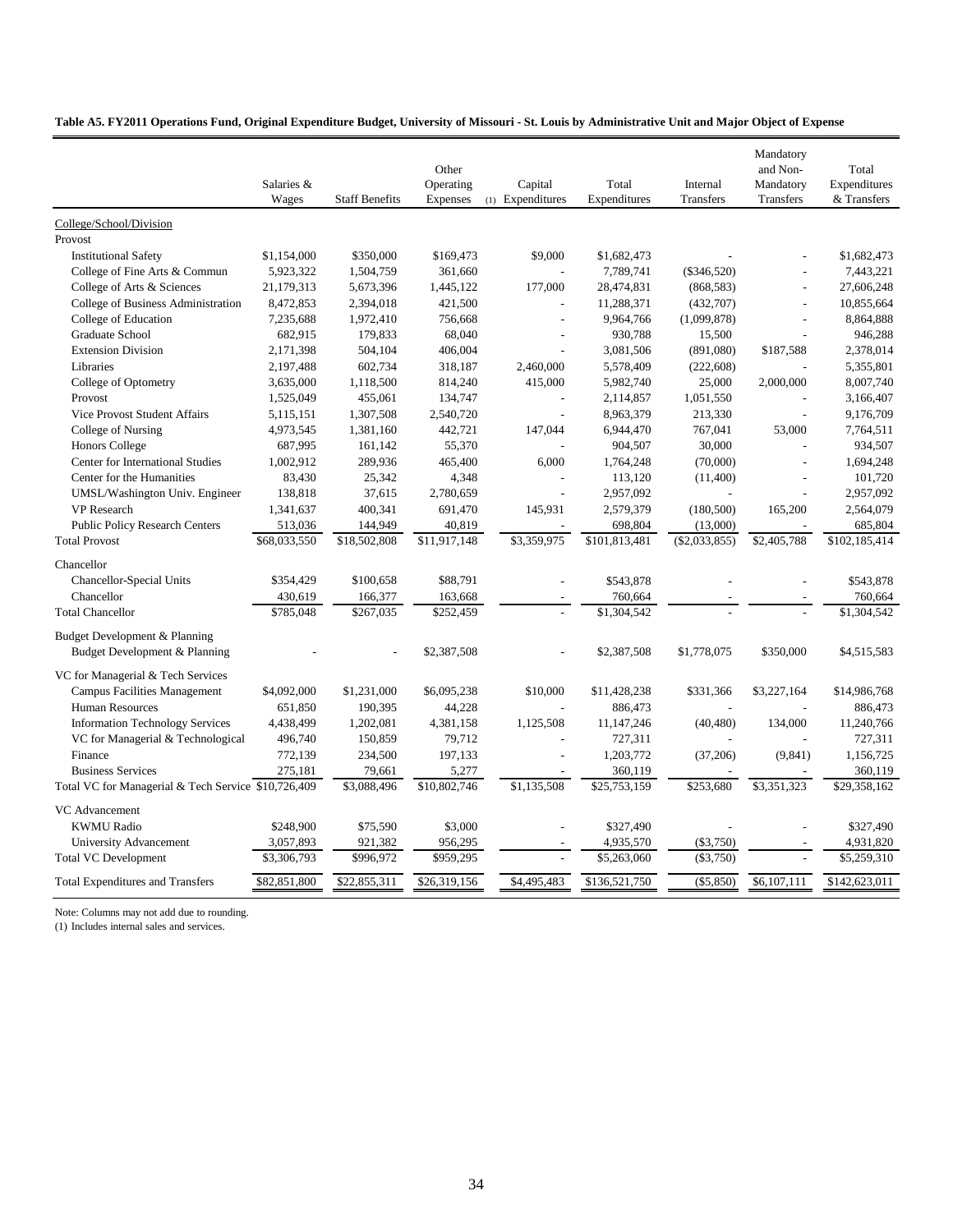**Table A6. FY2011, Operations Fund, Original Expenditure Budget, UM - System Administration by Administrative Unit and Major Object of Expense**

|                                                                      | Salaries &<br>Wages | Staff<br><b>Benefits</b> | Other<br>Operating<br>Expenses | Capital<br>(1) Expenditures | Total<br>Expenditures | Internal<br>Transfers | Mandatory<br>and Non-<br>Mandatory<br>Transfers | Total<br>Expenditures<br>& Transfers |
|----------------------------------------------------------------------|---------------------|--------------------------|--------------------------------|-----------------------------|-----------------------|-----------------------|-------------------------------------------------|--------------------------------------|
| College/School/Division                                              |                     |                          |                                |                             |                       |                       |                                                 |                                      |
| <b>Board of Curators</b><br><b>Board of Curators</b>                 | \$133,500           | \$37,500                 | \$215,750                      |                             | \$386,750             | (\$137,200)           |                                                 | \$249,550                            |
| President                                                            |                     |                          |                                |                             |                       |                       |                                                 |                                      |
| President                                                            | \$959,340           | \$261,000                | \$427,387                      | $\overline{a}$              | \$1,647,727           | $(\$259,000)$         |                                                 | \$1,388,727                          |
| Strategic Communications                                             | 502,100             | 138,000                  | 155,750                        |                             | 795,850               |                       |                                                 | 795,850                              |
| <b>Total President</b>                                               | \$1,461,440         | \$399,000                | \$583,137                      |                             | \$2,443,577           | $(\$259,000)$         |                                                 | \$2,184,577                          |
| General Counsel                                                      |                     |                          |                                |                             |                       |                       |                                                 |                                      |
| <b>General Counsel</b>                                               | \$1,474,000         | \$401,000                | \$565,519                      | $\overline{a}$              | \$2,440,519           | $(\$46,000)$          |                                                 | \$2,394,519                          |
| <b>Government Relations</b><br><b>Government Relations</b>           | \$619,000           | \$175,500                | \$470,500                      | $\overline{a}$              | \$1,265,000           | $(\$765,000)$         |                                                 | \$500,000                            |
| <b>Human Resources</b>                                               |                     |                          |                                |                             |                       |                       |                                                 |                                      |
| <b>VP</b> - Human Resources                                          | \$1,689,075         | \$500,750                | \$106,934                      | $\overline{a}$              | \$2,296,759           | $(\$500,000)$         |                                                 | \$1,796,759                          |
| <b>Information Systems</b>                                           |                     |                          |                                |                             |                       |                       |                                                 |                                      |
| Admin Info Technology Services                                       | \$4,509,832         | \$1,369,637              | \$2,412,467                    |                             | \$8,291,936           | $(\$7,880,108)$       | \$348,944                                       | \$760,772                            |
| <b>VP</b> Information Systems                                        | 1,148,587           | 348,828                  | 418,730                        |                             | 1,916,145             | (1,023,085)           | 214,413                                         | 1,107,473                            |
| UM Information & Computing Svc                                       | 388,058             | 117,853                  | 43,063                         | $\overline{a}$              | 548,974               | $\overline{a}$        | $\overline{a}$                                  | 548,974                              |
| <b>Library Systems</b>                                               | 475,798             | 135,987                  | 4,048,733                      | $\overline{a}$              | 4,660,518             |                       | $\overline{a}$                                  | 4,660,518                            |
| Telecommunications                                                   | $\overline{a}$      | $\overline{a}$           | 1,815,326                      | $\overline{a}$              | 1,815,326             | (94, 614)             | $\overline{a}$                                  | 1,720,712                            |
| IT Systems Support                                                   | 974,656             | 296,002                  | 1,379,771                      | $\overline{a}$              | 2,650,429             | (2,646,565)           | 564,175                                         | 568,039                              |
| <b>Total Information Systems</b>                                     | \$7,496,931         | \$2,268,307              | \$10,118,090                   | $\overline{a}$              | \$19,883,328          | (\$11,644,372)        | \$1,127,532                                     | \$9,366,488                          |
| VP Academic Affairs                                                  |                     |                          |                                |                             |                       |                       |                                                 |                                      |
| E-Learning                                                           | \$433,660           | \$131,116                | \$250,000                      |                             | \$814,776             | \$257,740             |                                                 | \$1,072,516                          |
| VP Academic Affairs Office                                           | 549,716             | 142,520                  | 211,743                        |                             | 903,979               | (34, 775)             | $\overline{a}$                                  | 869,204                              |
| <b>University Press</b>                                              |                     |                          |                                |                             |                       | 325,000               | $\overline{a}$                                  | 325,000                              |
| <b>Western Historical Manuscripts</b>                                | 793,769             | 240,956                  | 22,521                         | $\overline{a}$              | 1,057,246             |                       |                                                 | 1,057,246                            |
| <b>Total VP Academic Affairs</b>                                     | \$1,777,145         | \$514,592                | \$484,264                      |                             | \$2,776,001           | \$547,965             |                                                 | \$3,323,966                          |
| VP Finance & Administration                                          |                     |                          |                                |                             |                       |                       |                                                 |                                      |
| VP Finance & Administration                                          | \$396,700           | \$108,300                | \$79,000                       |                             | \$584,000             |                       |                                                 | \$584,000                            |
| <b>Internal Auditing</b>                                             |                     |                          | 1,073,600                      | $\overline{a}$              | 1,073,600             |                       | $\overline{a}$                                  | 1,073,600                            |
| Controller                                                           | 1,758,000           | 531,000                  | 523,855                        | $\overline{a}$              | 2,812,855             | $(\$375,231)$         | $\overline{a}$                                  | 2,437,624                            |
| Planning, Budget & Institut. Research                                | 651,000             | 194,500                  | 97,315                         |                             | 942,815               |                       |                                                 | 942,815                              |
| <b>Management Services</b>                                           | 4,879,020           | 1,459,300                | (435,770)                      | \$122,300                   | 6,024,850             | $\overline{a}$        | \$118,949                                       | 6,143,799                            |
| <b>Treasurer's Office</b>                                            | 669,300             | 194,900                  | (671, 859)                     |                             | 192,341               |                       |                                                 | 192,341                              |
| Total VP Finance & Administration                                    | \$8,354,020         | \$2,488,000              | \$666,141                      | \$122,300                   | \$11,630,461          | $(\$375,231)$         | \$118,949                                       | \$11,374,179                         |
| VP Research & Economic Development<br>VP Research & Economic Develop | \$926,037           | \$255,666                | \$4,465,432                    |                             | \$5,647,135           | \$2,242,200           | \$600,000                                       | \$8,489,335                          |
| Campus Wide Departments                                              |                     |                          |                                |                             |                       |                       |                                                 |                                      |
| <b>Campus Wide Departments</b>                                       | $(\$1,000)$         | $(\$50)$                 | $(\$3,727,463)$                |                             | $(\$3,728,513)$       | \$4,056,578           | \$1,300,000                                     | \$1,628,065                          |
| <b>Total General Operating Budget</b>                                | \$23,930,148        | \$7,040,265              | \$13,948,304                   | \$122,300                   | \$45,041,017          | $(\$6,880,060)$       | \$3,146,481                                     | \$41,307,438                         |

Note: Columns may not add due to rounding.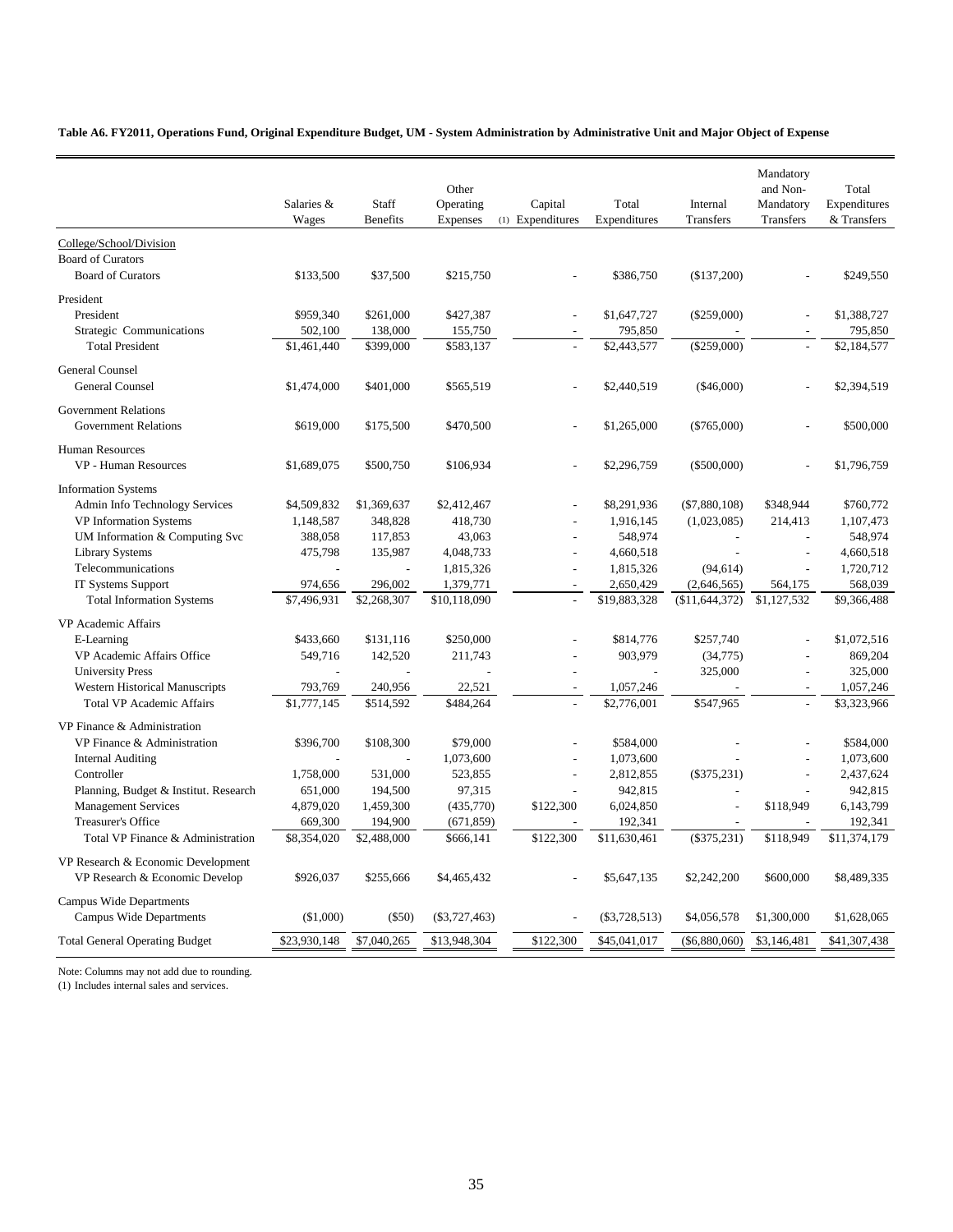#### **Table A7. FY2011,Operations Fund, Original Expenditure Budget, University of Missouri - University-wide Resources by Administrative Unit and Major Object of Expense**

|                                                                                          | Salaries &<br>Wages                | Staff<br><b>Benefits</b>   | Other<br>Operating<br><b>Expenses</b> | Capital<br>Expenditures | Total<br>Expenditures      | Internal<br>Transfers      | Mandatory<br>and Non-<br>Mandatory<br><b>Transfers</b> | Total<br>Expenditures<br>& Transfers |
|------------------------------------------------------------------------------------------|------------------------------------|----------------------------|---------------------------------------|-------------------------|----------------------------|----------------------------|--------------------------------------------------------|--------------------------------------|
| College/School/Division                                                                  |                                    |                            |                                       |                         |                            |                            |                                                        |                                      |
| University-wide Resources<br>University-wide Resources<br>Total Expenditures & Transfers | $\sim$<br>$\overline{\phantom{a}}$ | \$4,500,000<br>\$4,500,000 | \$5,000<br>\$5,000                    | $\sim$<br>$\sim$        | \$4,505,000<br>\$4,505,000 | \$5,061,795<br>\$5,061,795 | \$505,300<br>\$505,300                                 | \$10,072,095<br>\$10,072,095         |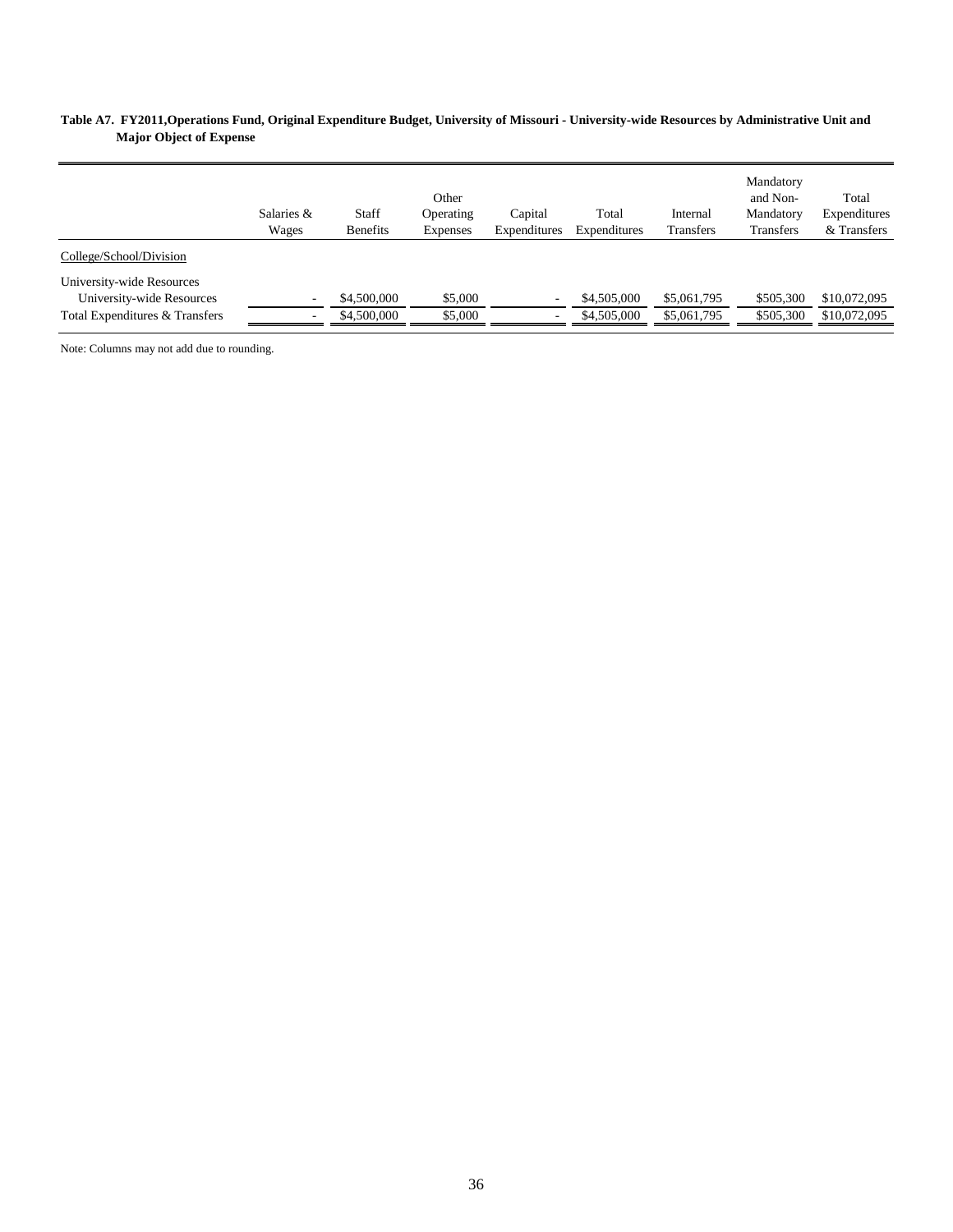**Table A8. FY2011 Operations Fund, Budgeted Expenditures by Program by Major Object of Expense, University of Missouri - Consolidated**

|                                                                           |                           |                           |                           |                          |                            |                                 | Mandatory                |                            |
|---------------------------------------------------------------------------|---------------------------|---------------------------|---------------------------|--------------------------|----------------------------|---------------------------------|--------------------------|----------------------------|
|                                                                           |                           |                           | Other                     |                          |                            |                                 | and Non-                 | Total                      |
|                                                                           | Salaries &                | Employee                  | Operating                 | Capital                  | Total                      | Internal                        | Mandatory                | Expenditures &             |
|                                                                           | Wages                     | Benefits                  | Expenses                  | (1) Expenditures         | Expenditures               | Transfers                       | Transfers                | Transfers                  |
| <b>Instruction</b>                                                        |                           |                           |                           |                          |                            |                                 |                          |                            |
| On-Campus General Academic Inst. \$364,939,434                            |                           | \$91,862,261              | \$35,277,370              | \$6,573,577              | \$498,652,642              | (\$17,356,816)                  | \$5,943,121              | \$487,238,947              |
| Community Education<br>Off-Campus General Academic Inst.                  | 1,691,451<br>1,970,561    | 460,494<br>437,995        | 1,594,225<br>3,801,890    | ÷,                       | 3,746,170<br>6,210,446     | (1,386,934)                     |                          | 2,359,236<br>793,697       |
| <b>Total Instruction</b>                                                  | \$368,601,446             | \$92,760,750              | \$40,673,486              | \$6,573,577              | \$508,609,258              | (5,416,749)<br>$(\$24,160,499)$ | \$5,943,121              | \$490,391,880              |
|                                                                           |                           |                           |                           |                          |                            |                                 |                          |                            |
| <b>Research</b>                                                           |                           |                           |                           |                          |                            |                                 |                          |                            |
| <b>Institutes and Research Centers</b><br>Individual and Project Research | \$24,202,370              | \$5,943,182<br>1,620,329  | \$7,255,317               | \$920,500                | \$38,321,370               | $(\$640,856)$                   | \$25,000                 | \$37,705,513               |
| <b>Total Research</b>                                                     | 7,110,172<br>\$31,312,542 | \$7,563,511               | 5,863,363<br>\$13,118,680 | 1,254,115<br>\$2,174,615 | 15,847,979<br>\$54,169,348 | (1,192,384)<br>(\$1,833,241)    | 115,472<br>\$140,472     | 14,771,066<br>\$52,476,579 |
|                                                                           |                           |                           |                           |                          |                            |                                 |                          |                            |
| <b>Public Service</b>                                                     |                           |                           |                           |                          |                            |                                 |                          |                            |
| <b>Community Service</b>                                                  | \$7,720,434               | \$2,035,878               | \$3,154,409               | \$44,775                 | \$12,955,497               | $(\$863,790)$                   | \$775,242                | \$12,866,949               |
| Cooperative Extension Service<br><b>Public Broadcasting Service</b>       | 27,006,212                | 7,903,250                 | 5,455,407                 | 10,000                   | 40,374,869                 | (1,162,287)                     | 150,000                  | 39,362,582                 |
| <b>Total Public Service</b>                                               | 726,062<br>\$35,452,708   | 240,931<br>\$10,180,059   | 143,718<br>\$8,753,535    | 53,500<br>\$108,275      | 1,164,211<br>\$54,494,577  | $(\$2,026,077)$                 | \$925,242                | 1,164,211<br>\$53,393,742  |
|                                                                           |                           |                           |                           |                          |                            |                                 |                          |                            |
| <b>Academic Support</b>                                                   |                           |                           |                           |                          |                            |                                 |                          |                            |
| Libraries                                                                 | \$15,675,114              | \$4,423,977               | \$11,712,854              | \$8,579,741              | \$40,391,686               | $(\$821,978)$                   |                          | \$39,569,708               |
| Museums and Galleries<br><b>Educational Media Services</b>                | 928,400<br>3,989,448      | 96,503<br>1,133,902       | 107,950<br>330,729        | 26,000                   | 1,132,853<br>5,480,079     | (3,026)<br>(447, 353)           | \$256,326                | 1,129,827<br>5,289,052     |
| <b>Ancillary Support</b>                                                  | 13,240,772                | 3,868,866                 | 7,023,315                 | 956,308                  | 25,089,261                 | 3,651,095                       | 42,898                   | 28,783,254                 |
| Acad Admin & Personnel Develop                                            | 36,694,183                | 9,588,104                 | 10,653,172                | 291,171                  | 57,226,631                 | 14,172,061                      | 998,300                  | 72,396,992                 |
| <b>Total Academic Support</b>                                             | \$70,527,917              | \$19,111,352              | \$29,828,020              | \$9,853,220              | \$129,320,509              | \$16,550,799                    | \$1,297,524              | \$147,168,832              |
| <b>Student Services</b>                                                   |                           |                           |                           |                          |                            |                                 |                          |                            |
| <b>Student Services Administration</b>                                    | \$8,446,329               | \$2,362,982               | \$3,488,406               | \$60,000                 | \$14,357,717               | $(\$338,338)$                   | \$77,499                 | \$14,096,878               |
| Social and Cultural Development                                           | 6,013,887                 | 1,353,071                 | 6,490,296                 | 33,713                   | 13,890,967                 | 1,034,541                       | 316,892                  | 15,242,400                 |
| Counseling and Career Guidance                                            | 4,325,705                 | 2,102,641                 | 747,565                   | ÷                        | 7,175,911                  | (1,712,732)                     | $\overline{a}$           | 5,463,178                  |
| Financial Aid Administration                                              | 3,307,662                 | 959,687                   | 316,626                   | $\overline{\phantom{a}}$ | 4,583,975                  | (155, 563)                      |                          | 4,428,412                  |
| <b>Student Health Services</b>                                            | 731,038                   | 189,699                   | 166,534                   | $\overline{a}$           | 1,087,271                  | (102,910)                       |                          | 984,361                    |
| Student Admission & Records                                               | 9,997,745                 | 2,815,643                 | 3,887,333                 | 140,752                  | 16,841,473                 | (450, 455)                      | $\overline{\phantom{a}}$ | 16,391,018                 |
| <b>Total Student Services</b>                                             | \$32,822,366              | \$9,783,723               | \$15,096,760              | \$234,465                | \$57,937,314               | (\$1,725,457)                   | \$394,391                | \$56,606,247               |
| <b>Institutional Support</b>                                              |                           |                           |                           |                          |                            |                                 |                          |                            |
| <b>Executive Management</b>                                               | \$14,133,148              | \$4,101,933               | \$114,558                 | \$15,000                 | \$18,364,639               | \$5,284,300                     | \$134,000                | \$23,782,939               |
| <b>Fiscal Operations</b>                                                  | 9,269,855                 | 7,271,651                 | 4,433,339                 | 25,000                   | 20,999,845                 | 3,264,610                       | 44,553                   | 24,309,008                 |
| General Administration                                                    | 29,751,086                | 8,891,983                 | 10,341,429                | 316,355                  | 49,300,853                 | 1,215,315                       | 2,784,081                | 53,300,249                 |
| Public Relations and Develop                                              | 19,740,312                | 5,812,529                 | 1,119,756                 |                          | 26,672,597                 | (2,047,371)                     |                          | 24,625,226                 |
| <b>Total Institutional Support</b>                                        | \$72,894,401              | \$26,078,097              | \$16,009,082              | \$356,355                | \$115,337,934              | \$7,716,854                     | \$2,962,634              | \$126,017,422              |
| <b>Operation &amp; Maintenance of Plant</b>                               |                           |                           |                           |                          |                            |                                 |                          |                            |
| Physical Plant Administration                                             | \$3,033,561               | \$907,482                 | (\$109,846)               | \$20,000                 | \$3,851,197                | \$86,710                        | \$4,247,788              | \$8,185,695                |
| <b>Building Maintenance</b>                                               | 6,590,099                 | 1,994,046                 | 10,777,344                | 10.589.013               | 29,950,502                 | (457, 346)                      | 2,582,242                | 32,075,398                 |
| <b>Custodial Services</b>                                                 | 9,178,035                 | 2,721,417                 | 1,435,826                 | 35,000                   | 13,370,278                 | (588, 571)                      |                          | 12,781,707                 |
| Utilities                                                                 | 1,246,641                 | 378,600                   | 36,337,039                | 46,500                   | 38,008,780                 | (413,000)                       | 2,107,115                | 39,702,895                 |
| Landscape and Grounds Maint                                               | 2,070,328                 | 386,510                   | 6,512,858                 | 10,000<br>2,445,954      | 8,979,696                  | (556, 604)                      | 200,000                  | 8,623,092                  |
| Major Repairs and Renovations<br>Security and Safety                      | 166,471<br>2,607,012      | 50,551<br>770,123         | 1,864,393<br>301,142      |                          | 4,527,369<br>3,678,277     | (100,000)<br>(20,000)           | 3,100,000                | 7,527,369<br>3,658,277     |
| <b>Logistical Services</b>                                                | 218,990                   | 60,880                    | 253,176                   |                          | 533,046                    | 61,674                          |                          | 594,720                    |
| Total Oper. & Maint. of Plant                                             | \$25,111,137              | \$7,269,609               | \$57,371,932              | \$13,146,467             | \$102,899,145              | (\$1,987,137)                   | \$12,237,145             | \$113,149,153              |
| <b>Scholarships &amp; Fellowships</b>                                     |                           |                           |                           |                          |                            |                                 |                          |                            |
| Scholarships                                                              |                           |                           | \$7,500                   |                          | \$7,500                    | (\$1,954,625)                   | \$539,000                | (\$1,408,125)              |
| Fellowships                                                               | \$54,300                  | \$100                     | 21,000                    |                          | 75,400                     | (20,000)                        |                          | 55,400                     |
| <b>Total Scholarships &amp; Fellowships</b>                               | \$54,300                  | \$100                     | \$28,500                  |                          | \$82,900                   | (\$1,974,625)                   | \$539,000                | (\$1,352,725)              |
| <b>Total Operating Expenditures</b>                                       | \$636,776,818             | $\overline{$172,747,200}$ | \$180,879,994             | \$32,446,974             | \$1,022,850,985            | $(\$9,439,383)$                 | \$24,439,529             | \$1,037,851,131            |
| <b>Transfers</b>                                                          |                           |                           |                           |                          |                            |                                 | \$705,000                | \$705,000                  |
| <b>Total Expenditures &amp; Transfers</b>                                 | \$636,776,818             | \$172,747,200             | \$180,879,994             | \$32,446,974             | \$1,022,850,985            | $(\$9,439,383)$                 | \$25,144,529             | \$1,038,556,131            |
|                                                                           |                           |                           |                           |                          |                            |                                 |                          |                            |

Note: Columns may not add due to rounding.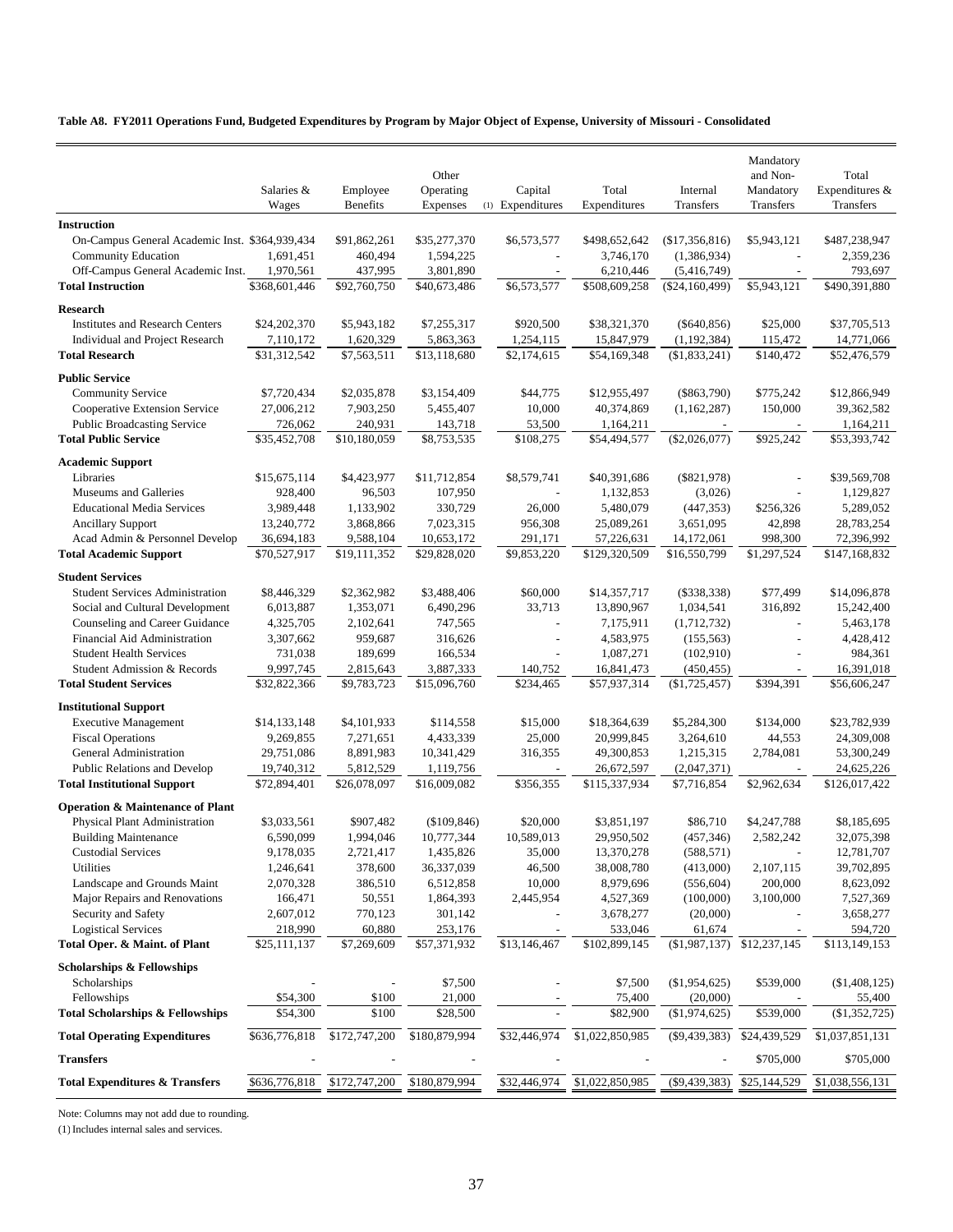**Table A9. FY2011 Operations Fund, Budgeted Expenditures by Program by Major Object of Expense, University of Missouri - Columbia**

| Other<br>and Non-<br>Total<br>Employee<br>Capital<br>Total<br>Expenditures &<br>Salaries &<br>Operating<br>Internal<br>Mandatory<br><b>Benefits</b><br>Expenses<br>(1) Expenditures<br>Expenditures<br>Transfers<br>Transfers<br>Wages<br>Transfers<br><b>Instruction</b><br>On-Campus General Academic Inst.<br>\$176,438,015<br>\$43,141,721<br>\$6,908,763<br>\$4,410,139<br>\$230,898,637<br>(\$13,030,039)<br>\$3,143,121<br>\$221,011,719<br><b>Community Education</b><br>1,466,670<br>402,256<br>1,490,399<br>3,359,324<br>1,947,390<br>(1,411,934)<br>$\sim$<br>Off-Campus General Academic Inst.<br>156,842<br>31,247<br>1,100,706<br>(465, 294)<br>912,617<br>(1,566,000)<br>\$178,061,526<br>\$43,575,224<br>\$9,311,779<br>\$4,410,139<br>\$235,358,668<br>(\$16,007,973)<br>\$3,143,121<br>\$222,493,815<br><b>Total Instruction</b><br><b>Research</b><br>\$33,791,236<br><b>Institutes and Research Centers</b><br>\$21,289,716<br>\$5,314,722<br>\$6,358,697<br>\$850,500<br>\$33,813,634<br>$(\$22,398)$<br>$(\$49,728)$<br>Individual and Project Research<br>3,989,875<br>900,838<br>3,221,059<br>68,115<br>8,179,887<br>(2,564,452)<br>5,565,707<br><b>Total Research</b><br>\$25,279,591<br>\$6,215,560<br>\$9,579,756<br>\$918,615<br>\$41,993,521<br>$(\$2,586,851)$<br>\$39,356,942<br>$($ \$49,728)<br><b>Public Service</b><br><b>Community Service</b><br>\$3,637,191<br>\$946,152<br>\$1,713,148<br>\$44,775<br>\$6,341,266<br>$(\$480,411)$<br>\$5,860,855<br>Cooperative Extension Service<br><b>Public Broadcasting Service</b><br>303,376<br>112,578<br>74,100<br>53,500<br>543,554<br>543,554<br>\$1,058,730<br>\$1,787,248<br>\$98,275<br>(\$480,411)<br><b>Total Public Service</b><br>\$3,940,567<br>\$6,884,820<br>\$6,404,409<br><b>Academic Support</b><br>\$1,877,115<br>\$2,797,648<br>Libraries<br>\$6,660,374<br>\$4,444,867<br>\$15,780,004<br>$(\$579,108)$<br>\$15,200,896<br>Museums and Galleries<br>585,347<br>199<br>63,150<br>(3,026)<br>645,670<br>648,696<br>505,038<br><b>Educational Media Services</b><br>1,793,047<br>149,734<br>2,447,819<br>(74,093)<br>\$256,326<br>2,630,052<br>19,575,932<br><b>Ancillary Support</b><br>8,030,275<br>2,311,274<br>4,079,637<br>235,300<br>14,656,486<br>4,876,548<br>42,898<br>Acad Admin & Personnel Develop<br>17,740,040<br>4,226,968<br>4,369,036<br>45,000<br>26,381,044<br>7,521,882<br>90,000<br>33,992,927<br>\$34,809,083<br>\$8,920,594<br>\$13,106,424<br>\$3,077,948<br>\$59,914,049<br>\$11,742,203<br>\$389,224<br>\$72,045,477<br><b>Total Academic Support</b><br><b>Student Services</b><br>\$4,079,702<br><b>Student Services Administration</b><br>\$2,536,580<br>\$706,262<br>\$1,147,541<br>\$60,000<br>\$4,450,383<br>$(\$370,681)$<br>33,713<br>879,101<br>7,103,378<br>Social and Cultural Development<br>2,684,051<br>538,440<br>2,712,073<br>5,968,277<br>\$256,000<br>Counseling and Career Guidance<br>2,601,803<br>1,800,752<br>1,413,298<br>254,543<br>3,468,593<br>(866,789)<br>Financial Aid Administration<br>407,589<br>1,362,840<br>111,284<br>1,881,713<br>(1, 184)<br>1,880,529<br>$\sim$<br>÷.<br><b>Student Health Services</b><br>100,192<br>1,761<br>38,457<br>140,410<br>(102,910)<br>37,500<br>1,223,229<br>Student Admission & Records<br>4,369,823<br>1,822,718<br>134,752<br>7,550,522<br>(206,900)<br>7,343,622<br>\$12,854,238<br>\$4,290,579<br>\$6,086,616<br>\$228,465<br>\$23,459,898<br>\$256,000<br>\$23,046,534<br><b>Total Student Services</b><br>$(\$669,363)$<br><b>Institutional Support</b><br><b>Executive Management</b><br>\$4,439,112<br>\$1,255,217<br>(\$1,223,735)<br>\$5,000<br>\$4,475,594<br>\$4,229,690<br>\$8,705,284<br>756,087<br>4,150,549<br><b>Fiscal Operations</b><br>2,835,165<br>835,383<br>4,426,635<br>(276,086)<br>120,000<br>\$119,424<br>15,604,347<br>General Administration<br>7,450,893<br>2,226,612<br>(1,614,913)<br>8,182,592<br>7,302,331<br><b>Public Relations and Development</b><br>9,491,715<br>2,773,911<br>(2,461,407)<br>9,804,219<br>(576, 763)<br>9,227,456<br>\$119,424<br>\$7,091,124<br>\$125,000<br>\$26,889,040<br>\$10,679,172<br>\$37,687,636<br><b>Total Institutional Support</b><br>\$24,216,885<br>$(\$4,543,968)$<br><b>Operation &amp; Maintenance of Plant</b><br>Physical Plant Administration<br>\$1,334,500<br>\$401,786<br>$(\$291,366)$<br>\$20,000<br>\$1,464,920<br>\$8,710<br>\$460,500<br>\$1,934,130<br>17,914,523<br><b>Building Maintenance</b><br>4,513,797<br>1,364,181<br>3,885,140<br>6,600,000<br>16,363,118<br>(367, 346)<br>1,918,751<br><b>Custodial Services</b><br>3,887,842<br>1,117,541<br>769,818<br>5,775,201<br>(588, 571)<br>5,186,630<br>Utilities<br>27,530,184<br>27,530,184<br>2,039,038<br>29,569,222<br>Landscape and Grounds Maintenance<br>1,366,578<br>183,879<br>370,236<br>1,920,693<br>(422,970)<br>1,497,723<br>Major Repairs and Renovations<br>486,150<br>80,000<br>566,150<br>1,850,000<br>2,416,150<br>700,991<br>Security and Safety<br>492,402<br>148,793<br>59,795<br>700,991<br><b>Logistical Services</b><br>218,990<br>60,880<br>253,176<br>533,046<br>594,720<br>61,674<br>\$6,700,000<br>\$54,854,303<br>(\$1,308,503)<br>\$6,268,289<br>Total Operation & Maint of Plant<br>\$11,814,109<br>\$3,277,060<br>\$33,063,133<br>\$59,814,089<br><b>Scholarships &amp; Fellowships</b><br>Scholarships<br>$(\$3,203,417)$<br>$(\$3,203,417)$<br>Fellowships<br>(40,000)<br>(40,000)<br><b>Total Scholarships &amp; Fellowships</b><br>$(\$3,243,417)$<br>$(\$3,243,417)$<br>\$290,975,999<br>\$74,428,871<br>\$68,390,988<br>\$15,558,442<br>\$449,354,299<br>\$10,126,330<br><b>Total Operating Expenditures</b><br>$(\$1,875,143)$<br>\$457,605,486<br><b>Transfers</b><br>\$68,390,988<br>\$15,558,442<br>\$457,605,486<br><b>Total Expenditures &amp; Transfers</b><br>\$290,975,999<br>\$74,428,871<br>\$449,354,299<br>$(\$1,875,143)$<br>\$10,126,330 |  |  |  |           |  |
|------------------------------------------------------------------------------------------------------------------------------------------------------------------------------------------------------------------------------------------------------------------------------------------------------------------------------------------------------------------------------------------------------------------------------------------------------------------------------------------------------------------------------------------------------------------------------------------------------------------------------------------------------------------------------------------------------------------------------------------------------------------------------------------------------------------------------------------------------------------------------------------------------------------------------------------------------------------------------------------------------------------------------------------------------------------------------------------------------------------------------------------------------------------------------------------------------------------------------------------------------------------------------------------------------------------------------------------------------------------------------------------------------------------------------------------------------------------------------------------------------------------------------------------------------------------------------------------------------------------------------------------------------------------------------------------------------------------------------------------------------------------------------------------------------------------------------------------------------------------------------------------------------------------------------------------------------------------------------------------------------------------------------------------------------------------------------------------------------------------------------------------------------------------------------------------------------------------------------------------------------------------------------------------------------------------------------------------------------------------------------------------------------------------------------------------------------------------------------------------------------------------------------------------------------------------------------------------------------------------------------------------------------------------------------------------------------------------------------------------------------------------------------------------------------------------------------------------------------------------------------------------------------------------------------------------------------------------------------------------------------------------------------------------------------------------------------------------------------------------------------------------------------------------------------------------------------------------------------------------------------------------------------------------------------------------------------------------------------------------------------------------------------------------------------------------------------------------------------------------------------------------------------------------------------------------------------------------------------------------------------------------------------------------------------------------------------------------------------------------------------------------------------------------------------------------------------------------------------------------------------------------------------------------------------------------------------------------------------------------------------------------------------------------------------------------------------------------------------------------------------------------------------------------------------------------------------------------------------------------------------------------------------------------------------------------------------------------------------------------------------------------------------------------------------------------------------------------------------------------------------------------------------------------------------------------------------------------------------------------------------------------------------------------------------------------------------------------------------------------------------------------------------------------------------------------------------------------------------------------------------------------------------------------------------------------------------------------------------------------------------------------------------------------------------------------------------------------------------------------------------------------------------------------------------------------------------------------------------------------------------------------------------------------------------------------------------------------------------------------------------------------------------------------------------------------------------------------------------------------------------------------------------------------------------------------------------------------------------------------------------------------------------------------------------------------------------------------------------------------------------------------------------------------------------------------------------------------------------------------------------------------------------------------------------------|--|--|--|-----------|--|
|                                                                                                                                                                                                                                                                                                                                                                                                                                                                                                                                                                                                                                                                                                                                                                                                                                                                                                                                                                                                                                                                                                                                                                                                                                                                                                                                                                                                                                                                                                                                                                                                                                                                                                                                                                                                                                                                                                                                                                                                                                                                                                                                                                                                                                                                                                                                                                                                                                                                                                                                                                                                                                                                                                                                                                                                                                                                                                                                                                                                                                                                                                                                                                                                                                                                                                                                                                                                                                                                                                                                                                                                                                                                                                                                                                                                                                                                                                                                                                                                                                                                                                                                                                                                                                                                                                                                                                                                                                                                                                                                                                                                                                                                                                                                                                                                                                                                                                                                                                                                                                                                                                                                                                                                                                                                                                                                                                                                                                                                                                                                                                                                                                                                                                                                                                                                                                                                                                                                    |  |  |  | Mandatory |  |
|                                                                                                                                                                                                                                                                                                                                                                                                                                                                                                                                                                                                                                                                                                                                                                                                                                                                                                                                                                                                                                                                                                                                                                                                                                                                                                                                                                                                                                                                                                                                                                                                                                                                                                                                                                                                                                                                                                                                                                                                                                                                                                                                                                                                                                                                                                                                                                                                                                                                                                                                                                                                                                                                                                                                                                                                                                                                                                                                                                                                                                                                                                                                                                                                                                                                                                                                                                                                                                                                                                                                                                                                                                                                                                                                                                                                                                                                                                                                                                                                                                                                                                                                                                                                                                                                                                                                                                                                                                                                                                                                                                                                                                                                                                                                                                                                                                                                                                                                                                                                                                                                                                                                                                                                                                                                                                                                                                                                                                                                                                                                                                                                                                                                                                                                                                                                                                                                                                                                    |  |  |  |           |  |
|                                                                                                                                                                                                                                                                                                                                                                                                                                                                                                                                                                                                                                                                                                                                                                                                                                                                                                                                                                                                                                                                                                                                                                                                                                                                                                                                                                                                                                                                                                                                                                                                                                                                                                                                                                                                                                                                                                                                                                                                                                                                                                                                                                                                                                                                                                                                                                                                                                                                                                                                                                                                                                                                                                                                                                                                                                                                                                                                                                                                                                                                                                                                                                                                                                                                                                                                                                                                                                                                                                                                                                                                                                                                                                                                                                                                                                                                                                                                                                                                                                                                                                                                                                                                                                                                                                                                                                                                                                                                                                                                                                                                                                                                                                                                                                                                                                                                                                                                                                                                                                                                                                                                                                                                                                                                                                                                                                                                                                                                                                                                                                                                                                                                                                                                                                                                                                                                                                                                    |  |  |  |           |  |
|                                                                                                                                                                                                                                                                                                                                                                                                                                                                                                                                                                                                                                                                                                                                                                                                                                                                                                                                                                                                                                                                                                                                                                                                                                                                                                                                                                                                                                                                                                                                                                                                                                                                                                                                                                                                                                                                                                                                                                                                                                                                                                                                                                                                                                                                                                                                                                                                                                                                                                                                                                                                                                                                                                                                                                                                                                                                                                                                                                                                                                                                                                                                                                                                                                                                                                                                                                                                                                                                                                                                                                                                                                                                                                                                                                                                                                                                                                                                                                                                                                                                                                                                                                                                                                                                                                                                                                                                                                                                                                                                                                                                                                                                                                                                                                                                                                                                                                                                                                                                                                                                                                                                                                                                                                                                                                                                                                                                                                                                                                                                                                                                                                                                                                                                                                                                                                                                                                                                    |  |  |  |           |  |
|                                                                                                                                                                                                                                                                                                                                                                                                                                                                                                                                                                                                                                                                                                                                                                                                                                                                                                                                                                                                                                                                                                                                                                                                                                                                                                                                                                                                                                                                                                                                                                                                                                                                                                                                                                                                                                                                                                                                                                                                                                                                                                                                                                                                                                                                                                                                                                                                                                                                                                                                                                                                                                                                                                                                                                                                                                                                                                                                                                                                                                                                                                                                                                                                                                                                                                                                                                                                                                                                                                                                                                                                                                                                                                                                                                                                                                                                                                                                                                                                                                                                                                                                                                                                                                                                                                                                                                                                                                                                                                                                                                                                                                                                                                                                                                                                                                                                                                                                                                                                                                                                                                                                                                                                                                                                                                                                                                                                                                                                                                                                                                                                                                                                                                                                                                                                                                                                                                                                    |  |  |  |           |  |
|                                                                                                                                                                                                                                                                                                                                                                                                                                                                                                                                                                                                                                                                                                                                                                                                                                                                                                                                                                                                                                                                                                                                                                                                                                                                                                                                                                                                                                                                                                                                                                                                                                                                                                                                                                                                                                                                                                                                                                                                                                                                                                                                                                                                                                                                                                                                                                                                                                                                                                                                                                                                                                                                                                                                                                                                                                                                                                                                                                                                                                                                                                                                                                                                                                                                                                                                                                                                                                                                                                                                                                                                                                                                                                                                                                                                                                                                                                                                                                                                                                                                                                                                                                                                                                                                                                                                                                                                                                                                                                                                                                                                                                                                                                                                                                                                                                                                                                                                                                                                                                                                                                                                                                                                                                                                                                                                                                                                                                                                                                                                                                                                                                                                                                                                                                                                                                                                                                                                    |  |  |  |           |  |
|                                                                                                                                                                                                                                                                                                                                                                                                                                                                                                                                                                                                                                                                                                                                                                                                                                                                                                                                                                                                                                                                                                                                                                                                                                                                                                                                                                                                                                                                                                                                                                                                                                                                                                                                                                                                                                                                                                                                                                                                                                                                                                                                                                                                                                                                                                                                                                                                                                                                                                                                                                                                                                                                                                                                                                                                                                                                                                                                                                                                                                                                                                                                                                                                                                                                                                                                                                                                                                                                                                                                                                                                                                                                                                                                                                                                                                                                                                                                                                                                                                                                                                                                                                                                                                                                                                                                                                                                                                                                                                                                                                                                                                                                                                                                                                                                                                                                                                                                                                                                                                                                                                                                                                                                                                                                                                                                                                                                                                                                                                                                                                                                                                                                                                                                                                                                                                                                                                                                    |  |  |  |           |  |
|                                                                                                                                                                                                                                                                                                                                                                                                                                                                                                                                                                                                                                                                                                                                                                                                                                                                                                                                                                                                                                                                                                                                                                                                                                                                                                                                                                                                                                                                                                                                                                                                                                                                                                                                                                                                                                                                                                                                                                                                                                                                                                                                                                                                                                                                                                                                                                                                                                                                                                                                                                                                                                                                                                                                                                                                                                                                                                                                                                                                                                                                                                                                                                                                                                                                                                                                                                                                                                                                                                                                                                                                                                                                                                                                                                                                                                                                                                                                                                                                                                                                                                                                                                                                                                                                                                                                                                                                                                                                                                                                                                                                                                                                                                                                                                                                                                                                                                                                                                                                                                                                                                                                                                                                                                                                                                                                                                                                                                                                                                                                                                                                                                                                                                                                                                                                                                                                                                                                    |  |  |  |           |  |
|                                                                                                                                                                                                                                                                                                                                                                                                                                                                                                                                                                                                                                                                                                                                                                                                                                                                                                                                                                                                                                                                                                                                                                                                                                                                                                                                                                                                                                                                                                                                                                                                                                                                                                                                                                                                                                                                                                                                                                                                                                                                                                                                                                                                                                                                                                                                                                                                                                                                                                                                                                                                                                                                                                                                                                                                                                                                                                                                                                                                                                                                                                                                                                                                                                                                                                                                                                                                                                                                                                                                                                                                                                                                                                                                                                                                                                                                                                                                                                                                                                                                                                                                                                                                                                                                                                                                                                                                                                                                                                                                                                                                                                                                                                                                                                                                                                                                                                                                                                                                                                                                                                                                                                                                                                                                                                                                                                                                                                                                                                                                                                                                                                                                                                                                                                                                                                                                                                                                    |  |  |  |           |  |
|                                                                                                                                                                                                                                                                                                                                                                                                                                                                                                                                                                                                                                                                                                                                                                                                                                                                                                                                                                                                                                                                                                                                                                                                                                                                                                                                                                                                                                                                                                                                                                                                                                                                                                                                                                                                                                                                                                                                                                                                                                                                                                                                                                                                                                                                                                                                                                                                                                                                                                                                                                                                                                                                                                                                                                                                                                                                                                                                                                                                                                                                                                                                                                                                                                                                                                                                                                                                                                                                                                                                                                                                                                                                                                                                                                                                                                                                                                                                                                                                                                                                                                                                                                                                                                                                                                                                                                                                                                                                                                                                                                                                                                                                                                                                                                                                                                                                                                                                                                                                                                                                                                                                                                                                                                                                                                                                                                                                                                                                                                                                                                                                                                                                                                                                                                                                                                                                                                                                    |  |  |  |           |  |
|                                                                                                                                                                                                                                                                                                                                                                                                                                                                                                                                                                                                                                                                                                                                                                                                                                                                                                                                                                                                                                                                                                                                                                                                                                                                                                                                                                                                                                                                                                                                                                                                                                                                                                                                                                                                                                                                                                                                                                                                                                                                                                                                                                                                                                                                                                                                                                                                                                                                                                                                                                                                                                                                                                                                                                                                                                                                                                                                                                                                                                                                                                                                                                                                                                                                                                                                                                                                                                                                                                                                                                                                                                                                                                                                                                                                                                                                                                                                                                                                                                                                                                                                                                                                                                                                                                                                                                                                                                                                                                                                                                                                                                                                                                                                                                                                                                                                                                                                                                                                                                                                                                                                                                                                                                                                                                                                                                                                                                                                                                                                                                                                                                                                                                                                                                                                                                                                                                                                    |  |  |  |           |  |
|                                                                                                                                                                                                                                                                                                                                                                                                                                                                                                                                                                                                                                                                                                                                                                                                                                                                                                                                                                                                                                                                                                                                                                                                                                                                                                                                                                                                                                                                                                                                                                                                                                                                                                                                                                                                                                                                                                                                                                                                                                                                                                                                                                                                                                                                                                                                                                                                                                                                                                                                                                                                                                                                                                                                                                                                                                                                                                                                                                                                                                                                                                                                                                                                                                                                                                                                                                                                                                                                                                                                                                                                                                                                                                                                                                                                                                                                                                                                                                                                                                                                                                                                                                                                                                                                                                                                                                                                                                                                                                                                                                                                                                                                                                                                                                                                                                                                                                                                                                                                                                                                                                                                                                                                                                                                                                                                                                                                                                                                                                                                                                                                                                                                                                                                                                                                                                                                                                                                    |  |  |  |           |  |
|                                                                                                                                                                                                                                                                                                                                                                                                                                                                                                                                                                                                                                                                                                                                                                                                                                                                                                                                                                                                                                                                                                                                                                                                                                                                                                                                                                                                                                                                                                                                                                                                                                                                                                                                                                                                                                                                                                                                                                                                                                                                                                                                                                                                                                                                                                                                                                                                                                                                                                                                                                                                                                                                                                                                                                                                                                                                                                                                                                                                                                                                                                                                                                                                                                                                                                                                                                                                                                                                                                                                                                                                                                                                                                                                                                                                                                                                                                                                                                                                                                                                                                                                                                                                                                                                                                                                                                                                                                                                                                                                                                                                                                                                                                                                                                                                                                                                                                                                                                                                                                                                                                                                                                                                                                                                                                                                                                                                                                                                                                                                                                                                                                                                                                                                                                                                                                                                                                                                    |  |  |  |           |  |
|                                                                                                                                                                                                                                                                                                                                                                                                                                                                                                                                                                                                                                                                                                                                                                                                                                                                                                                                                                                                                                                                                                                                                                                                                                                                                                                                                                                                                                                                                                                                                                                                                                                                                                                                                                                                                                                                                                                                                                                                                                                                                                                                                                                                                                                                                                                                                                                                                                                                                                                                                                                                                                                                                                                                                                                                                                                                                                                                                                                                                                                                                                                                                                                                                                                                                                                                                                                                                                                                                                                                                                                                                                                                                                                                                                                                                                                                                                                                                                                                                                                                                                                                                                                                                                                                                                                                                                                                                                                                                                                                                                                                                                                                                                                                                                                                                                                                                                                                                                                                                                                                                                                                                                                                                                                                                                                                                                                                                                                                                                                                                                                                                                                                                                                                                                                                                                                                                                                                    |  |  |  |           |  |
|                                                                                                                                                                                                                                                                                                                                                                                                                                                                                                                                                                                                                                                                                                                                                                                                                                                                                                                                                                                                                                                                                                                                                                                                                                                                                                                                                                                                                                                                                                                                                                                                                                                                                                                                                                                                                                                                                                                                                                                                                                                                                                                                                                                                                                                                                                                                                                                                                                                                                                                                                                                                                                                                                                                                                                                                                                                                                                                                                                                                                                                                                                                                                                                                                                                                                                                                                                                                                                                                                                                                                                                                                                                                                                                                                                                                                                                                                                                                                                                                                                                                                                                                                                                                                                                                                                                                                                                                                                                                                                                                                                                                                                                                                                                                                                                                                                                                                                                                                                                                                                                                                                                                                                                                                                                                                                                                                                                                                                                                                                                                                                                                                                                                                                                                                                                                                                                                                                                                    |  |  |  |           |  |
|                                                                                                                                                                                                                                                                                                                                                                                                                                                                                                                                                                                                                                                                                                                                                                                                                                                                                                                                                                                                                                                                                                                                                                                                                                                                                                                                                                                                                                                                                                                                                                                                                                                                                                                                                                                                                                                                                                                                                                                                                                                                                                                                                                                                                                                                                                                                                                                                                                                                                                                                                                                                                                                                                                                                                                                                                                                                                                                                                                                                                                                                                                                                                                                                                                                                                                                                                                                                                                                                                                                                                                                                                                                                                                                                                                                                                                                                                                                                                                                                                                                                                                                                                                                                                                                                                                                                                                                                                                                                                                                                                                                                                                                                                                                                                                                                                                                                                                                                                                                                                                                                                                                                                                                                                                                                                                                                                                                                                                                                                                                                                                                                                                                                                                                                                                                                                                                                                                                                    |  |  |  |           |  |
|                                                                                                                                                                                                                                                                                                                                                                                                                                                                                                                                                                                                                                                                                                                                                                                                                                                                                                                                                                                                                                                                                                                                                                                                                                                                                                                                                                                                                                                                                                                                                                                                                                                                                                                                                                                                                                                                                                                                                                                                                                                                                                                                                                                                                                                                                                                                                                                                                                                                                                                                                                                                                                                                                                                                                                                                                                                                                                                                                                                                                                                                                                                                                                                                                                                                                                                                                                                                                                                                                                                                                                                                                                                                                                                                                                                                                                                                                                                                                                                                                                                                                                                                                                                                                                                                                                                                                                                                                                                                                                                                                                                                                                                                                                                                                                                                                                                                                                                                                                                                                                                                                                                                                                                                                                                                                                                                                                                                                                                                                                                                                                                                                                                                                                                                                                                                                                                                                                                                    |  |  |  |           |  |
|                                                                                                                                                                                                                                                                                                                                                                                                                                                                                                                                                                                                                                                                                                                                                                                                                                                                                                                                                                                                                                                                                                                                                                                                                                                                                                                                                                                                                                                                                                                                                                                                                                                                                                                                                                                                                                                                                                                                                                                                                                                                                                                                                                                                                                                                                                                                                                                                                                                                                                                                                                                                                                                                                                                                                                                                                                                                                                                                                                                                                                                                                                                                                                                                                                                                                                                                                                                                                                                                                                                                                                                                                                                                                                                                                                                                                                                                                                                                                                                                                                                                                                                                                                                                                                                                                                                                                                                                                                                                                                                                                                                                                                                                                                                                                                                                                                                                                                                                                                                                                                                                                                                                                                                                                                                                                                                                                                                                                                                                                                                                                                                                                                                                                                                                                                                                                                                                                                                                    |  |  |  |           |  |
|                                                                                                                                                                                                                                                                                                                                                                                                                                                                                                                                                                                                                                                                                                                                                                                                                                                                                                                                                                                                                                                                                                                                                                                                                                                                                                                                                                                                                                                                                                                                                                                                                                                                                                                                                                                                                                                                                                                                                                                                                                                                                                                                                                                                                                                                                                                                                                                                                                                                                                                                                                                                                                                                                                                                                                                                                                                                                                                                                                                                                                                                                                                                                                                                                                                                                                                                                                                                                                                                                                                                                                                                                                                                                                                                                                                                                                                                                                                                                                                                                                                                                                                                                                                                                                                                                                                                                                                                                                                                                                                                                                                                                                                                                                                                                                                                                                                                                                                                                                                                                                                                                                                                                                                                                                                                                                                                                                                                                                                                                                                                                                                                                                                                                                                                                                                                                                                                                                                                    |  |  |  |           |  |
|                                                                                                                                                                                                                                                                                                                                                                                                                                                                                                                                                                                                                                                                                                                                                                                                                                                                                                                                                                                                                                                                                                                                                                                                                                                                                                                                                                                                                                                                                                                                                                                                                                                                                                                                                                                                                                                                                                                                                                                                                                                                                                                                                                                                                                                                                                                                                                                                                                                                                                                                                                                                                                                                                                                                                                                                                                                                                                                                                                                                                                                                                                                                                                                                                                                                                                                                                                                                                                                                                                                                                                                                                                                                                                                                                                                                                                                                                                                                                                                                                                                                                                                                                                                                                                                                                                                                                                                                                                                                                                                                                                                                                                                                                                                                                                                                                                                                                                                                                                                                                                                                                                                                                                                                                                                                                                                                                                                                                                                                                                                                                                                                                                                                                                                                                                                                                                                                                                                                    |  |  |  |           |  |
|                                                                                                                                                                                                                                                                                                                                                                                                                                                                                                                                                                                                                                                                                                                                                                                                                                                                                                                                                                                                                                                                                                                                                                                                                                                                                                                                                                                                                                                                                                                                                                                                                                                                                                                                                                                                                                                                                                                                                                                                                                                                                                                                                                                                                                                                                                                                                                                                                                                                                                                                                                                                                                                                                                                                                                                                                                                                                                                                                                                                                                                                                                                                                                                                                                                                                                                                                                                                                                                                                                                                                                                                                                                                                                                                                                                                                                                                                                                                                                                                                                                                                                                                                                                                                                                                                                                                                                                                                                                                                                                                                                                                                                                                                                                                                                                                                                                                                                                                                                                                                                                                                                                                                                                                                                                                                                                                                                                                                                                                                                                                                                                                                                                                                                                                                                                                                                                                                                                                    |  |  |  |           |  |
|                                                                                                                                                                                                                                                                                                                                                                                                                                                                                                                                                                                                                                                                                                                                                                                                                                                                                                                                                                                                                                                                                                                                                                                                                                                                                                                                                                                                                                                                                                                                                                                                                                                                                                                                                                                                                                                                                                                                                                                                                                                                                                                                                                                                                                                                                                                                                                                                                                                                                                                                                                                                                                                                                                                                                                                                                                                                                                                                                                                                                                                                                                                                                                                                                                                                                                                                                                                                                                                                                                                                                                                                                                                                                                                                                                                                                                                                                                                                                                                                                                                                                                                                                                                                                                                                                                                                                                                                                                                                                                                                                                                                                                                                                                                                                                                                                                                                                                                                                                                                                                                                                                                                                                                                                                                                                                                                                                                                                                                                                                                                                                                                                                                                                                                                                                                                                                                                                                                                    |  |  |  |           |  |
|                                                                                                                                                                                                                                                                                                                                                                                                                                                                                                                                                                                                                                                                                                                                                                                                                                                                                                                                                                                                                                                                                                                                                                                                                                                                                                                                                                                                                                                                                                                                                                                                                                                                                                                                                                                                                                                                                                                                                                                                                                                                                                                                                                                                                                                                                                                                                                                                                                                                                                                                                                                                                                                                                                                                                                                                                                                                                                                                                                                                                                                                                                                                                                                                                                                                                                                                                                                                                                                                                                                                                                                                                                                                                                                                                                                                                                                                                                                                                                                                                                                                                                                                                                                                                                                                                                                                                                                                                                                                                                                                                                                                                                                                                                                                                                                                                                                                                                                                                                                                                                                                                                                                                                                                                                                                                                                                                                                                                                                                                                                                                                                                                                                                                                                                                                                                                                                                                                                                    |  |  |  |           |  |
|                                                                                                                                                                                                                                                                                                                                                                                                                                                                                                                                                                                                                                                                                                                                                                                                                                                                                                                                                                                                                                                                                                                                                                                                                                                                                                                                                                                                                                                                                                                                                                                                                                                                                                                                                                                                                                                                                                                                                                                                                                                                                                                                                                                                                                                                                                                                                                                                                                                                                                                                                                                                                                                                                                                                                                                                                                                                                                                                                                                                                                                                                                                                                                                                                                                                                                                                                                                                                                                                                                                                                                                                                                                                                                                                                                                                                                                                                                                                                                                                                                                                                                                                                                                                                                                                                                                                                                                                                                                                                                                                                                                                                                                                                                                                                                                                                                                                                                                                                                                                                                                                                                                                                                                                                                                                                                                                                                                                                                                                                                                                                                                                                                                                                                                                                                                                                                                                                                                                    |  |  |  |           |  |
|                                                                                                                                                                                                                                                                                                                                                                                                                                                                                                                                                                                                                                                                                                                                                                                                                                                                                                                                                                                                                                                                                                                                                                                                                                                                                                                                                                                                                                                                                                                                                                                                                                                                                                                                                                                                                                                                                                                                                                                                                                                                                                                                                                                                                                                                                                                                                                                                                                                                                                                                                                                                                                                                                                                                                                                                                                                                                                                                                                                                                                                                                                                                                                                                                                                                                                                                                                                                                                                                                                                                                                                                                                                                                                                                                                                                                                                                                                                                                                                                                                                                                                                                                                                                                                                                                                                                                                                                                                                                                                                                                                                                                                                                                                                                                                                                                                                                                                                                                                                                                                                                                                                                                                                                                                                                                                                                                                                                                                                                                                                                                                                                                                                                                                                                                                                                                                                                                                                                    |  |  |  |           |  |
|                                                                                                                                                                                                                                                                                                                                                                                                                                                                                                                                                                                                                                                                                                                                                                                                                                                                                                                                                                                                                                                                                                                                                                                                                                                                                                                                                                                                                                                                                                                                                                                                                                                                                                                                                                                                                                                                                                                                                                                                                                                                                                                                                                                                                                                                                                                                                                                                                                                                                                                                                                                                                                                                                                                                                                                                                                                                                                                                                                                                                                                                                                                                                                                                                                                                                                                                                                                                                                                                                                                                                                                                                                                                                                                                                                                                                                                                                                                                                                                                                                                                                                                                                                                                                                                                                                                                                                                                                                                                                                                                                                                                                                                                                                                                                                                                                                                                                                                                                                                                                                                                                                                                                                                                                                                                                                                                                                                                                                                                                                                                                                                                                                                                                                                                                                                                                                                                                                                                    |  |  |  |           |  |
|                                                                                                                                                                                                                                                                                                                                                                                                                                                                                                                                                                                                                                                                                                                                                                                                                                                                                                                                                                                                                                                                                                                                                                                                                                                                                                                                                                                                                                                                                                                                                                                                                                                                                                                                                                                                                                                                                                                                                                                                                                                                                                                                                                                                                                                                                                                                                                                                                                                                                                                                                                                                                                                                                                                                                                                                                                                                                                                                                                                                                                                                                                                                                                                                                                                                                                                                                                                                                                                                                                                                                                                                                                                                                                                                                                                                                                                                                                                                                                                                                                                                                                                                                                                                                                                                                                                                                                                                                                                                                                                                                                                                                                                                                                                                                                                                                                                                                                                                                                                                                                                                                                                                                                                                                                                                                                                                                                                                                                                                                                                                                                                                                                                                                                                                                                                                                                                                                                                                    |  |  |  |           |  |
|                                                                                                                                                                                                                                                                                                                                                                                                                                                                                                                                                                                                                                                                                                                                                                                                                                                                                                                                                                                                                                                                                                                                                                                                                                                                                                                                                                                                                                                                                                                                                                                                                                                                                                                                                                                                                                                                                                                                                                                                                                                                                                                                                                                                                                                                                                                                                                                                                                                                                                                                                                                                                                                                                                                                                                                                                                                                                                                                                                                                                                                                                                                                                                                                                                                                                                                                                                                                                                                                                                                                                                                                                                                                                                                                                                                                                                                                                                                                                                                                                                                                                                                                                                                                                                                                                                                                                                                                                                                                                                                                                                                                                                                                                                                                                                                                                                                                                                                                                                                                                                                                                                                                                                                                                                                                                                                                                                                                                                                                                                                                                                                                                                                                                                                                                                                                                                                                                                                                    |  |  |  |           |  |
|                                                                                                                                                                                                                                                                                                                                                                                                                                                                                                                                                                                                                                                                                                                                                                                                                                                                                                                                                                                                                                                                                                                                                                                                                                                                                                                                                                                                                                                                                                                                                                                                                                                                                                                                                                                                                                                                                                                                                                                                                                                                                                                                                                                                                                                                                                                                                                                                                                                                                                                                                                                                                                                                                                                                                                                                                                                                                                                                                                                                                                                                                                                                                                                                                                                                                                                                                                                                                                                                                                                                                                                                                                                                                                                                                                                                                                                                                                                                                                                                                                                                                                                                                                                                                                                                                                                                                                                                                                                                                                                                                                                                                                                                                                                                                                                                                                                                                                                                                                                                                                                                                                                                                                                                                                                                                                                                                                                                                                                                                                                                                                                                                                                                                                                                                                                                                                                                                                                                    |  |  |  |           |  |
|                                                                                                                                                                                                                                                                                                                                                                                                                                                                                                                                                                                                                                                                                                                                                                                                                                                                                                                                                                                                                                                                                                                                                                                                                                                                                                                                                                                                                                                                                                                                                                                                                                                                                                                                                                                                                                                                                                                                                                                                                                                                                                                                                                                                                                                                                                                                                                                                                                                                                                                                                                                                                                                                                                                                                                                                                                                                                                                                                                                                                                                                                                                                                                                                                                                                                                                                                                                                                                                                                                                                                                                                                                                                                                                                                                                                                                                                                                                                                                                                                                                                                                                                                                                                                                                                                                                                                                                                                                                                                                                                                                                                                                                                                                                                                                                                                                                                                                                                                                                                                                                                                                                                                                                                                                                                                                                                                                                                                                                                                                                                                                                                                                                                                                                                                                                                                                                                                                                                    |  |  |  |           |  |
|                                                                                                                                                                                                                                                                                                                                                                                                                                                                                                                                                                                                                                                                                                                                                                                                                                                                                                                                                                                                                                                                                                                                                                                                                                                                                                                                                                                                                                                                                                                                                                                                                                                                                                                                                                                                                                                                                                                                                                                                                                                                                                                                                                                                                                                                                                                                                                                                                                                                                                                                                                                                                                                                                                                                                                                                                                                                                                                                                                                                                                                                                                                                                                                                                                                                                                                                                                                                                                                                                                                                                                                                                                                                                                                                                                                                                                                                                                                                                                                                                                                                                                                                                                                                                                                                                                                                                                                                                                                                                                                                                                                                                                                                                                                                                                                                                                                                                                                                                                                                                                                                                                                                                                                                                                                                                                                                                                                                                                                                                                                                                                                                                                                                                                                                                                                                                                                                                                                                    |  |  |  |           |  |
|                                                                                                                                                                                                                                                                                                                                                                                                                                                                                                                                                                                                                                                                                                                                                                                                                                                                                                                                                                                                                                                                                                                                                                                                                                                                                                                                                                                                                                                                                                                                                                                                                                                                                                                                                                                                                                                                                                                                                                                                                                                                                                                                                                                                                                                                                                                                                                                                                                                                                                                                                                                                                                                                                                                                                                                                                                                                                                                                                                                                                                                                                                                                                                                                                                                                                                                                                                                                                                                                                                                                                                                                                                                                                                                                                                                                                                                                                                                                                                                                                                                                                                                                                                                                                                                                                                                                                                                                                                                                                                                                                                                                                                                                                                                                                                                                                                                                                                                                                                                                                                                                                                                                                                                                                                                                                                                                                                                                                                                                                                                                                                                                                                                                                                                                                                                                                                                                                                                                    |  |  |  |           |  |
|                                                                                                                                                                                                                                                                                                                                                                                                                                                                                                                                                                                                                                                                                                                                                                                                                                                                                                                                                                                                                                                                                                                                                                                                                                                                                                                                                                                                                                                                                                                                                                                                                                                                                                                                                                                                                                                                                                                                                                                                                                                                                                                                                                                                                                                                                                                                                                                                                                                                                                                                                                                                                                                                                                                                                                                                                                                                                                                                                                                                                                                                                                                                                                                                                                                                                                                                                                                                                                                                                                                                                                                                                                                                                                                                                                                                                                                                                                                                                                                                                                                                                                                                                                                                                                                                                                                                                                                                                                                                                                                                                                                                                                                                                                                                                                                                                                                                                                                                                                                                                                                                                                                                                                                                                                                                                                                                                                                                                                                                                                                                                                                                                                                                                                                                                                                                                                                                                                                                    |  |  |  |           |  |
|                                                                                                                                                                                                                                                                                                                                                                                                                                                                                                                                                                                                                                                                                                                                                                                                                                                                                                                                                                                                                                                                                                                                                                                                                                                                                                                                                                                                                                                                                                                                                                                                                                                                                                                                                                                                                                                                                                                                                                                                                                                                                                                                                                                                                                                                                                                                                                                                                                                                                                                                                                                                                                                                                                                                                                                                                                                                                                                                                                                                                                                                                                                                                                                                                                                                                                                                                                                                                                                                                                                                                                                                                                                                                                                                                                                                                                                                                                                                                                                                                                                                                                                                                                                                                                                                                                                                                                                                                                                                                                                                                                                                                                                                                                                                                                                                                                                                                                                                                                                                                                                                                                                                                                                                                                                                                                                                                                                                                                                                                                                                                                                                                                                                                                                                                                                                                                                                                                                                    |  |  |  |           |  |
|                                                                                                                                                                                                                                                                                                                                                                                                                                                                                                                                                                                                                                                                                                                                                                                                                                                                                                                                                                                                                                                                                                                                                                                                                                                                                                                                                                                                                                                                                                                                                                                                                                                                                                                                                                                                                                                                                                                                                                                                                                                                                                                                                                                                                                                                                                                                                                                                                                                                                                                                                                                                                                                                                                                                                                                                                                                                                                                                                                                                                                                                                                                                                                                                                                                                                                                                                                                                                                                                                                                                                                                                                                                                                                                                                                                                                                                                                                                                                                                                                                                                                                                                                                                                                                                                                                                                                                                                                                                                                                                                                                                                                                                                                                                                                                                                                                                                                                                                                                                                                                                                                                                                                                                                                                                                                                                                                                                                                                                                                                                                                                                                                                                                                                                                                                                                                                                                                                                                    |  |  |  |           |  |
|                                                                                                                                                                                                                                                                                                                                                                                                                                                                                                                                                                                                                                                                                                                                                                                                                                                                                                                                                                                                                                                                                                                                                                                                                                                                                                                                                                                                                                                                                                                                                                                                                                                                                                                                                                                                                                                                                                                                                                                                                                                                                                                                                                                                                                                                                                                                                                                                                                                                                                                                                                                                                                                                                                                                                                                                                                                                                                                                                                                                                                                                                                                                                                                                                                                                                                                                                                                                                                                                                                                                                                                                                                                                                                                                                                                                                                                                                                                                                                                                                                                                                                                                                                                                                                                                                                                                                                                                                                                                                                                                                                                                                                                                                                                                                                                                                                                                                                                                                                                                                                                                                                                                                                                                                                                                                                                                                                                                                                                                                                                                                                                                                                                                                                                                                                                                                                                                                                                                    |  |  |  |           |  |
|                                                                                                                                                                                                                                                                                                                                                                                                                                                                                                                                                                                                                                                                                                                                                                                                                                                                                                                                                                                                                                                                                                                                                                                                                                                                                                                                                                                                                                                                                                                                                                                                                                                                                                                                                                                                                                                                                                                                                                                                                                                                                                                                                                                                                                                                                                                                                                                                                                                                                                                                                                                                                                                                                                                                                                                                                                                                                                                                                                                                                                                                                                                                                                                                                                                                                                                                                                                                                                                                                                                                                                                                                                                                                                                                                                                                                                                                                                                                                                                                                                                                                                                                                                                                                                                                                                                                                                                                                                                                                                                                                                                                                                                                                                                                                                                                                                                                                                                                                                                                                                                                                                                                                                                                                                                                                                                                                                                                                                                                                                                                                                                                                                                                                                                                                                                                                                                                                                                                    |  |  |  |           |  |
|                                                                                                                                                                                                                                                                                                                                                                                                                                                                                                                                                                                                                                                                                                                                                                                                                                                                                                                                                                                                                                                                                                                                                                                                                                                                                                                                                                                                                                                                                                                                                                                                                                                                                                                                                                                                                                                                                                                                                                                                                                                                                                                                                                                                                                                                                                                                                                                                                                                                                                                                                                                                                                                                                                                                                                                                                                                                                                                                                                                                                                                                                                                                                                                                                                                                                                                                                                                                                                                                                                                                                                                                                                                                                                                                                                                                                                                                                                                                                                                                                                                                                                                                                                                                                                                                                                                                                                                                                                                                                                                                                                                                                                                                                                                                                                                                                                                                                                                                                                                                                                                                                                                                                                                                                                                                                                                                                                                                                                                                                                                                                                                                                                                                                                                                                                                                                                                                                                                                    |  |  |  |           |  |
|                                                                                                                                                                                                                                                                                                                                                                                                                                                                                                                                                                                                                                                                                                                                                                                                                                                                                                                                                                                                                                                                                                                                                                                                                                                                                                                                                                                                                                                                                                                                                                                                                                                                                                                                                                                                                                                                                                                                                                                                                                                                                                                                                                                                                                                                                                                                                                                                                                                                                                                                                                                                                                                                                                                                                                                                                                                                                                                                                                                                                                                                                                                                                                                                                                                                                                                                                                                                                                                                                                                                                                                                                                                                                                                                                                                                                                                                                                                                                                                                                                                                                                                                                                                                                                                                                                                                                                                                                                                                                                                                                                                                                                                                                                                                                                                                                                                                                                                                                                                                                                                                                                                                                                                                                                                                                                                                                                                                                                                                                                                                                                                                                                                                                                                                                                                                                                                                                                                                    |  |  |  |           |  |
|                                                                                                                                                                                                                                                                                                                                                                                                                                                                                                                                                                                                                                                                                                                                                                                                                                                                                                                                                                                                                                                                                                                                                                                                                                                                                                                                                                                                                                                                                                                                                                                                                                                                                                                                                                                                                                                                                                                                                                                                                                                                                                                                                                                                                                                                                                                                                                                                                                                                                                                                                                                                                                                                                                                                                                                                                                                                                                                                                                                                                                                                                                                                                                                                                                                                                                                                                                                                                                                                                                                                                                                                                                                                                                                                                                                                                                                                                                                                                                                                                                                                                                                                                                                                                                                                                                                                                                                                                                                                                                                                                                                                                                                                                                                                                                                                                                                                                                                                                                                                                                                                                                                                                                                                                                                                                                                                                                                                                                                                                                                                                                                                                                                                                                                                                                                                                                                                                                                                    |  |  |  |           |  |
|                                                                                                                                                                                                                                                                                                                                                                                                                                                                                                                                                                                                                                                                                                                                                                                                                                                                                                                                                                                                                                                                                                                                                                                                                                                                                                                                                                                                                                                                                                                                                                                                                                                                                                                                                                                                                                                                                                                                                                                                                                                                                                                                                                                                                                                                                                                                                                                                                                                                                                                                                                                                                                                                                                                                                                                                                                                                                                                                                                                                                                                                                                                                                                                                                                                                                                                                                                                                                                                                                                                                                                                                                                                                                                                                                                                                                                                                                                                                                                                                                                                                                                                                                                                                                                                                                                                                                                                                                                                                                                                                                                                                                                                                                                                                                                                                                                                                                                                                                                                                                                                                                                                                                                                                                                                                                                                                                                                                                                                                                                                                                                                                                                                                                                                                                                                                                                                                                                                                    |  |  |  |           |  |
|                                                                                                                                                                                                                                                                                                                                                                                                                                                                                                                                                                                                                                                                                                                                                                                                                                                                                                                                                                                                                                                                                                                                                                                                                                                                                                                                                                                                                                                                                                                                                                                                                                                                                                                                                                                                                                                                                                                                                                                                                                                                                                                                                                                                                                                                                                                                                                                                                                                                                                                                                                                                                                                                                                                                                                                                                                                                                                                                                                                                                                                                                                                                                                                                                                                                                                                                                                                                                                                                                                                                                                                                                                                                                                                                                                                                                                                                                                                                                                                                                                                                                                                                                                                                                                                                                                                                                                                                                                                                                                                                                                                                                                                                                                                                                                                                                                                                                                                                                                                                                                                                                                                                                                                                                                                                                                                                                                                                                                                                                                                                                                                                                                                                                                                                                                                                                                                                                                                                    |  |  |  |           |  |
|                                                                                                                                                                                                                                                                                                                                                                                                                                                                                                                                                                                                                                                                                                                                                                                                                                                                                                                                                                                                                                                                                                                                                                                                                                                                                                                                                                                                                                                                                                                                                                                                                                                                                                                                                                                                                                                                                                                                                                                                                                                                                                                                                                                                                                                                                                                                                                                                                                                                                                                                                                                                                                                                                                                                                                                                                                                                                                                                                                                                                                                                                                                                                                                                                                                                                                                                                                                                                                                                                                                                                                                                                                                                                                                                                                                                                                                                                                                                                                                                                                                                                                                                                                                                                                                                                                                                                                                                                                                                                                                                                                                                                                                                                                                                                                                                                                                                                                                                                                                                                                                                                                                                                                                                                                                                                                                                                                                                                                                                                                                                                                                                                                                                                                                                                                                                                                                                                                                                    |  |  |  |           |  |
|                                                                                                                                                                                                                                                                                                                                                                                                                                                                                                                                                                                                                                                                                                                                                                                                                                                                                                                                                                                                                                                                                                                                                                                                                                                                                                                                                                                                                                                                                                                                                                                                                                                                                                                                                                                                                                                                                                                                                                                                                                                                                                                                                                                                                                                                                                                                                                                                                                                                                                                                                                                                                                                                                                                                                                                                                                                                                                                                                                                                                                                                                                                                                                                                                                                                                                                                                                                                                                                                                                                                                                                                                                                                                                                                                                                                                                                                                                                                                                                                                                                                                                                                                                                                                                                                                                                                                                                                                                                                                                                                                                                                                                                                                                                                                                                                                                                                                                                                                                                                                                                                                                                                                                                                                                                                                                                                                                                                                                                                                                                                                                                                                                                                                                                                                                                                                                                                                                                                    |  |  |  |           |  |
|                                                                                                                                                                                                                                                                                                                                                                                                                                                                                                                                                                                                                                                                                                                                                                                                                                                                                                                                                                                                                                                                                                                                                                                                                                                                                                                                                                                                                                                                                                                                                                                                                                                                                                                                                                                                                                                                                                                                                                                                                                                                                                                                                                                                                                                                                                                                                                                                                                                                                                                                                                                                                                                                                                                                                                                                                                                                                                                                                                                                                                                                                                                                                                                                                                                                                                                                                                                                                                                                                                                                                                                                                                                                                                                                                                                                                                                                                                                                                                                                                                                                                                                                                                                                                                                                                                                                                                                                                                                                                                                                                                                                                                                                                                                                                                                                                                                                                                                                                                                                                                                                                                                                                                                                                                                                                                                                                                                                                                                                                                                                                                                                                                                                                                                                                                                                                                                                                                                                    |  |  |  |           |  |
|                                                                                                                                                                                                                                                                                                                                                                                                                                                                                                                                                                                                                                                                                                                                                                                                                                                                                                                                                                                                                                                                                                                                                                                                                                                                                                                                                                                                                                                                                                                                                                                                                                                                                                                                                                                                                                                                                                                                                                                                                                                                                                                                                                                                                                                                                                                                                                                                                                                                                                                                                                                                                                                                                                                                                                                                                                                                                                                                                                                                                                                                                                                                                                                                                                                                                                                                                                                                                                                                                                                                                                                                                                                                                                                                                                                                                                                                                                                                                                                                                                                                                                                                                                                                                                                                                                                                                                                                                                                                                                                                                                                                                                                                                                                                                                                                                                                                                                                                                                                                                                                                                                                                                                                                                                                                                                                                                                                                                                                                                                                                                                                                                                                                                                                                                                                                                                                                                                                                    |  |  |  |           |  |
|                                                                                                                                                                                                                                                                                                                                                                                                                                                                                                                                                                                                                                                                                                                                                                                                                                                                                                                                                                                                                                                                                                                                                                                                                                                                                                                                                                                                                                                                                                                                                                                                                                                                                                                                                                                                                                                                                                                                                                                                                                                                                                                                                                                                                                                                                                                                                                                                                                                                                                                                                                                                                                                                                                                                                                                                                                                                                                                                                                                                                                                                                                                                                                                                                                                                                                                                                                                                                                                                                                                                                                                                                                                                                                                                                                                                                                                                                                                                                                                                                                                                                                                                                                                                                                                                                                                                                                                                                                                                                                                                                                                                                                                                                                                                                                                                                                                                                                                                                                                                                                                                                                                                                                                                                                                                                                                                                                                                                                                                                                                                                                                                                                                                                                                                                                                                                                                                                                                                    |  |  |  |           |  |
|                                                                                                                                                                                                                                                                                                                                                                                                                                                                                                                                                                                                                                                                                                                                                                                                                                                                                                                                                                                                                                                                                                                                                                                                                                                                                                                                                                                                                                                                                                                                                                                                                                                                                                                                                                                                                                                                                                                                                                                                                                                                                                                                                                                                                                                                                                                                                                                                                                                                                                                                                                                                                                                                                                                                                                                                                                                                                                                                                                                                                                                                                                                                                                                                                                                                                                                                                                                                                                                                                                                                                                                                                                                                                                                                                                                                                                                                                                                                                                                                                                                                                                                                                                                                                                                                                                                                                                                                                                                                                                                                                                                                                                                                                                                                                                                                                                                                                                                                                                                                                                                                                                                                                                                                                                                                                                                                                                                                                                                                                                                                                                                                                                                                                                                                                                                                                                                                                                                                    |  |  |  |           |  |
|                                                                                                                                                                                                                                                                                                                                                                                                                                                                                                                                                                                                                                                                                                                                                                                                                                                                                                                                                                                                                                                                                                                                                                                                                                                                                                                                                                                                                                                                                                                                                                                                                                                                                                                                                                                                                                                                                                                                                                                                                                                                                                                                                                                                                                                                                                                                                                                                                                                                                                                                                                                                                                                                                                                                                                                                                                                                                                                                                                                                                                                                                                                                                                                                                                                                                                                                                                                                                                                                                                                                                                                                                                                                                                                                                                                                                                                                                                                                                                                                                                                                                                                                                                                                                                                                                                                                                                                                                                                                                                                                                                                                                                                                                                                                                                                                                                                                                                                                                                                                                                                                                                                                                                                                                                                                                                                                                                                                                                                                                                                                                                                                                                                                                                                                                                                                                                                                                                                                    |  |  |  |           |  |
|                                                                                                                                                                                                                                                                                                                                                                                                                                                                                                                                                                                                                                                                                                                                                                                                                                                                                                                                                                                                                                                                                                                                                                                                                                                                                                                                                                                                                                                                                                                                                                                                                                                                                                                                                                                                                                                                                                                                                                                                                                                                                                                                                                                                                                                                                                                                                                                                                                                                                                                                                                                                                                                                                                                                                                                                                                                                                                                                                                                                                                                                                                                                                                                                                                                                                                                                                                                                                                                                                                                                                                                                                                                                                                                                                                                                                                                                                                                                                                                                                                                                                                                                                                                                                                                                                                                                                                                                                                                                                                                                                                                                                                                                                                                                                                                                                                                                                                                                                                                                                                                                                                                                                                                                                                                                                                                                                                                                                                                                                                                                                                                                                                                                                                                                                                                                                                                                                                                                    |  |  |  |           |  |
|                                                                                                                                                                                                                                                                                                                                                                                                                                                                                                                                                                                                                                                                                                                                                                                                                                                                                                                                                                                                                                                                                                                                                                                                                                                                                                                                                                                                                                                                                                                                                                                                                                                                                                                                                                                                                                                                                                                                                                                                                                                                                                                                                                                                                                                                                                                                                                                                                                                                                                                                                                                                                                                                                                                                                                                                                                                                                                                                                                                                                                                                                                                                                                                                                                                                                                                                                                                                                                                                                                                                                                                                                                                                                                                                                                                                                                                                                                                                                                                                                                                                                                                                                                                                                                                                                                                                                                                                                                                                                                                                                                                                                                                                                                                                                                                                                                                                                                                                                                                                                                                                                                                                                                                                                                                                                                                                                                                                                                                                                                                                                                                                                                                                                                                                                                                                                                                                                                                                    |  |  |  |           |  |
|                                                                                                                                                                                                                                                                                                                                                                                                                                                                                                                                                                                                                                                                                                                                                                                                                                                                                                                                                                                                                                                                                                                                                                                                                                                                                                                                                                                                                                                                                                                                                                                                                                                                                                                                                                                                                                                                                                                                                                                                                                                                                                                                                                                                                                                                                                                                                                                                                                                                                                                                                                                                                                                                                                                                                                                                                                                                                                                                                                                                                                                                                                                                                                                                                                                                                                                                                                                                                                                                                                                                                                                                                                                                                                                                                                                                                                                                                                                                                                                                                                                                                                                                                                                                                                                                                                                                                                                                                                                                                                                                                                                                                                                                                                                                                                                                                                                                                                                                                                                                                                                                                                                                                                                                                                                                                                                                                                                                                                                                                                                                                                                                                                                                                                                                                                                                                                                                                                                                    |  |  |  |           |  |
|                                                                                                                                                                                                                                                                                                                                                                                                                                                                                                                                                                                                                                                                                                                                                                                                                                                                                                                                                                                                                                                                                                                                                                                                                                                                                                                                                                                                                                                                                                                                                                                                                                                                                                                                                                                                                                                                                                                                                                                                                                                                                                                                                                                                                                                                                                                                                                                                                                                                                                                                                                                                                                                                                                                                                                                                                                                                                                                                                                                                                                                                                                                                                                                                                                                                                                                                                                                                                                                                                                                                                                                                                                                                                                                                                                                                                                                                                                                                                                                                                                                                                                                                                                                                                                                                                                                                                                                                                                                                                                                                                                                                                                                                                                                                                                                                                                                                                                                                                                                                                                                                                                                                                                                                                                                                                                                                                                                                                                                                                                                                                                                                                                                                                                                                                                                                                                                                                                                                    |  |  |  |           |  |
|                                                                                                                                                                                                                                                                                                                                                                                                                                                                                                                                                                                                                                                                                                                                                                                                                                                                                                                                                                                                                                                                                                                                                                                                                                                                                                                                                                                                                                                                                                                                                                                                                                                                                                                                                                                                                                                                                                                                                                                                                                                                                                                                                                                                                                                                                                                                                                                                                                                                                                                                                                                                                                                                                                                                                                                                                                                                                                                                                                                                                                                                                                                                                                                                                                                                                                                                                                                                                                                                                                                                                                                                                                                                                                                                                                                                                                                                                                                                                                                                                                                                                                                                                                                                                                                                                                                                                                                                                                                                                                                                                                                                                                                                                                                                                                                                                                                                                                                                                                                                                                                                                                                                                                                                                                                                                                                                                                                                                                                                                                                                                                                                                                                                                                                                                                                                                                                                                                                                    |  |  |  |           |  |
|                                                                                                                                                                                                                                                                                                                                                                                                                                                                                                                                                                                                                                                                                                                                                                                                                                                                                                                                                                                                                                                                                                                                                                                                                                                                                                                                                                                                                                                                                                                                                                                                                                                                                                                                                                                                                                                                                                                                                                                                                                                                                                                                                                                                                                                                                                                                                                                                                                                                                                                                                                                                                                                                                                                                                                                                                                                                                                                                                                                                                                                                                                                                                                                                                                                                                                                                                                                                                                                                                                                                                                                                                                                                                                                                                                                                                                                                                                                                                                                                                                                                                                                                                                                                                                                                                                                                                                                                                                                                                                                                                                                                                                                                                                                                                                                                                                                                                                                                                                                                                                                                                                                                                                                                                                                                                                                                                                                                                                                                                                                                                                                                                                                                                                                                                                                                                                                                                                                                    |  |  |  |           |  |
|                                                                                                                                                                                                                                                                                                                                                                                                                                                                                                                                                                                                                                                                                                                                                                                                                                                                                                                                                                                                                                                                                                                                                                                                                                                                                                                                                                                                                                                                                                                                                                                                                                                                                                                                                                                                                                                                                                                                                                                                                                                                                                                                                                                                                                                                                                                                                                                                                                                                                                                                                                                                                                                                                                                                                                                                                                                                                                                                                                                                                                                                                                                                                                                                                                                                                                                                                                                                                                                                                                                                                                                                                                                                                                                                                                                                                                                                                                                                                                                                                                                                                                                                                                                                                                                                                                                                                                                                                                                                                                                                                                                                                                                                                                                                                                                                                                                                                                                                                                                                                                                                                                                                                                                                                                                                                                                                                                                                                                                                                                                                                                                                                                                                                                                                                                                                                                                                                                                                    |  |  |  |           |  |
|                                                                                                                                                                                                                                                                                                                                                                                                                                                                                                                                                                                                                                                                                                                                                                                                                                                                                                                                                                                                                                                                                                                                                                                                                                                                                                                                                                                                                                                                                                                                                                                                                                                                                                                                                                                                                                                                                                                                                                                                                                                                                                                                                                                                                                                                                                                                                                                                                                                                                                                                                                                                                                                                                                                                                                                                                                                                                                                                                                                                                                                                                                                                                                                                                                                                                                                                                                                                                                                                                                                                                                                                                                                                                                                                                                                                                                                                                                                                                                                                                                                                                                                                                                                                                                                                                                                                                                                                                                                                                                                                                                                                                                                                                                                                                                                                                                                                                                                                                                                                                                                                                                                                                                                                                                                                                                                                                                                                                                                                                                                                                                                                                                                                                                                                                                                                                                                                                                                                    |  |  |  |           |  |
|                                                                                                                                                                                                                                                                                                                                                                                                                                                                                                                                                                                                                                                                                                                                                                                                                                                                                                                                                                                                                                                                                                                                                                                                                                                                                                                                                                                                                                                                                                                                                                                                                                                                                                                                                                                                                                                                                                                                                                                                                                                                                                                                                                                                                                                                                                                                                                                                                                                                                                                                                                                                                                                                                                                                                                                                                                                                                                                                                                                                                                                                                                                                                                                                                                                                                                                                                                                                                                                                                                                                                                                                                                                                                                                                                                                                                                                                                                                                                                                                                                                                                                                                                                                                                                                                                                                                                                                                                                                                                                                                                                                                                                                                                                                                                                                                                                                                                                                                                                                                                                                                                                                                                                                                                                                                                                                                                                                                                                                                                                                                                                                                                                                                                                                                                                                                                                                                                                                                    |  |  |  |           |  |

Note: Columns may not add due to rounding.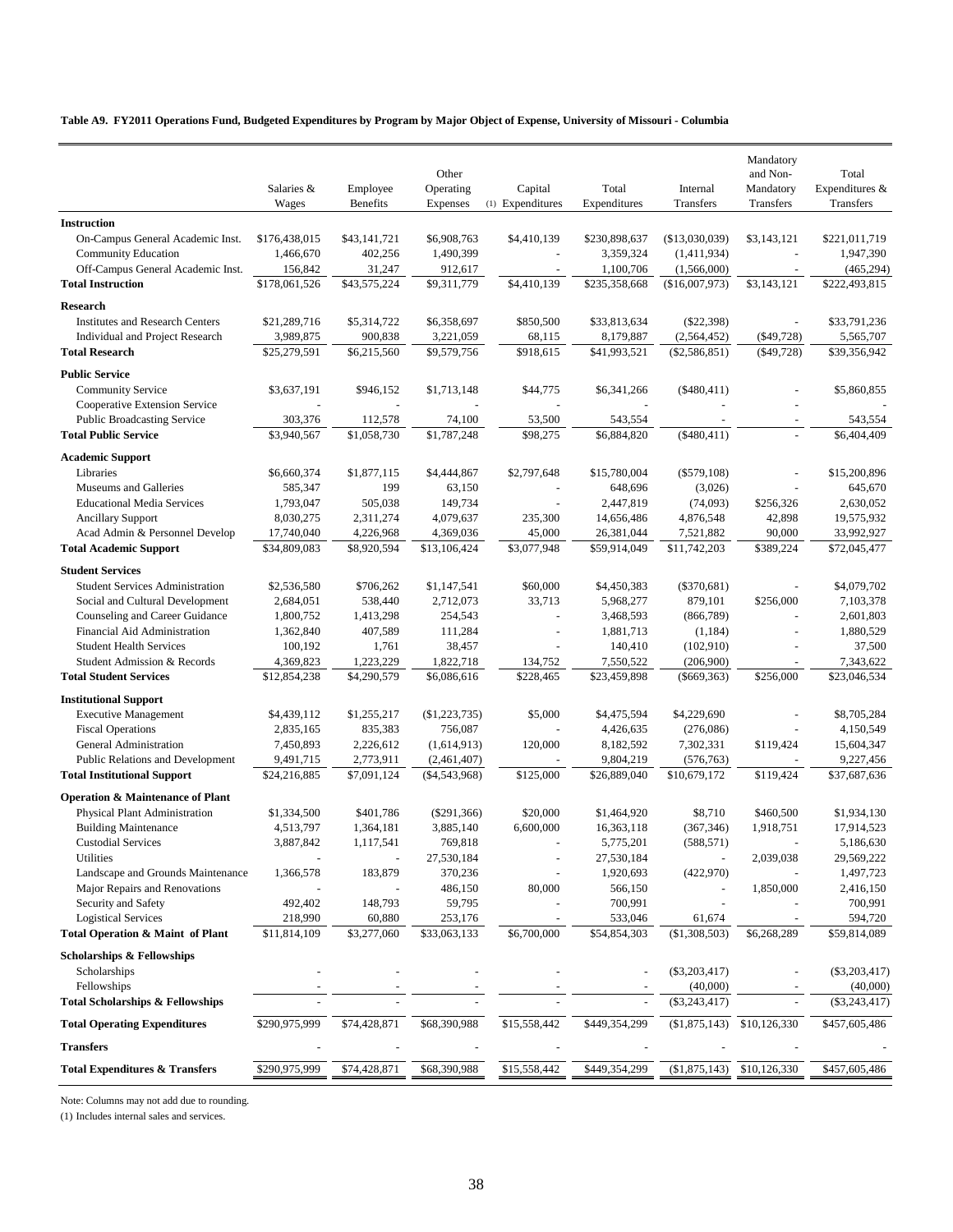#### **Table A10. FY2011 Operations Fund, Budgeted Expenditures by Program by Major Object of Expense, University of Missouri Extension**

|                                                                                    | Salaries &<br>Wages | Employee<br>Benefits | Other<br>Operating<br>Expenses | Capital<br>(1) Expenditures | Total<br>Expenditures | Internal<br>Transfers     | Mandatory<br>and Non-<br>Mandatory<br>Transfers | Total<br>Expenditures &<br>Transfers |
|------------------------------------------------------------------------------------|---------------------|----------------------|--------------------------------|-----------------------------|-----------------------|---------------------------|-------------------------------------------------|--------------------------------------|
| <b>Instruction</b>                                                                 |                     |                      |                                |                             |                       |                           |                                                 |                                      |
| On-Campus General Academic Inst.<br>Community Education                            |                     |                      |                                |                             |                       |                           |                                                 |                                      |
| Off-Campus General Academic Inst.<br><b>Total Instruction</b>                      |                     |                      |                                |                             |                       |                           |                                                 |                                      |
| <b>Research</b>                                                                    |                     |                      |                                |                             |                       |                           |                                                 |                                      |
| <b>Institutes and Research Centers</b><br>Individual and Project Research          | \$8,000             | \$2,000              |                                |                             | \$10,000              |                           |                                                 | \$10,000                             |
| <b>Total Research</b>                                                              | \$8,000             | \$2,000              |                                |                             | \$10,000              |                           |                                                 | \$10,000                             |
| <b>Public Service</b><br><b>Community Service</b><br>Cooperative Extension Service | \$26,455,008        | \$7,775,160          | \$5,884<br>5,378,170           | \$10,000                    | \$5,884<br>39,618,338 | $(\$94,206)$<br>(585,703) | \$150,000                                       | $(\$88,322)$<br>39,182,635           |
| <b>Public Broadcasting Service</b>                                                 |                     |                      |                                |                             |                       |                           |                                                 |                                      |
| <b>Total Public Service</b>                                                        | \$26,455,008        | \$7,775,160          | \$5,384,054                    | \$10,000                    | \$39,624,222          | $(\$679,909)$             | \$150,000                                       | \$39,094,313                         |
| <b>Academic Support</b><br>Libraries                                               |                     |                      |                                |                             |                       |                           |                                                 |                                      |
| Museums and Galleries                                                              |                     |                      |                                |                             |                       |                           |                                                 |                                      |
| <b>Educational Media Services</b>                                                  |                     |                      |                                |                             |                       |                           |                                                 |                                      |
| <b>Ancillary Support</b>                                                           |                     |                      |                                |                             |                       |                           |                                                 |                                      |
| Acad Admin & Personnel Develop                                                     |                     |                      |                                |                             |                       |                           |                                                 |                                      |
| <b>Total Academic Support</b>                                                      |                     |                      |                                |                             |                       |                           |                                                 |                                      |
| <b>Student Services</b>                                                            |                     |                      |                                |                             |                       |                           |                                                 |                                      |
| <b>Student Services Administration</b>                                             |                     |                      |                                |                             |                       |                           |                                                 |                                      |
| Social and Cultural Development                                                    |                     |                      |                                |                             |                       |                           |                                                 |                                      |
| Counseling and Career Guidance<br>Financial Aid Administration                     |                     |                      |                                |                             |                       |                           |                                                 |                                      |
| <b>Student Health Services</b>                                                     |                     |                      |                                |                             |                       |                           |                                                 |                                      |
| Student Admission & Records                                                        |                     |                      |                                |                             |                       |                           |                                                 |                                      |
| <b>Total Student Services</b>                                                      |                     |                      |                                |                             |                       |                           |                                                 |                                      |
| <b>Institutional Support</b>                                                       |                     |                      |                                |                             |                       |                           |                                                 |                                      |
| <b>Executive Management</b>                                                        |                     |                      |                                |                             |                       |                           |                                                 |                                      |
| <b>Fiscal Operations</b>                                                           |                     |                      |                                |                             |                       |                           |                                                 |                                      |
| General Administration                                                             |                     |                      |                                |                             |                       |                           |                                                 |                                      |
| Public Relations and Development                                                   |                     |                      |                                |                             |                       |                           |                                                 |                                      |
| <b>Total Institutional Support</b>                                                 |                     |                      |                                |                             |                       |                           |                                                 |                                      |
| <b>Operation &amp; Maintenance of Plant</b>                                        |                     |                      |                                |                             |                       |                           |                                                 |                                      |
| Physical Plant Administration<br><b>Building Maintenance</b>                       |                     |                      |                                |                             |                       |                           |                                                 |                                      |
| <b>Custodial Services</b>                                                          |                     |                      |                                |                             |                       |                           |                                                 |                                      |
| Utilities                                                                          |                     |                      |                                |                             |                       |                           |                                                 |                                      |
| Landscape and Grounds Maintenance                                                  |                     |                      |                                |                             |                       |                           |                                                 |                                      |
| Major Repairs and Renovations                                                      |                     |                      |                                |                             |                       |                           |                                                 |                                      |
| Security and Safety<br><b>Logistical Services</b>                                  |                     |                      |                                |                             |                       |                           |                                                 |                                      |
| Total Operation & Maint of Plant                                                   |                     |                      |                                |                             |                       |                           |                                                 |                                      |
| <b>Scholarships &amp; Fellowships</b>                                              |                     |                      |                                |                             |                       |                           |                                                 |                                      |
| Scholarships                                                                       |                     |                      |                                |                             |                       |                           |                                                 |                                      |
| Fellowships                                                                        |                     |                      |                                |                             |                       |                           |                                                 |                                      |
| <b>Total Scholarships &amp; Fellowships</b>                                        |                     |                      |                                |                             |                       |                           |                                                 |                                      |
| <b>Total Operating Expenditures</b>                                                | \$26,463,008        | \$7,777,160          | \$5,384,054                    | \$10,000                    | \$39,634,222          | $(\$679,909)$             | \$150,000                                       | \$39,104,313                         |
| <b>Transfers</b>                                                                   |                     |                      |                                |                             |                       |                           |                                                 |                                      |
| <b>Total Expenditures &amp; Transfers</b>                                          | \$26,463,008        | \$7,777,160          | \$5,384,054                    | \$10,000                    | \$39,634,222          | $(\$679,909)$             | \$150,000                                       | \$39,104,313                         |

Note: Columns may not add due to rounding.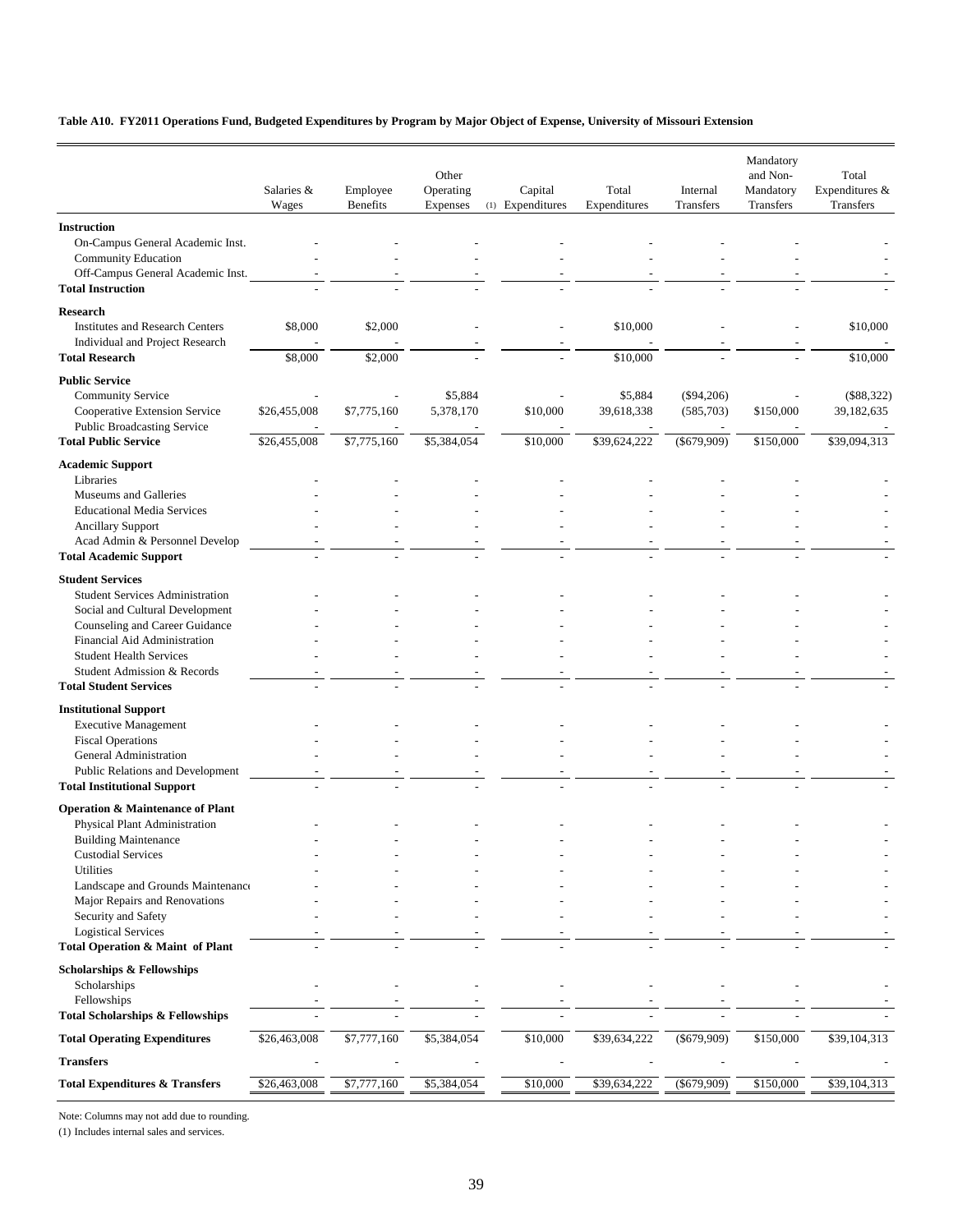#### **Table A11. FY2011 Operations Fund, Budgeted Expenditures by Program by Major Object of Expense, University of Missouri - Kansas City**

|                                                                           | Salaries &<br>Wages      | Employee<br><b>Benefits</b> | Other<br>Operating<br>Expenses | Capital<br>(1) Expenditures | Total<br>Expenditures     | Internal<br>Transfers | Mandatory<br>and Non-<br>Mandatory<br>Transfers | Total<br>Expenditures &<br>Transfers |
|---------------------------------------------------------------------------|--------------------------|-----------------------------|--------------------------------|-----------------------------|---------------------------|-----------------------|-------------------------------------------------|--------------------------------------|
| <b>Instruction</b>                                                        |                          |                             |                                |                             |                           |                       |                                                 |                                      |
| On-Campus General Academic Inst.                                          | \$97,493,602             | \$24,325,903                | \$13,244,103                   | \$737,240                   | \$135,800,848             | $(\$3,476,977)$       |                                                 | \$132,323,871                        |
| <b>Community Education</b>                                                | 51,000                   | 12,000                      | 18,030                         |                             | 81,030                    |                       |                                                 | 81,030                               |
| Off-Campus General Academic Inst.                                         |                          |                             | 122,500                        |                             | 122,500                   | (104, 837)            |                                                 | 17,663                               |
| <b>Total Instruction</b>                                                  | \$97,544,602             | \$24,337,903                | \$13,384,633                   | \$737,240                   | \$136,004,378             | $(\$3,581,814)$       |                                                 | \$132,422,564                        |
|                                                                           |                          |                             |                                |                             |                           |                       |                                                 |                                      |
| <b>Research</b>                                                           |                          |                             |                                |                             |                           |                       |                                                 |                                      |
| <b>Institutes and Research Centers</b><br>Individual and Project Research | \$6,000<br>1,756,031     | \$800<br>435,975            | \$14,910                       | \$65,000                    | \$21,710                  | $(\$638,722)$         |                                                 | \$21,710<br>2,977,451                |
| <b>Total Research</b>                                                     | \$1,762,031              | \$436,775                   | 1,359,167<br>\$1,374,077       | \$65,000                    | 3,616,173<br>\$3,637,883  | $(\$638,722)$         | $\sim$                                          | \$2,999,161                          |
|                                                                           |                          |                             |                                |                             |                           |                       |                                                 |                                      |
| <b>Public Service</b>                                                     |                          |                             |                                |                             |                           |                       |                                                 |                                      |
| <b>Community Service</b>                                                  | \$2,411,008              | \$635,592                   | \$631,844                      |                             | \$3,678,444               | (\$140,300)           |                                                 | \$3,538,144                          |
| Cooperative Extension Service                                             | 100,000                  | 22,000                      | 11,425                         |                             | 133,425                   | (119, 425)            |                                                 | 14,000                               |
| Public Broadcasting Service                                               | \$2,511,008              | \$657,592                   | 54,575<br>\$697,844            |                             | 54,575                    |                       |                                                 | 54,575<br>\$3,606,719                |
| <b>Total Public Service</b>                                               |                          |                             |                                |                             | \$3,866,444               | $(\$259,725)$         |                                                 |                                      |
| <b>Academic Support</b>                                                   |                          |                             |                                |                             |                           |                       |                                                 |                                      |
| Libraries                                                                 | \$4,524,224              | \$1,277,756                 | \$2,574,418                    | \$2,125,000                 | \$10,501,398              | $(\$10,133)$          |                                                 | \$10,491,265                         |
| Museums and Galleries                                                     | 308,053                  | 93,556                      | 19,800                         |                             | 421,409                   |                       |                                                 | 421,409                              |
| <b>Educational Media Services</b>                                         | 781,794                  | 212,778                     | 578,504                        | 10,000                      | 1,583,076                 | (298, 104)            |                                                 | 1,284,972                            |
| <b>Ancillary Support</b>                                                  | 1,444,134                | 425,080                     | 343,361                        | L,                          | 2,212,575                 | (131, 839)            | $\sim$                                          | 2,080,736                            |
| Acad Admin & Personnel Develop                                            | 10,208,891               | 2,838,416                   | 2,479,735                      | 28,196<br>\$2,163,196       | 15,555,238                | 122,552               | $\sim$<br>$\bar{\phantom{a}}$                   | 15,677,790                           |
| <b>Total Academic Support</b>                                             | \$17,267,096             | \$4,847,586                 | \$5,995,818                    |                             | \$30,273,696              | $(\$317,524)$         |                                                 | \$29,956,172                         |
| <b>Student Services</b>                                                   |                          |                             |                                |                             |                           |                       |                                                 |                                      |
| <b>Student Services Administration</b>                                    | \$2,811,854              | \$737,806                   | \$899,444                      |                             | \$4,449,104               | \$2,163,067           |                                                 | \$6,612,171                          |
| Social and Cultural Development                                           | 834,443                  | 199,974                     | 935,017                        |                             | 1,969,434                 | (212, 945)            |                                                 | 1,756,489                            |
| Counseling and Career Guidance                                            | 1,398,220                | 371,563                     | 170,862                        |                             | 1,940,645                 | (820, 943)            |                                                 | 1,119,702                            |
| Financial Aid Administration                                              | 829,622                  | 250,314                     | 68,734                         | $\blacksquare$              | 1,148,670                 | (154, 379)            |                                                 | 994,291                              |
| <b>Student Health Services</b>                                            |                          |                             |                                |                             |                           |                       |                                                 |                                      |
| Student Admission & Records<br><b>Total Student Services</b>              | 1,467,502<br>\$7,341,641 | 436,267<br>\$1,995,924      | 178,545<br>\$2,252,602         |                             | 2,082,314<br>\$11,590,167 | \$974,800             |                                                 | 2,082,314<br>\$12,564,967            |
|                                                                           |                          |                             |                                |                             |                           |                       |                                                 |                                      |
| <b>Institutional Support</b>                                              |                          |                             |                                |                             |                           |                       |                                                 |                                      |
| <b>Executive Management</b>                                               | \$2,215,375              | \$697,543                   | \$317,858                      | \$10,000                    | \$3,240,776               | \$9,802               |                                                 | \$3,250,578                          |
| <b>Fiscal Operations</b>                                                  | 1,118,814                | 339,241                     | 2,661,773                      | 25,000                      | 4,144,828                 | 4,026,188             |                                                 | 8,171,016                            |
| General Administration                                                    | 7,831,054                | 2,318,828                   | 3,754,010                      | 55,055                      | 13,958,947                | (596, 924)            | \$188,570                                       | 13,550,593                           |
| Public Relations and Development                                          | 2,934,498                | 878,303                     | 1,084,785                      | \$90,055                    | 4,897,586                 | (262, 610)            | \$188,570                                       | 4,634,976<br>\$29,607,163            |
| <b>Total Institutional Support</b>                                        | \$14,099,741             | \$4,233,915                 | \$7,818,426                    |                             | \$26,242,137              | \$3,176,456           |                                                 |                                      |
| <b>Operation &amp; Maintenance of Plant</b>                               |                          |                             |                                |                             |                           |                       |                                                 |                                      |
| Physical Plant Administration                                             | \$336,069                | \$102,064                   | \$242,100                      |                             | \$680,233                 | \$78,000              | \$1,865,368                                     | \$2,623,601                          |
| <b>Building Maintenance</b>                                               | 158,307                  | 48,078                      | 3,103,220                      | \$3,879,013                 | 7,188,618                 | $\overline{a}$        | 427,464                                         | 7,616,082                            |
| <b>Custodial Services</b>                                                 | 2,226,115                | 676,071                     | 498,000                        | 25,000                      | 3,425,186                 |                       |                                                 | 3,425,186                            |
| Utilities                                                                 | 383,866                  | 116,581                     | 135,000                        | 15,000                      | 650,447                   | (413,000)             |                                                 | 237,447                              |
| Landscape and Grounds Maintenance                                         |                          |                             | 5,492,328                      |                             | 5,492,328                 |                       |                                                 | 5,492,328                            |
| Major Repairs and Renovations<br>Security and Safety                      | 971,669                  | 295,096                     | 39,600                         |                             | 1,306,365                 |                       |                                                 | 1,306,365                            |
| <b>Logistical Services</b>                                                |                          |                             |                                |                             |                           |                       |                                                 |                                      |
| Total Operation & Maint of Plant                                          | \$4,076,026              | \$1,237,890                 | \$9,510,248                    | \$3,919,013                 | \$18,743,177              | $(\$335,000)$         | \$2,292,832                                     | \$20,701,009                         |
|                                                                           |                          |                             |                                |                             |                           |                       |                                                 |                                      |
| <b>Scholarships &amp; Fellowships</b>                                     |                          |                             |                                |                             |                           |                       |                                                 |                                      |
| Scholarships                                                              |                          |                             | \$7,500                        |                             | \$7,500                   | \$553,485             | \$539,000                                       | \$1,099,985                          |
| Fellowships<br><b>Total Scholarships &amp; Fellowships</b>                | \$50,000<br>\$50,000     |                             | 16,000<br>\$23,500             |                             | 66,000<br>\$73,500        | \$553,485             | \$539,000                                       | 66,000<br>\$1,165,985                |
|                                                                           |                          |                             |                                |                             |                           |                       |                                                 |                                      |
| <b>Total Operating Expenditures</b>                                       | \$144,652,145            | \$37,747,585                | \$41,057,148                   | \$6,974,504                 | \$230,431,382             | $(*428,044)$          | \$3,020,402                                     | \$233,023,740                        |
| <b>Transfers</b>                                                          |                          |                             |                                |                             |                           |                       |                                                 |                                      |
| <b>Total Expenditures &amp; Transfers</b>                                 | \$144,652,145            | \$37,747,585                | \$41,057,148                   | \$6,974,504                 | \$230,431,382             | $(*428,044)$          | \$3,020,402                                     | \$233,023,740                        |

Note: Columns may not add due to rounding.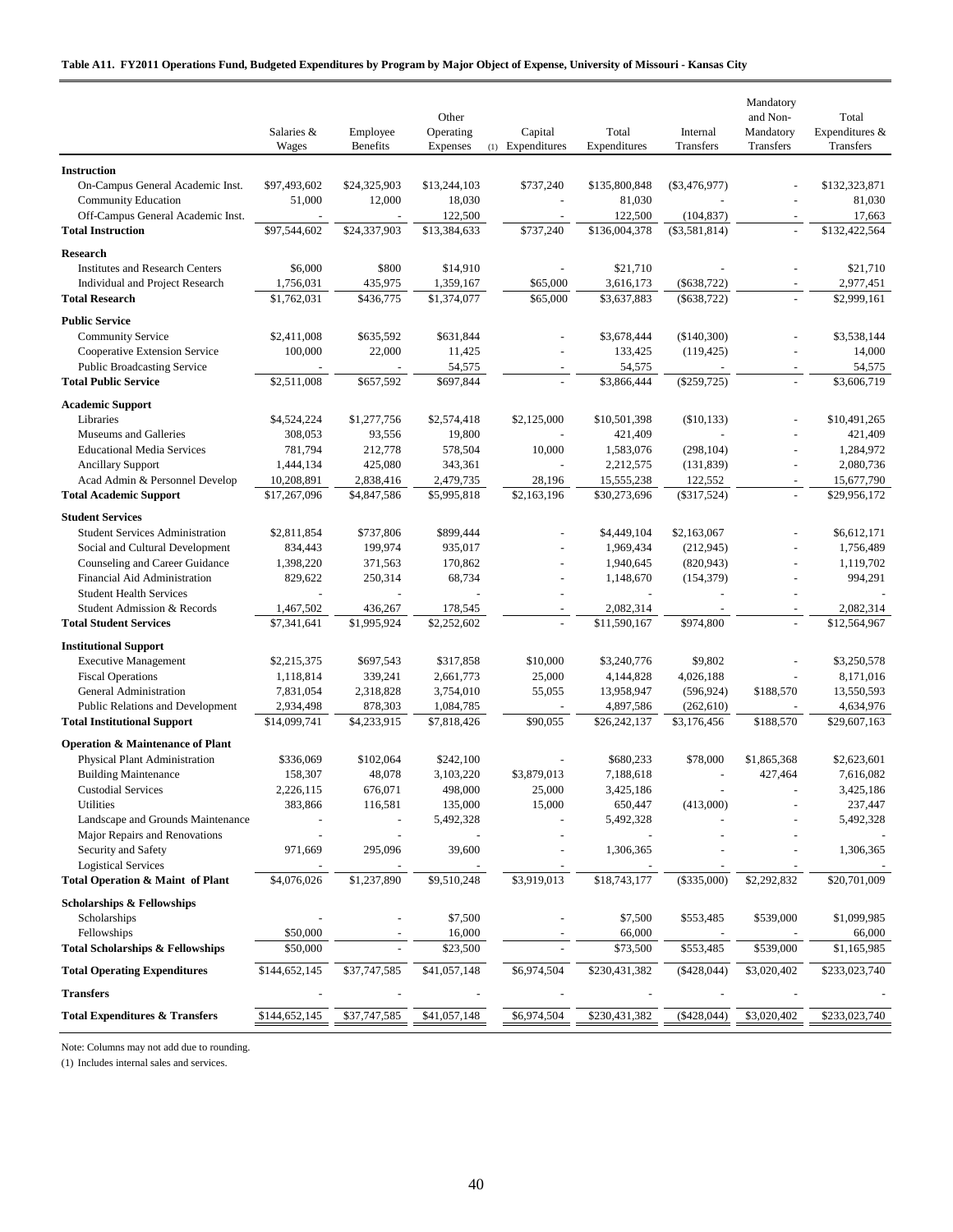#### **Table A12. FY2011 Operations Fund, Budgeted Expenditures by Program by Major Object of Expense, Missouri University of Science and Technology**

|                                                                           | Salaries &<br>Wages    | Employee<br><b>Benefits</b> | Other<br>Operating<br>Expenses | Capital<br>(1) Expenditures | Total<br>Expenditures    | Internal<br>Transfers      | Mandatory<br>and Non-<br>Mandatory<br>Transfers | Total<br>Expenditures &<br>Transfers |
|---------------------------------------------------------------------------|------------------------|-----------------------------|--------------------------------|-----------------------------|--------------------------|----------------------------|-------------------------------------------------|--------------------------------------|
| <b>Instruction</b>                                                        |                        |                             |                                |                             |                          |                            |                                                 |                                      |
| On-Campus General Academic Inst.                                          | \$42,567,195           | \$11,272,212                | \$7,257,468                    | \$521,699                   | \$61,618,574             | $(\$673,671)$              | \$800,000                                       | \$61,744,903                         |
| <b>Community Education</b>                                                | 148,781                | 41,238                      | 66,797                         |                             | 256,816                  | 15,000                     |                                                 | 271,816                              |
| Off-Campus General Academic Inst.                                         | 929,815                | 248,944                     | 2,496,219                      |                             | 3,674,978                | (3,772,975)                |                                                 | (97, 997)                            |
| <b>Total Instruction</b>                                                  | \$43,645,791           | \$11,562,394                | \$9,820,484                    | \$521,699                   | \$65,550,368             | $(\$4,431,646)$            | \$800,000                                       | \$61,918,722                         |
| <b>Research</b>                                                           |                        |                             |                                |                             |                          |                            |                                                 |                                      |
|                                                                           |                        |                             | \$626,802                      |                             |                          | (\$350,000)                |                                                 |                                      |
| <b>Institutes and Research Centers</b><br>Individual and Project Research | \$1,677,767            | \$326,295                   |                                | \$55,000                    | \$2,685,864              |                            | \$25,000                                        | \$2,360,864                          |
| <b>Total Research</b>                                                     | 860,926<br>\$2,538,693 | 190,922<br>\$517,217        | 533,764<br>\$1,160,566         | 984,000<br>\$1,039,000      | 2,569,612<br>\$5,255,476 | (408,000)<br>$(\$758,000)$ | \$25,000                                        | 2,161,612<br>\$4,522,476             |
|                                                                           |                        |                             |                                |                             |                          |                            |                                                 |                                      |
| <b>Public Service</b>                                                     |                        |                             |                                |                             |                          |                            |                                                 |                                      |
| <b>Community Service</b>                                                  | \$321,015              | \$118,784                   | \$419,260                      |                             | \$859,059                | $(\$60,250)$               | \$175,242                                       | \$974,051                            |
| Cooperative Extension Service                                             | 227,204                | 64,790                      | 49,512                         |                             | 341,506                  | (188,956)                  |                                                 | 152,550                              |
| <b>Public Broadcasting Service</b>                                        | 173,786                | 52,763                      | 12,043                         |                             | 238,592                  | $\sim$                     |                                                 | 238,592                              |
| <b>Total Public Service</b>                                               | \$722,005              | \$236,337                   | \$480,814                      |                             | \$1,439,156              | $(\$249,206)$              | \$175,242                                       | \$1,365,192                          |
| <b>Academic Support</b>                                                   |                        |                             |                                |                             |                          |                            |                                                 |                                      |
| Libraries                                                                 | \$1,044,461            | \$291,079                   | \$305,128                      | \$1,197,093                 | \$2,837,761              | (\$10,129)                 |                                                 | \$2,827,632                          |
| Museums and Galleries                                                     |                        |                             |                                |                             |                          |                            |                                                 |                                      |
| <b>Educational Media Services</b>                                         | 585,553                | 176,522                     | (459, 759)                     |                             | 302,316                  | $\sim$                     |                                                 | 302,316                              |
| <b>Ancillary Support</b>                                                  | 304,122                | 85,665                      | 155,155                        | 1,000                       | 545,941                  |                            |                                                 | 545,941                              |
| Acad Admin & Personnel Develop                                            | 1,741,115              | 508,077                     | 322,733                        |                             | 2,571,925                | 8,200                      |                                                 | 2,580,125                            |
| <b>Total Academic Support</b>                                             | \$3,675,251            | \$1,061,343                 | \$323,256                      | \$1,198,093                 | \$6,257,943              | (\$1,929)                  |                                                 | \$6,256,014                          |
| <b>Student Services</b>                                                   |                        |                             |                                |                             |                          |                            |                                                 |                                      |
| <b>Student Services Administration</b>                                    | \$1,226,594            | \$365,483                   | \$240,571                      |                             | \$1,832,648              | $\overline{a}$             | \$77,499                                        | \$1,910,147                          |
| Social and Cultural Development                                           | 1,787,443              | 466,585                     | 1,807,743                      |                             | 4,061,771                | \$5,055                    | 60,892                                          | 4,127,718                            |
| Counseling and Career Guidance                                            | 580,733                | 175,880                     | 193,126                        |                             | 949,739                  |                            |                                                 | 949,739                              |
| Financial Aid Administration                                              | 335,200                | 101,784                     | 36,608                         | ÷,                          | 473,592                  |                            |                                                 | 473,592                              |
| <b>Student Health Services</b>                                            | 625,846                | 187,838                     | 102,177                        | L,                          | 915,861                  |                            |                                                 | 915,861                              |
| Student Admission & Records                                               | 2,015,077              | 566,797                     | 1,203,353                      | $\blacksquare$              | 3,785,227                | (164,000)                  |                                                 | 3,621,227                            |
| <b>Total Student Services</b>                                             | \$6,570,893            | \$1,864,367                 | \$3,583,578                    |                             | \$12,018,838             | (\$158,945)                | \$138,391                                       | \$11,998,284                         |
| <b>Institutional Support</b>                                              |                        |                             |                                |                             |                          |                            |                                                 |                                      |
| <b>Executive Management</b>                                               | \$1,395,374            | \$377,408                   | \$290,423                      |                             | \$2,063,205              | \$874,897                  |                                                 | \$2,938,102                          |
| <b>Fiscal Operations</b>                                                  | 1,400,044              | 419,058                     | 250,501                        | L.                          | 2,069,603                |                            | ÷.                                              | 2,069,603                            |
| General Administration                                                    | 718,555                | 218,197                     | 165,347                        | \$10,000                    | 1,112,099                | 47,307                     | L,                                              | 1,159,406                            |
| Public Relations and Development                                          | 2,542,610              | 749,529                     | 820,929                        |                             | 4,113,068                | 65,350                     |                                                 | 4,178,418                            |
| <b>Total Institutional Support</b>                                        | \$6,056,583            | \$1,764,192                 | \$1,527,200                    | \$10,000                    | \$9,357,975              | \$987,554                  | $\overline{\phantom{a}}$                        | \$10,345,529                         |
|                                                                           |                        |                             |                                |                             |                          |                            |                                                 |                                      |
| <b>Operation &amp; Maintenance of Plant</b>                               |                        |                             |                                |                             |                          |                            |                                                 |                                      |
| Physical Plant Administration                                             | \$409,492              | \$120,132                   | \$69,129                       |                             | \$598,753                |                            |                                                 | \$598,753                            |
| <b>Building Maintenance</b>                                               | 242,995                | 73,787                      | 2,834,043                      | \$110,000<br>10,000         | 3,260,825                |                            | \$182,195                                       | 3,443,020                            |
| <b>Custodial Services</b>                                                 | 1,429,078              | 431,805                     | 100,386                        |                             | 1,971,269                |                            |                                                 | 1,971,269                            |
| Utilities<br>Landscape and Grounds Maintenance                            | 862,775<br>440,750     | 262,019<br>127,631          | 4,384,790<br>234,107           | 31,500                      | 5,541,084<br>802,488     |                            | 68,077                                          | 5,609,161<br>802,488                 |
| Major Repairs and Renovations                                             | 166,471                | 50,551                      | 1,055,243                      | 2,365,954                   | 3,638,219                |                            |                                                 | 3,638,219                            |
| Security and Safety                                                       | 1,142,941              | 326,233                     | 201,747                        |                             | 1,670,921                | $(\$20,000)$               |                                                 | 1,650,921                            |
| <b>Logistical Services</b>                                                |                        |                             |                                |                             |                          |                            |                                                 |                                      |
| Total Operation & Maint of Plant                                          | \$4,694,502            | \$1,392,158                 | \$8,879,445                    | \$2,517,454                 | \$17,483,559             | $(\$20,000)$               | \$250,272                                       | \$17,713,831                         |
|                                                                           |                        |                             |                                |                             |                          |                            |                                                 |                                      |
| <b>Scholarships &amp; Fellowships</b>                                     |                        |                             |                                |                             |                          |                            |                                                 |                                      |
| Scholarships                                                              |                        |                             |                                |                             |                          |                            |                                                 |                                      |
| Fellowships                                                               |                        |                             |                                |                             |                          |                            |                                                 |                                      |
| <b>Total Scholarships &amp; Fellowships</b>                               |                        |                             |                                |                             |                          |                            |                                                 |                                      |
| <b>Total Operating Expenditures</b>                                       | \$67,903,717           | \$18,398,008                | \$25,775,344                   | \$5,286,246                 | \$117,363,315            | (\$4,632,172)              | \$1,388,905                                     | \$114,120,048                        |
| <b>Transfers</b>                                                          |                        |                             |                                |                             |                          |                            | \$700,000                                       | \$700,000                            |
| <b>Total Expenditures &amp; Transfers</b>                                 | \$67,903,717           | \$18,398,008                | \$25,775,344                   | \$5,286,246                 | \$117,363,315            | ( \$4,632,172)             | \$2,088,905                                     | \$114,820,048                        |

Note: Columns may not add due to rounding.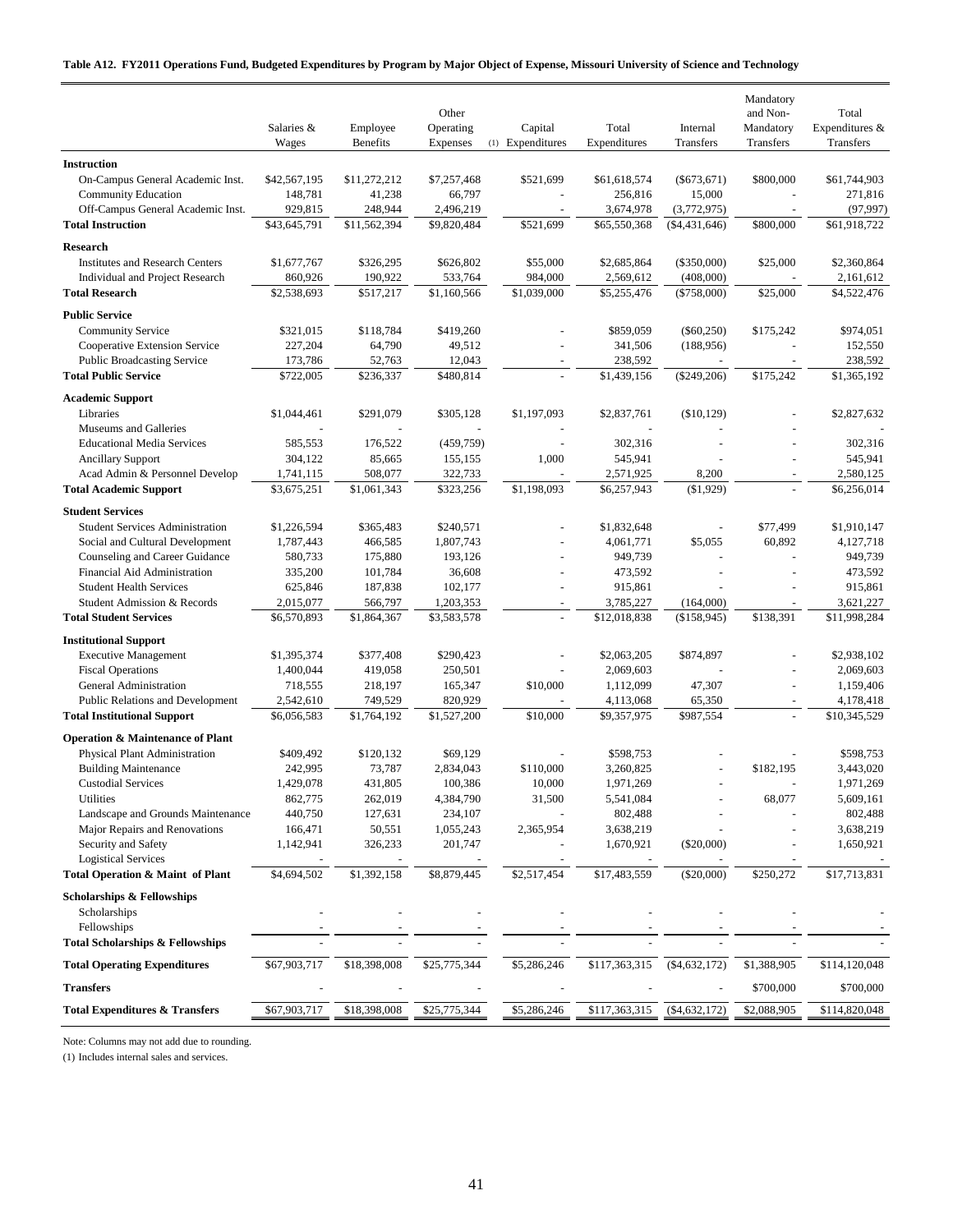#### **Table A13. FY2011 Operations Fund, Budgeted Expenditures by Program by Major Object of Expense, University of Missouri - St. Louis**

|                                                                 | Salaries &<br>Wages     | Employee<br><b>Benefits</b> | Other<br>Operating<br>Expenses | Capital<br>(1) Expenditures | Total<br>Expenditures     | Internal<br><b>Transfers</b> | Mandatory<br>and Non-<br>Mandatory<br>Transfers | Total<br>Expenditures &<br>Transfers |
|-----------------------------------------------------------------|-------------------------|-----------------------------|--------------------------------|-----------------------------|---------------------------|------------------------------|-------------------------------------------------|--------------------------------------|
|                                                                 |                         |                             |                                |                             |                           |                              |                                                 |                                      |
| <b>Instruction</b>                                              |                         |                             |                                |                             |                           |                              |                                                 |                                      |
| On-Campus General Academic Inst.                                | \$47,991,962            | \$12,991,309                | \$7,600,266                    | \$904,500                   | \$69,488,037              | $(\$399,094)$                | \$2,000,000                                     | \$71,088,943                         |
| <b>Community Education</b><br>Off-Campus General Academic Inst. | 25,000                  | 5,000                       | 19,000                         | $\sim$                      | 49,000                    | 10,000                       |                                                 | 59,000                               |
| <b>Total Instruction</b>                                        | 883,904<br>\$48,900,866 | 157,804<br>\$13,154,113     | 270,554<br>\$7,889,820         | \$904,500                   | 1,312,262<br>\$70,849,299 | 27,063<br>$(\$362,031)$      | $\blacksquare$<br>\$2,000,000                   | 1,339,325<br>\$72,487,268            |
|                                                                 |                         |                             |                                |                             |                           |                              |                                                 |                                      |
| <b>Research</b>                                                 |                         |                             |                                |                             |                           |                              |                                                 |                                      |
| <b>Institutes and Research Centers</b>                          | \$1,117,168             | \$281,445                   | \$224,349                      | \$15,000                    | \$1,637,962               | $(\$133,458)$                |                                                 | \$1,504,504                          |
| Individual and Project Research                                 | 503,340                 | 92,594                      | 749,372                        | 137,000                     | 1,482,306                 | (116,210)                    | \$165,200                                       | 1,531,296                            |
| <b>Total Research</b>                                           | \$1,620,508             | \$374,039                   | \$973,721                      | \$152,000                   | \$3,120,268               | $(\$249,668)$                | \$165,200                                       | \$3,035,800                          |
| <b>Public Service</b>                                           |                         |                             |                                |                             |                           |                              |                                                 |                                      |
| <b>Community Service</b>                                        | \$1,151,100             | \$277,759                   | \$266,834                      |                             | \$1,695,693               | $(\$88,623)$                 | L,                                              | \$1,607,070                          |
| Cooperative Extension Service                                   | 224,000                 | 41,300                      | 16,300                         |                             | 281,600                   | (268, 203)                   |                                                 | 13,397                               |
| <b>Public Broadcasting Service</b>                              | 248,900                 | 75,590                      | 3,000                          |                             | 327,490                   |                              |                                                 | 327,490                              |
| <b>Total Public Service</b>                                     | \$1,624,000             | \$394,649                   | \$286,134                      |                             | \$2,304,783               | $(\$356,826)$                |                                                 | \$1,947,957                          |
| <b>Academic Support</b>                                         |                         |                             |                                |                             |                           |                              |                                                 |                                      |
| Libraries                                                       | \$2,177,488             | \$601,134                   | \$317,187                      | \$2,460,000                 | \$5,555,809               | $(\$222,608)$                |                                                 | \$5,333,201                          |
| Museums and Galleries                                           | 35,000                  | 2,748                       | 25,000                         |                             | 62,748                    |                              |                                                 | 62,748                               |
| <b>Educational Media Services</b>                               | 829,054                 | 239,564                     | 62,250                         | 16,000                      | 1,146,868                 | (75, 156)                    |                                                 | 1,071,712                            |
| <b>Ancillary Support</b>                                        | 3,462,242               | 1,046,847                   | 2,445,162                      | 720,008                     | 7,674,259                 | (1,418,614)                  | L,                                              | 6,255,645                            |
| Acad Admin & Personnel Develop                                  | 6,641,796               | 1,912,433                   | 3,064,078                      | 217,975                     | 11,836,282                | 1,694,249                    | \$403,000                                       | 13,933,531                           |
| <b>Total Academic Support</b>                                   | \$13,145,579            | \$3,802,726                 | \$5,913,677                    | \$3,413,983                 | \$26,275,966              | $(\$22,129)$                 | \$403,000                                       | \$26,656,837                         |
| <b>Student Services</b>                                         |                         |                             |                                |                             |                           |                              |                                                 |                                      |
| <b>Student Services Administration</b>                          | \$725,200               | \$205,360                   | \$734,298                      |                             | \$1,664,858               | (\$170,000)                  |                                                 | \$1,494,858                          |
| Social and Cultural Development                                 | 707,950                 | 148,072                     | 1,034,463                      |                             | 1,890,485                 | 363,330                      |                                                 | 2,253,815                            |
| Counseling and Career Guidance                                  | 546,000                 | 141,900                     | 129,034                        |                             | 816,934                   | (25,000)                     |                                                 | 791,934                              |
| Financial Aid Administration                                    | 780,000                 | 200,000                     | 100,000                        | L,                          | 1,080,000                 |                              | L,                                              | 1,080,000                            |
| <b>Student Health Services</b>                                  | 5,000                   | 100                         | 25,900                         |                             | 31,000                    |                              |                                                 | 31,000                               |
| Student Admission & Records                                     | 2,145,343               | 589,350                     | 682,717                        | \$6,000                     | 3,423,410                 | (79, 555)                    |                                                 | 3,343,855                            |
| <b>Total Student Services</b>                                   | \$4,909,493             | \$1,284,782                 | \$2,706,412                    | \$6,000                     | \$8,906,687               | \$88,775                     |                                                 | \$8,995,462                          |
| <b>Institutional Support</b>                                    |                         |                             |                                |                             |                           |                              |                                                 |                                      |
| <b>Executive Management</b>                                     | \$1,649,340             | \$543,177                   | \$239,410                      |                             | \$2,431,927               | \$477,111                    |                                                 | \$3,043,038                          |
| <b>Fiscal Operations</b>                                        | 772,139                 | 234,500                     | 1,166,327                      |                             | 2,172,966                 | (137,206)                    | ( \$9, 841)                                     | 2,025,919                            |
| General Administration                                          | 2,516,412               | 749,363                     | 476,361                        | \$9,000                     | 3,751,136                 | 486,201                      | 134,000                                         | 4,237,337                            |
| <b>Public Relations and Development</b>                         | 3,594,662               | 1,080,362                   | 1,060,195                      |                             | 5,735,219                 | (333,750)                    |                                                 | 5,401,469                            |
| <b>Total Institutional Support</b>                              | \$8,532,553             | \$2,607,402                 | \$2,942,293                    | \$9,000                     | \$14,091,248              | \$492,356                    | \$124,159                                       | \$14,707,763                         |
| <b>Operation &amp; Maintenance of Plant</b>                     |                         |                             |                                |                             |                           |                              |                                                 |                                      |
| Physical Plant Administration                                   | \$541,500               | \$158,500                   | \$119,284                      |                             | \$819,284                 |                              | \$53,832                                        | \$2,730,204                          |
| <b>Building Maintenance</b>                                     | 1,675,000               | 508,000                     | 679,941                        |                             | 2,862,941                 | $(\$90,000)$                 | 1,910,920                                       | 2,826,773                            |
| <b>Custodial Services</b>                                       | 1,635,000               | 496,000                     | 67,622                         |                             | 2,198,622                 |                              |                                                 | 2,198,622                            |
| Utilities                                                       |                         |                             | 3,996,065                      |                             | 3,996,065                 |                              |                                                 | 3,996,065                            |
| Landscape and Grounds Maintenance                               | 263,000                 | 75,000                      | 416,187                        | \$10,000                    | 764,187                   | (133, 634)                   | 200,000                                         | 830,553                              |
| Major Repairs and Renovations                                   |                         |                             | 323,000                        |                             | 323,000                   | (100,000)                    | 1,250,000                                       | 1,473,000                            |
| Security and Safety                                             |                         |                             |                                |                             |                           |                              |                                                 |                                      |
| <b>Logistical Services</b>                                      |                         |                             |                                |                             |                           |                              |                                                 |                                      |
| Total Operation & Maint of Plant                                | \$4,114,500             | \$1,237,500                 | \$5,602,099                    | \$10,000                    | \$10,964,099              | $(\$323,634)$                | \$3,414,752                                     | \$14,055,217                         |
| <b>Scholarships &amp; Fellowships</b>                           |                         |                             |                                |                             |                           |                              |                                                 |                                      |
| Scholarships                                                    |                         |                             |                                |                             |                           | \$707,307                    |                                                 | \$707,307                            |
| Fellowships                                                     | \$4,300                 | \$100                       | \$5,000                        |                             | \$9,400                   | 20,000                       |                                                 | 29,400                               |
| <b>Total Scholarships &amp; Fellowships</b>                     | \$4,300                 | \$100                       | \$5,000                        |                             | \$9,400                   | \$727,307                    |                                                 | \$736,707                            |
| <b>Total Operating Expenditures</b>                             | \$82,851,800            | \$22,855,311                | \$26,319,156                   | \$4,495,483                 | \$136,521,750             | $(\$5,850)$                  | \$6,107,111                                     | \$142,623,011                        |
| <b>Transfers</b>                                                |                         |                             |                                |                             |                           |                              |                                                 |                                      |
| <b>Total Expenditures &amp; Transfers</b>                       | \$82,851,800            | \$22,855,311                | \$26,319,156                   | \$4,495,483                 | \$136,521,750             | $(\$5,850)$                  | \$6,107,111                                     | \$142,623,011                        |
|                                                                 |                         |                             |                                |                             |                           |                              |                                                 |                                      |

Note: Columns may not add due to rounding.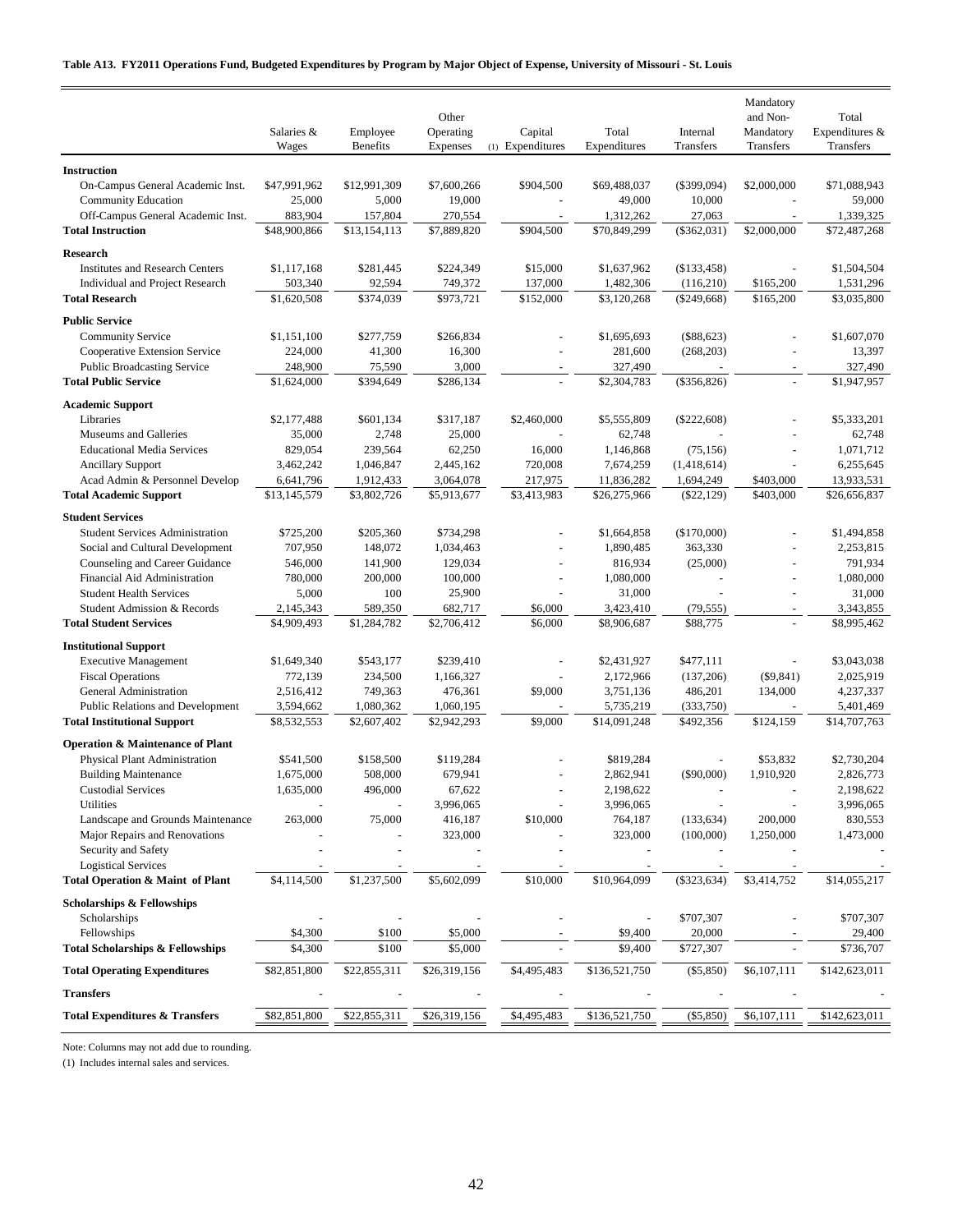#### **Table A14. FY2011 Operations Fund, Budgeted Expenditures by Program by Major Object of Expense, University of Missouri - System Administration**

|                                                                                              | Salaries &<br>Wages      | Employee<br>Benefits   | Other<br>Operating<br>Expenses | Capital<br>(1) Expenditures | Total<br>Expenditures    | Internal<br>Transfers       | Mandatory<br>and Non-<br>Mandatory<br>Transfers | Total<br>Expenditures &<br>Transfers |
|----------------------------------------------------------------------------------------------|--------------------------|------------------------|--------------------------------|-----------------------------|--------------------------|-----------------------------|-------------------------------------------------|--------------------------------------|
| <b>Instruction</b>                                                                           |                          |                        |                                |                             |                          |                             |                                                 |                                      |
| On-Campus General Academic Inst.<br>Community Education<br>Off-Campus General Academic Inst. | \$448,660                | \$131,116              | \$261,770                      |                             | \$841,546                | \$222,965                   |                                                 | \$1,064,511                          |
| <b>Total Instruction</b>                                                                     | \$448,660                | \$131,116              | \$261,770                      |                             | \$841,546                | \$222,965                   |                                                 | \$1,064,511                          |
| <b>Research</b><br><b>Institutes and Research Centers</b><br>Individual and Project Research | \$103,720                | \$17,920               | \$30,560                       |                             | \$152,200                | (\$135,000)<br>2,535,000    |                                                 | \$17,200<br>2,535,000                |
| <b>Total Research</b>                                                                        | \$103,720                | \$17,920               | \$30,560                       |                             | \$152,200                | \$2,400,000                 |                                                 | \$2,552,200                          |
| <b>Public Service</b><br><b>Community Service</b><br>Cooperative Extension Service           | \$200,120                | \$57,591               | \$117,440                      |                             | \$375,151                |                             | \$600,000                                       | \$975,151                            |
| <b>Public Broadcasting Service</b>                                                           |                          |                        |                                |                             |                          |                             |                                                 |                                      |
| <b>Total Public Service</b>                                                                  | \$200,120                | \$57,591               | \$117,440                      |                             | \$375,151                |                             | \$600,000                                       | \$975,151                            |
| <b>Academic Support</b><br>Libraries<br>Museums and Galleries                                | \$1,268,567              | \$376,893              | \$4,071,254                    |                             | \$5,716,714              |                             |                                                 | \$5,716,714                          |
| <b>Educational Media Services</b>                                                            |                          |                        |                                |                             |                          |                             |                                                 |                                      |
| <b>Ancillary Support</b>                                                                     |                          |                        |                                |                             |                          | \$325,000                   |                                                 | 325,000                              |
| Acad Admin & Personnel Develop                                                               | 362,341                  | 102,210                | 417,590                        |                             | 882,141                  | (236, 617)                  |                                                 | 645,524                              |
| <b>Total Academic Support</b>                                                                | \$1,630,908              | \$479,103              | \$4,488,844                    |                             | \$6,598,855              | \$88,383                    |                                                 | \$6,687,238                          |
| <b>Student Services</b><br><b>Student Services Administration</b>                            | \$1,146,101              | \$348,071              | \$466,552                      |                             | \$1,960,724              | (\$1,960,724)               |                                                 |                                      |
| Social and Cultural Development<br>Counseling and Career Guidance                            |                          |                        | 1,000                          |                             | 1,000                    |                             |                                                 | \$1,000                              |
| Financial Aid Administration                                                                 |                          |                        |                                |                             |                          |                             |                                                 |                                      |
| <b>Student Health Services</b>                                                               |                          |                        |                                |                             |                          |                             |                                                 |                                      |
| Student Admission & Records<br><b>Total Student Services</b>                                 | \$1,146,101              | \$348,071              | \$467,552                      |                             | \$1,961,724              | (\$1,960,724)               |                                                 | \$1,000                              |
| <b>Institutional Support</b>                                                                 |                          |                        |                                |                             |                          |                             |                                                 |                                      |
| <b>Executive Management</b><br><b>Fiscal Operations</b>                                      | \$4,433,947<br>3,143,693 | \$1,228,588<br>943,469 | \$490,602<br>(401, 349)        |                             | \$6,153,137<br>3,685,813 | $(\$307,200)$<br>(348, 286) | \$54,394                                        | \$5,845,937<br>3,391,921             |
| General Administration                                                                       | 11,234,172               | 3,378,983              | 7,560,624                      | \$122,300                   | 22,296,079               | (6,023,600)                 | 2,476,087                                       | 18,748,566                           |
| Public Relations and Development                                                             | 1,176,827                | 330,424                | 615,254                        |                             | 2,122,505                | (939, 598)                  |                                                 | 1,182,907                            |
| <b>Total Institutional Support</b>                                                           | \$19,988,639             | \$5,881,464            | \$8,265,131                    | \$122,300                   | \$34,257,534             | $(\$7,618,684)$             | \$2,530,481                                     | \$29,169,331                         |
| <b>Operation &amp; Maintenance of Plant</b>                                                  |                          |                        |                                |                             |                          |                             |                                                 |                                      |
| Physical Plant Administration<br><b>Building Maintenance</b>                                 | \$412,000                | \$125,000              | $(\$248,993)$<br>275,000       |                             | \$288,007<br>275,000     |                             | \$11,000                                        | \$299,007<br>275,000                 |
| <b>Custodial Services</b>                                                                    |                          |                        |                                |                             |                          |                             |                                                 |                                      |
| Utilities                                                                                    |                          |                        | 291,000                        |                             | 291,000                  |                             |                                                 | 291,000                              |
| Landscape and Grounds Maintenance                                                            |                          |                        |                                |                             |                          |                             |                                                 |                                      |
| Major Repairs and Renovations<br>Security and Safety                                         |                          |                        |                                |                             |                          |                             |                                                 |                                      |
| <b>Logistical Services</b>                                                                   |                          |                        |                                |                             |                          |                             |                                                 |                                      |
| Total Operation & Maint of Plant                                                             | \$412,000                | \$125,000              | \$317,007                      |                             | \$854,007                |                             | \$11,000                                        | \$865,007                            |
| <b>Scholarships &amp; Fellowships</b>                                                        |                          |                        |                                |                             |                          |                             |                                                 |                                      |
| Scholarships                                                                                 |                          |                        |                                |                             |                          | (\$12,000)                  |                                                 | (\$12,000)                           |
| Fellowships<br><b>Total Scholarships &amp; Fellowships</b>                                   |                          |                        |                                |                             |                          | (\$12,000)                  |                                                 | (\$12,000)                           |
| <b>Total Operating Expenditures</b>                                                          | \$23,930,148             | \$7,040,265            | \$13,948,304                   | \$122,300                   | \$45,041,017             | (\$6,880,060)               | \$3,141,481                                     | \$41,302,438                         |
| <b>Transfers</b>                                                                             |                          |                        |                                |                             |                          |                             | \$5,000                                         | \$5,000                              |
| <b>Total Expenditures &amp; Transfers</b>                                                    | \$23,930,148             | \$7,040,265            | \$13,948,304                   | \$122,300                   | \$45,041,017             | $(\$6,880,060)$             | \$3,146,481                                     | \$41,307,438                         |
|                                                                                              |                          |                        |                                |                             |                          |                             |                                                 |                                      |

Note: Columns may not add due to rounding.